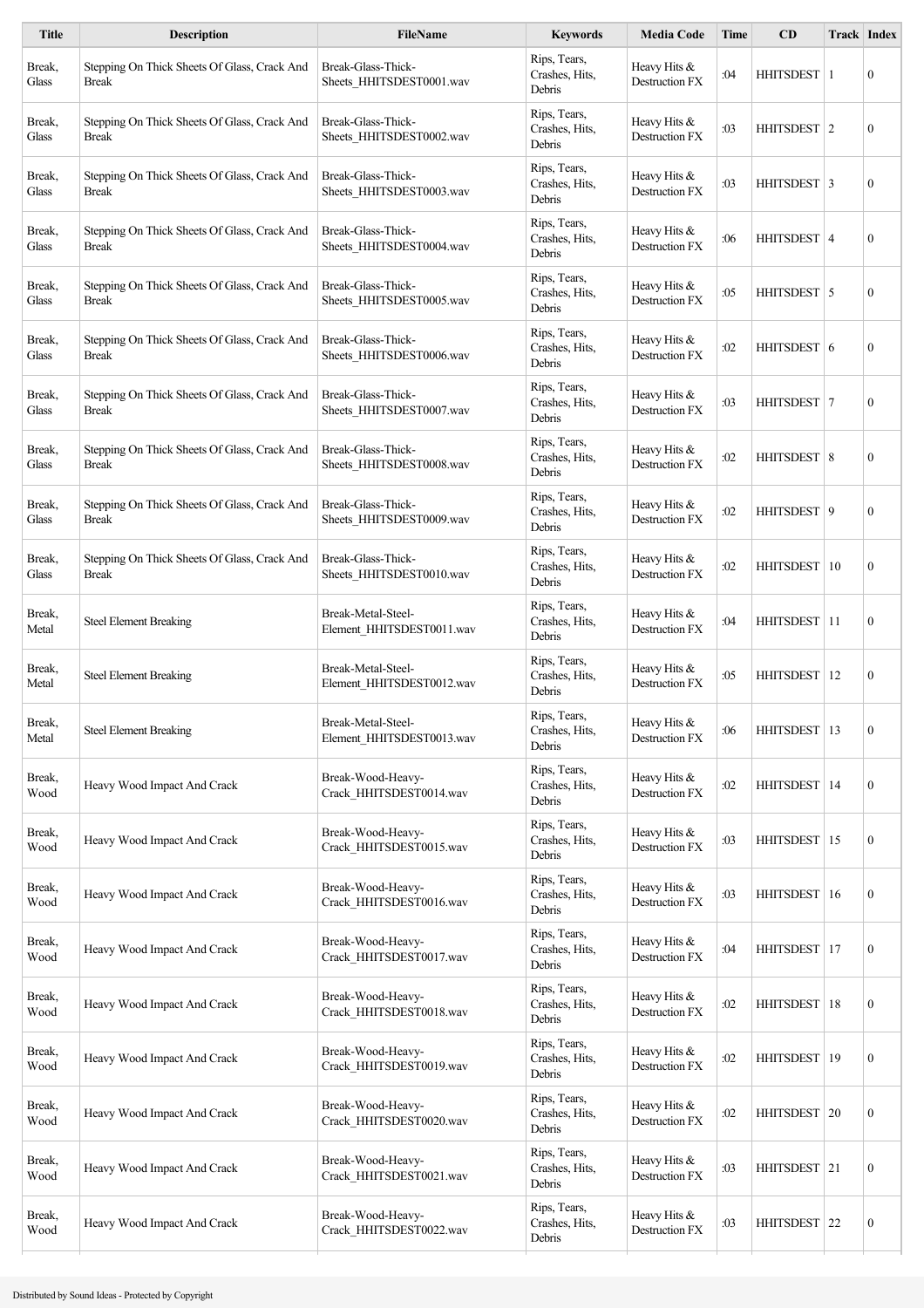| Break,<br>Wood | Heavy Wood Impact And Crack       | Break-Wood-Heavy-<br>Crack_HHITSDEST0023.wav   | Rips, Tears,<br>Crashes, Hits,<br>Debris | Heavy Hits &<br>Destruction FX   | :03 | HHITSDEST   23   |    | $\boldsymbol{0}$ |
|----------------|-----------------------------------|------------------------------------------------|------------------------------------------|----------------------------------|-----|------------------|----|------------------|
| Break,<br>Wood | Heavy Wood Impact And Crack       | Break-Wood-Heavy-<br>Crack_HHITSDEST0024.wav   | Rips, Tears,<br>Crashes, Hits,<br>Debris | Heavy Hits &<br>Destruction FX   | :06 | HHITSDEST 24     |    | $\boldsymbol{0}$ |
| Break,<br>Wood | Heavy Wood Impact And Crack       | Break-Wood-Heavy-<br>Crack_HHITSDEST0025.wav   | Rips, Tears,<br>Crashes, Hits,<br>Debris | Heavy Hits &<br>Destruction FX   | :07 | HHITSDEST 25     |    | $\boldsymbol{0}$ |
| Break,<br>Wood | Heavy Wood Impact And Crack       | Break-Wood-Heavy-<br>Crack HHITSDEST0026.wav   | Rips, Tears,<br>Crashes, Hits,<br>Debris | Heavy Hits &<br>Destruction FX   | :03 | HHITSDEST   26   |    | $\boldsymbol{0}$ |
| Break,<br>Wood | Heavy Wood Impact And Crack       | Break-Wood-Heavy-<br>Crack_HHITSDEST0027.wav   | Rips, Tears,<br>Crashes, Hits,<br>Debris | Heavy Hits &<br>Destruction FX   | :04 | HHITSDEST   27   |    | $\boldsymbol{0}$ |
| Break,<br>Wood | Wood Beam Crack And Break In Half | Break-Wood-Beam-<br>Crack_HHITSDEST0028.wav    | Rips, Tears,<br>Crashes, Hits,<br>Debris | Heavy Hits &<br>Destruction FX   | :02 | HHITSDEST 28     |    | $\boldsymbol{0}$ |
| Break,<br>Wood | Wood Beam Crack And Break In Half | Break-Wood-Beam-<br>Crack HHITSDEST0029.wav    | Rips, Tears,<br>Crashes, Hits,<br>Debris | Heavy Hits $&$<br>Destruction FX | :02 | HHITSDEST 29     |    | $\boldsymbol{0}$ |
| Break,<br>Wood | Wood Beam Crack And Break In Half | Break-Wood-Beam-<br>Crack HHITSDEST0030.wav    | Rips, Tears,<br>Crashes, Hits,<br>Debris | Heavy Hits &<br>Destruction FX   | :02 | HHITSDEST 30     |    | $\boldsymbol{0}$ |
| Break,<br>Wood | Wood Beam Crack And Break In Half | Break-Wood-Beam-<br>Crack HHITSDEST0031.wav    | Rips, Tears,<br>Crashes, Hits,<br>Debris | Heavy Hits &<br>Destruction FX   | :01 | HHITSDEST   31   |    | $\boldsymbol{0}$ |
| Break,<br>Wood | Wood Beam Crack And Break In Half | Break-Wood-Beam-<br>Crack HHITSDEST0032.wav    | Rips, Tears,<br>Crashes, Hits,<br>Debris | Heavy Hits $&$<br>Destruction FX | :02 | HHITSDEST 32     |    | $\boldsymbol{0}$ |
| Break,<br>Wood | Wood Beam Crack And Break In Half | Break-Wood-Beam-<br>Crack HHITSDEST0033.wav    | Rips, Tears,<br>Crashes, Hits,<br>Debris | Heavy Hits $&$<br>Destruction FX | :01 | HHITSDEST 33     |    | $\boldsymbol{0}$ |
| Break,<br>Wood | Wood Beam Crack And Break In Half | Break-Wood-Beam-<br>Crack HHITSDEST0034.wav    | Rips, Tears,<br>Crashes, Hits,<br>Debris | Heavy Hits &<br>Destruction FX   | :02 | HHITSDEST 34     |    | $\boldsymbol{0}$ |
| Break,<br>Wood | Wood Beam Crack And Break In Half | Break-Wood-Beam-<br>Crack HHITSDEST0035.wav    | Rips, Tears,<br>Crashes, Hits,<br>Debris | Heavy Hits &<br>Destruction FX   | :01 | HHITSDEST 35     |    | $\boldsymbol{0}$ |
| Break,<br>Wood | Wood Beam Crack And Break In Half | Break-Wood-Beam-<br>Crack HHITSDEST0036.wav    | Rips, Tears,<br>Crashes, Hits,<br>Debris | Heavy Hits &<br>Destruction FX   | :02 | HHITSDEST 36     |    | $\boldsymbol{0}$ |
| Break,<br>Wood | Wood Beam Crack And Break In Half | Break-Wood-Beam-<br>Crack_HHITSDEST0037.wav    | Rips, Tears,<br>Crashes, Hits,<br>Debris | Heavy Hits &<br>Destruction FX   | :04 | HHITSDEST 37     |    | $\boldsymbol{0}$ |
| Break,<br>Wood | Wood Beam Cracking And Breaking   | Break-Wood-Beam-<br>Cracking_HHITSDEST0038.wav | Rips, Tears,<br>Crashes, Hits,<br>Debris | Heavy Hits $&$<br>Destruction FX | :02 | HHITSDEST 38     |    | $\boldsymbol{0}$ |
| Break,<br>Wood | Wood Beam Cracking And Breaking   | Break-Wood-Beam-<br>Cracking_HHITSDEST0039.wav | Rips, Tears,<br>Crashes, Hits,<br>Debris | Heavy Hits &<br>Destruction FX   | :01 | <b>HHITSDEST</b> | 39 | $\boldsymbol{0}$ |
| Break,<br>Wood | Wood Beam Cracking And Breaking   | Break-Wood-Beam-<br>Cracking_HHITSDEST0040.wav | Rips, Tears,<br>Crashes, Hits,<br>Debris | Heavy Hits &<br>Destruction FX   | :04 | <b>HHITSDEST</b> | 40 | $\boldsymbol{0}$ |
| Break,<br>Wood | Wood Beam Cracking And Breaking   | Break-Wood-Beam-<br>Cracking_HHITSDEST0041.wav | Rips, Tears,<br>Crashes, Hits,<br>Debris | Heavy Hits &<br>Destruction FX   | :03 | HHITSDEST   41   |    | $\boldsymbol{0}$ |
| Break,<br>Wood | Wood Beam Cracking And Breaking   | Break-Wood-Beam-<br>Cracking_HHITSDEST0042.wav | Rips, Tears,<br>Crashes, Hits,<br>Debris | Heavy Hits &<br>Destruction FX   | :04 | HHITSDEST   42   |    | $\boldsymbol{0}$ |
| Break,<br>Wood | Wood Beam Cracking And Breaking   | Break-Wood-Beam-<br>Cracking_HHITSDEST0043.wav | Rips, Tears,<br>Crashes, Hits,<br>Debris | Heavy Hits &<br>Destruction FX   | :05 | HHITSDEST 43     |    | $\boldsymbol{0}$ |
| Break,<br>Wood | Wood Breaking                     | Break-Wood_HHITSDEST0044.wav                   | Rips, Tears,<br>Crashes, Hits,<br>Debris | Heavy Hits $&$<br>Destruction FX | :04 | <b>HHITSDEST</b> | 44 | $\boldsymbol{0}$ |
| Break,<br>Wood | Wood Breaking                     | Break-Wood_HHITSDEST0045.wav                   | Rips, Tears,<br>Crashes, Hits,<br>Debris | Heavy Hits &<br>Destruction FX   | :02 | HHITSDEST 45     |    | $\boldsymbol{0}$ |
|                |                                   |                                                |                                          |                                  |     |                  |    |                  |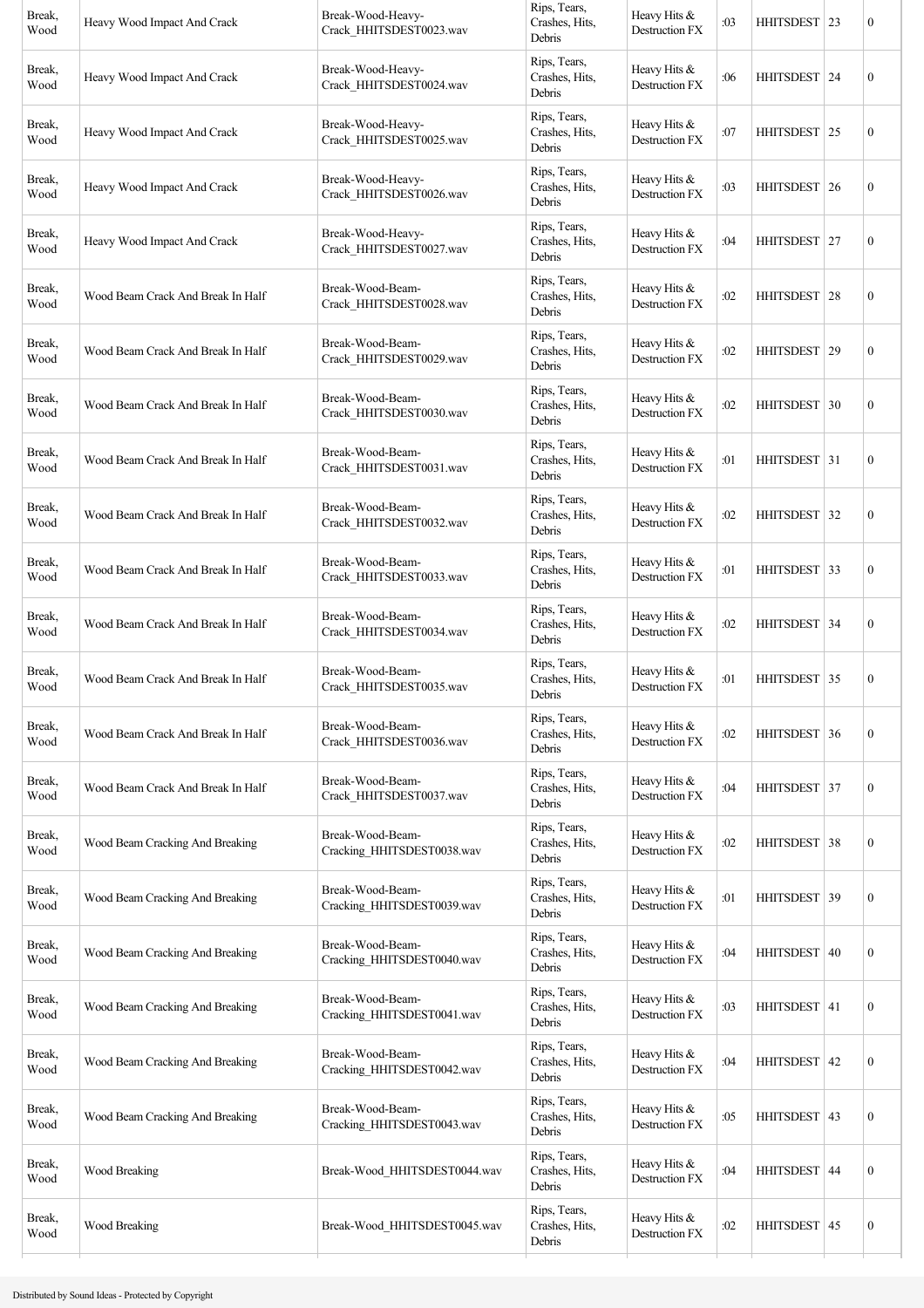| Break,<br>Wood          | Wood Breaking                   | Break-Wood HHITSDEST0046.wav                        | Rips, Tears,<br>Crashes, Hits,<br>Debris | Heavy Hits &<br>Destruction FX        | :02 | HHITSDEST 46   | $\boldsymbol{0}$ |
|-------------------------|---------------------------------|-----------------------------------------------------|------------------------------------------|---------------------------------------|-----|----------------|------------------|
| Break,<br>Wood          | Wood Breaking                   | Break-Wood HHITSDEST0047.wav                        | Rips, Tears,<br>Crashes, Hits,<br>Debris | Heavy Hits &<br><b>Destruction FX</b> | :02 | HHITSDEST 47   | $\boldsymbol{0}$ |
| Break,<br>Wood          | Wood Breaking                   | Break-Wood HHITSDEST0048.wav                        | Rips, Tears,<br>Crashes, Hits,<br>Debris | Heavy Hits &<br>Destruction FX        | :03 | HHITSDEST   48 | $\boldsymbol{0}$ |
| Break,<br>Wood          | Wood Breaking                   | Break-Wood HHITSDEST0049.wav                        | Rips, Tears,<br>Crashes, Hits,<br>Debris | Heavy Hits &<br><b>Destruction FX</b> | :01 | HHITSDEST 49   | $\boldsymbol{0}$ |
| Break,<br>Wood          | Wood Breaking                   | Break-Wood HHITSDEST0050.wav                        | Rips, Tears,<br>Crashes, Hits,<br>Debris | Heavy Hits &<br>Destruction FX        | :03 | HHITSDEST 50   | $\boldsymbol{0}$ |
| Break,<br>Wood          | Wood Breaking                   | Break-Wood HHITSDEST0051.wav                        | Rips, Tears,<br>Crashes, Hits,<br>Debris | Heavy Hits &<br>Destruction FX        | :03 | HHITSDEST 51   | $\boldsymbol{0}$ |
| Break,<br>Wood          | Wood Breaking                   | Break-Wood HHITSDEST0052.wav                        | Rips, Tears,<br>Crashes, Hits,<br>Debris | Heavy Hits &<br>Destruction FX        | :04 | HHITSDEST 52   | $\boldsymbol{0}$ |
| Break,<br>Wood          | Wood Breaking                   | Break-Wood HHITSDEST0053.wav                        | Rips, Tears,<br>Crashes, Hits,<br>Debris | Heavy Hits &<br>Destruction FX        | :02 | HHITSDEST 53   | $\boldsymbol{0}$ |
| Break,<br>Wood          | Wood Breaking                   | Break-Wood HHITSDEST0054.wav                        | Rips, Tears,<br>Crashes, Hits,<br>Debris | Heavy Hits &<br>Destruction FX        | :02 | HHITSDEST   54 | $\boldsymbol{0}$ |
| Break,<br>Wood          | Wood Breaking                   | Break-Wood HHITSDEST0055.wav                        | Rips, Tears,<br>Crashes, Hits,<br>Debris | Heavy Hits &<br>Destruction FX        | :03 | HHITSDEST 55   | $\boldsymbol{0}$ |
| Break,<br>Wood          | Wood Breaking                   | Break-Wood HHITSDEST0056.wav                        | Rips, Tears,<br>Crashes, Hits,<br>Debris | Heavy Hits &<br>Destruction FX        | :03 | HHITSDEST 56   | $\boldsymbol{0}$ |
| Break,<br>Wood          | Wood Breaking                   | Break-Wood HHITSDEST0057.wav                        | Rips, Tears,<br>Crashes, Hits,<br>Debris | Heavy Hits &<br>Destruction FX        | :02 | HHITSDEST 57   | $\boldsymbol{0}$ |
| Break,<br>Wood          | Wood Breaking                   | Break-Wood HHITSDEST0058.wav                        | Rips, Tears,<br>Crashes, Hits,<br>Debris | Heavy Hits &<br>Destruction FX        | :04 | HHITSDEST 58   | $\boldsymbol{0}$ |
| Break,<br>Wood          | Wood Breaking                   | Break-Wood HHITSDEST0059.wav                        | Rips, Tears,<br>Crashes, Hits,<br>Debris | Heavy Hits &<br>Destruction FX        | :01 | HHITSDEST 59   | $\boldsymbol{0}$ |
| Break,<br>Wood          | Wood Breaking                   | Break-Wood HHITSDEST0060.wav                        | Rips, Tears,<br>Crashes, Hits,<br>Debris | Heavy Hits &<br>Destruction FX        | :01 | HHITSDEST 60   | $\boldsymbol{0}$ |
| Break,<br>Wood          | Wood Breaking                   | Break-Wood HHITSDEST0061.wav                        | Rips, Tears,<br>Crashes, Hits,<br>Debris | Heavy Hits &<br>Destruction FX        | :01 | HHITSDEST 61   | $\boldsymbol{0}$ |
| Break,<br>Wood          | Wood Breaking                   | Break-Wood HHITSDEST0062.wav                        | Rips, Tears,<br>Crashes, Hits,<br>Debris | Heavy Hits &<br>Destruction FX        | :01 | HHITSDEST 62   | $\boldsymbol{0}$ |
| Break,<br>Wood          | Wood Breaking                   | Break-Wood HHITSDEST0063.wav                        | Rips, Tears,<br>Crashes, Hits,<br>Debris | Heavy Hits &<br>Destruction FX        | :02 | HHITSDEST 63   | $\boldsymbol{0}$ |
| Break,<br>Wood          | Wood Cracking And Breaking Away | Break-Wood-<br>Crack_HHITSDEST0064.wav              | Rips, Tears,<br>Crashes, Hits,<br>Debris | Heavy Hits &<br>Destruction FX        | :05 | HHITSDEST 64   | $\boldsymbol{0}$ |
| Crash,<br><b>Bricks</b> | <b>Scattered Bricks Debris</b>  | Crash-Bricks-Scattered-<br>Debris_HHITSDEST0065.wav | Rips, Tears,<br>Crashes, Hits,<br>Debris | Heavy Hits &<br>Destruction FX        | :04 | HHITSDEST 65   | $\boldsymbol{0}$ |
| Crash,<br><b>Bricks</b> | <b>Scattered Bricks Debris</b>  | Crash-Bricks-Scattered-<br>Debris_HHITSDEST0066.wav | Rips, Tears,<br>Crashes, Hits,<br>Debris | Heavy Hits &<br>Destruction FX        | :06 | HHITSDEST 66   | $\boldsymbol{0}$ |
| Crash,<br><b>Bricks</b> | <b>Scattered Bricks Debris</b>  | Crash-Bricks-Scattered-<br>Debris_HHITSDEST0067.wav | Rips, Tears,<br>Crashes, Hits,<br>Debris | Heavy Hits &<br>Destruction FX        | :05 | HHITSDEST 67   | $\boldsymbol{0}$ |
| Crash,<br><b>Bricks</b> | <b>Scattered Bricks Debris</b>  | Crash-Bricks-Scattered-<br>Debris_HHITSDEST0068.wav | Rips, Tears,<br>Crashes, Hits,<br>Debris | Heavy Hits &<br>Destruction FX        | :05 | HHITSDEST 68   | $\boldsymbol{0}$ |
|                         |                                 |                                                     |                                          |                                       |     |                |                  |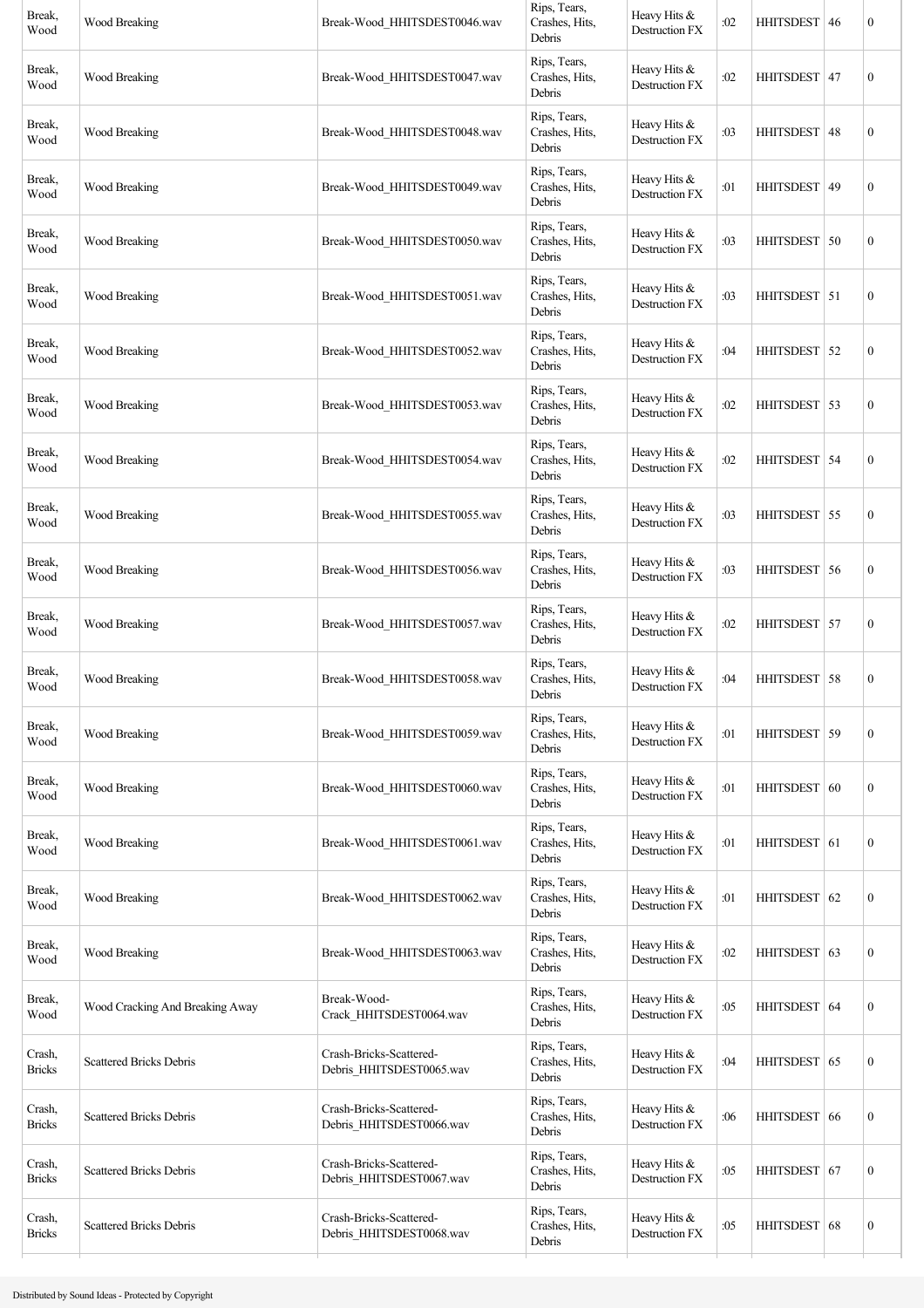| <b>Scattered Bricks Debris</b>                                     | Crash-Bricks-Scattered-<br>Debris_HHITSDEST0069.wav       | Rips, Tears,<br>Crashes, Hits,<br>Debris | Heavy Hits &<br>Destruction FX        | :09 |                  |    | $\boldsymbol{0}$                                                                                                                                                                                                                                                                                                                                                                |
|--------------------------------------------------------------------|-----------------------------------------------------------|------------------------------------------|---------------------------------------|-----|------------------|----|---------------------------------------------------------------------------------------------------------------------------------------------------------------------------------------------------------------------------------------------------------------------------------------------------------------------------------------------------------------------------------|
| <b>Scattered Bricks Debris</b>                                     | Crash-Bricks-Scattered-<br>Debris_HHITSDEST0070.wav       | Rips, Tears,<br>Crashes, Hits,<br>Debris | Heavy Hits &<br>Destruction FX        | :03 |                  | 70 | $\boldsymbol{0}$                                                                                                                                                                                                                                                                                                                                                                |
| <b>Scattered Bricks Debris</b>                                     | Crash-Bricks-Scattered-<br>Debris_HHITSDEST0071.wav       | Rips, Tears,<br>Crashes, Hits,<br>Debris | Heavy Hits &<br>Destruction FX        | :06 |                  |    | $\boldsymbol{0}$                                                                                                                                                                                                                                                                                                                                                                |
| <b>Scattered Bricks Debris</b>                                     | Crash-Bricks-Scattered-<br>Debris HHITSDEST0072.wav       | Rips, Tears,<br>Crashes, Hits,<br>Debris | Heavy Hits &<br><b>Destruction FX</b> | :06 | <b>HHITSDEST</b> | 72 | $\boldsymbol{0}$                                                                                                                                                                                                                                                                                                                                                                |
| <b>Scattered Bricks Debris</b>                                     | Crash-Bricks-Scattered-<br>Debris HHITSDEST0073.wav       | Rips, Tears,<br>Crashes, Hits,<br>Debris | Heavy Hits &<br><b>Destruction FX</b> | :03 |                  |    | $\boldsymbol{0}$                                                                                                                                                                                                                                                                                                                                                                |
| <b>Scattered Bricks Debris</b>                                     | Crash-Bricks-Scattered-<br>Debris HHITSDEST0074.wav       | Rips, Tears,<br>Crashes, Hits,<br>Debris | Heavy Hits &<br>Destruction FX        | :06 |                  | 74 | $\boldsymbol{0}$                                                                                                                                                                                                                                                                                                                                                                |
| <b>Scattered Bricks Debris</b>                                     | Crash-Bricks-Scattered-<br>Debris_HHITSDEST0075.wav       | Rips, Tears,<br>Crashes, Hits,<br>Debris | Heavy Hits &<br>Destruction FX        | :07 |                  | 75 | $\boldsymbol{0}$                                                                                                                                                                                                                                                                                                                                                                |
| <b>Scattered Bricks Debris</b>                                     | Crash-Bricks-Scattered-<br>Debris HHITSDEST0076.wav       | Rips, Tears,<br>Crashes, Hits,<br>Debris | Heavy Hits &<br>Destruction FX        | :06 |                  | 76 | $\boldsymbol{0}$                                                                                                                                                                                                                                                                                                                                                                |
| <b>Scattered Bricks Debris</b>                                     | Crash-Bricks-Scattered-<br>Debris_HHITSDEST0077.wav       | Rips, Tears,<br>Crashes, Hits,<br>Debris | Heavy Hits &<br>Destruction FX        | :06 |                  |    | $\boldsymbol{0}$                                                                                                                                                                                                                                                                                                                                                                |
| <b>Scattered Bricks Debris</b>                                     | Crash-Bricks-Scattered-<br>Debris_HHITSDEST0078.wav       | Rips, Tears,<br>Crashes, Hits,<br>Debris | Heavy Hits &<br>Destruction FX        | :07 |                  | 78 | $\boldsymbol{0}$                                                                                                                                                                                                                                                                                                                                                                |
| <b>Scattered Bricks Debris</b>                                     | Crash-Bricks-Scattered-<br>Debris HHITSDEST0079.wav       | Rips, Tears,<br>Crashes, Hits,<br>Debris | Heavy Hits &<br>Destruction FX        | :05 | HHITSDEST        | 79 | $\boldsymbol{0}$                                                                                                                                                                                                                                                                                                                                                                |
| <b>Scattered Bricks Debris</b>                                     | Crash-Bricks-Scattered-<br>Debris HHITSDEST0080.wav       | Rips, Tears,<br>Crashes, Hits,<br>Debris | Heavy Hits &<br>Destruction FX        | :04 |                  |    | $\boldsymbol{0}$                                                                                                                                                                                                                                                                                                                                                                |
| Building Collapse, Concrete And Steel, Debris<br>01, LR For Quad   | Crash-Building-Collapse-<br>Debris_HHITSDEST0081_LR.wav   | Rips, Tears,<br>Crashes, Hits,<br>Debris | Heavy Hits &<br><b>Destruction FX</b> | :14 |                  |    | $\boldsymbol{0}$                                                                                                                                                                                                                                                                                                                                                                |
| Building Collapse, Concrete And Steel, Debris<br>01, LsRs For Quad | Crash-Building-Collapse-<br>Debris_HHITSDEST0081_LsRs.wav | Rips, Tears,<br>Crashes, Hits,<br>Debris | Heavy Hits &<br>Destruction FX        | :14 |                  |    | $\boldsymbol{0}$                                                                                                                                                                                                                                                                                                                                                                |
| Building Collapse, Concrete And Steel, Debris<br>01, Stereo Mix    | Crash-Building-Collapse-<br>Debris_HHITSDEST0081_.wav     | Rips, Tears,<br>Crashes, Hits,<br>Debris | Heavy Hits &<br>Destruction FX        | :14 |                  |    | $\boldsymbol{0}$                                                                                                                                                                                                                                                                                                                                                                |
| Building Collapse, Concrete And Steel, Debris<br>02, LR For Quad   | Crash-Building-Collapse-<br>Debris_HHITSDEST0082_LR.wav   | Rips, Tears,<br>Crashes, Hits,<br>Debris | Heavy Hits &<br>Destruction FX        | :14 |                  |    | $\boldsymbol{0}$                                                                                                                                                                                                                                                                                                                                                                |
| Building Collapse, Concrete And Steel, Debris<br>02, LsRs For Quad | Crash-Building-Collapse-<br>Debris_HHITSDEST0082_LsRs.wav | Rips, Tears,<br>Crashes, Hits,<br>Debris | Heavy Hits &<br>Destruction FX        | :14 |                  |    | $\boldsymbol{0}$                                                                                                                                                                                                                                                                                                                                                                |
| Building Collapse, Concrete And Steel, Debris<br>02, Stereo Mix    | Crash-Building-Collapse-<br>Debris_HHITSDEST0082_.wav     | Rips, Tears,<br>Crashes, Hits,<br>Debris | Heavy Hits &<br>Destruction FX        | :14 |                  | 82 | $\boldsymbol{0}$                                                                                                                                                                                                                                                                                                                                                                |
| Building Collapse, Concrete And Steel, Debris<br>03, LR For Quad   | Crash-Building-Collapse-<br>Debris_HHITSDEST0083_LR.wav   | Rips, Tears,<br>Crashes, Hits,<br>Debris | Heavy Hits &<br>Destruction FX        | :09 |                  | 83 | $\boldsymbol{0}$                                                                                                                                                                                                                                                                                                                                                                |
| Building Collapse, Concrete And Steel, Debris<br>03, LsRs For Quad | Crash-Building-Collapse-<br>Debris_HHITSDEST0083_LsRs.wav | Rips, Tears,<br>Crashes, Hits,<br>Debris | Heavy Hits &<br>Destruction FX        | :09 |                  |    | $\boldsymbol{0}$                                                                                                                                                                                                                                                                                                                                                                |
| Building Collapse, Concrete And Steel, Debris<br>03, Stereo Mix    | Crash-Building-Collapse-<br>Debris_HHITSDEST0083_.wav     | Rips, Tears,<br>Crashes, Hits,<br>Debris | Heavy Hits &<br>Destruction FX        | :09 |                  | 83 | $\boldsymbol{0}$                                                                                                                                                                                                                                                                                                                                                                |
| Building Collapse, Concrete And Steel, Debris<br>04, LR For Quad   | Crash-Building-Collapse-<br>Debris_HHITSDEST0084_LR.wav   | Rips, Tears,<br>Crashes, Hits,<br>Debris | Heavy Hits $&$<br>Destruction FX      | :15 |                  |    | $\boldsymbol{0}$                                                                                                                                                                                                                                                                                                                                                                |
| Building Collapse, Concrete And Steel, Debris<br>04, LsRs For Quad | Crash-Building-Collapse-<br>Debris_HHITSDEST0084_LsRs.wav | Rips, Tears,<br>Crashes, Hits,<br>Debris | Heavy Hits &<br>Destruction FX        | :15 |                  |    | $\boldsymbol{0}$                                                                                                                                                                                                                                                                                                                                                                |
|                                                                    |                                                           |                                          |                                       |     |                  |    | HHITSDEST   69<br><b>HHITSDEST</b><br>HHITSDEST   71<br>HHITSDEST   73<br>HHITSDEST<br><b>HHITSDEST</b><br><b>HHITSDEST</b><br>HHITSDEST 77<br><b>HHITSDEST</b><br>HHITSDEST   80<br>HHITSDEST   81<br>HHITSDEST 81<br>HHITSDEST 81<br>HHITSDEST 82<br>HHITSDEST 82<br><b>HHITSDEST</b><br><b>HHITSDEST</b><br>HHITSDEST 83<br><b>HHITSDEST</b><br>HHITSDEST 84<br>HHITSDEST 84 |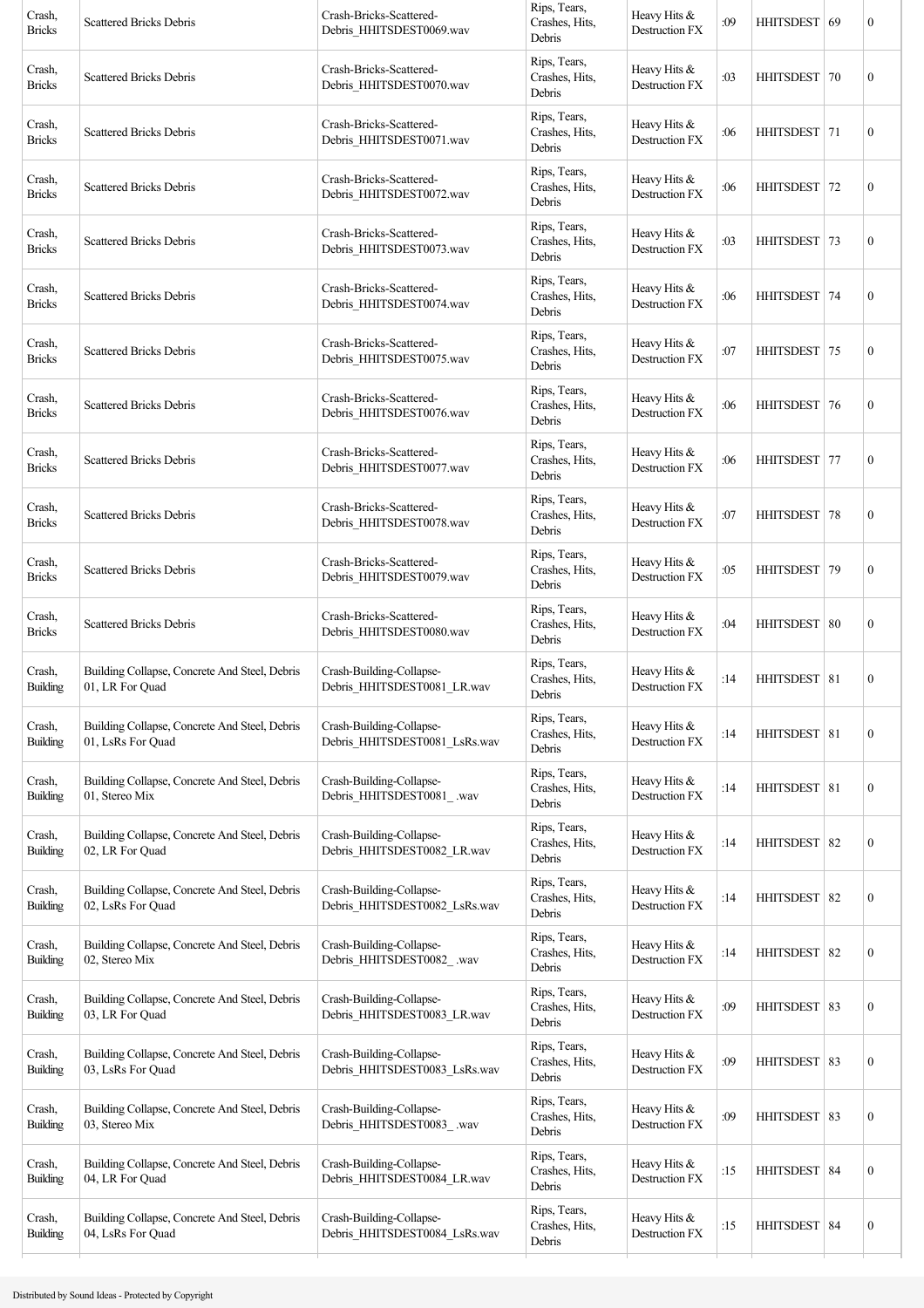| Rips, Tears,<br>Building Collapse, Concrete And Steel, Debris<br>Crash-Building-Collapse-<br>Heavy Hits &<br>Crash,<br>HHITSDEST 85<br>Crashes, Hits,<br>:15<br>Debris HHITSDEST0085 LR.wav<br>Destruction FX<br><b>Building</b><br>05, LR For Quad<br>Debris<br>Rips, Tears,<br>Building Collapse, Concrete And Steel, Debris<br>Crash-Building-Collapse-<br>Heavy Hits &<br>Crash,<br>Crashes, Hits,<br>:15<br>HHITSDEST   85<br>Debris_HHITSDEST0085_LsRs.wav<br>Destruction FX<br><b>Building</b><br>05, LsRs For Quad<br>Debris<br>Rips, Tears,<br>Building Collapse, Concrete And Steel, Debris<br>Crash-Building-Collapse-<br>Heavy Hits &<br>Crash,<br>HHITSDEST 85<br>Crashes, Hits,<br>:15<br>Destruction FX<br><b>Building</b><br>05, Stereo Mix<br>Debris HHITSDEST0085 .wav<br>Debris<br>Rips, Tears,<br>Crash,<br>Building Collapse, Concrete And Steel, Debris<br>Crash-Building-Collapse-<br>Heavy Hits &<br>Crashes, Hits,<br>:17<br>HHITSDEST   86<br>Debris_HHITSDEST0086_LR.wav<br><b>Building</b><br>06, LR For Quad<br>Destruction FX<br>Debris<br>Rips, Tears,<br>Building Collapse, Concrete And Steel, Debris<br>Crash-Building-Collapse-<br>Heavy Hits &<br>Crash,<br>HHITSDEST 87<br>Crashes, Hits,<br>:17<br>Debris_HHITSDEST0087_LsRs.wav<br><b>Building</b><br>06, LsRs For Ouad<br>Destruction FX<br>Debris<br>Rips, Tears,<br>Building Collapse, Concrete And Steel, Debris<br>Crash-Building-Collapse-<br>Heavy Hits &<br>Crash,<br>HHITSDEST 88<br>Crashes, Hits,<br>:17<br><b>Building</b><br>06, Stereo Mix<br>Debris HHITSDEST0088 .wav<br>Destruction FX<br>Debris<br>Rips, Tears,<br>Crash,<br>Building Collapse, Concrete And Steel, Debris<br>Crash-Building-Collapse-<br>Heavy Hits &<br>:18<br>HHITSDEST 89<br>Crashes, Hits,<br>Destruction FX<br><b>Building</b><br>07, LR For Quad<br>Debris HHITSDEST0089 LR.wav<br>Debris<br>Rips, Tears,<br>Crash-Building-Collapse-<br>Crash,<br>Building Collapse, Concrete And Steel, Debris<br>Heavy Hits &<br>Crashes, Hits,<br>:18<br>HHITSDEST   89<br>07, LsRs For Quad<br>Debris_HHITSDEST0089_LsRs.wav<br>Destruction FX<br>Building<br>Debris<br>Rips, Tears,<br>Crash-Building-Collapse-<br>Crash,<br>Building Collapse, Concrete And Steel, Debris<br>Heavy Hits &<br>:18<br>HHITSDEST 89<br>Crashes, Hits,<br><b>Building</b><br>07, Stereo Mix<br>Debris_HHITSDEST0089_.wav<br>Destruction FX<br>Debris<br>Rips, Tears,<br>Crash-Building-Collapse-<br>Crash,<br>Building Collapse, Concrete And Steel, Debris<br>Heavy Hits &<br><b>HHITSDEST</b><br>Crashes, Hits,<br>:18 |    | $\boldsymbol{0}$ |
|-----------------------------------------------------------------------------------------------------------------------------------------------------------------------------------------------------------------------------------------------------------------------------------------------------------------------------------------------------------------------------------------------------------------------------------------------------------------------------------------------------------------------------------------------------------------------------------------------------------------------------------------------------------------------------------------------------------------------------------------------------------------------------------------------------------------------------------------------------------------------------------------------------------------------------------------------------------------------------------------------------------------------------------------------------------------------------------------------------------------------------------------------------------------------------------------------------------------------------------------------------------------------------------------------------------------------------------------------------------------------------------------------------------------------------------------------------------------------------------------------------------------------------------------------------------------------------------------------------------------------------------------------------------------------------------------------------------------------------------------------------------------------------------------------------------------------------------------------------------------------------------------------------------------------------------------------------------------------------------------------------------------------------------------------------------------------------------------------------------------------------------------------------------------------------------------------------------------------------------------------------------------------------------------------------------------------------------------------------------------------------------------------------------------------------------------------------------------------------------------------------------------------------------------------------------------------------|----|------------------|
|                                                                                                                                                                                                                                                                                                                                                                                                                                                                                                                                                                                                                                                                                                                                                                                                                                                                                                                                                                                                                                                                                                                                                                                                                                                                                                                                                                                                                                                                                                                                                                                                                                                                                                                                                                                                                                                                                                                                                                                                                                                                                                                                                                                                                                                                                                                                                                                                                                                                                                                                                                             |    | $\boldsymbol{0}$ |
|                                                                                                                                                                                                                                                                                                                                                                                                                                                                                                                                                                                                                                                                                                                                                                                                                                                                                                                                                                                                                                                                                                                                                                                                                                                                                                                                                                                                                                                                                                                                                                                                                                                                                                                                                                                                                                                                                                                                                                                                                                                                                                                                                                                                                                                                                                                                                                                                                                                                                                                                                                             |    | $\boldsymbol{0}$ |
|                                                                                                                                                                                                                                                                                                                                                                                                                                                                                                                                                                                                                                                                                                                                                                                                                                                                                                                                                                                                                                                                                                                                                                                                                                                                                                                                                                                                                                                                                                                                                                                                                                                                                                                                                                                                                                                                                                                                                                                                                                                                                                                                                                                                                                                                                                                                                                                                                                                                                                                                                                             |    | $\boldsymbol{0}$ |
|                                                                                                                                                                                                                                                                                                                                                                                                                                                                                                                                                                                                                                                                                                                                                                                                                                                                                                                                                                                                                                                                                                                                                                                                                                                                                                                                                                                                                                                                                                                                                                                                                                                                                                                                                                                                                                                                                                                                                                                                                                                                                                                                                                                                                                                                                                                                                                                                                                                                                                                                                                             |    | $\boldsymbol{0}$ |
|                                                                                                                                                                                                                                                                                                                                                                                                                                                                                                                                                                                                                                                                                                                                                                                                                                                                                                                                                                                                                                                                                                                                                                                                                                                                                                                                                                                                                                                                                                                                                                                                                                                                                                                                                                                                                                                                                                                                                                                                                                                                                                                                                                                                                                                                                                                                                                                                                                                                                                                                                                             |    | $\boldsymbol{0}$ |
|                                                                                                                                                                                                                                                                                                                                                                                                                                                                                                                                                                                                                                                                                                                                                                                                                                                                                                                                                                                                                                                                                                                                                                                                                                                                                                                                                                                                                                                                                                                                                                                                                                                                                                                                                                                                                                                                                                                                                                                                                                                                                                                                                                                                                                                                                                                                                                                                                                                                                                                                                                             |    | $\boldsymbol{0}$ |
|                                                                                                                                                                                                                                                                                                                                                                                                                                                                                                                                                                                                                                                                                                                                                                                                                                                                                                                                                                                                                                                                                                                                                                                                                                                                                                                                                                                                                                                                                                                                                                                                                                                                                                                                                                                                                                                                                                                                                                                                                                                                                                                                                                                                                                                                                                                                                                                                                                                                                                                                                                             |    | $\boldsymbol{0}$ |
|                                                                                                                                                                                                                                                                                                                                                                                                                                                                                                                                                                                                                                                                                                                                                                                                                                                                                                                                                                                                                                                                                                                                                                                                                                                                                                                                                                                                                                                                                                                                                                                                                                                                                                                                                                                                                                                                                                                                                                                                                                                                                                                                                                                                                                                                                                                                                                                                                                                                                                                                                                             |    | $\boldsymbol{0}$ |
|                                                                                                                                                                                                                                                                                                                                                                                                                                                                                                                                                                                                                                                                                                                                                                                                                                                                                                                                                                                                                                                                                                                                                                                                                                                                                                                                                                                                                                                                                                                                                                                                                                                                                                                                                                                                                                                                                                                                                                                                                                                                                                                                                                                                                                                                                                                                                                                                                                                                                                                                                                             |    | $\boldsymbol{0}$ |
| Debris_HHITSDEST0090_LR.wav<br><b>Building</b><br>08, LR For Quad<br>Destruction FX<br>Debris                                                                                                                                                                                                                                                                                                                                                                                                                                                                                                                                                                                                                                                                                                                                                                                                                                                                                                                                                                                                                                                                                                                                                                                                                                                                                                                                                                                                                                                                                                                                                                                                                                                                                                                                                                                                                                                                                                                                                                                                                                                                                                                                                                                                                                                                                                                                                                                                                                                                               | 90 | $\boldsymbol{0}$ |
| Rips, Tears,<br>Building Collapse, Concrete And Steel, Debris<br>Crash-Building-Collapse-<br>Heavy Hits &<br>Crash,<br>HHITSDEST   90<br>Crashes, Hits,<br>:18<br>Debris_HHITSDEST0090_LsRs.wav<br>Building<br>08, LsRs For Quad<br>Destruction FX<br>Debris                                                                                                                                                                                                                                                                                                                                                                                                                                                                                                                                                                                                                                                                                                                                                                                                                                                                                                                                                                                                                                                                                                                                                                                                                                                                                                                                                                                                                                                                                                                                                                                                                                                                                                                                                                                                                                                                                                                                                                                                                                                                                                                                                                                                                                                                                                                |    | $\boldsymbol{0}$ |
| Rips, Tears,<br>Crash-Building-Collapse-<br>Building Collapse, Concrete And Steel, Debris<br>Heavy Hits &<br>Crash,<br>HHITSDEST   90<br>Crashes, Hits,<br>:18<br>Debris_HHITSDEST0090_.wav<br>Building<br>08, Stereo Mix<br>Destruction FX<br>Debris                                                                                                                                                                                                                                                                                                                                                                                                                                                                                                                                                                                                                                                                                                                                                                                                                                                                                                                                                                                                                                                                                                                                                                                                                                                                                                                                                                                                                                                                                                                                                                                                                                                                                                                                                                                                                                                                                                                                                                                                                                                                                                                                                                                                                                                                                                                       |    | $\boldsymbol{0}$ |
| Rips, Tears,<br>Building Collapse, Concrete And Steel, Debris<br>Crash-Building-Collapse-<br>Heavy Hits &<br>Crash,<br>Crashes, Hits,<br>:20<br>HHITSDEST 91<br>Debris_HHITSDEST0091_LR.wav<br>Building<br>09, LR For Quad<br>Destruction FX<br>Debris                                                                                                                                                                                                                                                                                                                                                                                                                                                                                                                                                                                                                                                                                                                                                                                                                                                                                                                                                                                                                                                                                                                                                                                                                                                                                                                                                                                                                                                                                                                                                                                                                                                                                                                                                                                                                                                                                                                                                                                                                                                                                                                                                                                                                                                                                                                      |    | $\boldsymbol{0}$ |
| Rips, Tears,<br>Building Collapse, Concrete And Steel, Debris<br>Crash-Building-Collapse-<br>Heavy Hits &<br>Crash,<br>Crashes, Hits,<br>:20<br>HHITSDEST 91<br>Building<br>09, LsRs For Quad<br>Debris HHITSDEST0091 LsRs.wav<br>Destruction FX<br>Debris                                                                                                                                                                                                                                                                                                                                                                                                                                                                                                                                                                                                                                                                                                                                                                                                                                                                                                                                                                                                                                                                                                                                                                                                                                                                                                                                                                                                                                                                                                                                                                                                                                                                                                                                                                                                                                                                                                                                                                                                                                                                                                                                                                                                                                                                                                                  |    | $\boldsymbol{0}$ |
| Rips, Tears,<br>Building Collapse, Concrete And Steel, Debris<br>Crash-Building-Collapse-<br>Heavy Hits &<br>Crash,<br>Crashes, Hits,<br>:20<br>HHITSDEST 91<br>Destruction FX<br>Building<br>Debris_HHITSDEST0091_.wav<br>09, Stereo Mix<br>Debris                                                                                                                                                                                                                                                                                                                                                                                                                                                                                                                                                                                                                                                                                                                                                                                                                                                                                                                                                                                                                                                                                                                                                                                                                                                                                                                                                                                                                                                                                                                                                                                                                                                                                                                                                                                                                                                                                                                                                                                                                                                                                                                                                                                                                                                                                                                         |    | $\boldsymbol{0}$ |
| Rips, Tears,<br>Building Collapse, Concrete And Steel, Debris<br>Crash-Building-Collapse-<br>Heavy Hits &<br>Crash,<br>:25<br>Crashes, Hits,<br>HHITSDEST   92<br>Destruction FX<br><b>Building</b><br>10, LR For Quad<br>Debris_HHITSDEST0092_LR.wav<br>Debris                                                                                                                                                                                                                                                                                                                                                                                                                                                                                                                                                                                                                                                                                                                                                                                                                                                                                                                                                                                                                                                                                                                                                                                                                                                                                                                                                                                                                                                                                                                                                                                                                                                                                                                                                                                                                                                                                                                                                                                                                                                                                                                                                                                                                                                                                                             |    | $\boldsymbol{0}$ |
| Rips, Tears,<br>Building Collapse, Concrete And Steel, Debris<br>Crash-Building-Collapse-<br>Heavy Hits &<br>Crash,<br>Crashes, Hits,<br>:25<br>HHITSDEST   92<br>Debris_HHITSDEST0092_LsRs.wav<br>Building<br>Destruction FX<br>10, LsRs For Quad<br>Debris                                                                                                                                                                                                                                                                                                                                                                                                                                                                                                                                                                                                                                                                                                                                                                                                                                                                                                                                                                                                                                                                                                                                                                                                                                                                                                                                                                                                                                                                                                                                                                                                                                                                                                                                                                                                                                                                                                                                                                                                                                                                                                                                                                                                                                                                                                                |    | $\boldsymbol{0}$ |
| Rips, Tears,<br>Building Collapse, Concrete And Steel, Debris<br>Crash-Building-Collapse-<br>Heavy Hits &<br>Crash,<br>:25<br><b>HHITSDEST</b><br>Crashes, Hits,<br>Debris_HHITSDEST0092_.wav<br>Destruction FX<br>Building<br>10, Stereo Mix<br>Debris                                                                                                                                                                                                                                                                                                                                                                                                                                                                                                                                                                                                                                                                                                                                                                                                                                                                                                                                                                                                                                                                                                                                                                                                                                                                                                                                                                                                                                                                                                                                                                                                                                                                                                                                                                                                                                                                                                                                                                                                                                                                                                                                                                                                                                                                                                                     | 92 | $\boldsymbol{0}$ |
| Rips, Tears,<br>Building Collapse, Concrete And Steel, Rubble<br>Crash-Building-Collapse-<br>Heavy Hits &<br>Crash,<br>Crashes, Hits,<br>:22<br>HHITSDEST   93<br>Rubble_HHITSDEST0093.wav<br>Destruction FX<br>Building<br>And Debris<br>Debris                                                                                                                                                                                                                                                                                                                                                                                                                                                                                                                                                                                                                                                                                                                                                                                                                                                                                                                                                                                                                                                                                                                                                                                                                                                                                                                                                                                                                                                                                                                                                                                                                                                                                                                                                                                                                                                                                                                                                                                                                                                                                                                                                                                                                                                                                                                            |    | $\boldsymbol{0}$ |
| Rips, Tears,<br>Building Collapse, Concrete And Steel, Rubble<br>Crash-Building-Collapse-<br>Heavy Hits &<br>Crash,<br>Crashes, Hits,<br>:35<br>HHITSDEST   94<br>Building<br>And Debris<br>Rubble_HHITSDEST0094.wav<br>Destruction FX<br>Debris                                                                                                                                                                                                                                                                                                                                                                                                                                                                                                                                                                                                                                                                                                                                                                                                                                                                                                                                                                                                                                                                                                                                                                                                                                                                                                                                                                                                                                                                                                                                                                                                                                                                                                                                                                                                                                                                                                                                                                                                                                                                                                                                                                                                                                                                                                                            |    | $\boldsymbol{0}$ |
| Rips, Tears,<br>Building Collapse, Concrete And Steel, Rubble<br>Crash-Building-Collapse-<br>Crash,<br>Heavy Hits $&$<br>Crashes, Hits,<br>HHITSDEST 95<br>:18<br>Rubble_HHITSDEST0095.wav<br>Building<br>Destruction FX<br>And Debris<br>Debris                                                                                                                                                                                                                                                                                                                                                                                                                                                                                                                                                                                                                                                                                                                                                                                                                                                                                                                                                                                                                                                                                                                                                                                                                                                                                                                                                                                                                                                                                                                                                                                                                                                                                                                                                                                                                                                                                                                                                                                                                                                                                                                                                                                                                                                                                                                            |    | $\boldsymbol{0}$ |
| Rips, Tears,<br>Building Collapse, Concrete And Steel, Rubble<br>Crash-Building-Collapse-<br>Heavy Hits &<br>Crash,<br>Crashes, Hits,<br>:15<br>HHITSDEST 96<br>Destruction FX<br>Building<br>And Debris<br>Rubble_HHITSDEST0096.wav<br>Debris                                                                                                                                                                                                                                                                                                                                                                                                                                                                                                                                                                                                                                                                                                                                                                                                                                                                                                                                                                                                                                                                                                                                                                                                                                                                                                                                                                                                                                                                                                                                                                                                                                                                                                                                                                                                                                                                                                                                                                                                                                                                                                                                                                                                                                                                                                                              |    | $\boldsymbol{0}$ |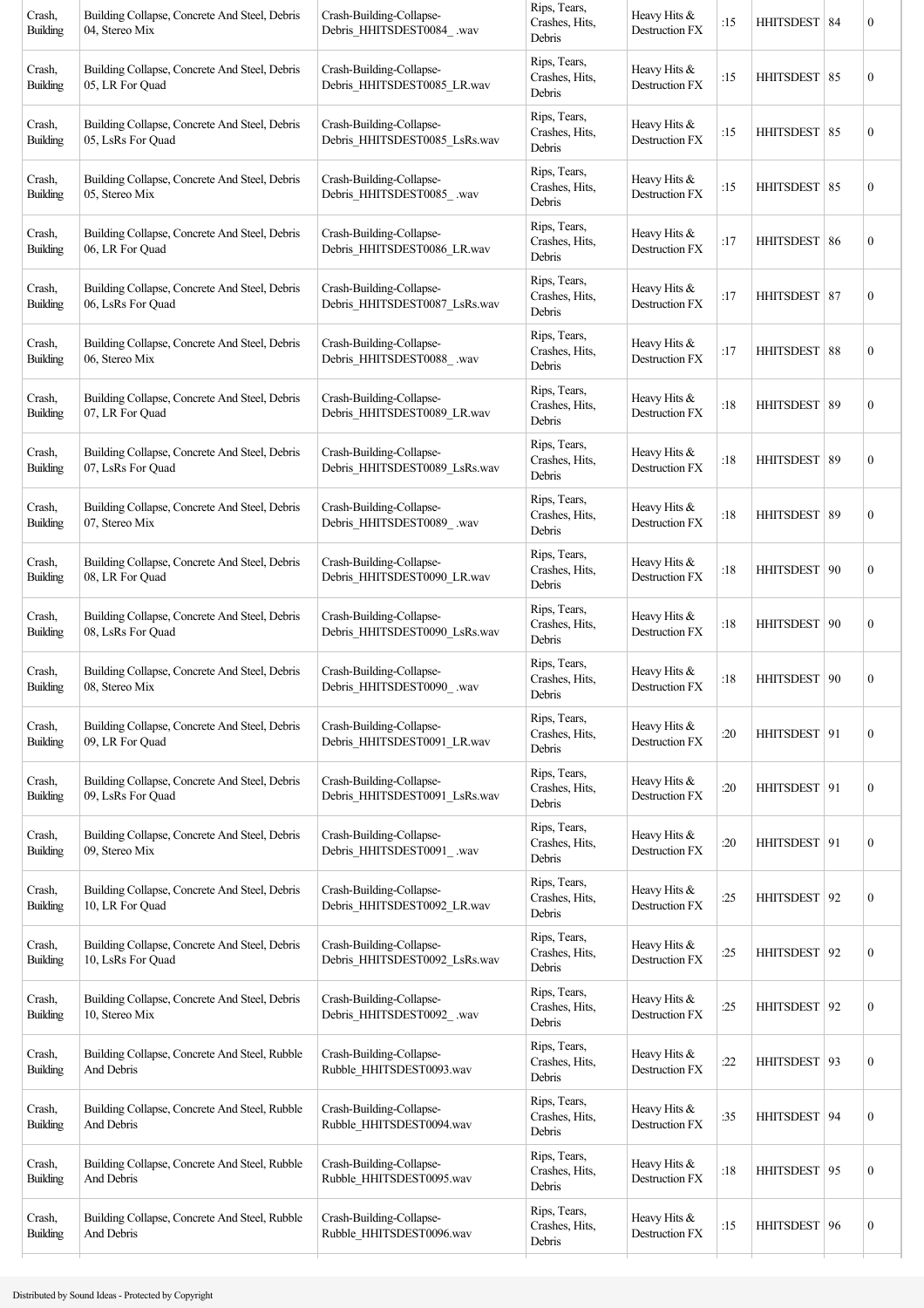| Building Collapse, Concrete And Steel, Rubble<br>And Debris                   | Crash-Building-Collapse-<br>Rubble_HHITSDEST0097.wav        | Rips, Tears,<br>Crashes, Hits,<br>Debris | Heavy Hits &<br>Destruction FX        | :15 | HHITSDEST   97   |     | $\boldsymbol{0}$                                                                                                                                                                                                                              |
|-------------------------------------------------------------------------------|-------------------------------------------------------------|------------------------------------------|---------------------------------------|-----|------------------|-----|-----------------------------------------------------------------------------------------------------------------------------------------------------------------------------------------------------------------------------------------------|
| Building Collapse, Concrete And Steel, Rubble<br>And Debris                   | Crash-Building-Collapse-<br>Rubble_HHITSDEST0098.wav        | Rips, Tears,<br>Crashes, Hits,<br>Debris | Heavy Hits &<br>Destruction FX        | :15 |                  |     | $\boldsymbol{0}$                                                                                                                                                                                                                              |
| Building Collapse, Concrete And Steel, Rubble<br>And Debris                   | Crash-Building-Collapse-<br>Rubble_HHITSDEST0099.wav        | Rips, Tears,<br>Crashes, Hits,<br>Debris | Heavy Hits &<br>Destruction FX        | :15 |                  | 99  | $\boldsymbol{0}$                                                                                                                                                                                                                              |
| Building Collapse, Concrete And Steel, Rubble<br>And Debris                   | Crash-Building-Collapse-<br>Rubble_HHITSDEST0100.wav        | Rips, Tears,<br>Crashes, Hits,<br>Debris | Heavy Hits &<br>Destruction FX        | :15 | <b>HHITSDEST</b> | 100 | $\boldsymbol{0}$                                                                                                                                                                                                                              |
| Building Collapse, Concrete And Steel, Rubble<br>And Debris                   | Crash-Building-Collapse-<br>Rubble_HHITSDEST0101.wav        | Rips, Tears,<br>Crashes, Hits,<br>Debris | Heavy Hits &<br>Destruction FX        | :18 |                  | 101 | $\boldsymbol{0}$                                                                                                                                                                                                                              |
| Building Collapse, Concrete And Steel, Rubble<br>And Debris                   | Crash-Building-Collapse-<br>Rubble_HHITSDEST0102.wav        | Rips, Tears,<br>Crashes, Hits,<br>Debris | Heavy Hits &<br>Destruction FX        | :21 | <b>HHITSDEST</b> | 102 | $\boldsymbol{0}$                                                                                                                                                                                                                              |
| Building Collapse, Concrete And Steel, Rubble<br>And Debris                   | Crash-Building-Collapse-<br>Rubble_HHITSDEST0103.wav        | Rips, Tears,<br>Crashes, Hits,<br>Debris | Heavy Hits &<br>Destruction FX        | :22 | <b>HHITSDEST</b> | 103 | $\boldsymbol{0}$                                                                                                                                                                                                                              |
| Building Collapse, Concrete And Steel, Rubble<br>And Debris                   | Crash-Building-Collapse-<br>Rubble HHITSDEST0104.wav        | Rips, Tears,<br>Crashes, Hits,<br>Debris | Heavy Hits &<br>Destruction FX        | :22 | HHITSDEST        | 104 | $\boldsymbol{0}$                                                                                                                                                                                                                              |
| Building Collapse, Concrete And Steel, Rubble<br>And Debris                   | Crash-Building-Collapse-<br>Rubble_HHITSDEST0105.wav        | Rips, Tears,<br>Crashes, Hits,<br>Debris | Heavy Hits &<br>Destruction FX        | :22 |                  |     | $\boldsymbol{0}$                                                                                                                                                                                                                              |
| Building Collapse, Concrete And Steel, Rubble<br>And Debris                   | Crash-Building-Collapse-<br>Rubble_HHITSDEST0106.wav        | Rips, Tears,<br>Crashes, Hits,<br>Debris | Heavy Hits &<br>Destruction FX        | :15 | <b>HHITSDEST</b> | 106 | $\boldsymbol{0}$                                                                                                                                                                                                                              |
| Building Collapse, Concrete And Steel, Rubble<br>And Debris                   | Crash-Building-Collapse-<br>Rubble_HHITSDEST0107.wav        | Rips, Tears,<br>Crashes, Hits,<br>Debris | Heavy Hits &<br>Destruction FX        | :18 | <b>HHITSDEST</b> | 107 | $\boldsymbol{0}$                                                                                                                                                                                                                              |
| Building Collapse, Concrete And Steel, Rubble<br>And Debris                   | Crash-Building-Collapse-<br>Rubble_HHITSDEST0108.wav        | Rips, Tears,<br>Crashes, Hits,<br>Debris | Heavy Hits &<br>Destruction FX        | :24 |                  |     | $\boldsymbol{0}$                                                                                                                                                                                                                              |
| Building Collapse, Concrete And Stone, Rubble<br>And Debris 01, LR For Quad   | Crash-Building-Collapse-<br>Concrete HHITSDEST0109 LR.wav   | Rips, Tears,<br>Crashes, Hits,<br>Debris | Heavy Hits &<br>Destruction FX        | :11 |                  | 109 | $\boldsymbol{0}$                                                                                                                                                                                                                              |
| Building Collapse, Concrete And Stone, Rubble<br>And Debris 01, LsRs For Quad | Crash-Building-Collapse-<br>Concrete HHITSDEST0109 LsRs.wav | Rips, Tears,<br>Crashes, Hits,<br>Debris | Heavy Hits &<br>Destruction FX        | :11 | <b>HHITSDEST</b> | 109 | $\boldsymbol{0}$                                                                                                                                                                                                                              |
| Building Collapse, Concrete And Stone, Rubble<br>And Debris 01, Stereo Mix    | Crash-Building-Collapse-<br>Concrete HHITSDEST0109 .wav     | Rips, Tears,<br>Crashes, Hits,<br>Debris | Heavy Hits &<br>Destruction FX        | :11 | <b>HHITSDEST</b> | 109 | $\boldsymbol{0}$                                                                                                                                                                                                                              |
| Building Collapse, Concrete And Stone, Rubble<br>And Debris 02, LR For Quad   | Crash-Building-Collapse-<br>Concrete HHITSDEST0110 LR.wav   | Rips, Tears,<br>Crashes, Hits,<br>Debris | Heavy Hits &<br><b>Destruction FX</b> | :12 |                  |     | $\boldsymbol{0}$                                                                                                                                                                                                                              |
| Building Collapse, Concrete And Stone, Rubble<br>And Debris 02, LsRs For Quad | Crash-Building-Collapse-<br>Concrete_HHITSDEST0110_LsRs.wav | Rips, Tears,<br>Crashes, Hits,<br>Debris | Heavy Hits &<br>Destruction FX        | :12 |                  |     | $\boldsymbol{0}$                                                                                                                                                                                                                              |
| Building Collapse, Concrete And Stone, Rubble<br>And Debris 02, Stereo Mix    | Crash-Building-Collapse-<br>Concrete_HHITSDEST0110_.wav     | Rips, Tears,<br>Crashes, Hits,<br>Debris | Heavy Hits &<br>Destruction FX        | :12 | <b>HHITSDEST</b> | 110 | $\boldsymbol{0}$                                                                                                                                                                                                                              |
| Building Collapse, Concrete And Stone, Rubble<br>And Debris 03, LR For Quad   | Crash-Building-Collapse-<br>Concrete_HHITSDEST0111_LR.wav   | Rips, Tears,<br>Crashes, Hits,<br>Debris | Heavy Hits &<br>Destruction FX        | :13 |                  |     | $\boldsymbol{0}$                                                                                                                                                                                                                              |
| Building Collapse, Concrete And Stone, Rubble<br>And Debris 03, LsRs For Quad | Crash-Building-Collapse-<br>Concrete_HHITSDEST0111_LsRs.wav | Rips, Tears,<br>Crashes, Hits,<br>Debris | Heavy Hits &<br>Destruction FX        | :13 |                  |     | $\boldsymbol{0}$                                                                                                                                                                                                                              |
| Building Collapse, Concrete And Stone, Rubble<br>And Debris 03, Stereo Mix    | Crash-Building-Collapse-<br>Concrete_HHITSDEST0111_.wav     | Rips, Tears,<br>Crashes, Hits,<br>Debris | Heavy Hits &<br>Destruction FX        | :13 |                  | 111 | $\boldsymbol{0}$                                                                                                                                                                                                                              |
| Building Collapse, Concrete And Stone, Rubble<br>And Debris 04, LR For Quad   | Crash-Building-Collapse-<br>Concrete_HHITSDEST0112_LR.wav   | Rips, Tears,<br>Crashes, Hits,<br>Debris | Heavy Hits $&$<br>Destruction FX      | :11 |                  | 112 | $\boldsymbol{0}$                                                                                                                                                                                                                              |
| Building Collapse, Concrete And Stone, Rubble<br>And Debris 04, LsRs For Quad | Crash-Building-Collapse-<br>Concrete HHITSDEST0112 LsRs.wav | Rips, Tears,<br>Crashes, Hits,<br>Debris | Heavy Hits &<br>Destruction FX        | :11 |                  |     | $\boldsymbol{0}$                                                                                                                                                                                                                              |
|                                                                               |                                                             |                                          |                                       |     |                  |     | HHITSDEST   98<br><b>HHITSDEST</b><br><b>HHITSDEST</b><br>HHITSDEST   105<br>HHITSDEST   108<br><b>HHITSDEST</b><br>HHITSDEST 110<br>HHITSDEST 110<br>HHITSDEST 111<br>HHITSDEST 111<br><b>HHITSDEST</b><br><b>HHITSDEST</b><br>HHITSDEST 112 |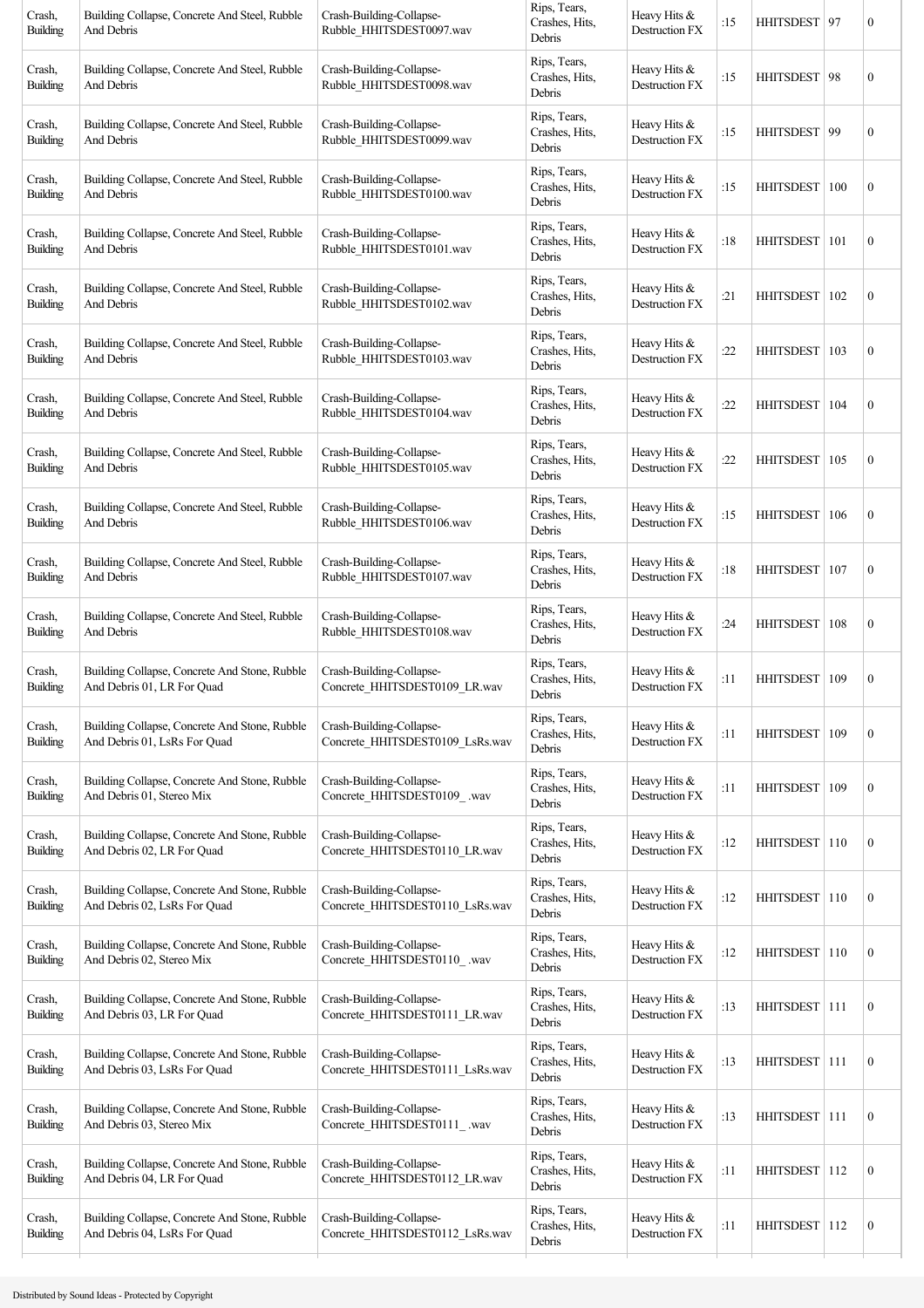| Crash,<br><b>Building</b> | Building Collapse, Concrete And Stone, Rubble<br>And Debris 04, Stereo Mix    | Crash-Building-Collapse-<br>Concrete_HHITSDEST0112_.wav     | Rips, Tears,<br>Crashes, Hits,<br>Debris | Heavy Hits &<br>Destruction FX | :11 | HHITSDEST   112  |     | $\boldsymbol{0}$ |
|---------------------------|-------------------------------------------------------------------------------|-------------------------------------------------------------|------------------------------------------|--------------------------------|-----|------------------|-----|------------------|
| Crash,<br><b>Building</b> | Building Collapse, Concrete And Stone, Rubble<br>And Debris 05, LR For Quad   | Crash-Building-Collapse-<br>Concrete HHITSDEST0113 LR.wav   | Rips, Tears,<br>Crashes, Hits,<br>Debris | Heavy Hits &<br>Destruction FX | :14 | <b>HHITSDEST</b> | 113 | $\boldsymbol{0}$ |
| Crash,<br>Building        | Building Collapse, Concrete And Stone, Rubble<br>And Debris 05, LsRs For Quad | Crash-Building-Collapse-<br>Concrete_HHITSDEST0113_LsRs.wav | Rips, Tears,<br>Crashes, Hits,<br>Debris | Heavy Hits &<br>Destruction FX | :14 | HHITSDEST        | 113 | $\boldsymbol{0}$ |
| Crash,<br>Building        | Building Collapse, Concrete And Stone, Rubble<br>And Debris 05, Stereo Mix    | Crash-Building-Collapse-<br>Concrete_HHITSDEST0113_.wav     | Rips, Tears,<br>Crashes, Hits,<br>Debris | Heavy Hits &<br>Destruction FX | :14 | HHITSDEST 113    |     | $\boldsymbol{0}$ |
| Crash,<br>Building        | Building Collapse, Concrete And Stone, Rubble<br>And Debris 06, LR For Quad   | Crash-Building-Collapse-<br>Concrete_HHITSDEST0114_LR.wav   | Rips, Tears,<br>Crashes, Hits,<br>Debris | Heavy Hits &<br>Destruction FX | :14 | HHITSDEST   114  |     | $\boldsymbol{0}$ |
| Crash,<br><b>Building</b> | Building Collapse, Concrete And Stone, Rubble<br>And Debris 06, LsRs For Quad | Crash-Building-Collapse-<br>Concrete_HHITSDEST0114_LsRs.wav | Rips, Tears,<br>Crashes, Hits,<br>Debris | Heavy Hits &<br>Destruction FX | :14 | <b>HHITSDEST</b> | 114 | $\boldsymbol{0}$ |
| Crash,<br><b>Building</b> | Building Collapse, Concrete And Stone, Rubble<br>And Debris 06, Stereo Mix    | Crash-Building-Collapse-<br>Concrete_HHITSDEST0114_.wav     | Rips, Tears,<br>Crashes, Hits,<br>Debris | Heavy Hits &<br>Destruction FX | :14 | HHITSDEST   114  |     | $\boldsymbol{0}$ |
| Crash,<br>Building        | Building Collapse, Concrete And Stone, Rubble<br>And Debris 07, LR For Quad   | Crash-Building-Collapse-<br>Concrete_HHITSDEST0115_LR.wav   | Rips, Tears,<br>Crashes, Hits,<br>Debris | Heavy Hits &<br>Destruction FX | :12 | HHITSDEST 115    |     | $\boldsymbol{0}$ |
| Crash,<br><b>Building</b> | Building Collapse, Concrete And Stone, Rubble<br>And Debris 07, LsRs For Quad | Crash-Building-Collapse-<br>Concrete_HHITSDEST0115_LsRs.wav | Rips, Tears,<br>Crashes, Hits,<br>Debris | Heavy Hits &<br>Destruction FX | :12 | HHITSDEST   115  |     | $\boldsymbol{0}$ |
| Crash,<br><b>Building</b> | Building Collapse, Concrete And Stone, Rubble<br>And Debris 07, Stereo Mix    | Crash-Building-Collapse-<br>Concrete HHITSDEST0115 .wav     | Rips, Tears,<br>Crashes, Hits,<br>Debris | Heavy Hits &<br>Destruction FX | :12 | <b>HHITSDEST</b> | 115 | $\boldsymbol{0}$ |
| Crash,<br><b>Building</b> | Structure Collapse, Metal And Concrete, Initial<br>Impact                     | Crash-Building-Impact-<br>Collapse_HHITSDEST0116.wav        | Rips, Tears,<br>Crashes, Hits,<br>Debris | Heavy Hits &<br>Destruction FX | :05 | HHITSDEST 116    |     | $\boldsymbol{0}$ |
| Crash,<br>Building        | Structure Collapse, Metal And Concrete, Initial<br>Impact                     | Crash-Building-Impact-<br>Collapse HHITSDEST0117.wav        | Rips, Tears,<br>Crashes, Hits,<br>Debris | Heavy Hits &<br>Destruction FX | :07 | HHITSDEST 117    |     | $\boldsymbol{0}$ |
| Crash,<br>Building        | Structure Collapse, Metal And Concrete, Initial<br>Impact                     | Crash-Building-Impact-<br>Collapse HHITSDEST0118.wav        | Rips, Tears,<br>Crashes, Hits,<br>Debris | Heavy Hits &<br>Destruction FX | :08 | HHITSDEST        | 118 | $\boldsymbol{0}$ |
| Crash,<br><b>Building</b> | Structure Collapse, Metal And Concrete, Initial<br>Impact                     | Crash-Building-Impact-<br>Collapse_HHITSDEST0119.wav        | Rips, Tears,<br>Crashes, Hits,<br>Debris | Heavy Hits &<br>Destruction FX | :09 | <b>HHITSDEST</b> | 119 | $\boldsymbol{0}$ |
| Crash,<br><b>Building</b> | Structure Collapse, Metal And Concrete, Initial<br>Impact                     | Crash-Building-Impact-<br>Collapse_HHITSDEST0120.wav        | Rips, Tears,<br>Crashes, Hits,<br>Debris | Heavy Hits &<br>Destruction FX | :07 | <b>HHITSDEST</b> | 120 | $\boldsymbol{0}$ |
| Crash,<br>Concrete        | Concrete Debris Falling Down                                                  | Crash-Concrete-<br>Debris_HHITSDEST0121.wav                 | Rips, Tears,<br>Crashes, Hits,<br>Debris | Heavy Hits &<br>Destruction FX | :08 | <b>HHITSDEST</b> | 121 | $\boldsymbol{0}$ |
| Crash,<br>Concrete        | Concrete Debris Falling Down                                                  | Crash-Concrete-<br>Debris_HHITSDEST0122.wav                 | Rips, Tears,<br>Crashes, Hits,<br>Debris | Heavy Hits &<br>Destruction FX | :15 | <b>HHITSDEST</b> | 122 | $\boldsymbol{0}$ |
| Crash,<br>Concrete        | Concrete Debris Falling Down                                                  | Crash-Concrete-<br>Debris_HHITSDEST0123.wav                 | Rips, Tears,<br>Crashes, Hits,<br>Debris | Heavy Hits &<br>Destruction FX | :08 | <b>HHITSDEST</b> | 123 | $\boldsymbol{0}$ |
| Crash,<br>Concrete        | Concrete Debris Falling Down                                                  | Crash-Concrete-<br>Debris HHITSDEST0124.wav                 | Rips, Tears,<br>Crashes, Hits,<br>Debris | Heavy Hits &<br>Destruction FX | :08 | <b>HHITSDEST</b> | 124 | $\boldsymbol{0}$ |
| Crash,<br>Concrete        | Concrete Debris Falling Down                                                  | Crash-Concrete-<br>Debris_HHITSDEST0125.wav                 | Rips, Tears,<br>Crashes, Hits,<br>Debris | Heavy Hits &<br>Destruction FX | :08 | <b>HHITSDEST</b> | 125 | $\boldsymbol{0}$ |
| Crash,<br>Concrete        | Concrete Debris Falling Down                                                  | Crash-Concrete-<br>Debris_HHITSDEST0126.wav                 | Rips, Tears,<br>Crashes, Hits,<br>Debris | Heavy Hits &<br>Destruction FX | :08 | <b>HHITSDEST</b> | 126 | $\boldsymbol{0}$ |
| Crash,<br>Concrete        | Concrete Debris Falling Down                                                  | Crash-Concrete-<br>Debris_HHITSDEST0127.wav                 | Rips, Tears,<br>Crashes, Hits,<br>Debris | Heavy Hits &<br>Destruction FX | :08 | <b>HHITSDEST</b> | 127 | $\boldsymbol{0}$ |
| Crash,<br>Concrete        | Concrete Debris Falling Down                                                  | Crash-Concrete-<br>Debris HHITSDEST0128.wav                 | Rips, Tears,<br>Crashes, Hits,<br>Debris | Heavy Hits &<br>Destruction FX | :10 | HHITSDEST   128  |     | $\mathbf{0}$     |
|                           |                                                                               |                                                             |                                          |                                |     |                  |     |                  |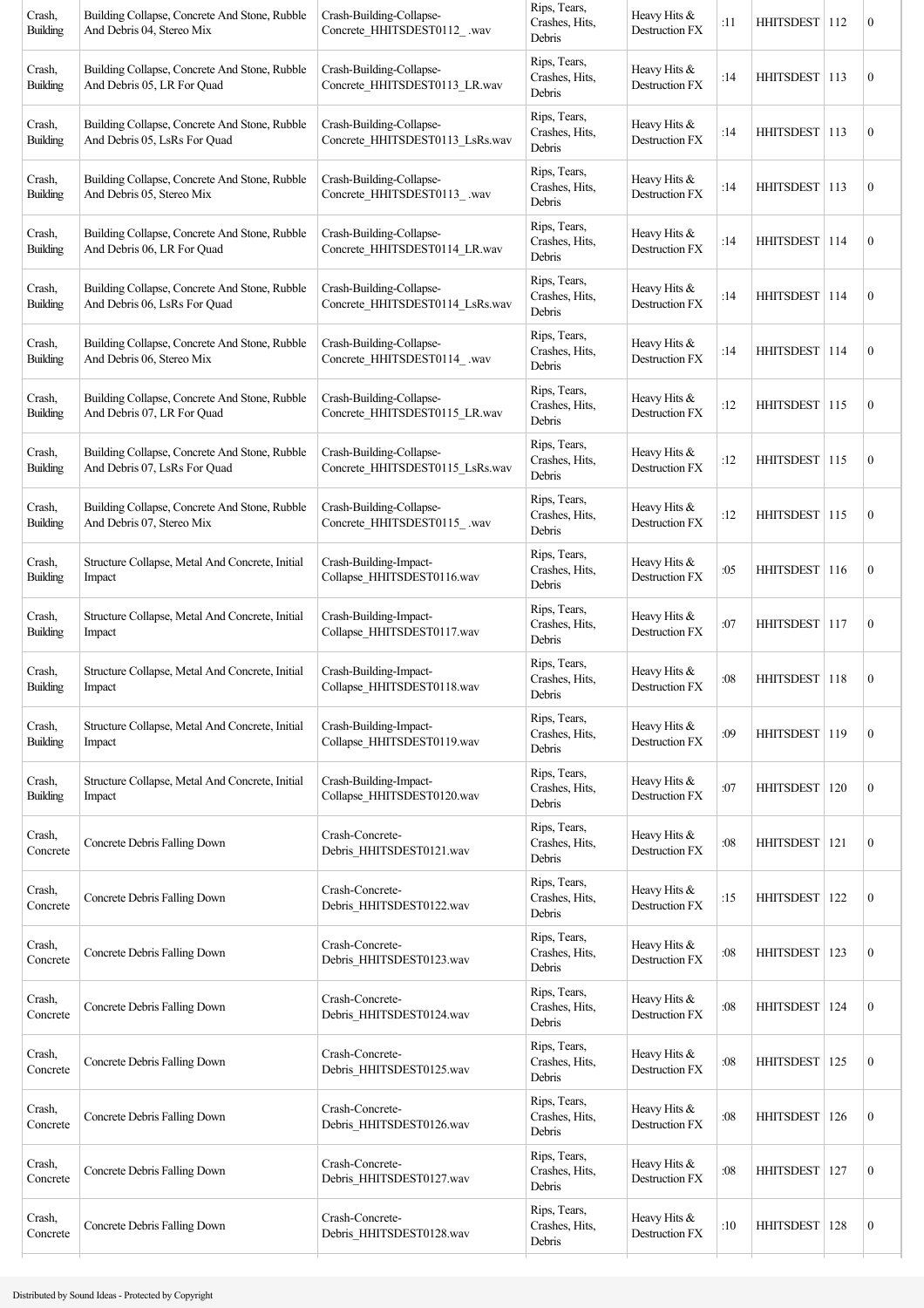| Crash,<br>Debris | Brick And Metal Avalanche, Rubble And Debris | Crash-Debris-Metal-<br>Avalanche_HHITSDEST0129.wav | Rips, Tears,<br>Crashes, Hits,<br>Debris | Heavy Hits &<br>Destruction FX          | :25 | HHITSDEST   129  |     | $\boldsymbol{0}$ |
|------------------|----------------------------------------------|----------------------------------------------------|------------------------------------------|-----------------------------------------|-----|------------------|-----|------------------|
| Crash,<br>Debris | Brick And Metal Avalanche, Rubble And Debris | Crash-Debris-Metal-<br>Avalanche HHITSDEST0130.wav | Rips, Tears,<br>Crashes, Hits,<br>Debris | Heavy Hits &<br>Destruction FX          | :22 | <b>HHITSDEST</b> | 130 | $\boldsymbol{0}$ |
| Crash,<br>Debris | Brick And Metal Avalanche, Rubble And Debris | Crash-Debris-Metal-<br>Avalanche HHITSDEST0131.wav | Rips, Tears,<br>Crashes, Hits,<br>Debris | Heavy Hits &<br>Destruction FX          | :27 | <b>HHITSDEST</b> | 131 | $\boldsymbol{0}$ |
| Crash,<br>Debris | Brick And Metal Avalanche, Rubble And Debris | Crash-Debris-Metal-<br>Avalanche HHITSDEST0132.wav | Rips, Tears,<br>Crashes, Hits,<br>Debris | Heavy Hits &<br>Destruction FX          | :22 | HHITSDEST   132  |     | $\boldsymbol{0}$ |
| Crash,<br>Debris | Brick And Metal Avalanche, Rubble And Debris | Crash-Debris-Metal-<br>Avalanche_HHITSDEST0133.wav | Rips, Tears,<br>Crashes, Hits,<br>Debris | Heavy Hits &<br>Destruction FX          | :30 | <b>HHITSDEST</b> | 133 | $\boldsymbol{0}$ |
| Crash,<br>Debris | Heavy Falling Dirt And Plaster Debris Crash  | Crash-Debris-Dirt-<br>Plaster_HHITSDEST0134.wav    | Rips, Tears,<br>Crashes, Hits,<br>Debris | Heavy Hits $&$<br>Destruction FX        | :06 | <b>HHITSDEST</b> | 134 | $\boldsymbol{0}$ |
| Crash,<br>Debris | Heavy Falling Dirt And Plaster Debris Crash  | Crash-Debris-Dirt-<br>Plaster HHITSDEST0135.wav    | Rips, Tears,<br>Crashes, Hits,<br>Debris | Heavy Hits $&$<br>Destruction FX        | :06 | <b>HHITSDEST</b> | 135 | $\boldsymbol{0}$ |
| Crash,<br>Debris | Heavy Falling Dirt And Plaster Debris Crash  | Crash-Debris-Dirt-<br>Plaster HHITSDEST0136.wav    | Rips, Tears,<br>Crashes, Hits,<br>Debris | Heavy Hits $&$<br><b>Destruction FX</b> | :06 | HHITSDEST   136  |     | $\boldsymbol{0}$ |
| Crash,<br>Debris | Heavy Falling Dirt And Plaster Debris Crash  | Crash-Debris-Dirt-<br>Plaster_HHITSDEST0137.wav    | Rips, Tears,<br>Crashes, Hits,<br>Debris | Heavy Hits &<br>Destruction FX          | :14 | HHITSDEST   137  |     | $\boldsymbol{0}$ |
| Crash,<br>Debris | Heavy Falling Dirt And Plaster Debris Crash  | Crash-Debris-Dirt-<br>Plaster_HHITSDEST0138.wav    | Rips, Tears,<br>Crashes, Hits,<br>Debris | Heavy Hits $&$<br>Destruction FX        | :08 | <b>HHITSDEST</b> | 138 | $\boldsymbol{0}$ |
| Crash,<br>Debris | Heavy Falling Dirt And Plaster Debris Crash  | Crash-Debris-Dirt-<br>Plaster HHITSDEST0139.wav    | Rips, Tears,<br>Crashes, Hits,<br>Debris | Heavy Hits $&$<br>Destruction FX        | :08 | <b>HHITSDEST</b> | 139 | $\boldsymbol{0}$ |
| Crash,<br>Debris | Heavy Falling Dirt And Plaster Debris Crash  | Crash-Debris-Dirt-<br>Plaster_HHITSDEST0140.wav    | Rips, Tears,<br>Crashes, Hits,<br>Debris | Heavy Hits &<br>Destruction FX          | :07 | HHITSDEST   140  |     | $\boldsymbol{0}$ |
| Crash,<br>Debris | Heavy Falling Dirt And Plaster Debris Crash  | Crash-Debris-Dirt-<br>Plaster HHITSDEST0141.wav    | Rips, Tears,<br>Crashes, Hits,<br>Debris | Heavy Hits &<br>Destruction FX          | :09 | <b>HHITSDEST</b> | 141 | $\boldsymbol{0}$ |
| Crash,<br>Debris | Heavy Falling Dirt And Plaster Debris Crash  | Crash-Debris-Dirt-<br>Plaster_HHITSDEST0142.wav    | Rips, Tears,<br>Crashes, Hits,<br>Debris | Heavy Hits &<br>Destruction FX          | :09 | <b>HHITSDEST</b> | 142 | $\boldsymbol{0}$ |
| Crash,<br>Debris | Heavy Falling Dirt And Plaster Debris Crash  | Crash-Debris-Dirt-<br>Plaster_HHITSDEST0143.wav    | Rips, Tears,<br>Crashes, Hits,<br>Debris | Heavy Hits &<br>Destruction FX          | :06 | <b>HHITSDEST</b> | 143 | $\boldsymbol{0}$ |
| Crash,<br>Debris | Heavy Falling Dirt And Plaster Debris Crash  | Crash-Debris-Dirt-<br>Plaster HHITSDEST0144.wav    | Rips, Tears,<br>Crashes, Hits,<br>Debris | Heavy Hits &<br>Destruction FX          | :09 | HHITSDEST   144  |     | $\mathbf{0}$     |
| Crash,<br>Debris | Heavy Falling Dirt And Plaster Debris Crash  | Crash-Debris-Dirt-<br>Plaster_HHITSDEST0145.wav    | Rips, Tears,<br>Crashes, Hits,<br>Debris | Heavy Hits &<br>Destruction FX          | :05 | <b>HHITSDEST</b> | 145 | $\boldsymbol{0}$ |
| Crash,<br>Gravel | Course Gravel Falling Impact On Steel        | Crash-Gravel-On-<br>Steel_HHITSDEST0146.wav        | Rips, Tears,<br>Crashes, Hits,<br>Debris | Heavy Hits &<br>Destruction FX          | :03 | <b>HHITSDEST</b> | 146 | $\mathbf{0}$     |
| Crash,<br>Gravel | Course Gravel Falling Impact On Steel        | Crash-Gravel-On-<br>Steel_HHITSDEST0147.wav        | Rips, Tears,<br>Crashes, Hits,<br>Debris | Heavy Hits &<br>Destruction FX          | :03 | HHITSDEST        | 147 | $\boldsymbol{0}$ |
| Crash,<br>Gravel | Course Gravel Falling Impact On Steel        | Crash-Gravel-On-<br>Steel_HHITSDEST0148.wav        | Rips, Tears,<br>Crashes, Hits,<br>Debris | Heavy Hits &<br>Destruction FX          | :03 | HHITSDEST        | 148 | $\boldsymbol{0}$ |
| Crash,<br>Gravel | Course Gravel Falling Impact On Steel        | Crash-Gravel-On-<br>Steel_HHITSDEST0149.wav        | Rips, Tears,<br>Crashes, Hits,<br>Debris | Heavy Hits &<br>Destruction FX          | :04 | <b>HHITSDEST</b> | 149 | $\boldsymbol{0}$ |
| Crash,<br>Gravel | Course Gravel Falling Impact On Steel        | Crash-Gravel-On-<br>Steel_HHITSDEST0150.wav        | Rips, Tears,<br>Crashes, Hits,<br>Debris | Heavy Hits &<br>Destruction FX          | :04 | <b>HHITSDEST</b> | 150 | $\boldsymbol{0}$ |
| Crash,<br>Gravel | Course Gravel Falling Impact On Steel        | Crash-Gravel-On-<br>Steel_HHITSDEST0151.wav        | Rips, Tears,<br>Crashes, Hits,<br>Debris | Heavy Hits &<br>Destruction FX          | :05 | HHITSDEST 151    |     | $\mathbf{0}$     |
|                  |                                              |                                                    |                                          |                                         |     |                  |     |                  |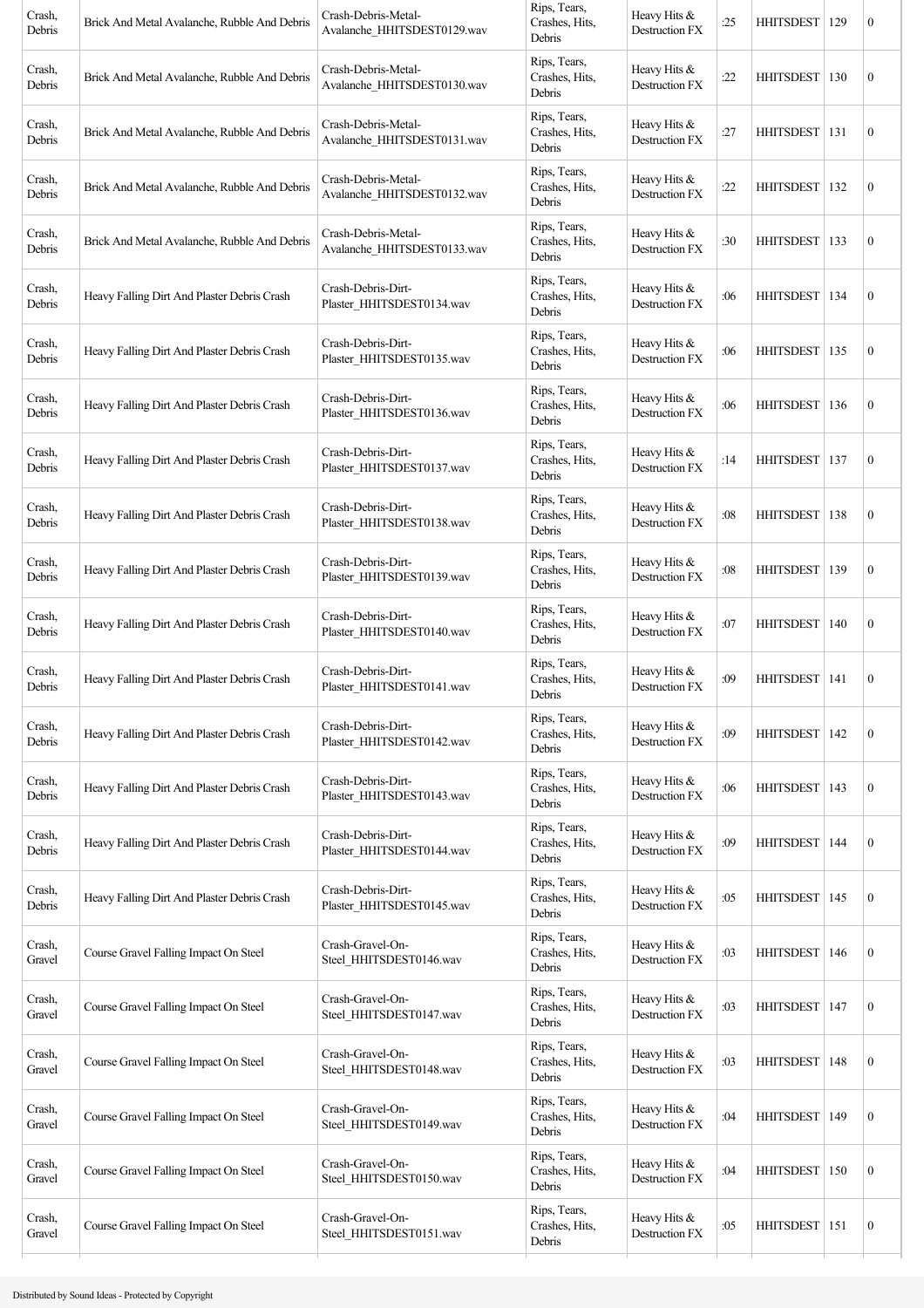| Crash,<br>Gravel | Course Gravel Falling Impact On Steel | Crash-Gravel-On-<br>Steel HHITSDEST0152.wav     | Rips, Tears,<br>Crashes, Hits,<br>Debris | Heavy Hits &<br>Destruction FX        | :06 | <b>HHITSDEST</b> | 152 | $\boldsymbol{0}$ |
|------------------|---------------------------------------|-------------------------------------------------|------------------------------------------|---------------------------------------|-----|------------------|-----|------------------|
| Crash,<br>Gravel | Course Gravel Falling Impact On Steel | Crash-Gravel-On-<br>Steel HHITSDEST0153.wav     | Rips, Tears,<br>Crashes, Hits,<br>Debris | Heavy Hits &<br><b>Destruction FX</b> | :05 | <b>HHITSDEST</b> | 153 | $\boldsymbol{0}$ |
| Crash,<br>Gravel | Course Gravel Impact In Wheelbarrow   | Crash-Gravel-<br>Wheelbarrow_HHITSDEST0154.wav  | Rips, Tears,<br>Crashes, Hits,<br>Debris | Heavy Hits &<br>Destruction FX        | :03 | <b>HHITSDEST</b> | 154 | $\boldsymbol{0}$ |
| Crash,<br>Gravel | Course Gravel Impact In Wheelbarrow   | Crash-Gravel-<br>Wheelbarrow HHITSDEST0155.wav  | Rips, Tears,<br>Crashes, Hits,<br>Debris | Heavy Hits &<br>Destruction FX        | :05 | <b>HHITSDEST</b> | 155 | $\boldsymbol{0}$ |
| Crash,<br>Gravel | Course Gravel Impact In Wheelbarrow   | Crash-Gravel-<br>Wheelbarrow HHITSDEST0156.wav  | Rips, Tears,<br>Crashes, Hits,<br>Debris | Heavy Hits &<br>Destruction FX        | :03 | <b>HHITSDEST</b> | 156 | $\boldsymbol{0}$ |
| Crash,<br>Gravel | Course Gravel Impact In Wheelbarrow   | Crash-Gravel-<br>Wheelbarrow HHITSDEST0157.wav  | Rips, Tears,<br>Crashes, Hits,<br>Debris | Heavy Hits &<br>Destruction FX        | :03 | <b>HHITSDEST</b> | 157 | $\boldsymbol{0}$ |
| Crash,<br>Gravel | Course Gravel Impact In Wheelbarrow   | Crash-Gravel-<br>Wheelbarrow_HHITSDEST0158.wav  | Rips, Tears,<br>Crashes, Hits,<br>Debris | Heavy Hits &<br>Destruction FX        | :04 | <b>HHITSDEST</b> | 158 | $\boldsymbol{0}$ |
| Crash,<br>Gravel | Course Gravel Impact In Wheelbarrow   | Crash-Gravel-<br>Wheelbarrow HHITSDEST0159.wav  | Rips, Tears,<br>Crashes, Hits,<br>Debris | Heavy Hits $&$<br>Destruction FX      | :03 | HHITSDEST   159  |     | $\boldsymbol{0}$ |
| Crash,<br>Gravel | Course Gravel Impact In Wheelbarrow   | Crash-Gravel-<br>Wheelbarrow HHITSDEST0160.wav  | Rips, Tears,<br>Crashes, Hits,<br>Debris | Heavy Hits &<br>Destruction FX        | :03 | <b>HHITSDEST</b> | 160 | $\boldsymbol{0}$ |
| Crash,<br>Gravel | Course Gravel Impact In Wheelbarrow   | Crash-Gravel-<br>Wheelbarrow HHITSDEST0161.wav  | Rips, Tears,<br>Crashes, Hits,<br>Debris | Heavy Hits &<br>Destruction FX        | :04 | <b>HHITSDEST</b> | 161 | $\boldsymbol{0}$ |
| Crash,<br>Gravel | Course Gravel Impact In Wheelbarrow   | Crash-Gravel-<br>Wheelbarrow_HHITSDEST0162.wav  | Rips, Tears,<br>Crashes, Hits,<br>Debris | Heavy Hits &<br>Destruction FX        | :04 | <b>HHITSDEST</b> | 162 | $\boldsymbol{0}$ |
| Crash,<br>Gravel | Course Gravel Impact In Wheelbarrow   | Crash-Gravel-<br>Wheelbarrow HHITSDEST0163.wav  | Rips, Tears,<br>Crashes, Hits,<br>Debris | Heavy Hits &<br>Destruction FX        | :16 | <b>HHITSDEST</b> | 163 | $\boldsymbol{0}$ |
| Crash,<br>Heavy  | Heavy Impact Crash                    | Crash-Heavy-<br>Impact HHITSDEST0164.wav        | Rips, Tears,<br>Crashes, Hits,<br>Debris | Heavy Hits &<br>Destruction FX        | :03 | <b>HHITSDEST</b> | 164 | $\boldsymbol{0}$ |
| Crash,<br>Heavy  | Heavy Impact Crash, Debris            | Crash-Heavy-Impact-<br>Debris_HHITSDEST0165.wav | Rips, Tears,<br>Crashes, Hits,<br>Debris | Heavy Hits &<br>Destruction FX        | :03 | <b>HHITSDEST</b> | 165 | $\boldsymbol{0}$ |
| Crash,<br>Heavy  | Heavy Impact Crash, Debris            | Crash-Heavy-Impact-<br>Debris_HHITSDEST0166.wav | Rips, Tears,<br>Crashes, Hits,<br>Debris | Heavy Hits &<br>Destruction FX        | :03 | <b>HHITSDEST</b> | 166 | $\boldsymbol{0}$ |
| Crash,<br>Heavy  | Heavy Impact Crash, Debris            | Crash-Heavy-Impact-<br>Debris_HHITSDEST0167.wav | Rips, Tears,<br>Crashes, Hits,<br>Debris | Heavy Hits &<br>Destruction FX        | :03 | <b>HHITSDEST</b> | 167 | $\boldsymbol{0}$ |
| Crash,<br>Heavy  | Heavy Impact Crash, Debris            | Crash-Heavy-Impact-<br>Debris_HHITSDEST0168.wav | Rips, Tears,<br>Crashes, Hits,<br>Debris | Heavy Hits &<br>Destruction FX        | :03 | <b>HHITSDEST</b> | 168 | $\boldsymbol{0}$ |
| Crash,<br>Heavy  | Heavy Impact Crash, Debris            | Crash-Heavy-Impact-<br>Debris_HHITSDEST0169.wav | Rips, Tears,<br>Crashes, Hits,<br>Debris | Heavy Hits &<br>Destruction FX        | :03 | <b>HHITSDEST</b> | 169 | $\boldsymbol{0}$ |
| Crash,<br>Heavy  | Heavy Impact Crash, Debris            | Crash-Heavy-Impact-<br>Debris_HHITSDEST0170.wav | Rips, Tears,<br>Crashes, Hits,<br>Debris | Heavy Hits &<br>Destruction FX        | :02 | <b>HHITSDEST</b> | 170 | $\boldsymbol{0}$ |
| Crash,<br>Heavy  | Heavy Impact Crash, Debris            | Crash-Heavy-Impact-<br>Debris_HHITSDEST0171.wav | Rips, Tears,<br>Crashes, Hits,<br>Debris | Heavy Hits &<br>Destruction FX        | :02 | <b>HHITSDEST</b> | 171 | $\boldsymbol{0}$ |
| Crash,<br>Heavy  | Heavy Impact Crash, Debris            | Crash-Heavy-Impact-<br>Debris_HHITSDEST0172.wav | Rips, Tears,<br>Crashes, Hits,<br>Debris | Heavy Hits $&$<br>Destruction FX      | :03 | <b>HHITSDEST</b> | 172 | $\boldsymbol{0}$ |
| Crash,<br>Heavy  | Heavy Impact Crash, Debris            | Crash-Heavy-Impact-<br>Debris_HHITSDEST0173.wav | Rips, Tears,<br>Crashes, Hits,<br>Debris | Heavy Hits &<br>Destruction FX        | :03 | <b>HHITSDEST</b> | 173 | $\boldsymbol{0}$ |
| Crash,<br>Heavy  | Heavy Impact Crash, Debris            | Crash-Heavy-Impact-<br>Debris HHITSDEST0174.wav | Rips, Tears,<br>Crashes, Hits,<br>Debris | Heavy Hits $&$<br>Destruction FX      | :04 | <b>HHITSDEST</b> | 174 | $\boldsymbol{0}$ |
|                  |                                       |                                                 |                                          |                                       |     |                  |     |                  |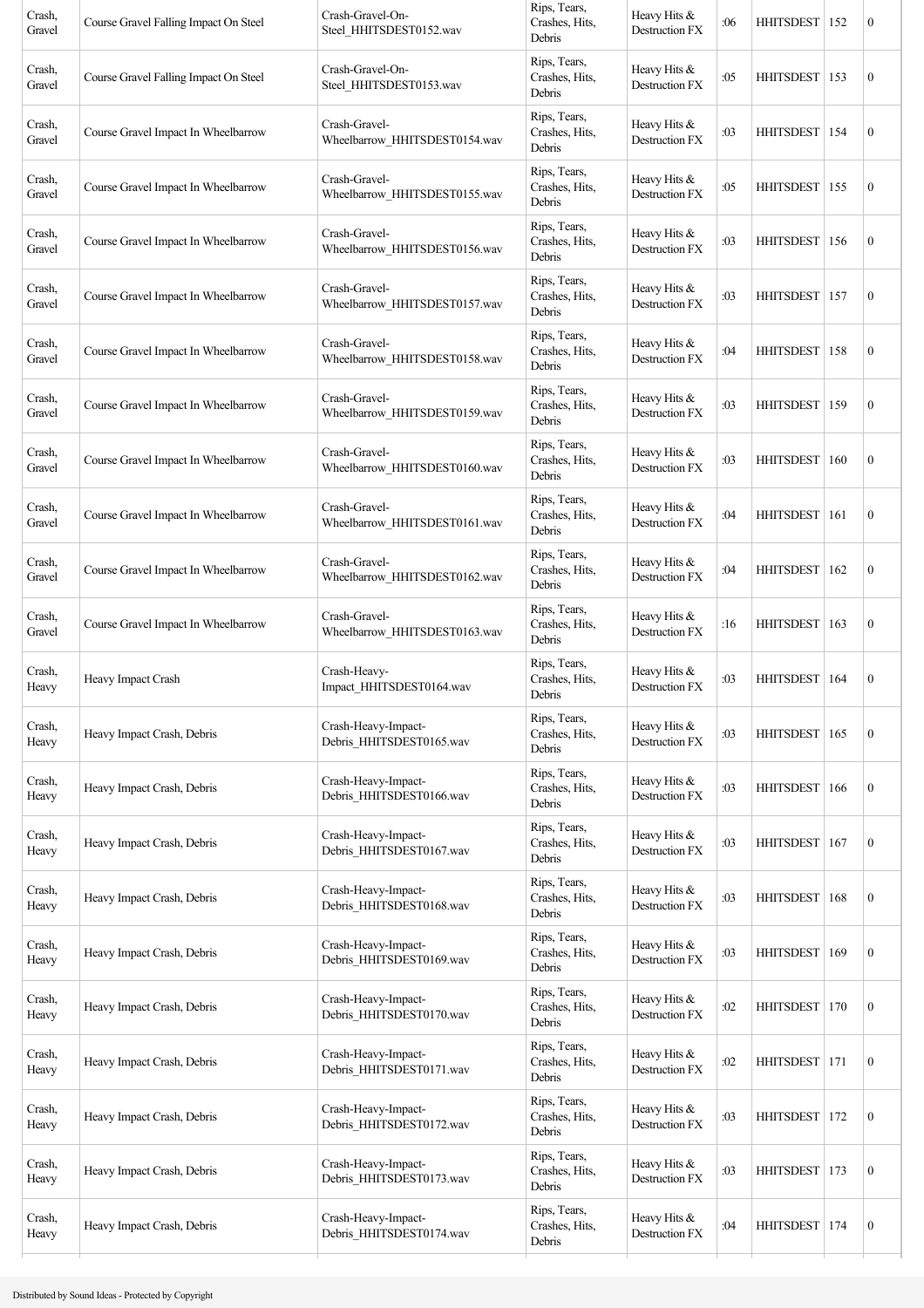| Crash,<br>Heavy | Heavy Impact Crash, Debris  | Crash-Heavy-Impact-<br>Debris_HHITSDEST0175.wav   | Rips, Tears,<br>Crashes, Hits,<br>Debris | Heavy Hits &<br>Destruction FX        | :03 | HHITSDEST        | 175 | $\boldsymbol{0}$ |
|-----------------|-----------------------------|---------------------------------------------------|------------------------------------------|---------------------------------------|-----|------------------|-----|------------------|
| Crash,<br>Heavy | Heavy Impact Crash, Debris  | Crash-Heavy-Impact-<br>Debris_HHITSDEST0176.wav   | Rips, Tears,<br>Crashes, Hits,<br>Debris | Heavy Hits &<br>Destruction FX        | :03 | <b>HHITSDEST</b> | 176 | $\boldsymbol{0}$ |
| Crash,<br>Heavy | Heavy Impact Crash, Debris  | Crash-Heavy-Impact-<br>Debris_HHITSDEST0177.wav   | Rips, Tears,<br>Crashes, Hits,<br>Debris | Heavy Hits &<br><b>Destruction FX</b> | :07 | <b>HHITSDEST</b> | 177 | $\boldsymbol{0}$ |
| Crash,<br>Heavy | Heavy Impact Crash, Debris  | Crash-Heavy-Impact-<br>Debris_HHITSDEST0178.wav   | Rips, Tears,<br>Crashes, Hits,<br>Debris | Heavy Hits &<br>Destruction FX        | :03 | <b>HHITSDEST</b> | 178 | $\boldsymbol{0}$ |
| Crash,<br>Heavy | Heavy Impact Crash, Debris  | Crash-Heavy-Impact-<br>Debris_HHITSDEST0179.wav   | Rips, Tears,<br>Crashes, Hits,<br>Debris | Heavy Hits &<br><b>Destruction FX</b> | :05 | <b>HHITSDEST</b> | 179 | $\boldsymbol{0}$ |
| Crash,<br>Heavy | Heavy Impact Crash, Debris  | Crash-Heavy-Impact-<br>Debris_HHITSDEST0180.wav   | Rips, Tears,<br>Crashes, Hits,<br>Debris | Heavy Hits &<br>Destruction FX        | :05 | <b>HHITSDEST</b> | 180 | $\boldsymbol{0}$ |
| Crash,<br>Heavy | Heavy Thumping Impact Crash | Crash-Heavy-Thumping-<br>Impact_HHITSDEST0181.wav | Rips, Tears,<br>Crashes, Hits,<br>Debris | Heavy Hits $&$<br>Destruction FX      | :05 | HHITSDEST        | 181 | $\boldsymbol{0}$ |
| Crash,<br>Heavy | Heavy Thumping Impact Crash | Crash-Heavy-Thumping-<br>Impact_HHITSDEST0182.wav | Rips, Tears,<br>Crashes, Hits,<br>Debris | Heavy Hits &<br>Destruction FX        | :04 | <b>HHITSDEST</b> | 182 | $\boldsymbol{0}$ |
| Crash,<br>Heavy | Heavy Thumping Impact Crash | Crash-Heavy-Thumping-<br>Impact_HHITSDEST0183.wav | Rips, Tears,<br>Crashes, Hits,<br>Debris | Heavy Hits &<br>Destruction FX        | :03 | HHITSDEST        | 183 | $\boldsymbol{0}$ |
| Crash,<br>Heavy | Heavy Thumping Impact Crash | Crash-Heavy-Thumping-<br>Impact_HHITSDEST0184.wav | Rips, Tears,<br>Crashes, Hits,<br>Debris | Heavy Hits &<br>Destruction FX        | :03 | <b>HHITSDEST</b> | 184 | $\boldsymbol{0}$ |
| Crash,<br>Heavy | Heavy Thumping Impact Crash | Crash-Heavy-Thumping-<br>Impact_HHITSDEST0185.wav | Rips, Tears,<br>Crashes, Hits,<br>Debris | Heavy Hits &<br><b>Destruction FX</b> | :02 | <b>HHITSDEST</b> | 185 | $\boldsymbol{0}$ |
| Crash,<br>Heavy | Heavy Thumping Impact Crash | Crash-Heavy-Thumping-<br>Impact_HHITSDEST0186.wav | Rips, Tears,<br>Crashes, Hits,<br>Debris | Heavy Hits &<br>Destruction FX        | :04 | <b>HHITSDEST</b> | 186 | $\boldsymbol{0}$ |
| Crash,<br>Heavy | Heavy Thumping Impact Crash | Crash-Heavy-Thumping-<br>Impact HHITSDEST0187.wav | Rips, Tears,<br>Crashes, Hits,<br>Debris | Heavy Hits &<br>Destruction FX        | :08 | <b>HHITSDEST</b> | 187 | $\boldsymbol{0}$ |
| Crash,<br>Heavy | Heavy Thumping Impact Crash | Crash-Heavy-Thumping-<br>Impact_HHITSDEST0188.wav | Rips, Tears,<br>Crashes, Hits,<br>Debris | Heavy Hits &<br>Destruction FX        | :03 | <b>HHITSDEST</b> | 188 | $\boldsymbol{0}$ |
| Crash,<br>Heavy | Heavy Thumping Impact Crash | Crash-Heavy-Thumping-<br>Impact_HHITSDEST0189.wav | Rips, Tears,<br>Crashes, Hits,<br>Debris | Heavy Hits &<br>Destruction FX        | :05 | <b>HHITSDEST</b> | 189 | $\boldsymbol{0}$ |
| Crash,<br>Heavy | Heavy Thumping Impact Crash | Crash-Heavy-Thumping-<br>Impact_HHITSDEST0190.wav | Rips, Tears,<br>Crashes, Hits,<br>Debris | Heavy Hits &<br>Destruction FX        | :05 | HHITSDEST        | 190 | $\boldsymbol{0}$ |
| Crash,<br>Heavy | Heavy Thumping Impact Crash | Crash-Heavy-Thumping-<br>Impact_HHITSDEST0191.wav | Rips, Tears,<br>Crashes, Hits,<br>Debris | Heavy Hits &<br>Destruction FX        | :03 | <b>HHITSDEST</b> | 191 | $\boldsymbol{0}$ |
| Crash,<br>Heavy | Heavy Thumping Impact Crash | Crash-Heavy-Thumping-<br>Impact_HHITSDEST0192.wav | Rips, Tears,<br>Crashes, Hits,<br>Debris | Heavy Hits &<br>Destruction FX        | :04 | <b>HHITSDEST</b> | 192 | $\boldsymbol{0}$ |
| Crash,<br>Heavy | Heavy Thumping Impact Crash | Crash-Heavy-Thumping-<br>Impact_HHITSDEST0193.wav | Rips, Tears,<br>Crashes, Hits,<br>Debris | Heavy Hits &<br>Destruction FX        | :03 | <b>HHITSDEST</b> | 193 | $\boldsymbol{0}$ |
| Crash,<br>Heavy | Heavy Thumping Impact Crash | Crash-Heavy-Thumping-<br>Impact HHITSDEST0194.wav | Rips, Tears,<br>Crashes, Hits,<br>Debris | Heavy Hits &<br>Destruction FX        | :07 | <b>HHITSDEST</b> | 194 | $\boldsymbol{0}$ |
| Crash,<br>Heavy | Heavy Thumping Impact Crash | Crash-Heavy-Thumping-<br>Impact_HHITSDEST0195.wav | Rips, Tears,<br>Crashes, Hits,<br>Debris | Heavy Hits &<br>Destruction FX        | :04 | <b>HHITSDEST</b> | 195 | $\boldsymbol{0}$ |
| Crash,<br>Heavy | Heavy Thumping Impact Crash | Crash-Heavy-Thumping-<br>Impact_HHITSDEST0196.wav | Rips, Tears,<br>Crashes, Hits,<br>Debris | Heavy Hits &<br>Destruction FX        | :03 | <b>HHITSDEST</b> | 196 | $\boldsymbol{0}$ |
| Crash,<br>Heavy | Heavy Thumping Impact Crash | Crash-Heavy-Thumping-<br>Impact_HHITSDEST0197.wav | Rips, Tears,<br>Crashes, Hits,<br>Debris | Heavy Hits &<br>Destruction FX        | :04 | <b>HHITSDEST</b> | 197 | $\boldsymbol{0}$ |
|                 |                             |                                                   |                                          |                                       |     |                  |     |                  |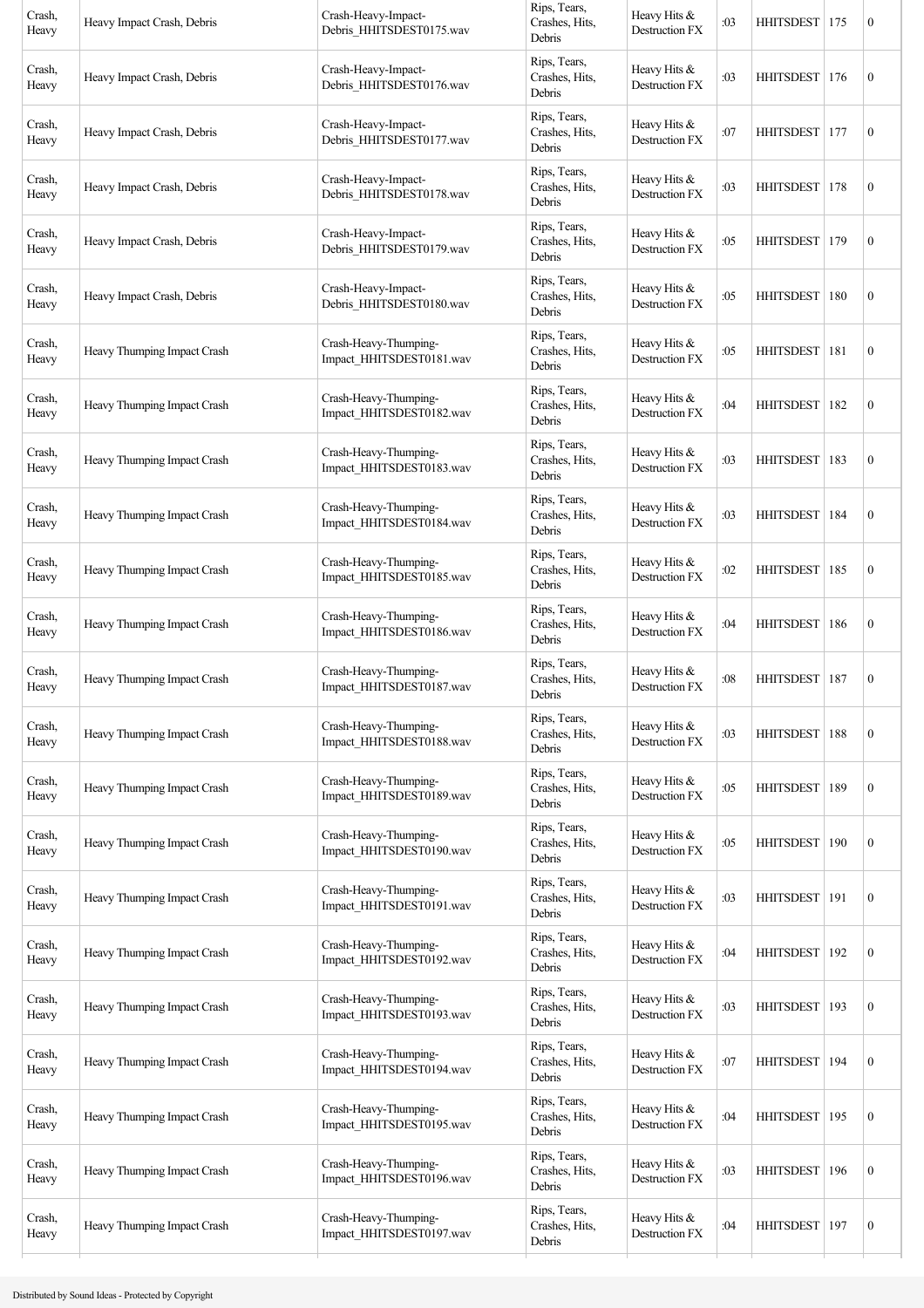| Crash,<br>Heavy | Heavy Thumping Impact Crash                                     | Crash-Heavy-Thumping-<br>Impact HHITSDEST0198.wav        | Rips, Tears,<br>Crashes, Hits,<br>Debris | Heavy Hits &<br>Destruction FX        | :04 | HHITSDEST        | 198 | $\boldsymbol{0}$ |
|-----------------|-----------------------------------------------------------------|----------------------------------------------------------|------------------------------------------|---------------------------------------|-----|------------------|-----|------------------|
| Crash,<br>Heavy | Heavy Thumping Impact Crash                                     | Crash-Heavy-Thumping-<br>Impact_HHITSDEST0199.wav        | Rips, Tears,<br>Crashes, Hits,<br>Debris | Heavy Hits &<br>Destruction FX        | :04 | <b>HHITSDEST</b> | 199 | $\boldsymbol{0}$ |
| Crash,<br>Heavy | Heavy Thumping Impact Crash                                     | Crash-Heavy-Thumping-<br>Impact_HHITSDEST0200.wav        | Rips, Tears,<br>Crashes, Hits,<br>Debris | Heavy Hits &<br>Destruction FX        | :05 | <b>HHITSDEST</b> | 200 | $\boldsymbol{0}$ |
| Crash,<br>Heavy | Heavy Thumping Impact Crash                                     | Crash-Heavy-Thumping-<br>Impact_HHITSDEST0201.wav        | Rips, Tears,<br>Crashes, Hits,<br>Debris | Heavy Hits &<br>Destruction FX        | :04 | <b>HHITSDEST</b> | 201 | $\boldsymbol{0}$ |
| Crash,<br>Heavy | Heavy Thumping Impact Crash                                     | Crash-Heavy-Thumping-<br>Impact_HHITSDEST0202.wav        | Rips, Tears,<br>Crashes, Hits,<br>Debris | Heavy Hits &<br>Destruction FX        | :04 | <b>HHITSDEST</b> | 202 | $\boldsymbol{0}$ |
| Crash,<br>Heavy | Heavy Thumping Impact Crash                                     | Crash-Heavy-Thumping-<br>Impact_HHITSDEST0203.wav        | Rips, Tears,<br>Crashes, Hits,<br>Debris | Heavy Hits &<br><b>Destruction FX</b> | :03 | HHITSDEST        | 203 | $\boldsymbol{0}$ |
| Crash,<br>Heavy | Heavy Thumping Impact Crash                                     | Crash-Heavy-Thumping-<br>Impact_HHITSDEST0204.wav        | Rips, Tears,<br>Crashes, Hits,<br>Debris | Heavy Hits $&$<br>Destruction FX      | :03 | <b>HHITSDEST</b> | 204 | $\boldsymbol{0}$ |
| Crash,<br>Heavy | Heavy Thumping Impact Crash                                     | Crash-Heavy-Thumping-<br>Impact_HHITSDEST0205.wav        | Rips, Tears,<br>Crashes, Hits,<br>Debris | Heavy Hits &<br>Destruction FX        | :04 | <b>HHITSDEST</b> | 205 | $\boldsymbol{0}$ |
| Crash,<br>Heavy | Heavy Thumping Impact Crash                                     | Crash-Heavy-Thumping-<br>Impact_HHITSDEST0206.wav        | Rips, Tears,<br>Crashes, Hits,<br>Debris | Heavy Hits $&$<br>Destruction FX      | :03 | HHITSDEST        | 206 | $\boldsymbol{0}$ |
| Crash,<br>Heavy | Heavy Thumping Impact Crash                                     | Crash-Heavy-Thumping-<br>Impact_HHITSDEST0207.wav        | Rips, Tears,<br>Crashes, Hits,<br>Debris | Heavy Hits &<br>Destruction FX        | :02 | <b>HHITSDEST</b> | 207 | $\boldsymbol{0}$ |
| Crash,<br>Junk  | Junk Dumping From Wheelbarrow                                   | Crash-Junk-<br>Wheelbarrow HHITSDEST0208.wav             | Rips, Tears,<br>Crashes, Hits,<br>Debris | Heavy Hits &<br>Destruction FX        | :08 | HHITSDEST        | 208 | $\boldsymbol{0}$ |
| Crash,<br>Junk  | Junk Dumping From Wheelbarrow                                   | Crash-Junk-<br>Wheelbarrow HHITSDEST0209.wav             | Rips, Tears,<br>Crashes, Hits,<br>Debris | Heavy Hits &<br>Destruction FX        | :07 | <b>HHITSDEST</b> | 209 | $\boldsymbol{0}$ |
| Crash,<br>Metal | Building Collapse, Steel And Metal, Debris 01,<br>LR For Quad   | Crash-Metal-Building-<br>Collapse_HHITSDEST0210_LR.wav   | Rips, Tears,<br>Crashes, Hits,<br>Debris | Heavy Hits &<br>Destruction FX        | :13 | HHITSDEST   210  |     | $\boldsymbol{0}$ |
| Crash,<br>Metal | Building Collapse, Steel And Metal, Debris 01,<br>LsRs For Ouad | Crash-Metal-Building-<br>Collapse HHITSDEST0210 LsRs.wav | Rips, Tears,<br>Crashes, Hits,<br>Debris | Heavy Hits &<br>Destruction FX        | :13 | HHITSDEST 210    |     | $\boldsymbol{0}$ |
| Crash,<br>Metal | Building Collapse, Steel And Metal, Debris 01,<br>Stereo Mix    | Crash-Metal-Building-<br>Collapse_HHITSDEST0210_.wav     | Rips, Tears,<br>Crashes, Hits,<br>Debris | Heavy Hits &<br>Destruction FX        | :13 | HHITSDEST 210    |     | $\boldsymbol{0}$ |
| Crash,<br>Metal | Building Collapse, Steel And Metal, Debris 02,<br>LR For Quad   | Crash-Metal-Building-<br>Collapse HHITSDEST0211 LR.wav   | Rips, Tears,<br>Crashes, Hits,<br>Debris | Heavy Hits &<br>Destruction FX        | :15 | HHITSDEST 211    |     | $\boldsymbol{0}$ |
| Crash,<br>Metal | Building Collapse, Steel And Metal, Debris 02,<br>LsRs For Quad | Crash-Metal-Building-<br>Collapse_HHITSDEST0211_LsRs.wav | Rips, Tears,<br>Crashes, Hits,<br>Debris | Heavy Hits &<br>Destruction FX        | :15 | HHITSDEST 211    |     | $\boldsymbol{0}$ |
| Crash,<br>Metal | Building Collapse, Steel And Metal, Debris 02,<br>Stereo Mix 1  | Crash-Metal-Building-<br>Collapse_HHITSDEST0211_-1.wav   | Rips, Tears,<br>Crashes, Hits,<br>Debris | Heavy Hits &<br>Destruction FX        | :15 | HHITSDEST 211    |     | $\boldsymbol{0}$ |
| Crash,<br>Metal | Building Collapse, Steel And Metal, Debris 02,<br>Stereo Mix 2  | Crash-Metal-Building-<br>Collapse_HHITSDEST0211_-2.wav   | Rips, Tears,<br>Crashes, Hits,<br>Debris | Heavy Hits &<br>Destruction FX        | :15 | HHITSDEST 211    |     | $\boldsymbol{0}$ |
| Crash,<br>Metal | Building Collapse, Steel And Metal, Debris 03,<br>LR For Quad   | Crash-Metal-Building-<br>Collapse_HHITSDEST0212_LR.wav   | Rips, Tears,<br>Crashes, Hits,<br>Debris | Heavy Hits &<br>Destruction FX        | :29 | HHITSDEST 212    |     | $\boldsymbol{0}$ |
| Crash,<br>Metal | Building Collapse, Steel And Metal, Debris 03,<br>LsRs For Quad | Crash-Metal-Building-<br>Collapse_HHITSDEST0212_LsRs.wav | Rips, Tears,<br>Crashes, Hits,<br>Debris | Heavy Hits &<br>Destruction FX        | :29 | HHITSDEST 212    |     | $\boldsymbol{0}$ |
| Crash,<br>Metal | Building Collapse, Steel And Metal, Debris 03,<br>Stereo Mix    | Crash-Metal-Building-<br>Collapse_HHITSDEST0212_.wav     | Rips, Tears,<br>Crashes, Hits,<br>Debris | Heavy Hits &<br>Destruction FX        | :29 | HHITSDEST 212    |     | $\boldsymbol{0}$ |
| Crash,<br>Metal | Building Collapse, Steel And Metal, Debris 04,<br>LR For Quad   | Crash-Metal-Building-<br>Collapse_HHITSDEST0213_LR.wav   | Rips, Tears,<br>Crashes, Hits,<br>Debris | Heavy Hits &<br>Destruction FX        | :23 | HHITSDEST 213    |     | $\boldsymbol{0}$ |
|                 |                                                                 |                                                          |                                          |                                       |     |                  |     |                  |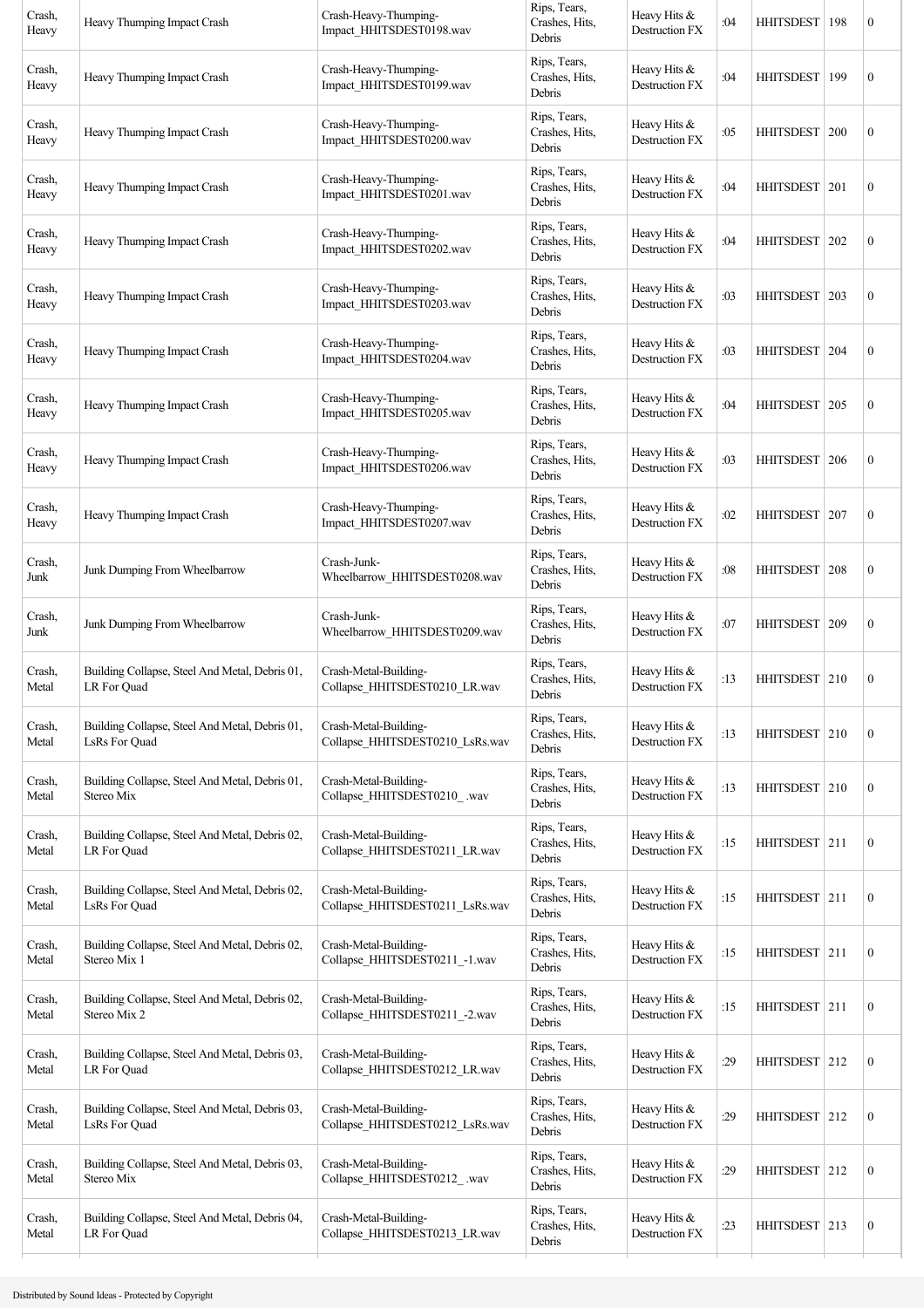| Crash,<br>Metal | Building Collapse, Steel And Metal, Debris 04,<br>LsRs For Ouad | Crash-Metal-Building-<br>Collapse HHITSDEST0213 LsRs.wav | Rips, Tears,<br>Crashes, Hits,<br>Debris | Heavy Hits &<br>Destruction FX        | :23 | HHITSDEST   213  |     | $\boldsymbol{0}$ |
|-----------------|-----------------------------------------------------------------|----------------------------------------------------------|------------------------------------------|---------------------------------------|-----|------------------|-----|------------------|
| Crash,<br>Metal | Building Collapse, Steel And Metal, Debris 04,<br>Stereo Mix    | Crash-Metal-Building-<br>Collapse_HHITSDEST0213_.wav     | Rips, Tears,<br>Crashes, Hits,<br>Debris | Heavy Hits &<br>Destruction FX        | :23 | HHITSDEST 213    |     | $\boldsymbol{0}$ |
| Crash,<br>Metal | Building Collapse, Steel And Metal, Debris 05,<br>LR For Quad   | Crash-Metal-Building-<br>Collapse_HHITSDEST0214_LR.wav   | Rips, Tears,<br>Crashes, Hits,<br>Debris | Heavy Hits &<br>Destruction FX        | :27 | HHITSDEST 214    |     | $\boldsymbol{0}$ |
| Crash,<br>Metal | Building Collapse, Steel And Metal, Debris 05,<br>LsRs For Quad | Crash-Metal-Building-<br>Collapse_HHITSDEST0214_LsRs.wav | Rips, Tears,<br>Crashes, Hits,<br>Debris | Heavy Hits &<br>Destruction FX        | :27 | HHITSDEST 214    |     | $\boldsymbol{0}$ |
| Crash,<br>Metal | Building Collapse, Steel And Metal, Debris 05,<br>Stereo Mix    | Crash-Metal-Building-<br>Collapse_HHITSDEST0214_.wav     | Rips, Tears,<br>Crashes, Hits,<br>Debris | Heavy Hits &<br>Destruction FX        | :27 | HHITSDEST   214  |     | $\boldsymbol{0}$ |
| Crash,<br>Metal | Building Collapse, Steel And Metal, Debris 06,<br>LR For Quad   | Crash-Metal-Building-<br>Collapse_HHITSDEST0215_LR.wav   | Rips, Tears,<br>Crashes, Hits,<br>Debris | Heavy Hits &<br>Destruction FX        | :24 | HHITSDEST 215    |     | $\boldsymbol{0}$ |
| Crash,<br>Metal | Building Collapse, Steel And Metal, Debris 06,<br>LsRs For Quad | Crash-Metal-Building-<br>Collapse_HHITSDEST0215_LsRs.wav | Rips, Tears,<br>Crashes, Hits,<br>Debris | Heavy Hits &<br>Destruction FX        | :24 | HHITSDEST   215  |     | $\boldsymbol{0}$ |
| Crash,<br>Metal | Building Collapse, Steel And Metal, Debris 06,<br>Stereo Mix    | Crash-Metal-Building-<br>Collapse_HHITSDEST0215_.wav     | Rips, Tears,<br>Crashes, Hits,<br>Debris | Heavy Hits &<br>Destruction FX        | :24 | HHITSDEST 215    |     | $\boldsymbol{0}$ |
| Crash,<br>Metal | Building Collapse, Steel And Metal, Debris 07,<br>LR For Quad   | Crash-Metal-Building-<br>Collapse_HHITSDEST0216_LR.wav   | Rips, Tears,<br>Crashes, Hits,<br>Debris | Heavy Hits &<br>Destruction FX        | :24 | HHITSDEST 216    |     | $\boldsymbol{0}$ |
| Crash,<br>Metal | Building Collapse, Steel And Metal, Debris 07,<br>LsRs For Quad | Crash-Metal-Building-<br>Collapse_HHITSDEST0216_LsRs.wav | Rips, Tears,<br>Crashes, Hits,<br>Debris | Heavy Hits &<br>Destruction FX        | :24 | HHITSDEST 216    |     | $\boldsymbol{0}$ |
| Crash,<br>Metal | Building Collapse, Steel And Metal, Debris 07,<br>Stereo Mix    | Crash-Metal-Building-<br>Collapse_HHITSDEST0216_.wav     | Rips, Tears,<br>Crashes, Hits,<br>Debris | Heavy Hits &<br>Destruction FX        | :24 | HHITSDEST 216    |     | $\boldsymbol{0}$ |
| Crash,<br>Metal | Heavy Metal Buckling Crash                                      | Crash-Metal-<br>Buckling_HHITSDEST0217.wav               | Rips, Tears,<br>Crashes, Hits,<br>Debris | Heavy Hits &<br><b>Destruction FX</b> | :09 | HHITSDEST 217    |     | $\boldsymbol{0}$ |
| Crash,<br>Metal | Heavy Metal Buckling Crash                                      | Crash-Metal-<br>Buckling_HHITSDEST0218.wav               | Rips, Tears,<br>Crashes, Hits,<br>Debris | Heavy Hits &<br>Destruction FX        | :06 | HHITSDEST 218    |     | $\boldsymbol{0}$ |
| Crash,<br>Metal | Heavy Metal Buckling Crash                                      | Crash-Metal-<br>Buckling_HHITSDEST0219.wav               | Rips, Tears,<br>Crashes, Hits,<br>Debris | Heavy Hits &<br>Destruction FX        | :06 | HHITSDEST 219    |     | $\boldsymbol{0}$ |
| Crash,<br>Metal | Heavy Metal Buckling Crash                                      | Crash-Metal-<br>Buckling_HHITSDEST0220.wav               | Rips, Tears,<br>Crashes, Hits,<br>Debris | Heavy Hits &<br>Destruction FX        | :06 | HHITSDEST 220    |     | $\boldsymbol{0}$ |
| Crash,<br>Metal | Heavy Metal Buckling Crash And Debris                           | Crash-Metal-<br>Buckling_HHITSDEST0221.wav               | Rips, Tears,<br>Crashes, Hits,<br>Debris | Heavy Hits &<br>Destruction FX        | :07 | HHITSDEST   221  |     | $\mathbf{0}$     |
| Crash,<br>Metal | Heavy Metal Buckling Crash And Debris                           | Crash-Metal-<br>Buckling_HHITSDEST0222.wav               | Rips, Tears,<br>Crashes, Hits,<br>Debris | Heavy Hits &<br>Destruction FX        | :09 | HHITSDEST 222    |     | $\boldsymbol{0}$ |
| Crash,<br>Metal | Heavy Metal Crashy Impact, Debris                               | Crash-Metal-Impact-<br>Debris_HHITSDEST0223.wav          | Rips, Tears,<br>Crashes, Hits,<br>Debris | Heavy Hits &<br>Destruction FX        | :03 | HHITSDEST 223    |     | $\boldsymbol{0}$ |
| Crash,<br>Metal | Heavy Metal Crashy Impact, Debris                               | Crash-Metal-Impact-<br>Debris_HHITSDEST0224.wav          | Rips, Tears,<br>Crashes, Hits,<br>Debris | Heavy Hits &<br>Destruction FX        | :02 | HHITSDEST 224    |     | $\boldsymbol{0}$ |
| Crash,<br>Metal | Heavy Metal Crashy Impact, Debris                               | Crash-Metal-Impact-<br>Debris_HHITSDEST0225.wav          | Rips, Tears,<br>Crashes, Hits,<br>Debris | Heavy Hits &<br>Destruction FX        | :04 | HHITSDEST   225  |     | $\boldsymbol{0}$ |
| Crash,<br>Metal | Heavy Metal Crashy Impact, Debris                               | Crash-Metal-Impact-<br>Debris_HHITSDEST0226.wav          | Rips, Tears,<br>Crashes, Hits,<br>Debris | Heavy Hits &<br>Destruction FX        | :04 | <b>HHITSDEST</b> | 226 | $\boldsymbol{0}$ |
| Crash,<br>Metal | Heavy Metal Crashy Impact, Debris                               | Crash-Metal-Impact-<br>Debris_HHITSDEST0227.wav          | Rips, Tears,<br>Crashes, Hits,<br>Debris | Heavy Hits &<br>Destruction FX        | :04 | <b>HHITSDEST</b> | 227 | $\boldsymbol{0}$ |
| Crash,<br>Metal | Heavy Metal Crashy Impact, Debris                               | Crash-Metal-Impact-<br>Debris_HHITSDEST0228.wav          | Rips, Tears,<br>Crashes, Hits,<br>Debris | Heavy Hits &<br>Destruction FX        | :03 | HHITSDEST 228    |     | $\boldsymbol{0}$ |
|                 |                                                                 |                                                          |                                          |                                       |     |                  |     |                  |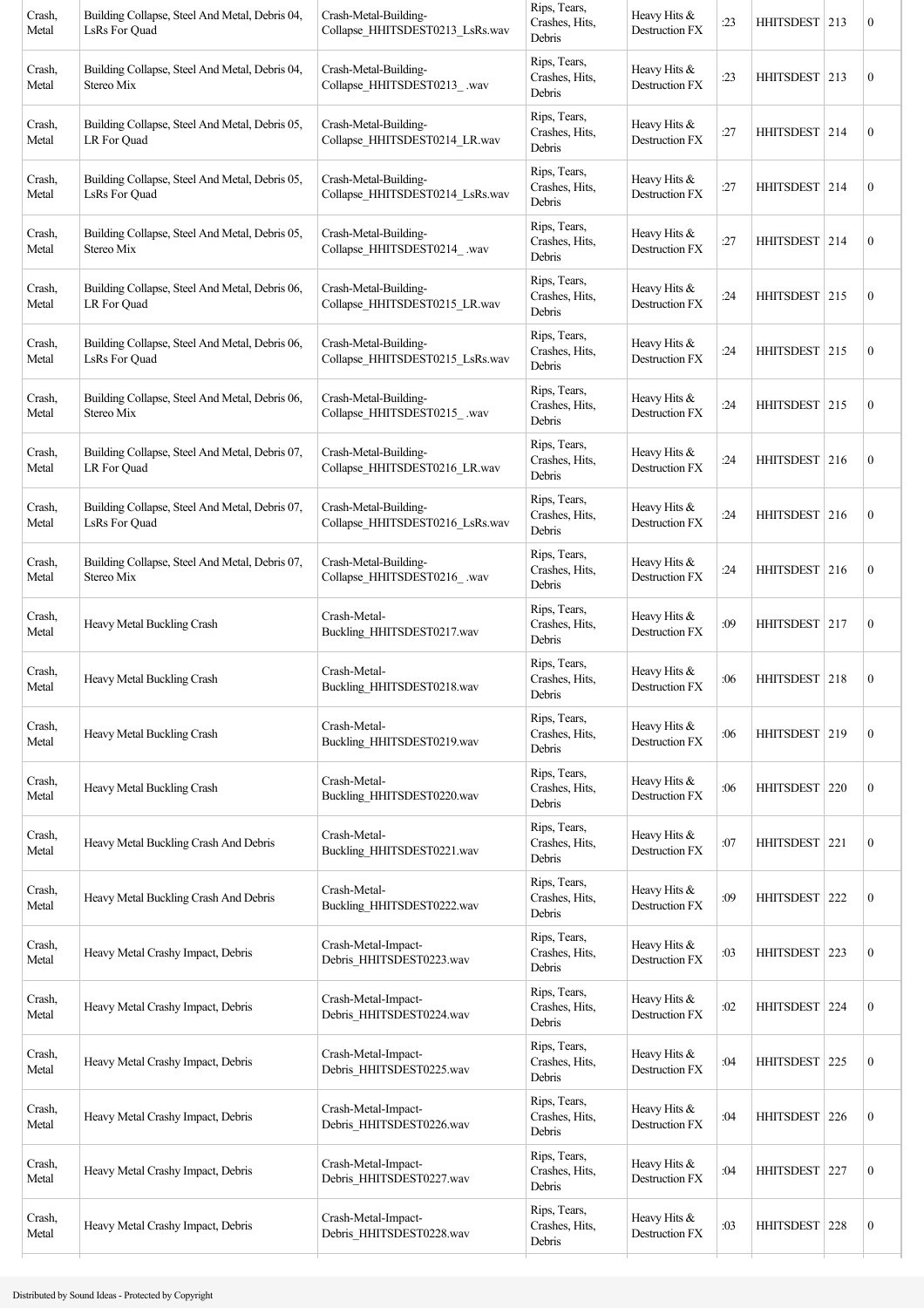| Crash,<br>Metal | Heavy Metal Crashy Impact, Debris    | Crash-Metal-Impact-<br>Debris_HHITSDEST0229.wav | Rips, Tears,<br>Crashes, Hits,<br>Debris | Heavy Hits &<br>Destruction FX          | :06 | <b>HHITSDEST</b> | 229 | $\boldsymbol{0}$ |
|-----------------|--------------------------------------|-------------------------------------------------|------------------------------------------|-----------------------------------------|-----|------------------|-----|------------------|
| Crash,<br>Metal | Heavy Metal Crashy Impact, Debris    | Crash-Metal-Impact-<br>Debris_HHITSDEST0230.wav | Rips, Tears,<br>Crashes, Hits,<br>Debris | Heavy Hits &<br>Destruction FX          | :07 | <b>HHITSDEST</b> | 230 | $\boldsymbol{0}$ |
| Crash,<br>Metal | Heavy Metal Crashy Impact, Debris    | Crash-Metal-Impact-<br>Debris_HHITSDEST0231.wav | Rips, Tears,<br>Crashes, Hits,<br>Debris | Heavy Hits &<br>Destruction FX          | :04 | <b>HHITSDEST</b> | 231 | $\boldsymbol{0}$ |
| Crash,<br>Metal | Heavy Metal Crashy Impact, Debris    | Crash-Metal-Impact-<br>Debris_HHITSDEST0232.wav | Rips, Tears,<br>Crashes, Hits,<br>Debris | Heavy Hits &<br>Destruction FX          | :04 | <b>HHITSDEST</b> | 232 | $\boldsymbol{0}$ |
| Crash,<br>Metal | Heavy Metal Crashy Impact, Debris    | Crash-Metal-Impact-<br>Debris_HHITSDEST0233.wav | Rips, Tears,<br>Crashes, Hits,<br>Debris | Heavy Hits &<br>Destruction FX          | :04 | HHITSDEST   233  |     | $\boldsymbol{0}$ |
| Crash,<br>Metal | Heavy Metal Crashy Impact, Debris    | Crash-Metal-Impact-<br>Debris HHITSDEST0234.wav | Rips, Tears,<br>Crashes, Hits,<br>Debris | Heavy Hits &<br>Destruction FX          | :04 | HHITSDEST   234  |     | $\boldsymbol{0}$ |
| Crash,<br>Metal | Heavy Metal Crashy Impact, Debris    | Crash-Metal-Impact-<br>Debris_HHITSDEST0235.wav | Rips, Tears,<br>Crashes, Hits,<br>Debris | Heavy Hits &<br>Destruction FX          | :02 | <b>HHITSDEST</b> | 235 | $\boldsymbol{0}$ |
| Crash,<br>Metal | Heavy Metal Crashy Impact, Debris    | Crash-Metal-Impact-<br>Debris_HHITSDEST0236.wav | Rips, Tears,<br>Crashes, Hits,<br>Debris | Heavy Hits $&$<br>Destruction FX        | :02 | <b>HHITSDEST</b> | 236 | $\boldsymbol{0}$ |
| Crash,<br>Metal | Heavy Metal Crashy Impact, Debris    | Crash-Metal-Impact-<br>Debris_HHITSDEST0237.wav | Rips, Tears,<br>Crashes, Hits,<br>Debris | Heavy Hits $&$<br>Destruction FX        | :04 | HHITSDEST   237  |     | $\boldsymbol{0}$ |
| Crash,<br>Metal | Heavy Metal Crashy Impact, Debris    | Crash-Metal-Impact-<br>Debris_HHITSDEST0238.wav | Rips, Tears,<br>Crashes, Hits,<br>Debris | Heavy Hits &<br>Destruction FX          | :04 | <b>HHITSDEST</b> | 238 | $\boldsymbol{0}$ |
| Crash,<br>Metal | Heavy Metal Crashy Impact, Debris    | Crash-Metal-Impact-<br>Debris_HHITSDEST0239.wav | Rips, Tears,<br>Crashes, Hits,<br>Debris | Heavy Hits $&$<br>Destruction FX        | :03 | HHITSDEST        | 239 | $\boldsymbol{0}$ |
| Crash,<br>Metal | Heavy Metal Crashy Impact, Debris    | Crash-Metal-Impact-<br>Debris_HHITSDEST0240.wav | Rips, Tears,<br>Crashes, Hits,<br>Debris | Heavy Hits &<br>Destruction FX          | :03 | <b>HHITSDEST</b> | 240 | $\boldsymbol{0}$ |
| Crash,<br>Metal | Heavy Metal Impact, Crash And Debris | Crash-Metal-Heavy-<br>Debris_HHITSDEST0241.wav  | Rips, Tears,<br>Crashes, Hits,<br>Debris | Heavy Hits &<br>Destruction FX          | :11 | HHITSDEST   241  |     | $\boldsymbol{0}$ |
| Crash,<br>Metal | Heavy Metal Impact, Crash And Debris | Crash-Metal-Heavy-<br>Debris HHITSDEST0242.wav  | Rips, Tears,<br>Crashes, Hits,<br>Debris | Heavy Hits &<br>Destruction FX          | :06 | <b>HHITSDEST</b> | 242 | $\boldsymbol{0}$ |
| Crash,<br>Metal | Heavy Metal Impact, Crash And Debris | Crash-Metal-Heavy-<br>Debris_HHITSDEST0243.wav  | Rips, Tears,<br>Crashes, Hits,<br>Debris | Heavy Hits $&$<br><b>Destruction FX</b> | :06 | <b>HHITSDEST</b> | 243 | $\boldsymbol{0}$ |
| Crash,<br>Metal | Heavy Metal Impact, Crash And Debris | Crash-Metal-Heavy-<br>Debris HHITSDEST0244.wav  | Rips, Tears,<br>Crashes, Hits,<br>Debris | Heavy Hits &<br>Destruction FX          | :06 | <b>HHITSDEST</b> | 244 | $\boldsymbol{0}$ |
| Crash,<br>Metal | Heavy Metal Impact, Crash And Debris | Crash-Metal-Heavy-<br>Debris_HHITSDEST0245.wav  | Rips, Tears,<br>Crashes, Hits,<br>Debris | Heavy Hits &<br>Destruction FX          | :05 | HHITSDEST 245    |     | $\boldsymbol{0}$ |
| Crash,<br>Metal | Heavy Metal Impact, Crash And Debris | Crash-Metal-Heavy-<br>Debris_HHITSDEST0246.wav  | Rips, Tears,<br>Crashes, Hits,<br>Debris | Heavy Hits &<br>Destruction FX          | :05 | <b>HHITSDEST</b> | 246 | $\boldsymbol{0}$ |
| Crash,<br>Metal | Heavy Metal Impact, Crash And Debris | Crash-Metal-Heavy-<br>Debris_HHITSDEST0247.wav  | Rips, Tears,<br>Crashes, Hits,<br>Debris | Heavy Hits $&$<br>Destruction FX        | :07 | <b>HHITSDEST</b> | 247 | $\boldsymbol{0}$ |
| Crash,<br>Metal | Heavy Metal Impact, Crash And Debris | Crash-Metal-Heavy-<br>Debris_HHITSDEST0248.wav  | Rips, Tears,<br>Crashes, Hits,<br>Debris | Heavy Hits &<br>Destruction FX          | :05 | <b>HHITSDEST</b> | 248 | $\boldsymbol{0}$ |
| Crash,<br>Metal | Heavy Metal Impact, Crash And Debris | Crash-Metal-Heavy-<br>Debris_HHITSDEST0249.wav  | Rips, Tears,<br>Crashes, Hits,<br>Debris | Heavy Hits &<br>Destruction FX          | :04 | HHITSDEST 249    |     | $\boldsymbol{0}$ |
| Crash,<br>Metal | Heavy Metal Impact, Crash And Debris | Crash-Metal-Heavy-<br>Debris_HHITSDEST0250.wav  | Rips, Tears,<br>Crashes, Hits,<br>Debris | Heavy Hits &<br>Destruction FX          | :05 | <b>HHITSDEST</b> | 250 | $\boldsymbol{0}$ |
| Crash,<br>Metal | Heavy Metal Impact, Crash And Debris | Crash-Metal-Heavy-<br>Debris HHITSDEST0251.wav  | Rips, Tears,<br>Crashes, Hits,<br>Debris | Heavy Hits $&$<br>Destruction FX        | :06 | HHITSDEST        | 251 | $\boldsymbol{0}$ |
|                 |                                      |                                                 |                                          |                                         |     |                  |     |                  |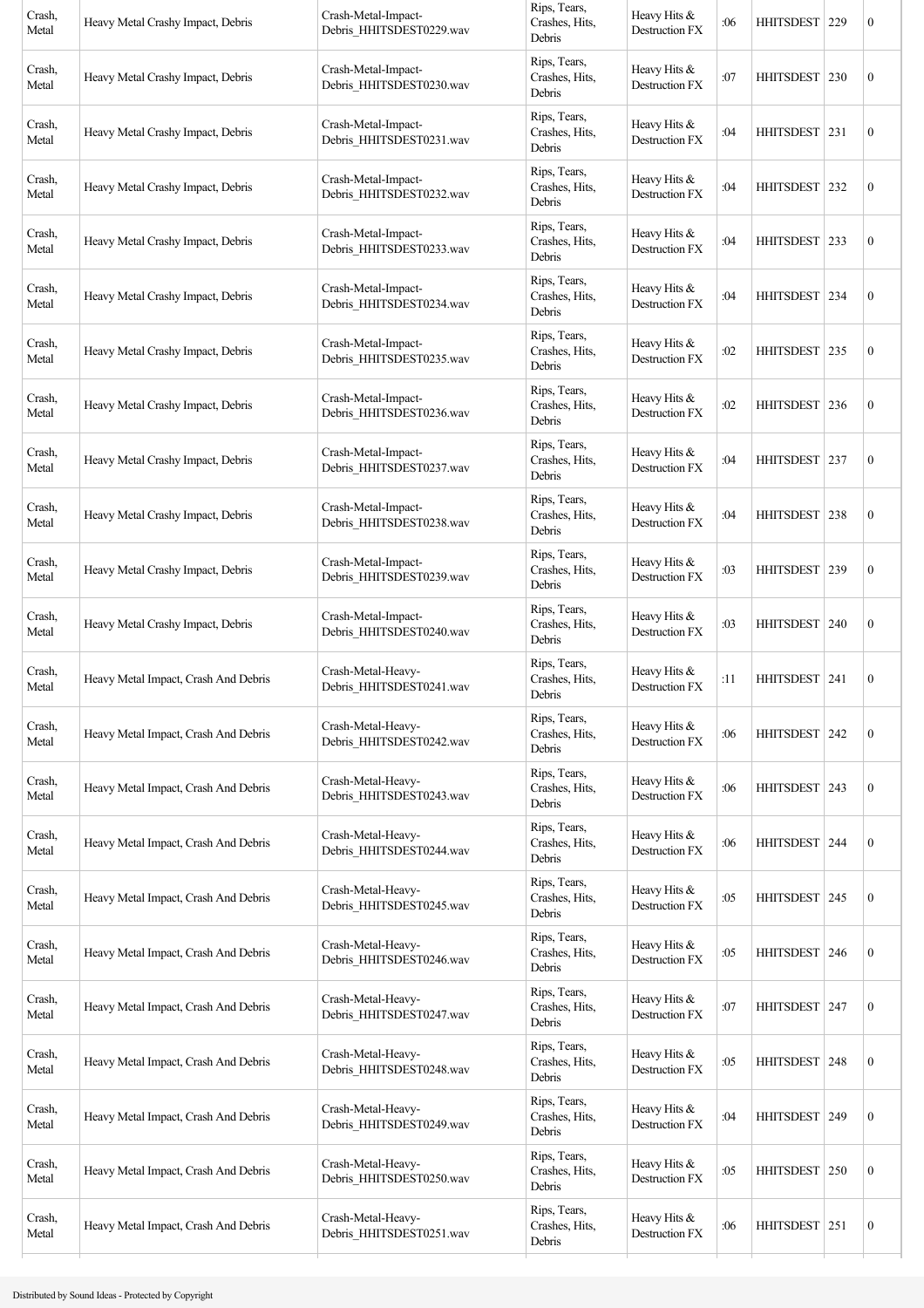| Crash,<br>Metal | Heavy Metal Impact, Crash And Debris                     | Crash-Metal-Heavy-<br>Debris HHITSDEST0252.wav       | Rips, Tears,<br>Crashes, Hits,<br>Debris | Heavy Hits &<br>Destruction FX        | :08 | HHITSDEST 252    |     | $\boldsymbol{0}$ |
|-----------------|----------------------------------------------------------|------------------------------------------------------|------------------------------------------|---------------------------------------|-----|------------------|-----|------------------|
| Crash,<br>Metal | Heavy Metal Impact, Crash And Debris                     | Crash-Metal-Heavy-<br>Debris_HHITSDEST0253.wav       | Rips, Tears,<br>Crashes, Hits,<br>Debris | Heavy Hits &<br>Destruction FX        | :05 | HHITSDEST   253  |     | $\boldsymbol{0}$ |
| Crash,<br>Metal | Heavy Metal Impact, Crash And Debris                     | Crash-Metal-Heavy-<br>Debris_HHITSDEST0254.wav       | Rips, Tears,<br>Crashes, Hits,<br>Debris | Heavy Hits &<br>Destruction FX        | :04 | <b>HHITSDEST</b> | 254 | $\boldsymbol{0}$ |
| Crash,<br>Metal | Heavy Metal Impact, Crash And Debris                     | Crash-Metal-Heavy-<br>Debris HHITSDEST0255.wav       | Rips, Tears,<br>Crashes, Hits,<br>Debris | Heavy Hits $&$<br>Destruction FX      | :03 | <b>HHITSDEST</b> | 255 | $\boldsymbol{0}$ |
| Crash,<br>Metal | Heavy Metal Impact, Crash And Debris                     | Crash-Metal-Heavy-<br>Debris_HHITSDEST0256.wav       | Rips, Tears,<br>Crashes, Hits,<br>Debris | Heavy Hits &<br>Destruction FX        | :04 | HHITSDEST   256  |     | $\boldsymbol{0}$ |
| Crash,<br>Metal | Heavy Metal Impact, Crash And Debris                     | Crash-Metal-Heavy-<br>Debris_HHITSDEST0257.wav       | Rips, Tears,<br>Crashes, Hits,<br>Debris | Heavy Hits &<br>Destruction FX        | :05 | HHITSDEST   257  |     | $\boldsymbol{0}$ |
| Crash,<br>Metal | Heavy Metal Impact, Crash And Debris                     | Crash-Metal-Heavy-<br>Debris_HHITSDEST0258.wav       | Rips, Tears,<br>Crashes, Hits,<br>Debris | Heavy Hits &<br>Destruction FX        | :06 | <b>HHITSDEST</b> | 258 | $\boldsymbol{0}$ |
| Crash,<br>Metal | Heavy Metal Impact, Crash And Debris                     | Crash-Metal-Heavy-<br>Debris_HHITSDEST0259.wav       | Rips, Tears,<br>Crashes, Hits,<br>Debris | Heavy Hits &<br>Destruction FX        | :08 | <b>HHITSDEST</b> | 259 | $\boldsymbol{0}$ |
| Crash,<br>Metal | Ships Colliding Impact, Metal Grind And Rattle           | Crash-Metal-Ships-<br>Colliding_HHITSDEST0260.wav    | Rips, Tears,<br>Crashes, Hits,<br>Debris | Heavy Hits &<br>Destruction FX        | :17 | <b>HHITSDEST</b> | 260 | $\boldsymbol{0}$ |
| Crash,<br>Metal | Ships Colliding Impact, Metal Grind And Rattle           | Crash-Metal-Ships-<br>Colliding_HHITSDEST0261.wav    | Rips, Tears,<br>Crashes, Hits,<br>Debris | Heavy Hits &<br>Destruction FX        | :15 | <b>HHITSDEST</b> | 261 | $\boldsymbol{0}$ |
| Crash,<br>Metal | Ships Colliding Impact, Metal Grind And Rattle           | Crash-Metal-Ships-<br>Colliding_HHITSDEST0262.wav    | Rips, Tears,<br>Crashes, Hits,<br>Debris | Heavy Hits $&$<br>Destruction FX      | :15 | <b>HHITSDEST</b> | 262 | $\boldsymbol{0}$ |
| Crash,<br>Metal | Ships Colliding Impact, Metal Grind And Rattle           | Crash-Metal-Ships-<br>Colliding_HHITSDEST0263.wav    | Rips, Tears,<br>Crashes, Hits,<br>Debris | Heavy Hits &<br>Destruction FX        | :09 | HHITSDEST        | 263 | $\boldsymbol{0}$ |
| Crash,<br>Metal | Ships Colliding Impact, Metal Grind And Rattle           | Crash-Metal-Ships-<br>Colliding HHITSDEST0264.wav    | Rips, Tears,<br>Crashes, Hits,<br>Debris | Heavy Hits &<br>Destruction FX        | :09 | HHITSDEST   264  |     | $\boldsymbol{0}$ |
| Crash,<br>Metal | Ships Colliding Impact, Metal Grind And Rattle           | Crash-Metal-Ships-<br>Colliding_HHITSDEST0265.wav    | Rips, Tears,<br>Crashes, Hits,<br>Debris | Heavy Hits &<br>Destruction FX        | :09 | <b>HHITSDEST</b> | 265 | $\boldsymbol{0}$ |
| Crash,<br>Metal | Steel Debris Continuously Raining Down, LR For<br>Quad   | Crash-Metal-Steel-<br>Debris HHITSDEST0266 LR.wav    | Rips, Tears,<br>Crashes, Hits,<br>Debris | Heavy Hits &<br>Destruction FX        | :38 | <b>HHITSDEST</b> | 266 | $\boldsymbol{0}$ |
| Crash,<br>Metal | Steel Debris Continuously Raining Down, LsRs<br>For Quad | Crash-Metal-Steel-<br>Debris_HHITSDEST0266_LsRs.wav  | Rips, Tears,<br>Crashes, Hits,<br>Debris | Heavy Hits &<br><b>Destruction FX</b> | :38 | <b>HHITSDEST</b> | 266 | $\boldsymbol{0}$ |
| Crash,<br>Metal | Steel Debris Continuously Raining Down, Stereo<br>Mix    | Crash-Metal-Steel-<br>Debris_HHITSDEST0266_.wav      | Rips, Tears,<br>Crashes, Hits,<br>Debris | Heavy Hits &<br>Destruction FX        | :38 | HHITSDEST   266  |     | $\boldsymbol{0}$ |
| Crash,<br>Metal | Steel Structure Collapse, Final Metal Impact             | Crash-Metal-Structure-<br>Collapse_HHITSDEST0267.wav | Rips, Tears,<br>Crashes, Hits,<br>Debris | Heavy Hits &<br>Destruction FX        | :09 | <b>HHITSDEST</b> | 267 | $\boldsymbol{0}$ |
| Crash,<br>Metal | Steel Structure Collapse, Heavy Initial Metal<br>Impact  | Crash-Metal-Structure-<br>Collapse_HHITSDEST0268.wav | Rips, Tears,<br>Crashes, Hits,<br>Debris | Heavy Hits &<br>Destruction FX        | :08 | <b>HHITSDEST</b> | 268 | $\boldsymbol{0}$ |
| Crash,<br>Metal | Steel Structure Collapse, Heavy Initial Metal<br>Impact  | Crash-Metal-Structure-<br>Collapse_HHITSDEST0269.wav | Rips, Tears,<br>Crashes, Hits,<br>Debris | Heavy Hits &<br>Destruction FX        | :05 | <b>HHITSDEST</b> | 269 | $\boldsymbol{0}$ |
| Crash,<br>Metal | Steel Structure Collapse, Heavy Initial Metal<br>Impact  | Crash-Metal-Structure-<br>Collapse_HHITSDEST0270.wav | Rips, Tears,<br>Crashes, Hits,<br>Debris | Heavy Hits &<br>Destruction FX        | :07 | HHITSDEST 270    |     | $\boldsymbol{0}$ |
| Crash,<br>Metal | Steel Structure Collapse, Heavy Initial Metal<br>Impact  | Crash-Metal-Structure-<br>Collapse_HHITSDEST0271.wav | Rips, Tears,<br>Crashes, Hits,<br>Debris | Heavy Hits &<br>Destruction FX        | :05 | HHITSDEST 271    |     | $\boldsymbol{0}$ |
| Crash,<br>Metal | Steel Structure Collapse, Heavy Initial Metal<br>Impact  | Crash-Metal-Structure-<br>Collapse_HHITSDEST0272.wav | Rips, Tears,<br>Crashes, Hits,<br>Debris | Heavy Hits &<br>Destruction FX        | :06 | HHITSDEST 272    |     | $\boldsymbol{0}$ |
|                 |                                                          |                                                      |                                          |                                       |     |                  |     |                  |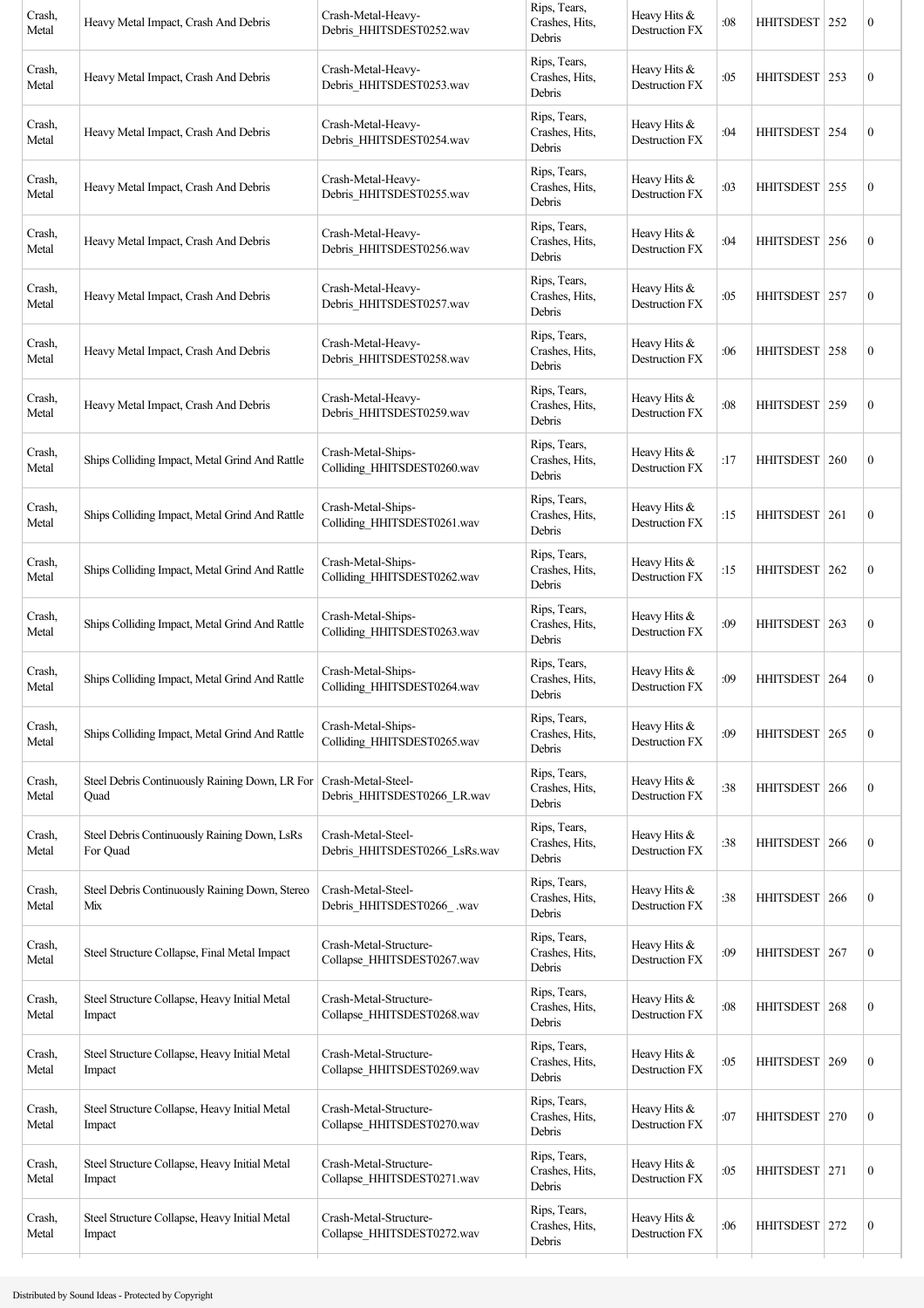| Rips, Tears,<br>Steel Structure Collapse, Heavy Initial Metal<br>Crash-Metal-Structure-<br>Crash,<br>Crashes, Hits,<br>Metal<br>Collapse HHITSDEST0274.wav<br>Impact<br>Debris<br>Rips, Tears,<br>Steel Structure Collapse, Heavy Initial Metal<br>Crash-Metal-Structure-<br>Crash,<br>Crashes, Hits,<br>Collapse_HHITSDEST0275.wav<br>Metal<br>Impact<br>Debris<br>Rips, Tears,<br>Steel Structure Collapse, Heavy Scrap Metal<br>Crash-Metal-Collapse-<br>Crash,<br>Crashes, Hits,<br>Debris_HHITSDEST0276.wav<br>Crash, Debris<br>Metal<br>Debris<br>Rips, Tears,<br>Steel Structure Collapse, Heavy Scrap Metal<br>Crash-Metal-Collapse-<br>Crash,<br>Crashes, Hits,<br>Crash, Debris<br>Debris_HHITSDEST0277.wav<br>Metal<br>Debris | Heavy Hits &<br>Destruction FX<br>Heavy Hits &<br>Destruction FX<br>Heavy Hits &<br>Destruction FX<br>Heavy Hits &<br>Destruction FX<br>Heavy Hits &<br>Destruction FX | :07<br>:09<br>:06<br>:07<br>:07 | HHITSDEST   274<br><b>HHITSDEST</b><br>HHITSDEST<br>HHITSDEST   277 | 275<br>276 | $\boldsymbol{0}$<br>$\boldsymbol{0}$<br>$\boldsymbol{0}$ |
|------------------------------------------------------------------------------------------------------------------------------------------------------------------------------------------------------------------------------------------------------------------------------------------------------------------------------------------------------------------------------------------------------------------------------------------------------------------------------------------------------------------------------------------------------------------------------------------------------------------------------------------------------------------------------------------------------------------------------------------|------------------------------------------------------------------------------------------------------------------------------------------------------------------------|---------------------------------|---------------------------------------------------------------------|------------|----------------------------------------------------------|
|                                                                                                                                                                                                                                                                                                                                                                                                                                                                                                                                                                                                                                                                                                                                          |                                                                                                                                                                        |                                 |                                                                     |            |                                                          |
|                                                                                                                                                                                                                                                                                                                                                                                                                                                                                                                                                                                                                                                                                                                                          |                                                                                                                                                                        |                                 |                                                                     |            |                                                          |
|                                                                                                                                                                                                                                                                                                                                                                                                                                                                                                                                                                                                                                                                                                                                          |                                                                                                                                                                        |                                 |                                                                     |            |                                                          |
|                                                                                                                                                                                                                                                                                                                                                                                                                                                                                                                                                                                                                                                                                                                                          |                                                                                                                                                                        |                                 |                                                                     |            | $\boldsymbol{0}$                                         |
| Rips, Tears,<br>Crash,<br>Steel Structure Collapse, Heavy Scrap Metal<br>Crash-Metal-Collapse-<br>Crashes, Hits,<br>Crash, Debris<br>Debris_HHITSDEST0278.wav<br>Metal<br>Debris                                                                                                                                                                                                                                                                                                                                                                                                                                                                                                                                                         |                                                                                                                                                                        |                                 | HHITSDEST                                                           | 278        | $\boldsymbol{0}$                                         |
| Rips, Tears,<br>Crash,<br>Steel Structure Collapse, Heavy Scrap Metal<br>Crash-Metal-Collapse-<br>Crashes, Hits,<br>Crash, Debris<br>Debris_HHITSDEST0279.wav<br>Metal<br>Debris                                                                                                                                                                                                                                                                                                                                                                                                                                                                                                                                                         | Heavy Hits &<br>Destruction FX                                                                                                                                         | :07                             | HHITSDEST                                                           | 279        | $\boldsymbol{0}$                                         |
| Rips, Tears,<br>Steel Structure Collapse, Heavy Scrap Metal<br>Crash-Metal-Collapse-<br>Crash,<br>Crashes, Hits,<br>Debris_HHITSDEST0280.wav<br>Crash, Debris<br>Metal<br>Debris                                                                                                                                                                                                                                                                                                                                                                                                                                                                                                                                                         | Heavy Hits &<br>Destruction FX                                                                                                                                         | :06                             | HHITSDEST                                                           | 280        | $\boldsymbol{0}$                                         |
| Rips, Tears,<br>Crash,<br>Steel Structure Collapse, Heavy Scrap Metal<br>Crash-Metal-Collapse-<br>Crashes, Hits,<br>Debris_HHITSDEST0281.wav<br>Crash, Debris<br>Metal<br>Debris                                                                                                                                                                                                                                                                                                                                                                                                                                                                                                                                                         | Heavy Hits &<br>Destruction FX                                                                                                                                         | :06                             | HHITSDEST   281                                                     |            | $\boldsymbol{0}$                                         |
| Rips, Tears,<br>Crash-Metal-Collapse-<br>Crash,<br>Steel Structure Collapse, Heavy Scrap Metal<br>Crashes, Hits,<br>Debris_HHITSDEST0282.wav<br>Crash, Debris<br>Metal<br>Debris                                                                                                                                                                                                                                                                                                                                                                                                                                                                                                                                                         | Heavy Hits &<br>Destruction FX                                                                                                                                         | :05                             | <b>HHITSDEST</b>                                                    | 282        | $\boldsymbol{0}$                                         |
| Rips, Tears,<br>Steel Structure Collapse, Heavy Scrap Metal<br>Crash-Metal-Collapse-<br>Crash,<br>Crashes, Hits,<br>Debris_HHITSDEST0283.wav<br>Crash, Debris<br>Metal<br>Debris                                                                                                                                                                                                                                                                                                                                                                                                                                                                                                                                                         | Heavy Hits &<br>Destruction FX                                                                                                                                         | :08                             | <b>HHITSDEST</b>                                                    | 283        | $\boldsymbol{0}$                                         |
| Rips, Tears,<br>Steel Structure Collapse, Heavy Scrap Metal<br>Crash-Metal-Collapse-<br>Crash,<br>Crashes, Hits,<br>Debris_HHITSDEST0284.wav<br>Crash, Debris<br>Metal<br>Debris                                                                                                                                                                                                                                                                                                                                                                                                                                                                                                                                                         | Heavy Hits &<br>Destruction FX                                                                                                                                         | :06                             | HHITSDEST 284                                                       |            | $\boldsymbol{0}$                                         |
| Rips, Tears,<br>Steel Structure Collapse, Heavy Scrap Metal<br>Crash-Metal-Collapse-<br>Crash,<br>Crashes, Hits,<br>Debris_HHITSDEST0285.wav<br>Crash, Debris<br>Metal<br>Debris                                                                                                                                                                                                                                                                                                                                                                                                                                                                                                                                                         | Heavy Hits &<br>Destruction FX                                                                                                                                         | :08                             | HHITSDEST                                                           | 285        | $\boldsymbol{0}$                                         |
| Rips, Tears,<br>Steel Structure Collapse, Heavy Scrap Metal<br>Crash-Metal-Collapse-<br>Crash,<br>Crashes, Hits,<br>Debris_HHITSDEST0286.wav<br>Metal<br>Crash, Debris<br>Debris                                                                                                                                                                                                                                                                                                                                                                                                                                                                                                                                                         | Heavy Hits &<br>Destruction FX                                                                                                                                         | :06                             | <b>HHITSDEST</b>                                                    | 286        | $\boldsymbol{0}$                                         |
| Rips, Tears,<br>Steel Structure Collapse, Heavy Scrap Metal<br>Crash-Metal-Collapse-<br>Crash,<br>Crashes, Hits,<br>Debris HHITSDEST0287.wav<br>Crash, Debris<br>Metal<br>Debris                                                                                                                                                                                                                                                                                                                                                                                                                                                                                                                                                         | Heavy Hits &<br>Destruction FX                                                                                                                                         | :06                             | <b>HHITSDEST</b>                                                    | 287        | $\boldsymbol{0}$                                         |
| Rips, Tears,<br>Steel Structure Collapse, Heavy Scrap Metal<br>Crash-Metal-Collapse-<br>Crash,<br>Crashes, Hits,<br>Debris_HHITSDEST0288.wav<br>Crash, Debris<br>Metal<br>Debris                                                                                                                                                                                                                                                                                                                                                                                                                                                                                                                                                         | Heavy Hits &<br>Destruction FX                                                                                                                                         | :05                             | <b>HHITSDEST</b>                                                    | 288        | $\boldsymbol{0}$                                         |
| Rips, Tears,<br>Steel Structure Collapse, Heavy Scrap Metal<br>Crash-Metal-Collapse-<br>Crash,<br>Crashes, Hits,<br>Debris_HHITSDEST0289.wav<br>Crash, Debris<br>Metal<br>Debris                                                                                                                                                                                                                                                                                                                                                                                                                                                                                                                                                         | Heavy Hits &<br>Destruction FX                                                                                                                                         | :13                             | <b>HHITSDEST</b>                                                    | 289        | $\boldsymbol{0}$                                         |
| Rips, Tears,<br>Steel Structure Collapse, Heavy Scrap Metal<br>Crash-Metal-Collapse-<br>Crash,<br>Crashes, Hits,<br>Crash, Debris<br>Debris_HHITSDEST0290.wav<br>Metal<br>Debris                                                                                                                                                                                                                                                                                                                                                                                                                                                                                                                                                         | Heavy Hits &<br>Destruction FX                                                                                                                                         | :07                             | <b>HHITSDEST</b>                                                    | 290        | $\boldsymbol{0}$                                         |
| Rips, Tears,<br>Crash-Metal-Steel-<br>Crash,<br>Steel Structure Collapse, Initial Metal Impact<br>Crashes, Hits,<br>Structure_HHITSDEST0291.wav<br>Metal<br>Debris                                                                                                                                                                                                                                                                                                                                                                                                                                                                                                                                                                       | Heavy Hits &<br>Destruction FX                                                                                                                                         | :12                             | <b>HHITSDEST</b>                                                    | 291        | $\boldsymbol{0}$                                         |
| Rips, Tears,<br>Crash-Metal-Steel-<br>Crash,<br>Steel Structure Collapse, Initial Metal Impact<br>Crashes, Hits,<br>Structure_HHITSDEST0292.wav<br>Metal<br>Debris                                                                                                                                                                                                                                                                                                                                                                                                                                                                                                                                                                       | Heavy Hits &<br>Destruction FX                                                                                                                                         | :12                             | HHITSDEST   292                                                     |            | $\boldsymbol{0}$                                         |
| Rips, Tears,<br>Crash-Metal-Steel-<br>Crash,<br>Steel Structure Collapse, Initial Metal Impact<br>Crashes, Hits,<br>Structure_HHITSDEST0293.wav<br>Metal<br>Debris                                                                                                                                                                                                                                                                                                                                                                                                                                                                                                                                                                       | Heavy Hits &<br>Destruction FX                                                                                                                                         | :12                             | <b>HHITSDEST</b>                                                    | 293        | $\boldsymbol{0}$                                         |
| Rips, Tears,<br>Crash-Metal-Steel-<br>Crash,<br>Steel Structure Collapse, Initial Metal Impact<br>Crashes, Hits,<br>Structure_HHITSDEST0294.wav<br>Metal<br>Debris                                                                                                                                                                                                                                                                                                                                                                                                                                                                                                                                                                       | Heavy Hits &<br>Destruction FX                                                                                                                                         | :13                             | <b>HHITSDEST</b>                                                    | 294        | $\boldsymbol{0}$                                         |
| Rips, Tears,<br>Crash-Metal-Steel-<br>Crash,<br>Steel Structure Collapse, Initial Metal Impact<br>Crashes, Hits,<br>Structure_HHITSDEST0295.wav<br>Metal<br>Debris                                                                                                                                                                                                                                                                                                                                                                                                                                                                                                                                                                       | Heavy Hits &<br>Destruction FX                                                                                                                                         | :13                             | <b>HHITSDEST</b>                                                    | 295        | $\boldsymbol{0}$                                         |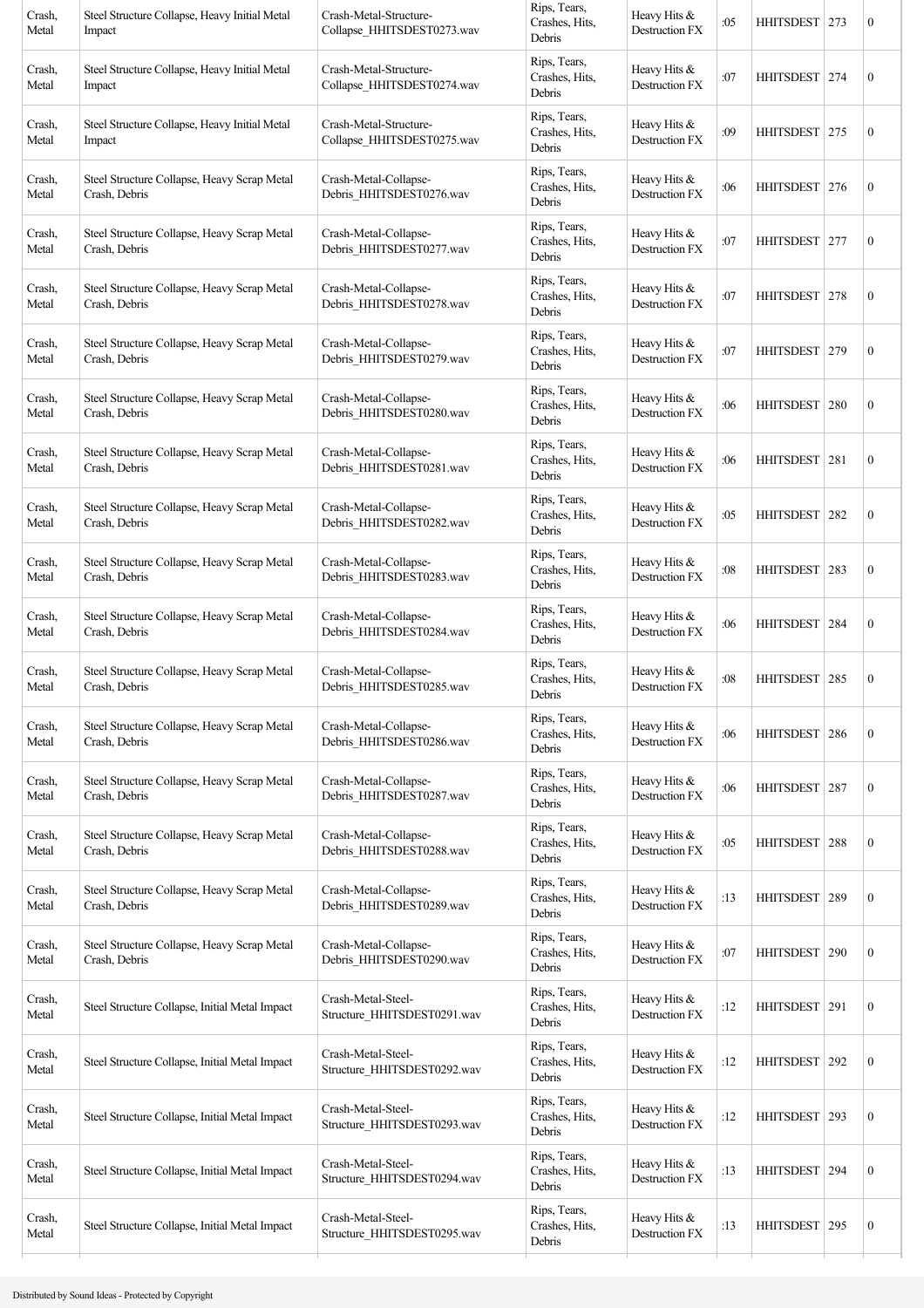| Crash,<br>Metal | Steel Structure Collapse, Initial Metal Impact | Crash-Metal-Steel-<br>Structure HHITSDEST0296.wav | Rips, Tears,<br>Crashes, Hits,<br>Debris | Heavy Hits &<br>Destruction FX          | :13 | HHITSDEST   296  |     | $\boldsymbol{0}$ |
|-----------------|------------------------------------------------|---------------------------------------------------|------------------------------------------|-----------------------------------------|-----|------------------|-----|------------------|
| Crash,<br>Metal | Steel Structure Collapse, Initial Metal Impact | Crash-Metal-Steel-<br>Structure_HHITSDEST0297.wav | Rips, Tears,<br>Crashes, Hits,<br>Debris | Heavy Hits &<br>Destruction FX          | :13 | HHITSDEST   297  |     | $\boldsymbol{0}$ |
| Crash,<br>Metal | Steel Structure Collapse, Initial Metal Impact | Crash-Metal-Steel-<br>Structure HHITSDEST0298.wav | Rips, Tears,<br>Crashes, Hits,<br>Debris | Heavy Hits &<br>Destruction FX          | :13 | HHITSDEST 298    |     | $\boldsymbol{0}$ |
| Crash,<br>Metal | Steel Structure Collapse, Initial Metal Impact | Crash-Metal-Steel-<br>Structure HHITSDEST0299.wav | Rips, Tears,<br>Crashes, Hits,<br>Debris | Heavy Hits &<br>Destruction FX          | :12 | <b>HHITSDEST</b> | 299 | $\boldsymbol{0}$ |
| Crash,<br>Metal | Steel Structure Collapse, Initial Metal Impact | Crash-Metal-Steel-<br>Structure_HHITSDEST0300.wav | Rips, Tears,<br>Crashes, Hits,<br>Debris | Heavy Hits &<br>Destruction FX          | :13 | HHITSDEST   300  |     | $\boldsymbol{0}$ |
| Crash,<br>Metal | Steel Structure Collapse, Initial Metal Impact | Crash-Metal-Steel-<br>Structure HHITSDEST0301.wav | Rips, Tears,<br>Crashes, Hits,<br>Debris | Heavy Hits &<br>Destruction FX          | :12 | HHITSDEST   301  |     | $\boldsymbol{0}$ |
| Crash,<br>Metal | Steel Structure Collapse, Initial Metal Impact | Crash-Metal-Steel-<br>Structure HHITSDEST0302.wav | Rips, Tears,<br>Crashes, Hits,<br>Debris | Heavy Hits $&$<br>Destruction FX        | :12 | HHITSDEST 302    |     | $\boldsymbol{0}$ |
| Crash,<br>Metal | Steel Structure Collapse, Initial Metal Impact | Crash-Metal-Steel-<br>Structure HHITSDEST0303.wav | Rips, Tears,<br>Crashes, Hits,<br>Debris | Heavy Hits &<br>Destruction FX          | :13 | HHITSDEST 303    |     | $\boldsymbol{0}$ |
| Crash,<br>Metal | Steel Structure Collapse, Initial Metal Impact | Crash-Metal-Steel-<br>Structure HHITSDEST0304.wav | Rips, Tears,<br>Crashes, Hits,<br>Debris | Heavy Hits $&$<br><b>Destruction FX</b> | :13 | HHITSDEST 304    |     | $\boldsymbol{0}$ |
| Crash,<br>Metal | Steel Structure Collapse, Initial Metal Impact | Crash-Metal-Steel-<br>Structure HHITSDEST0305.wav | Rips, Tears,<br>Crashes, Hits,<br>Debris | Heavy Hits &<br><b>Destruction FX</b>   | :13 | HHITSDEST 305    |     | $\boldsymbol{0}$ |
| Crash,<br>Metal | Steel Structure Collapse, Initial Metal Impact | Crash-Metal-Steel-<br>Structure HHITSDEST0306.wav | Rips, Tears,<br>Crashes, Hits,<br>Debris | Heavy Hits $&$<br>Destruction FX        | :13 | HHITSDEST 306    |     | $\boldsymbol{0}$ |
| Crash,<br>Metal | Steel Structure Collapse, Initial Metal Impact | Crash-Metal-Steel-<br>Structure_HHITSDEST0307.wav | Rips, Tears,<br>Crashes, Hits,<br>Debris | Heavy Hits &<br>Destruction FX          | :12 | HHITSDEST 307    |     | $\boldsymbol{0}$ |
| Crash,<br>Metal | Steel Structure Collapse, Initial Metal Impact | Crash-Metal-Steel-<br>Structure HHITSDEST0308.wav | Rips, Tears,<br>Crashes, Hits,<br>Debris | Heavy Hits &<br><b>Destruction FX</b>   | :11 | HHITSDEST   308  |     | $\boldsymbol{0}$ |
| Crash,<br>Metal | Steel Structure Collapse, Initial Metal Impact | Crash-Metal-Steel-<br>Structure_HHITSDEST0309.wav | Rips, Tears,<br>Crashes, Hits,<br>Debris | Heavy Hits &<br>Destruction FX          | :10 | <b>HHITSDEST</b> | 309 | $\boldsymbol{0}$ |
| Crash,<br>Metal | Steel Structure Collapse, Initial Metal Impact | Crash-Metal-Steel-<br>Structure_HHITSDEST0310.wav | Rips, Tears,<br>Crashes, Hits,<br>Debris | Heavy Hits $&$<br>Destruction FX        | :09 | HHITSDEST 310    |     | $\boldsymbol{0}$ |
| Crash,<br>Metal | Steel Structure Collapse, Initial Metal Impact | Crash-Metal-Steel-<br>Structure HHITSDEST0311.wav | Rips, Tears,<br>Crashes, Hits,<br>Debris | Heavy Hits &<br>Destruction FX          | :11 | HHITSDEST 311    |     | $\boldsymbol{0}$ |
| Crash,<br>Metal | Steel Structure Collapse, Initial Metal Impact | Crash-Metal-Steel-<br>Structure_HHITSDEST0312.wav | Rips, Tears,<br>Crashes, Hits,<br>Debris | Heavy Hits &<br>Destruction FX          | :10 | HHITSDEST 312    |     | $\boldsymbol{0}$ |
| Crash,<br>Metal | Steel Structure Collapse, Initial Metal Impact | Crash-Metal-Steel-<br>Structure_HHITSDEST0313.wav | Rips, Tears,<br>Crashes, Hits,<br>Debris | Heavy Hits &<br>Destruction FX          | :13 | HHITSDEST 313    |     | $\boldsymbol{0}$ |
| Crash,<br>Metal | Steel Structure Collapse, Initial Metal Impact | Crash-Metal-Steel-<br>Structure_HHITSDEST0314.wav | Rips, Tears,<br>Crashes, Hits,<br>Debris | Heavy Hits $&$<br><b>Destruction FX</b> | :09 | HHITSDEST 314    |     | $\boldsymbol{0}$ |
| Crash,<br>Metal | Steel Structure Collapse, Initial Metal Impact | Crash-Metal-Steel-<br>Structure_HHITSDEST0315.wav | Rips, Tears,<br>Crashes, Hits,<br>Debris | Heavy Hits &<br>Destruction FX          | :12 | HHITSDEST 315    |     | $\boldsymbol{0}$ |
| Crash,<br>Metal | Steel Structure Collapse, Initial Metal Impact | Crash-Metal-Steel-<br>Structure_HHITSDEST0316.wav | Rips, Tears,<br>Crashes, Hits,<br>Debris | Heavy Hits &<br><b>Destruction FX</b>   | :10 | HHITSDEST 316    |     | $\boldsymbol{0}$ |
| Crash,<br>Metal | Steel Structure Collapse, Initial Metal Impact | Crash-Metal-Steel-<br>Structure_HHITSDEST0317.wav | Rips, Tears,<br>Crashes, Hits,<br>Debris | Heavy Hits &<br>Destruction FX          | :12 | HHITSDEST 317    |     | $\boldsymbol{0}$ |
| Crash,<br>Metal | Steel Structure Collapse, Initial Metal Impact | Crash-Metal-Steel-<br>Structure_HHITSDEST0318.wav | Rips, Tears,<br>Crashes, Hits,<br>Debris | Heavy Hits &<br>Destruction FX          | :15 | HHITSDEST 318    |     | $\boldsymbol{0}$ |
|                 |                                                |                                                   |                                          |                                         |     |                  |     |                  |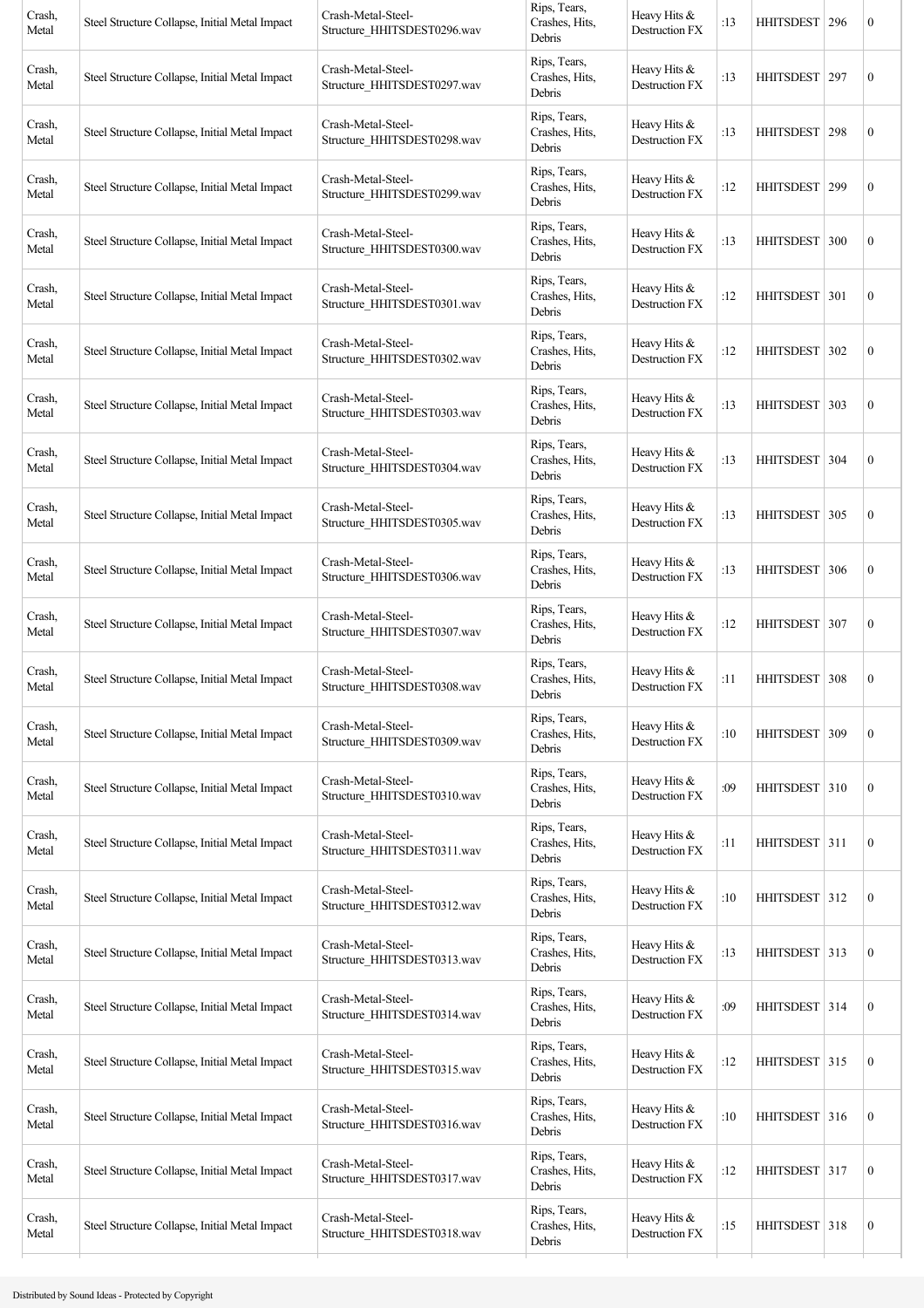| Crash,<br>Metal | Steel Structure Collapse, Initial Metal Impact                                   | Crash-Metal-Steel-<br>Structure HHITSDEST0319.wav | Rips, Tears,<br>Crashes, Hits,<br>Debris | Heavy Hits &<br>Destruction FX        | :12 | HHITSDEST   319  |     | $\boldsymbol{0}$ |
|-----------------|----------------------------------------------------------------------------------|---------------------------------------------------|------------------------------------------|---------------------------------------|-----|------------------|-----|------------------|
| Crash,<br>Metal | Steel Structure Collapse, Initial Metal Impact                                   | Crash-Metal-Steel-<br>Structure HHITSDEST0320.wav | Rips, Tears,<br>Crashes, Hits,<br>Debris | Heavy Hits &<br>Destruction FX        | :15 | HHITSDEST   320  |     | $\boldsymbol{0}$ |
| Crash,<br>Metal | Steel Structure Collapse, Initial Metal Impact                                   | Crash-Metal-Steel-<br>Structure HHITSDEST0321.wav | Rips, Tears,<br>Crashes, Hits,<br>Debris | Heavy Hits &<br>Destruction FX        | :15 | <b>HHITSDEST</b> | 321 | $\boldsymbol{0}$ |
| Crash,<br>Metal | Steel Structure Collapse, Initial Metal Impact                                   | Crash-Metal-Steel-<br>Structure HHITSDEST0322.wav | Rips, Tears,<br>Crashes, Hits,<br>Debris | Heavy Hits &<br>Destruction FX        | :15 | <b>HHITSDEST</b> | 322 | $\boldsymbol{0}$ |
| Crash,<br>Metal | Steel Structure Collapse, Initial Metal Impact                                   | Crash-Metal-Steel-<br>Structure_HHITSDEST0323.wav | Rips, Tears,<br>Crashes, Hits,<br>Debris | Heavy Hits &<br>Destruction FX        | :10 | HHITSDEST 323    |     | $\boldsymbol{0}$ |
| Crash,<br>Metal | Steel Structure Collapse, Initial Metal Impact                                   | Crash-Metal-Steel-<br>Structure HHITSDEST0324.wav | Rips, Tears,<br>Crashes, Hits,<br>Debris | Heavy Hits &<br>Destruction FX        | :10 | HHITSDEST   324  |     | $\boldsymbol{0}$ |
| Crash,<br>Metal | Steel Structure Collapse, Initial Metal Impact                                   | Crash-Metal-Steel-<br>Structure_HHITSDEST0325.wav | Rips, Tears,<br>Crashes, Hits,<br>Debris | Heavy Hits &<br>Destruction FX        | :17 | HHITSDEST 325    |     | $\boldsymbol{0}$ |
| Crash,<br>Metal | Steel Structure Collapse, Metal Elements Failing                                 | Crash-Metal-Steel-<br>Structure HHITSDEST0326.wav | Rips, Tears,<br>Crashes, Hits,<br>Debris | Heavy Hits &<br>Destruction FX        | :21 | <b>HHITSDEST</b> | 326 | $\boldsymbol{0}$ |
| Crash,<br>Metal | Steel Structure Collapse, Metal Elements Failing                                 | Crash-Metal-Steel-<br>Structure HHITSDEST0327.wav | Rips, Tears,<br>Crashes, Hits,<br>Debris | Heavy Hits &<br>Destruction FX        | :26 | HHITSDEST 327    |     | $\boldsymbol{0}$ |
| Crash,<br>Metal | Steel Structure Collapse, Metal Elements Failing                                 | Crash-Metal-Steel-<br>Structure_HHITSDEST0328.wav | Rips, Tears,<br>Crashes, Hits,<br>Debris | Heavy Hits &<br>Destruction FX        | :22 | <b>HHITSDEST</b> | 328 | $\boldsymbol{0}$ |
| Crash,<br>Metal | Steel Structure Collapse, Metal Elements Failing                                 | Crash-Metal-Steel-<br>Structure HHITSDEST0329.wav | Rips, Tears,<br>Crashes, Hits,<br>Debris | Heavy Hits $&$<br>Destruction FX      | :25 | HHITSDEST 329    |     | $\boldsymbol{0}$ |
| Crash,<br>Metal | Steel Structure Collapse, Metal Elements Failing                                 | Crash-Metal-Steel-<br>Structure_HHITSDEST0330.wav | Rips, Tears,<br>Crashes, Hits,<br>Debris | Heavy Hits &<br>Destruction FX        | :28 | HHITSDEST 330    |     | $\boldsymbol{0}$ |
| Crash,<br>Metal | Steel Structure Collapse, Metal Elements Failing                                 | Crash-Metal-Steel-<br>Structure HHITSDEST0331.wav | Rips, Tears,<br>Crashes, Hits,<br>Debris | Heavy Hits &<br>Destruction FX        | :32 | HHITSDEST 331    |     | $\boldsymbol{0}$ |
| Crash,<br>Metal | Steel Structure Collapse, Metal Elements Failing                                 | Crash-Metal-Steel-<br>Structure_HHITSDEST0332.wav | Rips, Tears,<br>Crashes, Hits,<br>Debris | Heavy Hits &<br>Destruction FX        | :29 | <b>HHITSDEST</b> | 332 | $\boldsymbol{0}$ |
| Crash,<br>Metal | Steel Structure Collapse, Metal Elements Sliding<br>And Falling                  | Crash-Metal-Steel-<br>Structure_HHITSDEST0333.wav | Rips, Tears,<br>Crashes, Hits,<br>Debris | Heavy Hits &<br><b>Destruction FX</b> | :09 | <b>HHITSDEST</b> | 333 | $\boldsymbol{0}$ |
| Crash,<br>Metal | Steel Structure Collapse, Metal Elements Sliding<br>And Falling                  | Crash-Metal-Steel-<br>Structure_HHITSDEST0334.wav | Rips, Tears,<br>Crashes, Hits,<br>Debris | Heavy Hits &<br>Destruction FX        | :11 | HHITSDEST 334    |     | $\boldsymbol{0}$ |
| Crash,<br>Metal | Steel Structure Collapse, Metal Elements Sliding<br>And Falling                  | Crash-Metal-Steel-<br>Structure_HHITSDEST0335.wav | Rips, Tears,<br>Crashes, Hits,<br>Debris | Heavy Hits $&$<br>Destruction FX      | :09 | HHITSDEST 335    |     | $\boldsymbol{0}$ |
| Crash,<br>Metal | Steel Structure Collapse, Metal Elements Sliding<br>And Falling                  | Crash-Metal-Steel-<br>Structure_HHITSDEST0336.wav | Rips, Tears,<br>Crashes, Hits,<br>Debris | Heavy Hits &<br>Destruction FX        | :09 | <b>HHITSDEST</b> | 336 | $\boldsymbol{0}$ |
| Crash,<br>Metal | Steel Structure Collapse, Metal Tipping Over,<br>Rubble And Debris, Heavy Rumble | Crash-Metal-Steel-<br>Rubble HHITSDEST0337.wav    | Rips, Tears,<br>Crashes, Hits,<br>Debris | Heavy Hits $&$<br>Destruction FX      | :10 | <b>HHITSDEST</b> | 337 | $\boldsymbol{0}$ |
| Crash,<br>Metal | Steel Structure Collapse, Metal Tipping Over,<br>Rubble And Debris, Heavy Rumble | Crash-Metal-Steel-<br>Rubble_HHITSDEST0338.wav    | Rips, Tears,<br>Crashes, Hits,<br>Debris | Heavy Hits &<br>Destruction FX        | :11 | HHITSDEST 338    |     | $\boldsymbol{0}$ |
| Crash,<br>Metal | Steel Structure Collapse, Metal Tipping Over,<br>Rubble And Debris, Heavy Rumble | Crash-Metal-Steel-<br>Rubble_HHITSDEST0339.wav    | Rips, Tears,<br>Crashes, Hits,<br>Debris | Heavy Hits &<br>Destruction FX        | :10 | HHITSDEST 339    |     | $\boldsymbol{0}$ |
| Crash,<br>Metal | Steel Structure Collapse, Metal Tipping Over,<br>Rubble And Debris, Heavy Rumble | Crash-Metal-Steel-<br>Rubble_HHITSDEST0340.wav    | Rips, Tears,<br>Crashes, Hits,<br>Debris | Heavy Hits &<br>Destruction FX        | :09 | <b>HHITSDEST</b> | 340 | $\boldsymbol{0}$ |
| Crash,<br>Metal | Steel Structure Collapse, Metal Tipping Over,<br>Rubble And Debris, Heavy Rumble | Crash-Metal-Steel-<br>Rubble_HHITSDEST0341.wav    | Rips, Tears,<br>Crashes, Hits,<br>Debris | Heavy Hits &<br>Destruction FX        | :13 | HHITSDEST 341    |     | $\boldsymbol{0}$ |
|                 |                                                                                  |                                                   |                                          |                                       |     |                  |     |                  |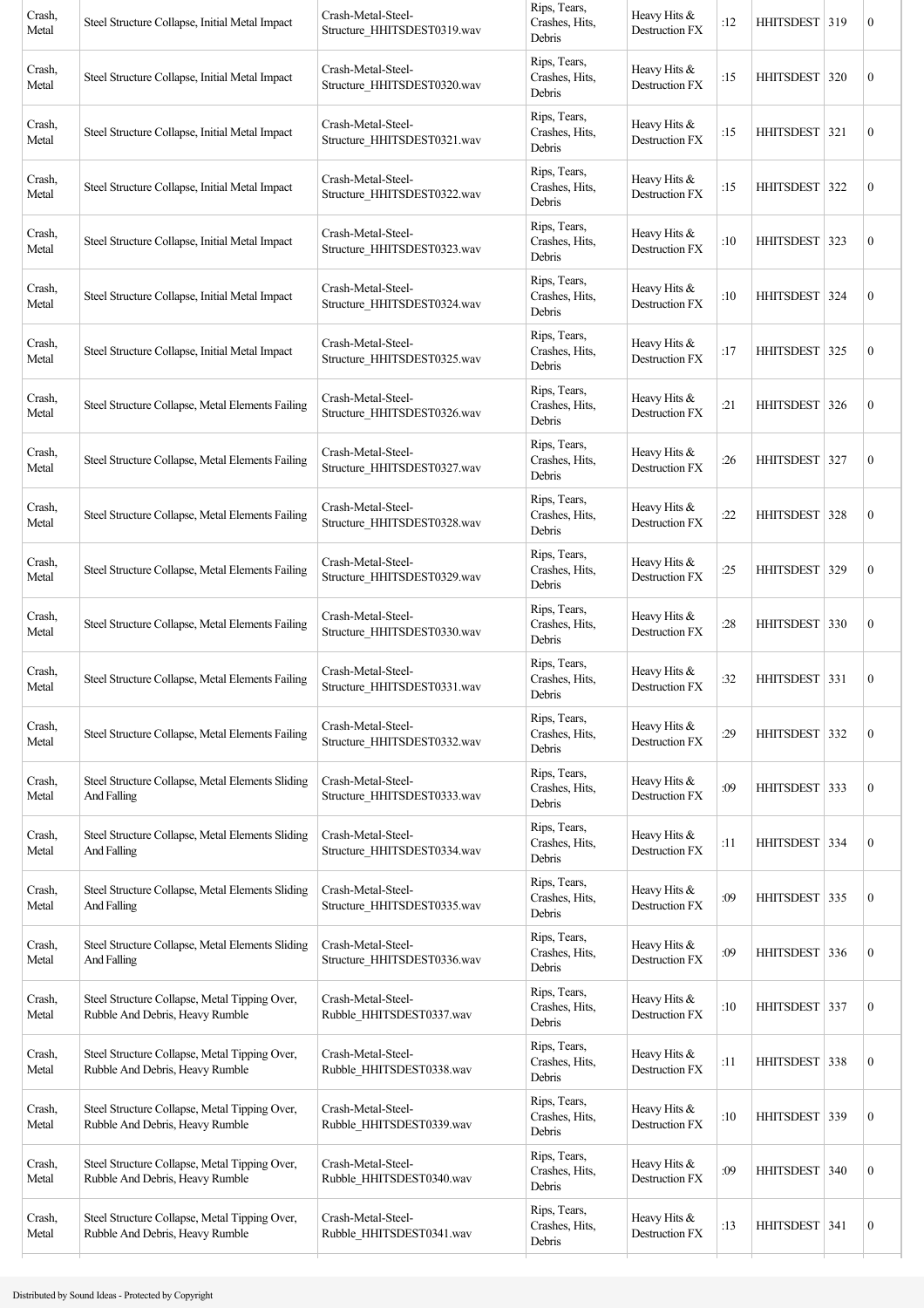| Crash,<br>Metal | Steel Structure Collapse, Metal Tipping Over,<br>Rubble And Debris, Heavy Rumble         | Crash-Metal-Steel-<br>Rubble_HHITSDEST0342.wav      | Rips, Tears,<br>Crashes, Hits,<br>Debris | Heavy Hits &<br>Destruction FX | :09 | HHITSDEST        | 342 | $\boldsymbol{0}$ |
|-----------------|------------------------------------------------------------------------------------------|-----------------------------------------------------|------------------------------------------|--------------------------------|-----|------------------|-----|------------------|
| Crash,<br>Metal | Steel Structure Collapse, Metal Tipping Over,<br>Rubble And Debris, Heavy Rumble         | Crash-Metal-Steel-<br>Rubble_HHITSDEST0343.wav      | Rips, Tears,<br>Crashes, Hits,<br>Debris | Heavy Hits &<br>Destruction FX | :16 | HHITSDEST 343    |     | $\boldsymbol{0}$ |
| Crash,<br>Metal | Steel Structure Collapse, Shaking Rattle, Falling<br>Rubble And Debris 01, LR For Quad   | Crash-Metal-Steel-<br>Rubble HHITSDEST0344 LR.wav   | Rips, Tears,<br>Crashes, Hits,<br>Debris | Heavy Hits &<br>Destruction FX | :29 | <b>HHITSDEST</b> | 344 | $\boldsymbol{0}$ |
| Crash,<br>Metal | Steel Structure Collapse, Shaking Rattle, Falling<br>Rubble And Debris 01, LsRs For Quad | Crash-Metal-Steel-<br>Rubble_HHITSDEST0344_LsRs.wav | Rips, Tears,<br>Crashes, Hits,<br>Debris | Heavy Hits &<br>Destruction FX | :29 | <b>HHITSDEST</b> | 344 | $\boldsymbol{0}$ |
| Crash,<br>Metal | Steel Structure Collapse, Shaking Rattle, Falling<br>Rubble And Debris 01, Stereo Mix    | Crash-Metal-Steel-<br>Rubble HHITSDEST0344.wav      | Rips, Tears,<br>Crashes, Hits,<br>Debris | Heavy Hits &<br>Destruction FX | :30 | <b>HHITSDEST</b> | 344 | $\boldsymbol{0}$ |
| Crash,<br>Metal | Steel Structure Collapse, Shaking Rattle, Falling<br>Rubble And Debris 02, LR For Quad   | Crash-Metal-Steel-<br>Rubble_HHITSDEST0345_LR.wav   | Rips, Tears,<br>Crashes, Hits,<br>Debris | Heavy Hits &<br>Destruction FX | :28 | HHITSDEST   345  |     | $\boldsymbol{0}$ |
| Crash,<br>Metal | Steel Structure Collapse, Shaking Rattle, Falling<br>Rubble And Debris 02, LsRs For Quad | Crash-Metal-Steel-<br>Rubble HHITSDEST0345 LsRs.wav | Rips, Tears,<br>Crashes, Hits,<br>Debris | Heavy Hits &<br>Destruction FX | :28 | HHITSDEST        | 345 | $\boldsymbol{0}$ |
| Crash,<br>Metal | Steel Structure Collapse, Shaking Rattle, Falling<br>Rubble And Debris 02, Stereo Mix    | Crash-Metal-Steel-<br>Rubble HHITSDEST0345.wav      | Rips, Tears,<br>Crashes, Hits,<br>Debris | Heavy Hits &<br>Destruction FX | :28 | <b>HHITSDEST</b> | 345 | $\boldsymbol{0}$ |
| Crash,<br>Metal | Steel Structure Collapse, Shaking Rattle, Falling<br>Rubble And Debris 03, LR For Quad   | Crash-Metal-Steel-<br>Rubble_HHITSDEST0346_LR.wav   | Rips, Tears,<br>Crashes, Hits,<br>Debris | Heavy Hits &<br>Destruction FX | :29 | <b>HHITSDEST</b> | 346 | $\boldsymbol{0}$ |
| Crash,<br>Metal | Steel Structure Collapse, Shaking Rattle, Falling<br>Rubble And Debris 03, LsRs For Quad | Crash-Metal-Steel-<br>Rubble HHITSDEST0346 LsRs.wav | Rips, Tears,<br>Crashes, Hits,<br>Debris | Heavy Hits &<br>Destruction FX | :29 | HHITSDEST        | 346 | $\boldsymbol{0}$ |
| Crash,<br>Metal | Steel Structure Collapse, Shaking Rattle, Falling<br>Rubble And Debris 03, Stereo Mix    | Crash-Metal-Steel-<br>Rubble_HHITSDEST0346.wav      | Rips, Tears,<br>Crashes, Hits,<br>Debris | Heavy Hits &<br>Destruction FX | :29 | <b>HHITSDEST</b> | 346 | $\boldsymbol{0}$ |
| Crash,<br>Metal | Steel Structure Collapse, Shaking Rattle, Falling<br>Rubble And Debris 04, LR For Quad   | Crash-Metal-Steel-<br>Rubble HHITSDEST0347 LR.wav   | Rips, Tears,<br>Crashes, Hits,<br>Debris | Heavy Hits &<br>Destruction FX | :31 | <b>HHITSDEST</b> | 347 | $\boldsymbol{0}$ |
| Crash,<br>Metal | Steel Structure Collapse, Shaking Rattle, Falling<br>Rubble And Debris 04, LsRs For Quad | Crash-Metal-Steel-<br>Rubble HHITSDEST0347 LsRs.wav | Rips, Tears,<br>Crashes, Hits,<br>Debris | Heavy Hits &<br>Destruction FX | :31 | HHITSDEST 347    |     | $\boldsymbol{0}$ |
| Crash,<br>Metal | Steel Structure Collapse, Shaking Rattle, Falling<br>Rubble And Debris 04, Stereo Mix    | Crash-Metal-Steel-<br>Rubble_HHITSDEST0347.wav      | Rips, Tears,<br>Crashes, Hits,<br>Debris | Heavy Hits &<br>Destruction FX | :31 | HHITSDEST   347  |     | $\boldsymbol{0}$ |
| Crash,<br>Metal | <b>Steel Tower Collapse</b>                                                              | Crash-Metal-Steel-<br>Tower_HHITSDEST0348.wav       | Rips, Tears,<br>Crashes, Hits,<br>Debris | Heavy Hits &<br>Destruction FX | :13 | HHITSDEST 348    |     | $\boldsymbol{0}$ |
| Crash,<br>Metal | <b>Steel Tower Collapse</b>                                                              | Crash-Metal-Steel-<br>Tower_HHITSDEST0349.wav       | Rips, Tears,<br>Crashes, Hits,<br>Debris | Heavy Hits &<br>Destruction FX | :13 | <b>HHITSDEST</b> | 349 | $\boldsymbol{0}$ |
| Crash,<br>Metal | <b>Steel Tower Collapse</b>                                                              | Crash-Metal-Steel-<br>Tower_HHITSDEST0350.wav       | Rips, Tears,<br>Crashes, Hits,<br>Debris | Heavy Hits &<br>Destruction FX | :13 | HHITSDEST 350    |     | $\boldsymbol{0}$ |
| Crash,<br>Metal | <b>Steel Tower Collapse</b>                                                              | Crash-Metal-Steel-<br>Tower_HHITSDEST0351.wav       | Rips, Tears,<br>Crashes, Hits,<br>Debris | Heavy Hits &<br>Destruction FX | :13 | HHITSDEST 351    |     | $\boldsymbol{0}$ |
| Crash,<br>Metal | <b>Steel Tower Collapse</b>                                                              | Crash-Metal-Steel-<br>Tower_HHITSDEST0352.wav       | Rips, Tears,<br>Crashes, Hits,<br>Debris | Heavy Hits &<br>Destruction FX | :11 | HHITSDEST 352    |     | $\boldsymbol{0}$ |
| Crash,<br>Metal | <b>Steel Tower Collapse</b>                                                              | Crash-Metal-Steel-<br>Tower HHITSDEST0353.wav       | Rips, Tears,<br>Crashes, Hits,<br>Debris | Heavy Hits &<br>Destruction FX | :10 | HHITSDEST 353    |     | $\boldsymbol{0}$ |
| Crash,<br>Metal | <b>Steel Tower Collapse</b>                                                              | Crash-Metal-Steel-<br>Tower_HHITSDEST0354.wav       | Rips, Tears,<br>Crashes, Hits,<br>Debris | Heavy Hits &<br>Destruction FX | :12 | HHITSDEST 354    |     | $\boldsymbol{0}$ |
| Crash,<br>Metal | <b>Steel Tower Collapse</b>                                                              | Crash-Metal-Steel-<br>Tower_HHITSDEST0355.wav       | Rips, Tears,<br>Crashes, Hits,<br>Debris | Heavy Hits &<br>Destruction FX | :15 | HHITSDEST 355    |     | $\boldsymbol{0}$ |
| Crash,<br>Metal | <b>Steel Tower Collapse</b>                                                              | Crash-Metal-Steel-<br>Tower_HHITSDEST0356.wav       | Rips, Tears,<br>Crashes, Hits,<br>Debris | Heavy Hits &<br>Destruction FX | :22 | HHITSDEST 356    |     | $\boldsymbol{0}$ |
|                 |                                                                                          |                                                     |                                          |                                |     |                  |     |                  |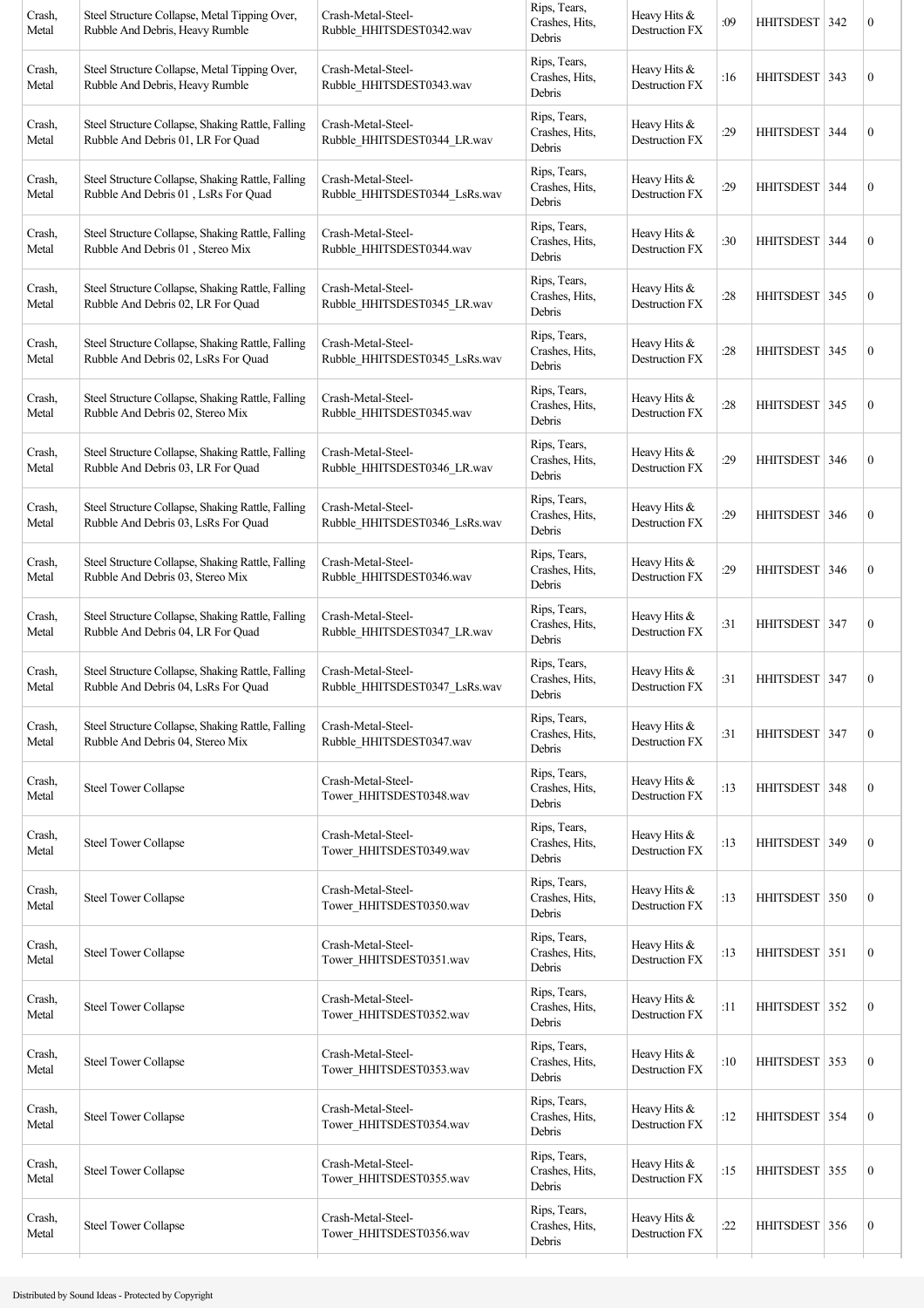| Crash,<br>Metal | Steel Tower Collapse, Steel And Metal, Debris<br>01, LR For Quad   | Crash-Metal-Steel-<br>Tower HHITSDEST0357 LR.wav   | Rips, Tears,<br>Crashes, Hits,<br>Debris | Heavy Hits &<br>Destruction FX        | :24 | HHITSDEST 357    |     | $\boldsymbol{0}$ |
|-----------------|--------------------------------------------------------------------|----------------------------------------------------|------------------------------------------|---------------------------------------|-----|------------------|-----|------------------|
| Crash,<br>Metal | Steel Tower Collapse, Steel And Metal, Debris<br>01, LsRs For Quad | Crash-Metal-Steel-<br>Tower HHITSDEST0357 LsRs.wav | Rips, Tears,<br>Crashes, Hits,<br>Debris | Heavy Hits &<br>Destruction FX        | :24 | HHITSDEST 357    |     | $\boldsymbol{0}$ |
| Crash,<br>Metal | Steel Tower Collapse, Steel And Metal, Debris<br>01, Stereo Mix    | Crash-Metal-Steel-<br>Tower_HHITSDEST0357.wav      | Rips, Tears,<br>Crashes, Hits,<br>Debris | Heavy Hits &<br>Destruction FX        | :24 | HHITSDEST 357    |     | $\boldsymbol{0}$ |
| Crash,<br>Metal | Steel Tower Collapse, Steel And Metal, Debris<br>02, LR For Quad   | Crash-Metal-Steel-<br>Tower_HHITSDEST0358_LR.wav   | Rips, Tears,<br>Crashes, Hits,<br>Debris | Heavy Hits &<br><b>Destruction FX</b> | :20 | HHITSDEST   358  |     | $\boldsymbol{0}$ |
| Crash,<br>Metal | Steel Tower Collapse, Steel And Metal, Debris<br>02, LsRs For Quad | Crash-Metal-Steel-<br>Tower_HHITSDEST0358_LsRs.wav | Rips, Tears,<br>Crashes, Hits,<br>Debris | Heavy Hits &<br>Destruction FX        | :20 | HHITSDEST 358    |     | $\boldsymbol{0}$ |
| Crash,<br>Metal | Steel Tower Collapse, Steel And Metal, Debris<br>02, Stereo Mix    | Crash-Metal-Steel-<br>Tower HHITSDEST0358.wav      | Rips, Tears,<br>Crashes, Hits,<br>Debris | Heavy Hits &<br>Destruction FX        | :20 | HHITSDEST   358  |     | $\boldsymbol{0}$ |
| Crash,<br>Metal | Steel Tower Collapse, Steel And Metal, Debris<br>03, LR For Quad   | Crash-Metal-Steel-<br>Tower_HHITSDEST0359_LR.wav   | Rips, Tears,<br>Crashes, Hits,<br>Debris | Heavy Hits &<br>Destruction FX        | :19 | HHITSDEST 359    |     | $\boldsymbol{0}$ |
| Crash,<br>Metal | Steel Tower Collapse, Steel And Metal, Debris<br>03, LsRs For Quad | Crash-Metal-Steel-<br>Tower_HHITSDEST0359_LsRs.wav | Rips, Tears,<br>Crashes, Hits,<br>Debris | Heavy Hits &<br>Destruction FX        | :19 | HHITSDEST 359    |     | $\boldsymbol{0}$ |
| Crash,<br>Metal | Steel Tower Collapse, Steel And Metal, Debris<br>03, Stereo Mix    | Crash-Metal-Steel-<br>Tower_HHITSDEST0359.wav      | Rips, Tears,<br>Crashes, Hits,<br>Debris | Heavy Hits &<br>Destruction FX        | :19 | HHITSDEST 359    |     | $\boldsymbol{0}$ |
| Crash,<br>Metal | Steel Tower Collapse, Steel And Metal, Debris<br>04, LR For Quad   | Crash-Metal-Steel-<br>Tower_HHITSDEST0360_LR.wav   | Rips, Tears,<br>Crashes, Hits,<br>Debris | Heavy Hits &<br>Destruction FX        | :19 | <b>HHITSDEST</b> | 360 | $\boldsymbol{0}$ |
| Crash,<br>Metal | Steel Tower Collapse, Steel And Metal, Debris<br>04, LsRs For Quad | Crash-Metal-Steel-<br>Tower_HHITSDEST0360_LsRs.wav | Rips, Tears,<br>Crashes, Hits,<br>Debris | Heavy Hits &<br>Destruction FX        | :19 | <b>HHITSDEST</b> | 360 | $\boldsymbol{0}$ |
| Crash,<br>Metal | Steel Tower Collapse, Steel And Metal, Debris<br>04, Stereo Mix    | Crash-Metal-Steel-<br>Tower_HHITSDEST0360.wav      | Rips, Tears,<br>Crashes, Hits,<br>Debris | Heavy Hits &<br>Destruction FX        | :19 | HHITSDEST 360    |     | $\boldsymbol{0}$ |
| Crash,<br>Metal | Steel Tower Collapse, Steel And Metal, Debris<br>05, LR For Quad   | Crash-Metal-Steel-<br>Tower HHITSDEST0361 LR.wav   | Rips, Tears,<br>Crashes, Hits,<br>Debris | Heavy Hits &<br>Destruction FX        | :18 | HHITSDEST 361    |     | $\boldsymbol{0}$ |
| Crash,<br>Metal | Steel Tower Collapse, Steel And Metal, Debris<br>05, LsRs For Quad | Crash-Metal-Steel-<br>Tower HHITSDEST0361 LsRs.wav | Rips, Tears,<br>Crashes, Hits,<br>Debris | Heavy Hits &<br>Destruction FX        | :18 | HHITSDEST        | 361 | $\boldsymbol{0}$ |
| Crash,<br>Metal | Steel Tower Collapse, Steel And Metal, Debris<br>05, Stereo Mix    | Crash-Metal-Steel-<br>Tower_HHITSDEST0361.wav      | Rips, Tears,<br>Crashes, Hits,<br>Debris | Heavy Hits &<br><b>Destruction FX</b> | :18 | <b>HHITSDEST</b> | 361 | $\boldsymbol{0}$ |
| Crash,<br>Metal | Steel Tower Collapse, Steel And Metal, Debris<br>06, LR For Ouad   | Crash-Metal-Steel-<br>Tower_HHITSDEST0362_LR.wav   | Rips, Tears,<br>Crashes, Hits,<br>Debris | Heavy Hits &<br>Destruction FX        | :18 | <b>HHITSDEST</b> | 362 | $\boldsymbol{0}$ |
| Crash,<br>Metal | Steel Tower Collapse, Steel And Metal, Debris<br>06, LsRs For Quad | Crash-Metal-Steel-<br>Tower_HHITSDEST0362_LsRs.wav | Rips, Tears,<br>Crashes, Hits,<br>Debris | Heavy Hits $&$<br>Destruction FX      | :18 | HHITSDEST 362    |     | $\boldsymbol{0}$ |
| Crash,<br>Metal | Steel Tower Collapse, Steel And Metal, Debris<br>06, Stereo Mix    | Crash-Metal-Steel-<br>Tower_HHITSDEST0362.wav      | Rips, Tears,<br>Crashes, Hits,<br>Debris | Heavy Hits &<br>Destruction FX        | :18 | <b>HHITSDEST</b> | 362 | $\boldsymbol{0}$ |
| Crash,<br>Mixed | Crash With Debris                                                  | Crash-Mixed-with-<br>Debris_HHITSDEST0363.wav      | Rips, Tears,<br>Crashes, Hits,<br>Debris | Heavy Hits &<br>Destruction FX        | :04 | <b>HHITSDEST</b> | 363 | $\boldsymbol{0}$ |
| Crash,<br>Mixed | Crash With Debris                                                  | Crash-Mixed-with-<br>Debris_HHITSDEST0364.wav      | Rips, Tears,<br>Crashes, Hits,<br>Debris | Heavy Hits &<br>Destruction FX        | :04 | HHITSDEST 364    |     | $\boldsymbol{0}$ |
| Crash,<br>Mixed | Heavy Impact Crash And Debris                                      | Crash-Mixed-Heavy-<br>Impact_HHITSDEST0365.wav     | Rips, Tears,<br>Crashes, Hits,<br>Debris | Heavy Hits &<br>Destruction FX        | :03 | HHITSDEST 365    |     | $\boldsymbol{0}$ |
| Crash,<br>Mixed | Heavy Impact Crash And Debris                                      | Crash-Mixed-Heavy-<br>Impact_HHITSDEST0366.wav     | Rips, Tears,<br>Crashes, Hits,<br>Debris | Heavy Hits &<br>Destruction FX        | :05 | <b>HHITSDEST</b> | 366 | $\boldsymbol{0}$ |
| Crash,<br>Mixed | Heavy Impact Crash And Debris                                      | Crash-Mixed-Heavy-<br>Impact_HHITSDEST0367.wav     | Rips, Tears,<br>Crashes, Hits,<br>Debris | Heavy Hits $&$<br>Destruction FX      | :05 | HHITSDEST 367    |     | $\boldsymbol{0}$ |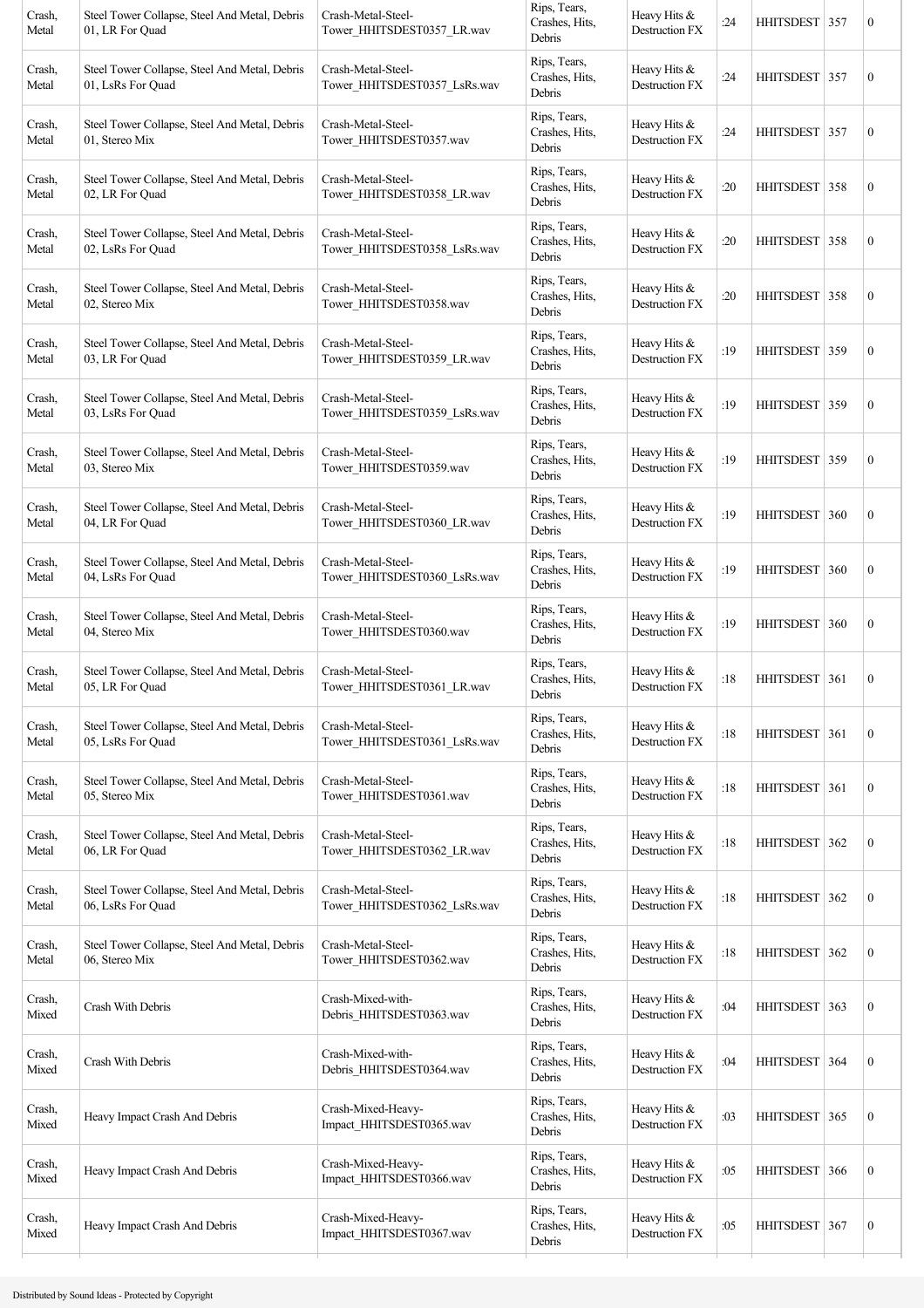| Crash,<br>Mixed        | Heavy Impact Crash And Debris                   | Crash-Mixed-Heavy-<br>Impact_HHITSDEST0368.wav  | Rips, Tears,<br>Crashes, Hits,<br>Debris | Heavy Hits &<br>Destruction FX        | :05 | HHITSDEST   368  |     | $\boldsymbol{0}$ |
|------------------------|-------------------------------------------------|-------------------------------------------------|------------------------------------------|---------------------------------------|-----|------------------|-----|------------------|
| Crash,<br>Mixed        | Heavy Impact Crash And Debris                   | Crash-Mixed-Heavy-<br>Impact_HHITSDEST0369.wav  | Rips, Tears,<br>Crashes, Hits,<br>Debris | Heavy Hits &<br>Destruction FX        | :03 | <b>HHITSDEST</b> | 369 | $\boldsymbol{0}$ |
| Crash,<br>Mixed        | Heavy Impact Crash And Debris                   | Crash-Mixed-Heavy-<br>Impact_HHITSDEST0370.wav  | Rips, Tears,<br>Crashes, Hits,<br>Debris | Heavy Hits &<br>Destruction FX        | :04 | <b>HHITSDEST</b> | 370 | $\boldsymbol{0}$ |
| Crash,<br>Mixed        | Heavy Impact Crash And Debris                   | Crash-Mixed-Heavy-<br>Impact HHITSDEST0371.wav  | Rips, Tears,<br>Crashes, Hits,<br>Debris | Heavy Hits &<br>Destruction FX        | :08 | HHITSDEST 371    |     | $\boldsymbol{0}$ |
| Crash,<br>Mixed        | Mixed, Heavy Impact Crash And Debris            | Crash-Mixed-Impact-<br>Debris_HHITSDEST0372.wav | Rips, Tears,<br>Crashes, Hits,<br>Debris | Heavy Hits &<br>Destruction FX        | :03 | HHITSDEST   372  |     | $\boldsymbol{0}$ |
| Crash,<br>Mixed        | Mixed, Heavy Impact Crash And Debris            | Crash-Mixed-Impact-<br>Debris_HHITSDEST0373.wav | Rips, Tears,<br>Crashes, Hits,<br>Debris | Heavy Hits &<br><b>Destruction FX</b> | :04 | HHITSDEST        | 373 | $\boldsymbol{0}$ |
| Crash,<br>Rock         | Large Rock Impact And Tumble On Wooden<br>Floor | Crash-Rock-on-<br>Wood_HHITSDEST0374.wav        | Rips, Tears,<br>Crashes, Hits,<br>Debris | Heavy Hits &<br>Destruction FX        | :03 | HHITSDEST 374    |     | $\boldsymbol{0}$ |
| Crash,<br>Rock         | Large Rock Impact And Tumble On Wooden<br>Floor | Crash-Rock-on-<br>Wood HHITSDEST0375.wav        | Rips, Tears,<br>Crashes, Hits,<br>Debris | Heavy Hits &<br>Destruction FX        | :02 | HHITSDEST 375    |     | $\boldsymbol{0}$ |
| Crash,<br>Rock         | Large Rock Impact And Tumble On Wooden<br>Floor | Crash-Rock-on-<br>Wood_HHITSDEST0376.wav        | Rips, Tears,<br>Crashes, Hits,<br>Debris | Heavy Hits &<br>Destruction FX        | :02 | HHITSDEST   376  |     | $\boldsymbol{0}$ |
| Crash,<br>Rock         | Large Rock Impact And Tumble On Wooden<br>Floor | Crash-Rock-on-<br>Wood HHITSDEST0377.wav        | Rips, Tears,<br>Crashes, Hits,<br>Debris | Heavy Hits &<br>Destruction FX        | :02 | <b>HHITSDEST</b> | 377 | $\boldsymbol{0}$ |
| Crash,<br>Rock         | Large Rock Impact And Tumble On Wooden<br>Floor | Crash-Rock-on-<br>Wood HHITSDEST0378.wav        | Rips, Tears,<br>Crashes, Hits,<br>Debris | Heavy Hits &<br>Destruction FX        | :02 | HHITSDEST 378    |     | $\boldsymbol{0}$ |
| Crash,<br>Rock         | Large Rock Impact And Tumble On Wooden<br>Floor | Crash-Rock-on-<br>Wood HHITSDEST0379.wav        | Rips, Tears,<br>Crashes, Hits,<br>Debris | Heavy Hits &<br>Destruction FX        | :03 | HHITSDEST 379    |     | $\boldsymbol{0}$ |
| Crash,<br>Rock         | Large Rock Impact And Tumble On Wooden<br>Floor | Crash-Rock-on-<br>Wood HHITSDEST0380.wav        | Rips, Tears,<br>Crashes, Hits,<br>Debris | Heavy Hits &<br>Destruction FX        | :04 | <b>HHITSDEST</b> | 380 | $\boldsymbol{0}$ |
| Crash,<br>${\rm Rock}$ | Large Rock Impact And Tumble On Wooden<br>Floor | Crash-Rock-on-<br>Wood_HHITSDEST0381.wav        | Rips, Tears,<br>Crashes, Hits,<br>Debris | Heavy Hits &<br>Destruction FX        | :02 | <b>HHITSDEST</b> | 381 | $\boldsymbol{0}$ |
| Crash,<br>Rock         | Large Rock Impact And Tumble On Wooden<br>Floor | Crash-Rock-on-<br>Wood_HHITSDEST0382.wav        | Rips, Tears,<br>Crashes, Hits,<br>Debris | Heavy Hits &<br>Destruction FX        | :02 | <b>HHITSDEST</b> | 382 | $\boldsymbol{0}$ |
| Crash,<br>Rock         | Large Rock Impact And Tumble On Wooden<br>Floor | Crash-Rock-on-<br>Wood HHITSDEST0383.wav        | Rips, Tears,<br>Crashes, Hits,<br>Debris | Heavy Hits &<br>Destruction FX        | :02 | HHITSDEST 383    |     | $\boldsymbol{0}$ |
| Crash,<br>Rock         | Large Rock Impact And Tumble On Wooden<br>Floor | Crash-Rock-on-<br>Wood_HHITSDEST0384.wav        | Rips, Tears,<br>Crashes, Hits,<br>Debris | Heavy Hits &<br>Destruction FX        | :02 | <b>HHITSDEST</b> | 384 | $\boldsymbol{0}$ |
| Crash,<br>Rock         | Large Rock Impact And Tumble On Wooden<br>Floor | Crash-Rock-on-<br>Wood_HHITSDEST0385.wav        | Rips, Tears,<br>Crashes, Hits,<br>Debris | Heavy Hits &<br>Destruction FX        | :03 | <b>HHITSDEST</b> | 385 | $\boldsymbol{0}$ |
| Crash,<br>Rock         | Large Rock Impact And Tumble On Wooden<br>Floor | Crash-Rock-on-<br>Wood_HHITSDEST0386.wav        | Rips, Tears,<br>Crashes, Hits,<br>Debris | Heavy Hits &<br>Destruction FX        | :02 | <b>HHITSDEST</b> | 386 | $\boldsymbol{0}$ |
| Crash,<br>Rock         | Large Rock Impact And Tumble On Wooden<br>Floor | Crash-Rock-on-<br>Wood_HHITSDEST0387.wav        | Rips, Tears,<br>Crashes, Hits,<br>Debris | Heavy Hits &<br>Destruction FX        | :02 | HHITSDEST 387    |     | $\boldsymbol{0}$ |
| Crash,<br>Rock         | Large Rock Tumble On Wooden Floor               | Crash-Rock-on-<br>Wood_HHITSDEST0388.wav        | Rips, Tears,<br>Crashes, Hits,<br>Debris | Heavy Hits &<br>Destruction FX        | :02 | <b>HHITSDEST</b> | 388 | $\boldsymbol{0}$ |
| Crash,<br>Rock         | Large Rock Tumble On Wooden Floor               | Crash-Rock-on-<br>Wood_HHITSDEST0389.wav        | Rips, Tears,<br>Crashes, Hits,<br>Debris | Heavy Hits $&$<br>Destruction FX      | :02 | <b>HHITSDEST</b> | 389 | $\boldsymbol{0}$ |
| Crash,<br>Rock         | Large Rock Tumble On Wooden Floor               | Crash-Rock-on-<br>Wood_HHITSDEST0390.wav        | Rips, Tears,<br>Crashes, Hits,<br>Debris | Heavy Hits &<br>Destruction FX        | :02 | <b>HHITSDEST</b> | 390 | $\boldsymbol{0}$ |
|                        |                                                 |                                                 |                                          |                                       |     |                  |     |                  |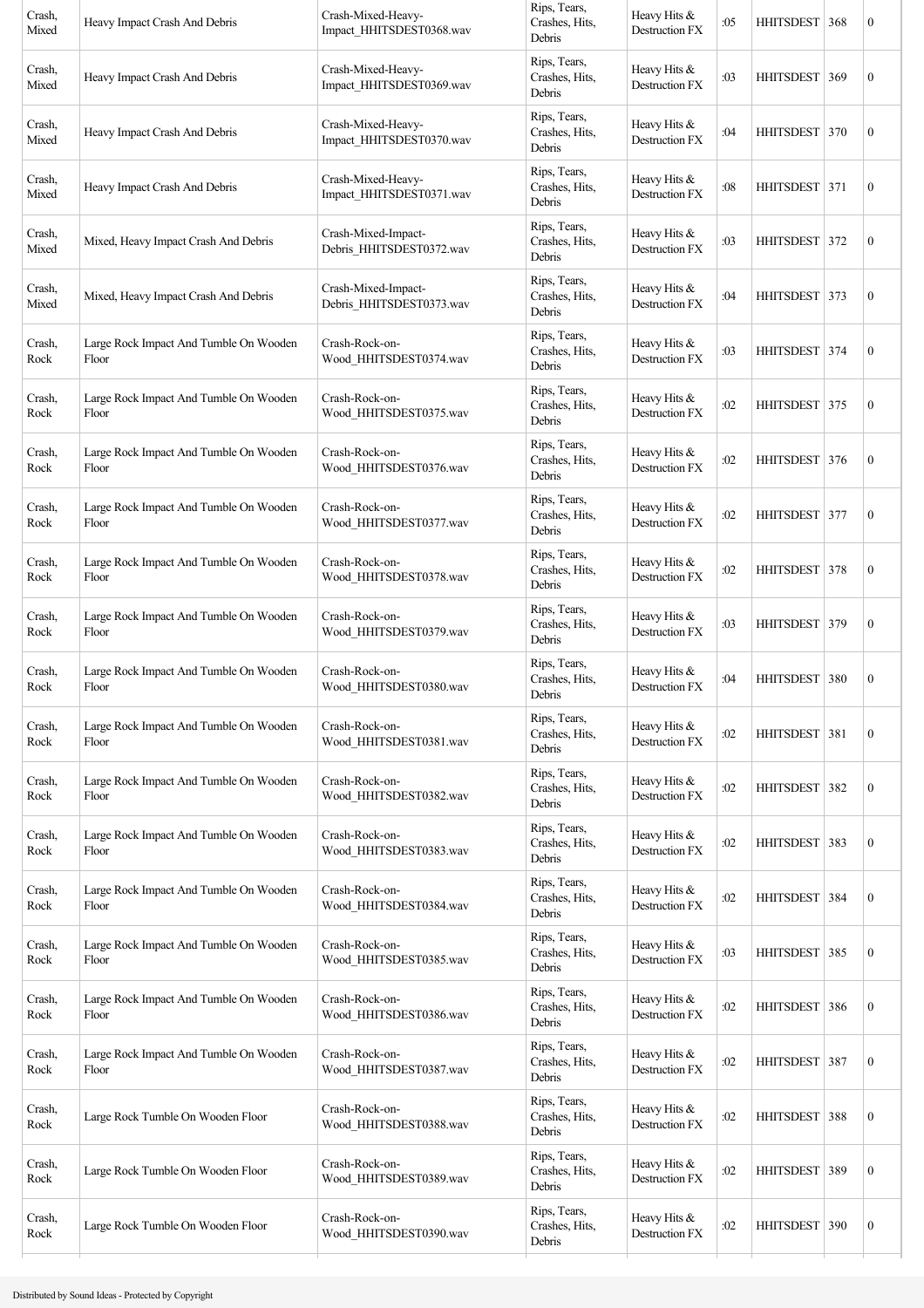| Crash,<br>Rock | Stone Or Concrete Debris, Tumbling Avalanche | Crash-Rock-Tumbling-<br>Avalanche_HHITSDEST0391.wav | Rips, Tears,<br>Crashes, Hits,<br>Debris | Heavy Hits &<br>Destruction FX        | :13 | HHITSDEST 391    |     | $\boldsymbol{0}$ |
|----------------|----------------------------------------------|-----------------------------------------------------|------------------------------------------|---------------------------------------|-----|------------------|-----|------------------|
| Crash,<br>Rock | Stone Or Concrete Debris, Tumbling Avalanche | Crash-Rock-Tumbling-<br>Avalanche HHITSDEST0392.wav | Rips, Tears,<br>Crashes, Hits,<br>Debris | Heavy Hits &<br><b>Destruction FX</b> | :15 | <b>HHITSDEST</b> | 392 | $\boldsymbol{0}$ |
| Crash,<br>Rock | Stone Or Concrete Debris, Tumbling Avalanche | Crash-Rock-Tumbling-<br>Avalanche_HHITSDEST0393.wav | Rips, Tears,<br>Crashes, Hits,<br>Debris | Heavy Hits &<br>Destruction FX        | :12 | <b>HHITSDEST</b> | 393 | $\boldsymbol{0}$ |
| Crash,<br>Rock | Stone Or Concrete Debris, Tumbling Avalanche | Crash-Rock-Tumbling-<br>Avalanche_HHITSDEST0394.wav | Rips, Tears,<br>Crashes, Hits,<br>Debris | Heavy Hits &<br>Destruction FX        | :15 | HHITSDEST   394  |     | $\boldsymbol{0}$ |
| Crash,<br>Rock | Stone Or Concrete Debris, Tumbling Avalanche | Crash-Rock-Tumbling-<br>Avalanche_HHITSDEST0395.wav | Rips, Tears,<br>Crashes, Hits,<br>Debris | Heavy Hits &<br>Destruction FX        | :15 | HHITSDEST        | 395 | $\boldsymbol{0}$ |
| Crash,<br>Rock | Stone Or Concrete Debris, Tumbling Avalanche | Crash-Rock-Tumbling-<br>Avalanche_HHITSDEST0396.wav | Rips, Tears,<br>Crashes, Hits,<br>Debris | Heavy Hits &<br>Destruction FX        | :19 | HHITSDEST        | 396 | $\boldsymbol{0}$ |
| Crash,<br>Rock | Stone Or Concrete Debris, Tumbling Avalanche | Crash-Rock-Tumbling-<br>Avalanche_HHITSDEST0397.wav | Rips, Tears,<br>Crashes, Hits,<br>Debris | Heavy Hits &<br>Destruction FX        | :16 | <b>HHITSDEST</b> | 397 | $\boldsymbol{0}$ |
| Crash,<br>Rock | Stone Or Concrete Debris, Tumbling Avalanche | Crash-Rock-Tumbling-<br>Avalanche_HHITSDEST0398.wav | Rips, Tears,<br>Crashes, Hits,<br>Debris | Heavy Hits $&$<br>Destruction FX      | :23 | HHITSDEST 398    |     | $\boldsymbol{0}$ |
| Crash,<br>Rock | Stone Or Concrete Debris, Tumbling Avalanche | Crash-Rock-Tumbling-<br>Avalanche_HHITSDEST0399.wav | Rips, Tears,<br>Crashes, Hits,<br>Debris | Heavy Hits &<br>Destruction FX        | :20 | <b>HHITSDEST</b> | 399 | $\boldsymbol{0}$ |
| Crash,<br>Rock | Stone Or Concrete Debris, Tumbling Avalanche | Crash-Rock-Tumbling-<br>Avalanche_HHITSDEST0400.wav | Rips, Tears,<br>Crashes, Hits,<br>Debris | Heavy Hits &<br>Destruction FX        | :12 | <b>HHITSDEST</b> | 400 | $\boldsymbol{0}$ |
| Crash,<br>Rock | Stone Or Concrete Debris, Tumbling Avalanche | Crash-Rock-Tumbling-<br>Avalanche_HHITSDEST0401.wav | Rips, Tears,<br>Crashes, Hits,<br>Debris | Heavy Hits &<br>Destruction FX        | :12 | HHITSDEST 401    |     | $\boldsymbol{0}$ |
| Crash,<br>Rock | Stone Or Concrete Debris, Tumbling Avalanche | Crash-Rock-Tumbling-<br>Avalanche HHITSDEST0402.wav | Rips, Tears,<br>Crashes, Hits,<br>Debris | Heavy Hits &<br><b>Destruction FX</b> | :12 | HHITSDEST        | 402 | $\boldsymbol{0}$ |
| Crash,<br>Rock | Stone Or Concrete Debris, Tumbling Avalanche | Crash-Rock-Tumbling-<br>Avalanche_HHITSDEST0403.wav | Rips, Tears,<br>Crashes, Hits,<br>Debris | Heavy Hits &<br>Destruction FX        | :12 | <b>HHITSDEST</b> | 403 | $\boldsymbol{0}$ |
| Crash,<br>Rock | Stone Or Concrete Debris, Tumbling Avalanche | Crash-Rock-Tumbling-<br>Avalanche_HHITSDEST0404.wav | Rips, Tears,<br>Crashes, Hits,<br>Debris | Heavy Hits &<br>Destruction FX        | :12 | <b>HHITSDEST</b> | 404 | $\boldsymbol{0}$ |
| Crash,<br>Rock | Stone Or Concrete Debris, Tumbling Avalanche | Crash-Rock-Tumbling-<br>Avalanche_HHITSDEST0405.wav | Rips, Tears,<br>Crashes, Hits,<br>Debris | Heavy Hits &<br>Destruction FX        | :12 | <b>HHITSDEST</b> | 405 | $\mathbf{0}$     |
| Crash,<br>Rock | Stone Or Concrete Wall Collapse              | Crash-Rock-Wall-<br>Collapse_HHITSDEST0406.wav      | Rips, Tears,<br>Crashes, Hits,<br>Debris | Heavy Hits &<br><b>Destruction FX</b> | :14 | <b>HHITSDEST</b> | 406 | $\boldsymbol{0}$ |
| Crash,<br>Rock | Stone Or Concrete Wall Collapse              | Crash-Rock-Wall-<br>Collapse_HHITSDEST0407.wav      | Rips, Tears,<br>Crashes, Hits,<br>Debris | Heavy Hits &<br>Destruction FX        | :10 | <b>HHITSDEST</b> | 407 | $\boldsymbol{0}$ |
| Crash,<br>Rock | Stone Or Concrete Wall Collapse              | Crash-Rock-Wall-<br>Collapse_HHITSDEST0408.wav      | Rips, Tears,<br>Crashes, Hits,<br>Debris | Heavy Hits &<br>Destruction FX        | :09 | <b>HHITSDEST</b> | 408 | $\boldsymbol{0}$ |
| Crash,<br>Rock | Stone Or Concrete Wall Collapse              | Crash-Rock-Wall-<br>Collapse_HHITSDEST0409.wav      | Rips, Tears,<br>Crashes, Hits,<br>Debris | Heavy Hits &<br>Destruction FX        | :09 | HHITSDEST   409  |     | $\mathbf{0}$     |
| Crash,<br>Rock | Stone Or Concrete Wall Collapse              | Crash-Rock-Wall-<br>Collapse_HHITSDEST0410.wav      | Rips, Tears,<br>Crashes, Hits,<br>Debris | Heavy Hits &<br>Destruction FX        | :10 | HHITSDEST   410  |     | $\boldsymbol{0}$ |
| Crash,<br>Rock | Stone Or Concrete Wall Collapse              | Crash-Rock-Wall-<br>Collapse_HHITSDEST0411.wav      | Rips, Tears,<br>Crashes, Hits,<br>Debris | Heavy Hits &<br>Destruction FX        | :10 | <b>HHITSDEST</b> | 411 | $\boldsymbol{0}$ |
| Crash,<br>Rock | Stone Or Concrete Wall Collapse              | Crash-Rock-Wall-<br>Collapse_HHITSDEST0412.wav      | Rips, Tears,<br>Crashes, Hits,<br>Debris | Heavy Hits &<br>Destruction FX        | :10 | <b>HHITSDEST</b> | 412 | $\boldsymbol{0}$ |
| Crash,<br>Rock | Stone Or Concrete Wall Collapse              | Crash-Rock-Wall-<br>Collapse HHITSDEST0413.wav      | Rips, Tears,<br>Crashes, Hits,<br>Debris | Heavy Hits &<br>Destruction FX        | :09 | HHITSDEST   413  |     | $\boldsymbol{0}$ |
|                |                                              |                                                     |                                          |                                       |     |                  |     |                  |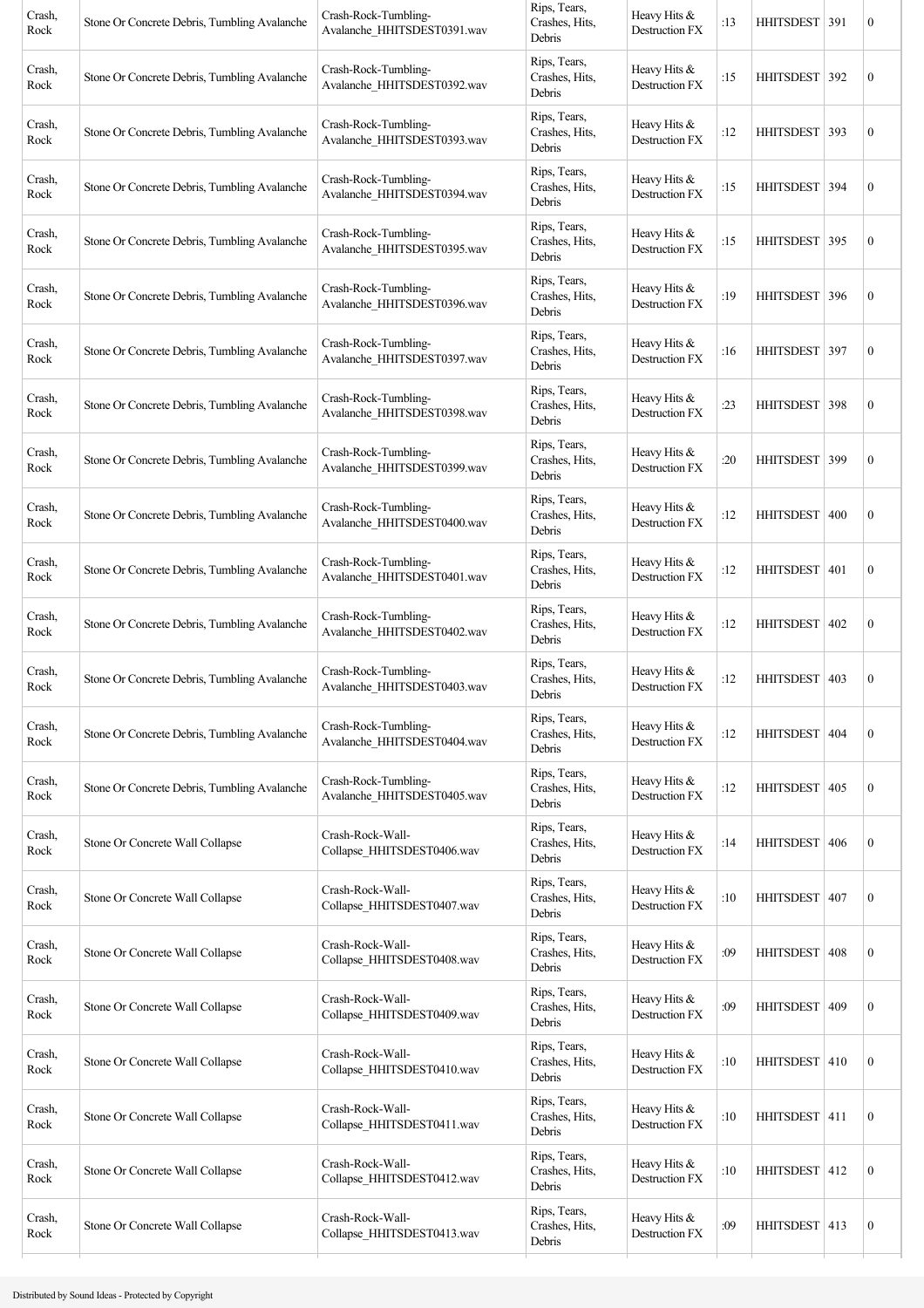| Crash,<br>Rock | Stone Or Concrete Wall Collapse                                | Crash-Rock-Wall-<br>Collapse_HHITSDEST0414.wav      | Rips, Tears,<br>Crashes, Hits,<br>Debris | Heavy Hits &<br>Destruction FX   | :13 | HHITSDEST   414  |     | $\boldsymbol{0}$ |
|----------------|----------------------------------------------------------------|-----------------------------------------------------|------------------------------------------|----------------------------------|-----|------------------|-----|------------------|
| Crash,<br>Rock | Stone Or Concrete Wall Collapse                                | Crash-Rock-Wall-<br>Collapse HHITSDEST0415.wav      | Rips, Tears,<br>Crashes, Hits,<br>Debris | Heavy Hits &<br>Destruction FX   | :14 | <b>HHITSDEST</b> | 415 | $\boldsymbol{0}$ |
| Crash,<br>Rock | Stone Or Concrete Wall Collapse                                | Crash-Rock-Wall-<br>Collapse HHITSDEST0416.wav      | Rips, Tears,<br>Crashes, Hits,<br>Debris | Heavy Hits &<br>Destruction FX   | :12 | <b>HHITSDEST</b> | 416 | $\boldsymbol{0}$ |
| Crash,<br>Rock | Stone Or Concrete Wall Collapse                                | Crash-Rock-Wall-<br>Collapse HHITSDEST0417.wav      | Rips, Tears,<br>Crashes, Hits,<br>Debris | Heavy Hits &<br>Destruction FX   | :13 | HHITSDEST   417  |     | $\boldsymbol{0}$ |
| Crash,<br>Rock | Stone Or Concrete Wall Collapsing, Debris 01,<br>LR For Quad   | Crash-Rock-Wall-<br>Collapse_HHITSDEST0418_LR.wav   | Rips, Tears,<br>Crashes, Hits,<br>Debris | Heavy Hits &<br>Destruction FX   | :11 | HHITSDEST   418  |     | $\boldsymbol{0}$ |
| Crash,<br>Rock | Stone Or Concrete Wall Collapsing, Debris 01,<br>LsRs For Quad | Crash-Rock-Wall-<br>Collapse_HHITSDEST0418_LsRs.wav | Rips, Tears,<br>Crashes, Hits,<br>Debris | Heavy Hits &<br>Destruction FX   | :11 | HHITSDEST   418  |     | $\boldsymbol{0}$ |
| Crash,<br>Rock | Stone Or Concrete Wall Collapsing, Debris 01,<br>Stereo Mix    | Crash-Rock-Wall-<br>Collapse HHITSDEST0418.wav      | Rips, Tears,<br>Crashes, Hits,<br>Debris | Heavy Hits &<br>Destruction FX   | :11 | HHITSDEST        | 418 | $\boldsymbol{0}$ |
| Crash,<br>Rock | Stone Or Concrete Wall Collapsing, Debris 02,<br>LR For Quad   | Crash-Rock-Wall-<br>Collapse HHITSDEST0419 LR.wav   | Rips, Tears,<br>Crashes, Hits,<br>Debris | Heavy Hits &<br>Destruction FX   | :11 | HHITSDEST   419  |     | $\mathbf{0}$     |
| Crash,<br>Rock | Stone Or Concrete Wall Collapsing, Debris 02,<br>LsRs For Quad | Crash-Rock-Wall-<br>Collapse_HHITSDEST0419_LsRs.wav | Rips, Tears,<br>Crashes, Hits,<br>Debris | Heavy Hits &<br>Destruction FX   | :11 | HHITSDEST   419  |     | $\boldsymbol{0}$ |
| Crash,<br>Rock | Stone Or Concrete Wall Collapsing, Debris 02,<br>Stereo Mix    | Crash-Rock-Wall-<br>Collapse HHITSDEST0419.wav      | Rips, Tears,<br>Crashes, Hits,<br>Debris | Heavy Hits $&$<br>Destruction FX | :11 | HHITSDEST        | 419 | $\boldsymbol{0}$ |
| Crash,<br>Rock | Stone Or Concrete Wall Collapsing, Debris 03,<br>LR For Quad   | Crash-Rock-Wall-<br>Collapse HHITSDEST0420 LR.wav   | Rips, Tears,<br>Crashes, Hits,<br>Debris | Heavy Hits &<br>Destruction FX   | :09 | <b>HHITSDEST</b> | 420 | $\boldsymbol{0}$ |
| Crash,<br>Rock | Stone Or Concrete Wall Collapsing, Debris 03,<br>LsRs For Quad | Crash-Rock-Wall-<br>Collapse_HHITSDEST0420_LsRs.wav | Rips, Tears,<br>Crashes, Hits,<br>Debris | Heavy Hits &<br>Destruction FX   | :09 | HHITSDEST        | 420 | $\boldsymbol{0}$ |
| Crash,<br>Rock | Stone Or Concrete Wall Collapsing, Debris 03,<br>Stereo Mix    | Crash-Rock-Wall-<br>Collapse HHITSDEST0420.wav      | Rips, Tears,<br>Crashes, Hits,<br>Debris | Heavy Hits &<br>Destruction FX   | :09 | <b>HHITSDEST</b> | 420 | $\boldsymbol{0}$ |
| Crash,<br>Rock | Stone Or Concrete Wall Collapsing, Debris 04,<br>LR For Quad   | Crash-Rock-Wall-<br>Collapse_HHITSDEST0421_LR.wav   | Rips, Tears,<br>Crashes, Hits,<br>Debris | Heavy Hits &<br>Destruction FX   | :11 | <b>HHITSDEST</b> | 421 | $\boldsymbol{0}$ |
| Crash,<br>Rock | Stone Or Concrete Wall Collapsing, Debris 04,<br>LsRs For Ouad | Crash-Rock-Wall-<br>Collapse_HHITSDEST0421_LsRs.wav | Rips, Tears,<br>Crashes, Hits,<br>Debris | Heavy Hits &<br>Destruction FX   | :11 | <b>HHITSDEST</b> | 421 | $\boldsymbol{0}$ |
| Crash,<br>Rock | Stone Or Concrete Wall Collapsing, Debris 04,<br>Stereo Mix    | Crash-Rock-Wall-<br>Collapse HHITSDEST0421.wav      | Rips, Tears,<br>Crashes, Hits,<br>Debris | Heavy Hits &<br>Destruction FX   | :11 | <b>HHITSDEST</b> | 421 | $\boldsymbol{0}$ |
| Crash,<br>Rock | Stone Or Concrete Wall Collapsing, Debris 05,<br>LR For Quad   | Crash-Rock-Wall-<br>Collapse_HHITSDEST0422_LR.wav   | Rips, Tears,<br>Crashes, Hits,<br>Debris | Heavy Hits &<br>Destruction FX   | :13 | <b>HHITSDEST</b> | 422 | $\boldsymbol{0}$ |
| Crash,<br>Rock | Stone Or Concrete Wall Collapsing, Debris 05,<br>LsRs For Quad | Crash-Rock-Wall-<br>Collapse_HHITSDEST0422_LsRs.wav | Rips, Tears,<br>Crashes, Hits,<br>Debris | Heavy Hits &<br>Destruction FX   | :13 | <b>HHITSDEST</b> | 422 | $\boldsymbol{0}$ |
| Crash,<br>Rock | Stone Or Concrete Wall Collapsing, Debris 05,<br>Stereo Mix    | Crash-Rock-Wall-<br>Collapse_HHITSDEST0422.wav      | Rips, Tears,<br>Crashes, Hits,<br>Debris | Heavy Hits &<br>Destruction FX   | :13 | <b>HHITSDEST</b> | 422 | $\boldsymbol{0}$ |
| Crash,<br>Rock | Stone Or Concrete Wall Collapsing, Debris 06,<br>LR For Quad   | Crash-Rock-Wall-<br>Collapse_HHITSDEST0423_LR.wav   | Rips, Tears,<br>Crashes, Hits,<br>Debris | Heavy Hits &<br>Destruction FX   | :13 | <b>HHITSDEST</b> | 423 | $\boldsymbol{0}$ |
| Crash,<br>Rock | Stone Or Concrete Wall Collapsing, Debris 06,<br>LsRs For Quad | Crash-Rock-Wall-<br>Collapse_HHITSDEST0423_LsRs.wav | Rips, Tears,<br>Crashes, Hits,<br>Debris | Heavy Hits &<br>Destruction FX   | :13 | <b>HHITSDEST</b> | 423 | $\boldsymbol{0}$ |
| Crash,<br>Rock | Stone Or Concrete Wall Collapsing, Debris 06,<br>Stereo Mix    | Crash-Rock-Wall-<br>Collapse_HHITSDEST0423.wav      | Rips, Tears,<br>Crashes, Hits,<br>Debris | Heavy Hits &<br>Destruction FX   | :13 | <b>HHITSDEST</b> | 423 | $\boldsymbol{0}$ |
| Crash,<br>Rock | Stone Or Concrete Wall Collapsing, Debris 07,<br>LR For Quad   | Crash-Rock-Wall-<br>Collapse_HHITSDEST0424_LR.wav   | Rips, Tears,<br>Crashes, Hits,<br>Debris | Heavy Hits &<br>Destruction FX   | :07 | <b>HHITSDEST</b> | 424 | $\mathbf{0}$     |
|                |                                                                |                                                     |                                          |                                  |     |                  |     |                  |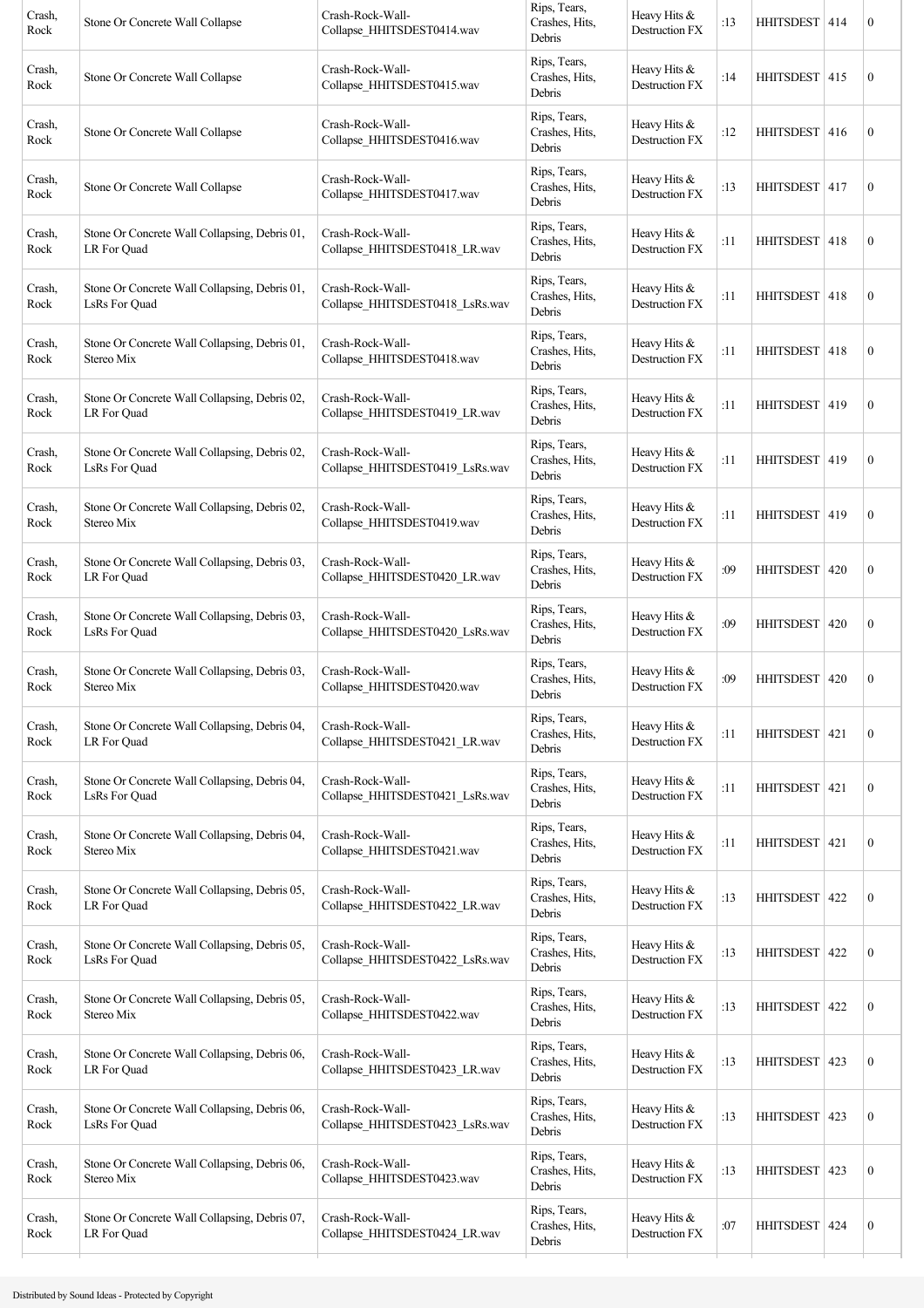| Crash,<br>Rock | Stone Or Concrete Wall Collapsing, Debris 07,<br>LsRs For Quad        | Crash-Rock-Wall-<br>Collapse HHITSDEST0424 LsRs.wav | Rips, Tears,<br>Crashes, Hits,<br>Debris | Heavy Hits &<br>Destruction FX        | :07 | HHITSDEST        | 424 | $\boldsymbol{0}$ |
|----------------|-----------------------------------------------------------------------|-----------------------------------------------------|------------------------------------------|---------------------------------------|-----|------------------|-----|------------------|
| Crash,<br>Rock | Stone Or Concrete Wall Collapsing, Debris 07,<br>Stereo Mix           | Crash-Rock-Wall-<br>Collapse HHITSDEST0424.wav      | Rips, Tears,<br>Crashes, Hits,<br>Debris | Heavy Hits &<br><b>Destruction FX</b> | :07 | <b>HHITSDEST</b> | 424 | $\boldsymbol{0}$ |
| Crash,<br>Rock | Stone Or Concrete Wall Collapsing, Debris 08,<br>LR For Quad          | Crash-Rock-Wall-<br>Collapse_HHITSDEST0425_LR.wav   | Rips, Tears,<br>Crashes, Hits,<br>Debris | Heavy Hits &<br>Destruction FX        | :11 | <b>HHITSDEST</b> | 425 | $\boldsymbol{0}$ |
| Crash,<br>Rock | Stone Or Concrete Wall Collapsing, Debris 08,<br>LsRs For Quad        | Crash-Rock-Wall-<br>Collapse_HHITSDEST0425_LsRs.wav | Rips, Tears,<br>Crashes, Hits,<br>Debris | Heavy Hits &<br>Destruction FX        | :11 | HHITSDEST        | 425 | $\boldsymbol{0}$ |
| Crash,<br>Rock | Stone Or Concrete Wall Collapsing, Debris 08,<br>Stereo Mix           | Crash-Rock-Wall-<br>Collapse_HHITSDEST0425.wav      | Rips, Tears,<br>Crashes, Hits,<br>Debris | Heavy Hits &<br>Destruction FX        | :11 | HHITSDEST        | 425 | $\boldsymbol{0}$ |
| Crash,<br>Rock | Stone Or Concrete Wall Collapsing, Debris,<br>Quick 01, LR For Quad   | Crash-Rock-Wall-<br>Collapse_HHITSDEST0426_LR.wav   | Rips, Tears,<br>Crashes, Hits,<br>Debris | Heavy Hits &<br>Destruction FX        | :07 | <b>HHITSDEST</b> | 426 | $\boldsymbol{0}$ |
| Crash,<br>Rock | Stone Or Concrete Wall Collapsing, Debris,<br>Quick 01, LsRs For Quad | Crash-Rock-Wall-<br>Collapse HHITSDEST0426 LsRs.wav | Rips, Tears,<br>Crashes, Hits,<br>Debris | Heavy Hits &<br>Destruction FX        | :07 | <b>HHITSDEST</b> | 426 | $\boldsymbol{0}$ |
| Crash,<br>Rock | Stone Or Concrete Wall Collapsing, Debris,<br>Quick 01, Stereo Mix    | Crash-Rock-Wall-<br>Collapse_HHITSDEST0426.wav      | Rips, Tears,<br>Crashes, Hits,<br>Debris | Heavy Hits &<br>Destruction FX        | :07 | HHITSDEST        | 426 | $\boldsymbol{0}$ |
| Crash,<br>Rock | Stone Or Concrete Wall Collapsing, Debris,<br>Quick 02, LR For Quad   | Crash-Rock-Wall-<br>Collapse HHITSDEST0427 LR.wav   | Rips, Tears,<br>Crashes, Hits,<br>Debris | Heavy Hits &<br>Destruction FX        | :07 | <b>HHITSDEST</b> | 427 | $\boldsymbol{0}$ |
| Crash,<br>Rock | Stone Or Concrete Wall Collapsing, Debris,<br>Quick 02, LsRs For Quad | Crash-Rock-Wall-<br>Collapse HHITSDEST0427 LsRs.wav | Rips, Tears,<br>Crashes, Hits,<br>Debris | Heavy Hits &<br>Destruction FX        | :07 | <b>HHITSDEST</b> | 427 | $\boldsymbol{0}$ |
| Crash,<br>Rock | Stone Or Concrete Wall Collapsing, Debris,<br>Quick 02, Stereo Mix    | Crash-Rock-Wall-<br>Collapse_HHITSDEST0427.wav      | Rips, Tears,<br>Crashes, Hits,<br>Debris | Heavy Hits &<br>Destruction FX        | :07 | <b>HHITSDEST</b> | 427 | $\boldsymbol{0}$ |
| Crash,<br>Rock | Stone Or Concrete Wall Collapsing, Debris,<br>Quick 03, LR For Quad   | Crash-Rock-Wall-<br>Collapse HHITSDEST0428 LR.wav   | Rips, Tears,<br>Crashes, Hits,<br>Debris | Heavy Hits &<br>Destruction FX        | :07 | <b>HHITSDEST</b> | 428 | $\boldsymbol{0}$ |
| Crash,<br>Rock | Stone Or Concrete Wall Collapsing, Debris,<br>Quick 03, LsRs For Quad | Crash-Rock-Wall-<br>Collapse_HHITSDEST0428_LsRs.wav | Rips, Tears,<br>Crashes, Hits,<br>Debris | Heavy Hits &<br>Destruction FX        | :07 | <b>HHITSDEST</b> | 428 | $\boldsymbol{0}$ |
| Crash,<br>Rock | Stone Or Concrete Wall Collapsing, Debris,<br>Quick 03, Stereo Mix    | Crash-Rock-Wall-<br>Collapse_HHITSDEST0428.wav      | Rips, Tears,<br>Crashes, Hits,<br>Debris | Heavy Hits &<br>Destruction FX        | :07 | <b>HHITSDEST</b> | 428 | $\boldsymbol{0}$ |
| Crash,<br>Rock | Stone Or Concrete Wall Collapsing, Debris,<br>Quick 04, LR For Quad   | Crash-Rock-Wall-<br>Collapse HHITSDEST0429 LR.wav   | Rips, Tears,<br>Crashes, Hits,<br>Debris | Heavy Hits &<br>Destruction FX        | :07 | <b>HHITSDEST</b> | 429 | $\boldsymbol{0}$ |
| Crash,<br>Rock | Stone Or Concrete Wall Collapsing, Debris,<br>Quick 04, LsRs For Quad | Crash-Rock-Wall-<br>Collapse HHITSDEST0429 LsRs.wav | Rips, Tears,<br>Crashes, Hits,<br>Debris | Heavy Hits &<br>Destruction FX        | :07 | <b>HHITSDEST</b> | 429 | $\boldsymbol{0}$ |
| Crash,<br>Rock | Stone Or Concrete Wall Collapsing, Debris,<br>Quick 04, Stereo Mix    | Crash-Rock-Wall-<br>Collapse_HHITSDEST0429.wav      | Rips, Tears,<br>Crashes, Hits,<br>Debris | Heavy Hits &<br>Destruction FX        | :07 | <b>HHITSDEST</b> | 429 | $\boldsymbol{0}$ |
| Crash,<br>Roof | House, Roof Fragment Collapsing, Heavy Debris                         | Crash-Roof-Fragment-<br>Debris HHITSDEST0430.wav    | Rips, Tears,<br>Crashes, Hits,<br>Debris | Heavy Hits &<br>Destruction FX        | :14 | <b>HHITSDEST</b> | 430 | $\boldsymbol{0}$ |
| Crash,<br>Roof | House, Roof Fragment Collapsing, Heavy Debris                         | Crash-Roof-Fragment-<br>Debris_HHITSDEST0431.wav    | Rips, Tears,<br>Crashes, Hits,<br>Debris | Heavy Hits &<br>Destruction FX        | :08 | HHITSDEST 431    |     | $\boldsymbol{0}$ |
| Crash,<br>Roof | House, Roof Fragment Collapsing, Heavy Debris                         | Crash-Roof-Fragment-<br>Debris_HHITSDEST0432.wav    | Rips, Tears,<br>Crashes, Hits,<br>Debris | Heavy Hits &<br>Destruction FX        | :13 | <b>HHITSDEST</b> | 432 | $\boldsymbol{0}$ |
| Crash,<br>Roof | House, Roof Fragment Collapsing, Heavy Debris                         | Crash-Roof-Fragment-<br>Debris_HHITSDEST0433.wav    | Rips, Tears,<br>Crashes, Hits,<br>Debris | Heavy Hits $&$<br>Destruction FX      | :14 | <b>HHITSDEST</b> | 433 | $\boldsymbol{0}$ |
| Crash,<br>Roof | House, Roof Fragment Collapsing, Heavy Debris                         | Crash-Roof-Fragment-<br>Debris_HHITSDEST0434.wav    | Rips, Tears,<br>Crashes, Hits,<br>Debris | Heavy Hits &<br>Destruction FX        | :22 | <b>HHITSDEST</b> | 434 | $\boldsymbol{0}$ |
| Crash,<br>Roof | House, Roof Fragment Collapsing, Heavy Debris                         | Crash-Roof-Fragment-<br>Debris_HHITSDEST0435.wav    | Rips, Tears,<br>Crashes, Hits,<br>Debris | Heavy Hits &<br>Destruction FX        | :11 | HHITSDEST        | 435 | $\boldsymbol{0}$ |
|                |                                                                       |                                                     |                                          |                                       |     |                  |     |                  |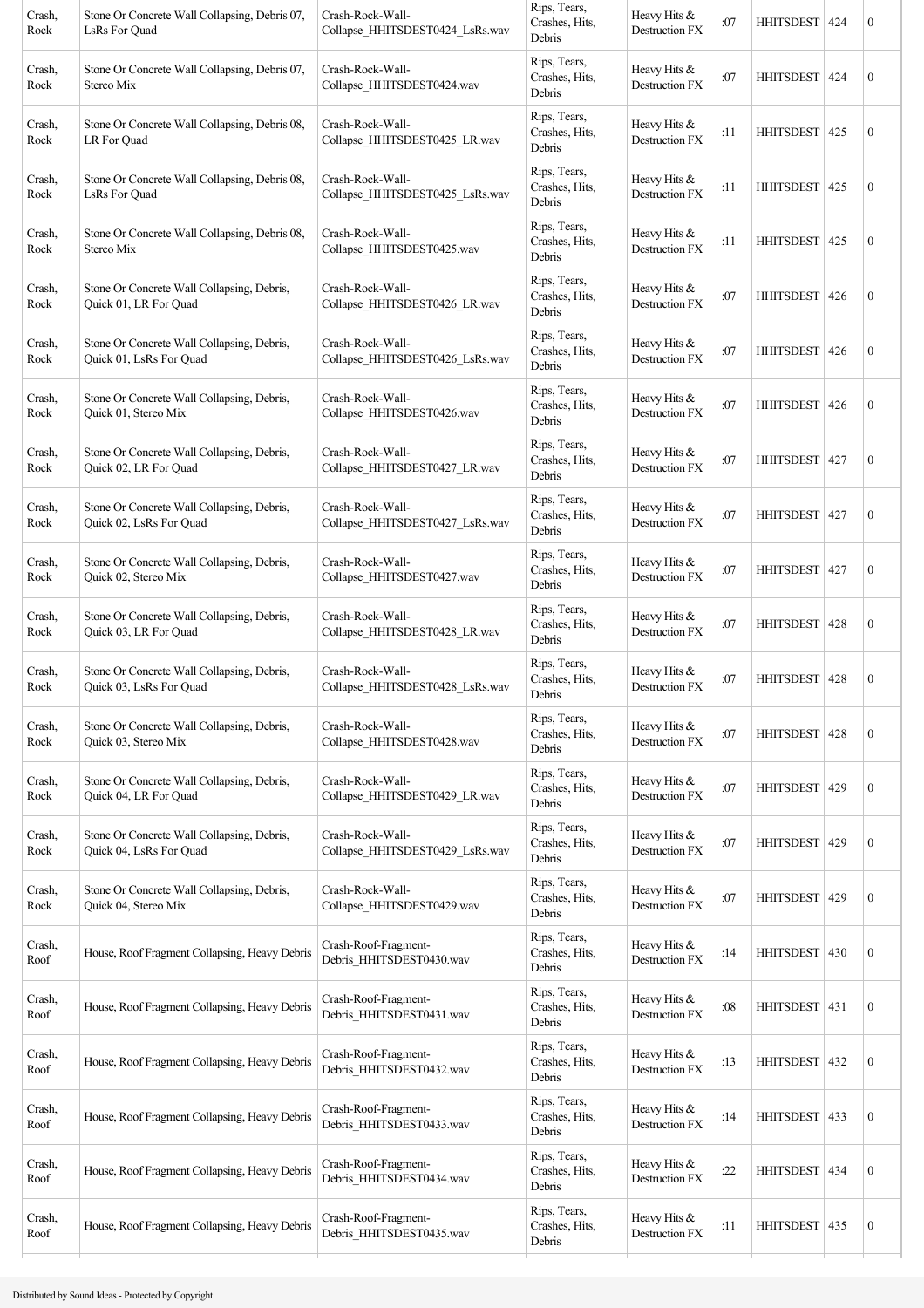| Crash,<br>Roof | House, Roof Fragment Collapsing, Heavy Debris     | Crash-Roof-Fragment-<br>Debris_HHITSDEST0436.wav | Rips, Tears,<br>Crashes, Hits,<br>Debris | Heavy Hits &<br>Destruction FX        | :14 | HHITSDEST   436  |     | $\boldsymbol{0}$ |
|----------------|---------------------------------------------------|--------------------------------------------------|------------------------------------------|---------------------------------------|-----|------------------|-----|------------------|
| Crash,<br>Roof | Roof Fragment Collapsing, Heavy Debris            | Crash-Roof-Fragment-<br>Debris_HHITSDEST0437.wav | Rips, Tears,<br>Crashes, Hits,<br>Debris | Heavy Hits &<br>Destruction FX        | :08 | <b>HHITSDEST</b> | 437 | $\boldsymbol{0}$ |
| Crash,<br>Wood | Heavy Wood And Plaster Break                      | Crash-Wood-Plaster-<br>Break_HHITSDEST0438.wav   | Rips, Tears,<br>Crashes, Hits,<br>Debris | Heavy Hits &<br>Destruction FX        | :02 | HHITSDEST        | 438 | $\boldsymbol{0}$ |
| Crash,<br>Wood | Heavy Wood And Plaster Break                      | Crash-Wood-Plaster-<br>Break HHITSDEST0439.wav   | Rips, Tears,<br>Crashes, Hits,<br>Debris | Heavy Hits &<br>Destruction FX        | :04 | HHITSDEST   439  |     | $\boldsymbol{0}$ |
| Crash,<br>Wood | Heavy Wood And Plaster Break And Crash            | Crash-Wood-Plaster-<br>Break_HHITSDEST0440.wav   | Rips, Tears,<br>Crashes, Hits,<br>Debris | Heavy Hits &<br>Destruction FX        | :05 | HHITSDEST        | 440 | $\boldsymbol{0}$ |
| Crash,<br>Wood | Heavy Wood And Plaster Break And Crash            | Crash-Wood-Plaster-<br>Break_HHITSDEST0441.wav   | Rips, Tears,<br>Crashes, Hits,<br>Debris | Heavy Hits &<br>Destruction FX        | :08 | <b>HHITSDEST</b> | 441 | $\boldsymbol{0}$ |
| Crash,<br>Wood | Heavy Wood And Plaster Break And Crash            | Crash-Wood-Plaster-<br>Break_HHITSDEST0442.wav   | Rips, Tears,<br>Crashes, Hits,<br>Debris | Heavy Hits $&$<br>Destruction FX      | :04 | HHITSDEST        | 442 | $\boldsymbol{0}$ |
| Crash,<br>Wood | Heavy Wood And Plaster Break And Crash            | Crash-Wood-Plaster-<br>Break HHITSDEST0443.wav   | Rips, Tears,<br>Crashes, Hits,<br>Debris | Heavy Hits &<br>Destruction FX        | :04 | HHITSDEST 443    |     | $\boldsymbol{0}$ |
| Crash,<br>Wood | Heavy Wood And Plaster Crack And Break            | Crash-Wood-Plaster-<br>Break_HHITSDEST0444.wav   | Rips, Tears,<br>Crashes, Hits,<br>Debris | Heavy Hits &<br><b>Destruction FX</b> | :04 | HHITSDEST        | 444 | $\boldsymbol{0}$ |
| Crash,<br>Wood | Heavy Wood And Plaster Crack And Break            | Crash-Wood-Plaster-<br>Break HHITSDEST0445.wav   | Rips, Tears,<br>Crashes, Hits,<br>Debris | Heavy Hits $&$<br>Destruction FX      | :03 | <b>HHITSDEST</b> | 445 | $\boldsymbol{0}$ |
| Crash,<br>Wood | Heavy Wood And Plaster Crack And Break            | Crash-Wood-Plaster-<br>Break HHITSDEST0446.wav   | Rips, Tears,<br>Crashes, Hits,<br>Debris | Heavy Hits $&$<br>Destruction FX      | :07 | <b>HHITSDEST</b> | 446 | $\boldsymbol{0}$ |
| Crash,<br>Wood | Heavy Wood And Plaster Crack And Break            | Crash-Wood-Plaster-<br>Break_HHITSDEST0447.wav   | Rips, Tears,<br>Crashes, Hits,<br>Debris | Heavy Hits &<br>Destruction FX        | :08 | HHITSDEST   447  |     | $\boldsymbol{0}$ |
| Crash,<br>Wood | Heavy Wood And Plaster Crack And Break            | Crash-Wood-Plaster-<br>Break HHITSDEST0448.wav   | Rips, Tears,<br>Crashes, Hits,<br>Debris | Heavy Hits &<br>Destruction FX        | :04 | <b>HHITSDEST</b> | 448 | $\boldsymbol{0}$ |
| Crash,<br>Wood | Heavy Wood And Plaster Crack And Break            | Crash-Wood-Plaster-<br>Break_HHITSDEST0449.wav   | Rips, Tears,<br>Crashes, Hits,<br>Debris | Heavy Hits &<br>Destruction FX        | :04 | <b>HHITSDEST</b> | 449 | $\boldsymbol{0}$ |
| Crash,<br>Wood | Heavy Wood And Plaster Crack And Break            | Crash-Wood-Plaster-<br>Break_HHITSDEST0450.wav   | Rips, Tears,<br>Crashes, Hits,<br>Debris | Heavy Hits &<br>Destruction FX        | :04 | <b>HHITSDEST</b> | 450 | $\boldsymbol{0}$ |
| Crash,<br>Wood | Heavy Wood And Plaster Crack And Break            | Crash-Wood-Plaster-<br>Break_HHITSDEST0451.wav   | Rips, Tears,<br>Crashes, Hits,<br>Debris | Heavy Hits &<br>Destruction FX        | :04 | HHITSDEST   451  |     | $\boldsymbol{0}$ |
| Crash,<br>Wood | Heavy Wood And Plaster Crack And Break            | Crash-Wood-Plaster-<br>Break_HHITSDEST0452.wav   | Rips, Tears,<br>Crashes, Hits,<br>Debris | Heavy Hits &<br>Destruction FX        | :05 | <b>HHITSDEST</b> | 452 | $\boldsymbol{0}$ |
| Crash,<br>Wood | Heavy Wood And Plaster Crack And Crash,<br>Debris | Crash-Wood-Plaster-<br>Break_HHITSDEST0453.wav   | Rips, Tears,<br>Crashes, Hits,<br>Debris | Heavy Hits &<br>Destruction FX        | :06 | <b>HHITSDEST</b> | 453 | $\boldsymbol{0}$ |
| Crash,<br>Wood | Heavy Wood And Plaster Crack And Crash,<br>Debris | Crash-Wood-Plaster-<br>Break HHITSDEST0454.wav   | Rips, Tears,<br>Crashes, Hits,<br>Debris | Heavy Hits &<br>Destruction FX        | :07 | <b>HHITSDEST</b> | 454 | $\boldsymbol{0}$ |
| Crash,<br>Wood | Heavy Wood And Plaster Crash, Debris              | Crash-Wood-Plaster-<br>Break_HHITSDEST0455.wav   | Rips, Tears,<br>Crashes, Hits,<br>Debris | Heavy Hits &<br>Destruction FX        | :06 | HHITSDEST   455  |     | $\boldsymbol{0}$ |
| Crash,<br>Wood | Heavy Wood And Plaster Crash, Debris              | Crash-Wood-Plaster-<br>Break_HHITSDEST0456.wav   | Rips, Tears,<br>Crashes, Hits,<br>Debris | Heavy Hits &<br>Destruction FX        | :09 | <b>HHITSDEST</b> | 456 | $\boldsymbol{0}$ |
| Crash,<br>Wood | Heavy Wood Impact Crash                           | Crash-Wood-Heavy-<br>Impact_HHITSDEST0457.wav    | Rips, Tears,<br>Crashes, Hits,<br>Debris | Heavy Hits &<br>Destruction FX        | :02 | <b>HHITSDEST</b> | 457 | $\boldsymbol{0}$ |
| Crash,<br>Wood | Heavy Wood Impact Crash                           | Crash-Wood-Heavy-<br>Impact HHITSDEST0458.wav    | Rips, Tears,<br>Crashes, Hits,<br>Debris | Heavy Hits &<br>Destruction FX        | :03 | HHITSDEST   458  |     | $\boldsymbol{0}$ |
|                |                                                   |                                                  |                                          |                                       |     |                  |     |                  |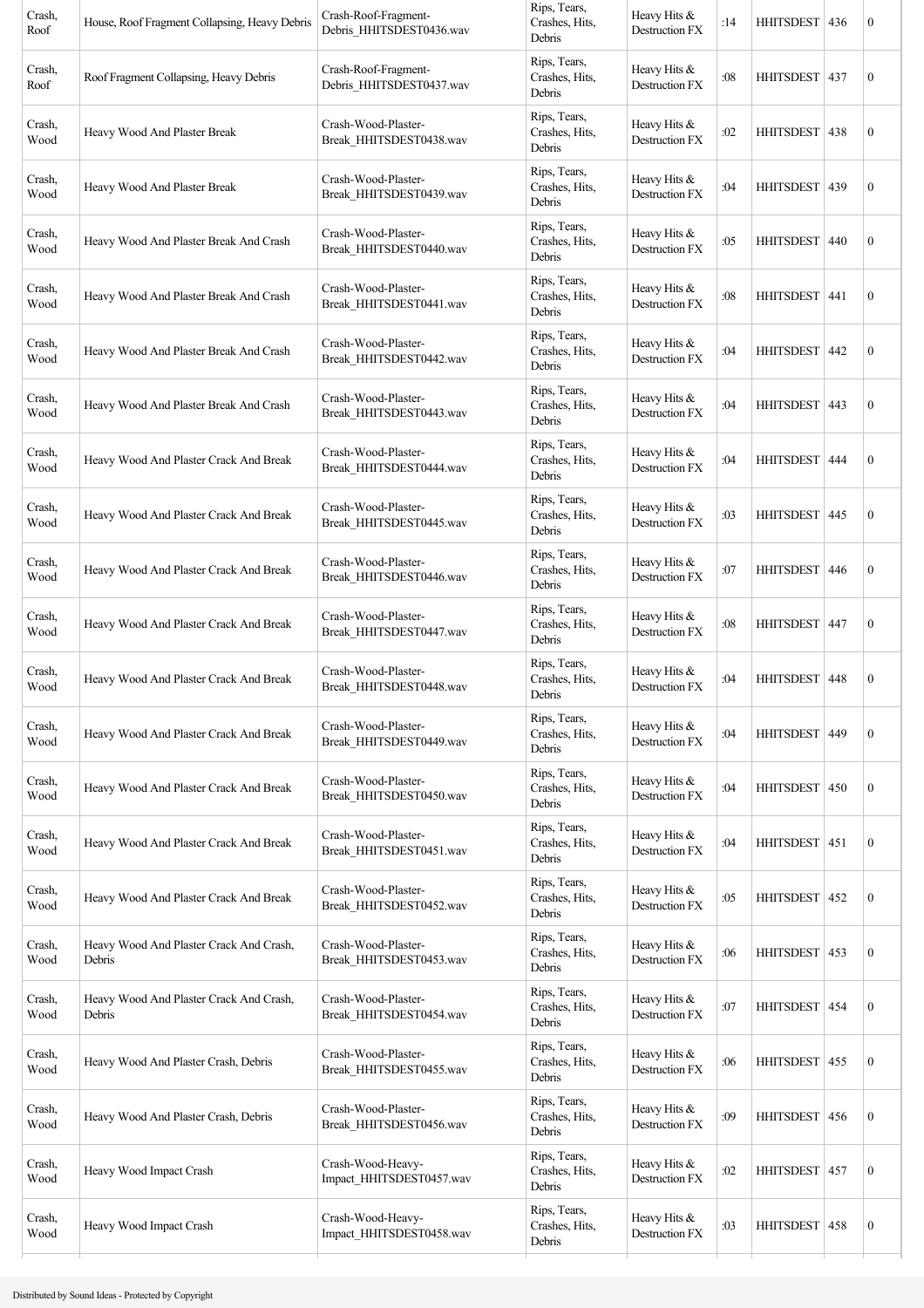| Crash,<br>Wood | Heavy Wood Impact Crash         | Crash-Wood-Heavy-<br>Impact_HHITSDEST0459.wav | Rips, Tears,<br>Crashes, Hits,<br>Debris | Heavy Hits &<br>Destruction FX        | :03 | <b>HHITSDEST</b> | 459 | $\boldsymbol{0}$ |
|----------------|---------------------------------|-----------------------------------------------|------------------------------------------|---------------------------------------|-----|------------------|-----|------------------|
| Crash,<br>Wood | Heavy Wood Impact Crash         | Crash-Wood-Heavy-<br>Impact_HHITSDEST0460.wav | Rips, Tears,<br>Crashes, Hits,<br>Debris | Heavy Hits &<br>Destruction FX        | :04 | <b>HHITSDEST</b> | 460 | $\boldsymbol{0}$ |
| Crash,<br>Wood | Heavy Wood Impact Crash         | Crash-Wood-Heavy-<br>Impact_HHITSDEST0461.wav | Rips, Tears,<br>Crashes, Hits,<br>Debris | Heavy Hits &<br><b>Destruction FX</b> | :05 | <b>HHITSDEST</b> | 461 | $\boldsymbol{0}$ |
| Crash,<br>Wood | Heavy Wood Impact Crash         | Crash-Wood-Heavy-<br>Impact_HHITSDEST0462.wav | Rips, Tears,<br>Crashes, Hits,<br>Debris | Heavy Hits &<br><b>Destruction FX</b> | :06 | HHITSDEST        | 462 | $\boldsymbol{0}$ |
| Crash,<br>Wood | Heavy Wood Impact Crash         | Crash-Wood-Heavy-<br>Impact_HHITSDEST0463.wav | Rips, Tears,<br>Crashes, Hits,<br>Debris | Heavy Hits &<br><b>Destruction FX</b> | :04 | HHITSDEST        | 463 | $\boldsymbol{0}$ |
| Crash,<br>Wood | Heavy Wood Planks Falling Crash | Crash-Wood-Heavy-<br>Planks_HHITSDEST0464.wav | Rips, Tears,<br>Crashes, Hits,<br>Debris | Heavy Hits &<br>Destruction FX        | :03 | <b>HHITSDEST</b> | 464 | $\boldsymbol{0}$ |
| Crash,<br>Wood | Heavy Wood Planks Falling Crash | Crash-Wood-Heavy-<br>Planks HHITSDEST0465.wav | Rips, Tears,<br>Crashes, Hits,<br>Debris | Heavy Hits $&$<br>Destruction FX      | :02 | HHITSDEST        | 465 | $\boldsymbol{0}$ |
| Crash,<br>Wood | Heavy Wood Planks Falling Crash | Crash-Wood-Heavy-<br>Planks_HHITSDEST0466.wav | Rips, Tears,<br>Crashes, Hits,<br>Debris | Heavy Hits &<br>Destruction FX        | :03 | <b>HHITSDEST</b> | 466 | $\boldsymbol{0}$ |
| Crash,<br>Wood | Heavy Wood Planks Falling Crash | Crash-Wood-Heavy-<br>Planks_HHITSDEST0467.wav | Rips, Tears,<br>Crashes, Hits,<br>Debris | Heavy Hits &<br>Destruction FX        | :03 | HHITSDEST        | 467 | $\boldsymbol{0}$ |
| Crash,<br>Wood | Heavy Wood Planks Falling Crash | Crash-Wood-Heavy-<br>Planks_HHITSDEST0468.wav | Rips, Tears,<br>Crashes, Hits,<br>Debris | Heavy Hits &<br>Destruction FX        | :03 | <b>HHITSDEST</b> | 468 | $\boldsymbol{0}$ |
| Crash,<br>Wood | Heavy Wood Planks Falling Crash | Crash-Wood-Heavy-<br>Planks_HHITSDEST0469.wav | Rips, Tears,<br>Crashes, Hits,<br>Debris | Heavy Hits &<br><b>Destruction FX</b> | :03 | <b>HHITSDEST</b> | 469 | $\boldsymbol{0}$ |
| Crash,<br>Wood | Heavy Wood Planks Falling Crash | Crash-Wood-Heavy-<br>Planks_HHITSDEST0470.wav | Rips, Tears,<br>Crashes, Hits,<br>Debris | Heavy Hits &<br>Destruction FX        | :04 | HHITSDEST        | 470 | $\boldsymbol{0}$ |
| Crash,<br>Wood | Heavy Wood Planks Falling Crash | Crash-Wood-Heavy-<br>Planks_HHITSDEST0471.wav | Rips, Tears,<br>Crashes, Hits,<br>Debris | Heavy Hits &<br>Destruction FX        | :03 | <b>HHITSDEST</b> | 471 | $\boldsymbol{0}$ |
| Crash,<br>Wood | Heavy Wood Planks Falling Crash | Crash-Wood-Heavy-<br>Planks_HHITSDEST0472.wav | Rips, Tears,<br>Crashes, Hits,<br>Debris | Heavy Hits &<br>Destruction FX        | :02 | <b>HHITSDEST</b> | 472 | $\boldsymbol{0}$ |
| Crash,<br>Wood | Heavy Wood Planks Falling Crash | Crash-Wood-Heavy-<br>Planks_HHITSDEST0473.wav | Rips, Tears,<br>Crashes, Hits,<br>Debris | Heavy Hits &<br>Destruction FX        | :03 | <b>HHITSDEST</b> | 473 | $\boldsymbol{0}$ |
| Crash,<br>Wood | Heavy Wood Planks Falling Crash | Crash-Wood-Heavy-<br>Planks_HHITSDEST0474.wav | Rips, Tears,<br>Crashes, Hits,<br>Debris | Heavy Hits &<br>Destruction FX        | :02 | <b>HHITSDEST</b> | 474 | $\boldsymbol{0}$ |
| Crash,<br>Wood | Heavy Wood Planks Falling Crash | Crash-Wood-Heavy-<br>Planks_HHITSDEST0475.wav | Rips, Tears,<br>Crashes, Hits,<br>Debris | Heavy Hits &<br>Destruction FX        | :04 | <b>HHITSDEST</b> | 475 | $\boldsymbol{0}$ |
| Crash,<br>Wood | Heavy Wood Planks Falling Crash | Crash-Wood-Heavy-<br>Planks_HHITSDEST0476.wav | Rips, Tears,<br>Crashes, Hits,<br>Debris | Heavy Hits &<br>Destruction FX        | :03 | <b>HHITSDEST</b> | 476 | $\boldsymbol{0}$ |
| Crash,<br>Wood | Heavy Wood Planks Falling Crash | Crash-Wood-Heavy-<br>Planks_HHITSDEST0477.wav | Rips, Tears,<br>Crashes, Hits,<br>Debris | Heavy Hits &<br>Destruction FX        | :02 | <b>HHITSDEST</b> | 477 | $\boldsymbol{0}$ |
| Crash,<br>Wood | Heavy Wood Planks Falling Crash | Crash-Wood-Heavy-<br>Planks_HHITSDEST0478.wav | Rips, Tears,<br>Crashes, Hits,<br>Debris | Heavy Hits &<br>Destruction FX        | :03 | <b>HHITSDEST</b> | 478 | $\boldsymbol{0}$ |
| Crash,<br>Wood | Heavy Wood Planks Falling Crash | Crash-Wood-Heavy-<br>Planks_HHITSDEST0479.wav | Rips, Tears,<br>Crashes, Hits,<br>Debris | Heavy Hits &<br>Destruction FX        | :02 | <b>HHITSDEST</b> | 479 | $\boldsymbol{0}$ |
| Crash,<br>Wood | Heavy Wood Planks Falling Crash | Crash-Wood-Heavy-<br>Planks_HHITSDEST0480.wav | Rips, Tears,<br>Crashes, Hits,<br>Debris | Heavy Hits &<br>Destruction FX        | :03 | <b>HHITSDEST</b> | 480 | $\boldsymbol{0}$ |
| Crash,<br>Wood | Heavy Wood Planks Falling Crash | Crash-Wood-Heavy-<br>Planks_HHITSDEST0481.wav | Rips, Tears,<br>Crashes, Hits,<br>Debris | Heavy Hits &<br>Destruction FX        | :03 | <b>HHITSDEST</b> | 481 | $\boldsymbol{0}$ |
|                |                                 |                                               |                                          |                                       |     |                  |     |                  |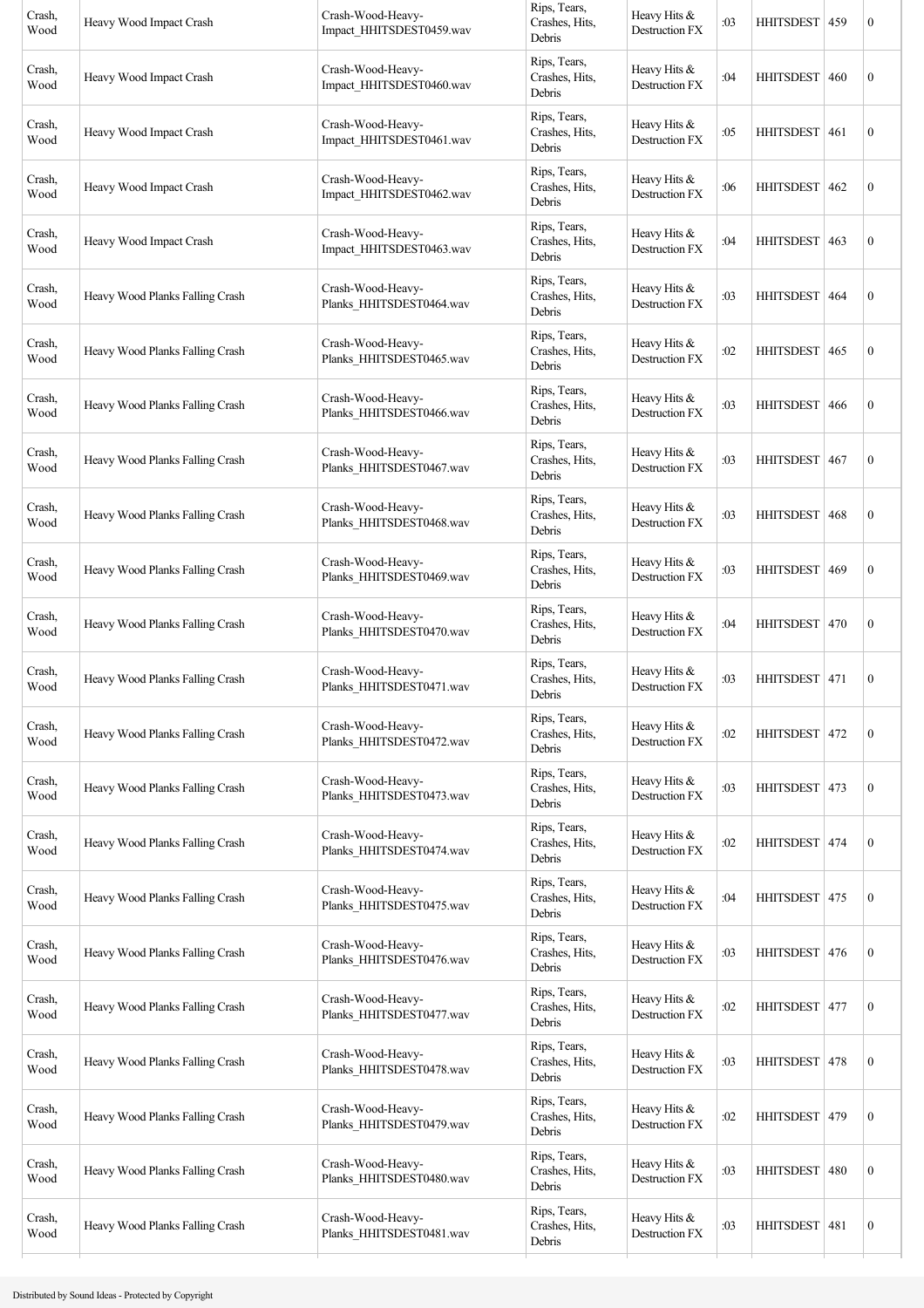| Crash,<br>Wood | Heavy Wood Planks Falling Crash | Crash-Wood-Heavy-<br>Planks_HHITSDEST0482.wav | Rips, Tears,<br>Crashes, Hits,<br>Debris | Heavy Hits &<br>Destruction FX        | :03 | <b>HHITSDEST</b> | 482 | $\boldsymbol{0}$ |
|----------------|---------------------------------|-----------------------------------------------|------------------------------------------|---------------------------------------|-----|------------------|-----|------------------|
| Crash,<br>Wood | Heavy Wood Planks Falling Crash | Crash-Wood-Heavy-<br>Planks_HHITSDEST0483.wav | Rips, Tears,<br>Crashes, Hits,<br>Debris | Heavy Hits &<br>Destruction FX        | :03 | <b>HHITSDEST</b> | 483 | $\boldsymbol{0}$ |
| Crash,<br>Wood | Heavy Wood Planks Falling Crash | Crash-Wood-Heavy-<br>Planks_HHITSDEST0484.wav | Rips, Tears,<br>Crashes, Hits,<br>Debris | Heavy Hits &<br>Destruction FX        | :03 | <b>HHITSDEST</b> | 484 | $\boldsymbol{0}$ |
| Crash,<br>Wood | Heavy Wood Planks Falling Crash | Crash-Wood-Heavy-<br>Planks_HHITSDEST0485.wav | Rips, Tears,<br>Crashes, Hits,<br>Debris | Heavy Hits &<br>Destruction FX        | :03 | <b>HHITSDEST</b> | 485 | $\boldsymbol{0}$ |
| Crash,<br>Wood | Heavy Wood Planks Falling Crash | Crash-Wood-Heavy-<br>Planks_HHITSDEST0486.wav | Rips, Tears,<br>Crashes, Hits,<br>Debris | Heavy Hits &<br><b>Destruction FX</b> | :03 | <b>HHITSDEST</b> | 486 | $\boldsymbol{0}$ |
| Crash,<br>Wood | Heavy Wood Planks Falling Crash | Crash-Wood-Heavy-<br>Planks_HHITSDEST0487.wav | Rips, Tears,<br>Crashes, Hits,<br>Debris | Heavy Hits &<br>Destruction FX        | :04 | <b>HHITSDEST</b> | 487 | $\boldsymbol{0}$ |
| Crash,<br>Wood | Heavy Wood Planks Falling Crash | Crash-Wood-Heavy-<br>Planks_HHITSDEST0488.wav | Rips, Tears,<br>Crashes, Hits,<br>Debris | Heavy Hits &<br>Destruction FX        | :03 | <b>HHITSDEST</b> | 488 | $\boldsymbol{0}$ |
| Crash,<br>Wood | Heavy Wood Planks Falling Crash | Crash-Wood-Heavy-<br>Planks_HHITSDEST0489.wav | Rips, Tears,<br>Crashes, Hits,<br>Debris | Heavy Hits &<br>Destruction FX        | :03 | <b>HHITSDEST</b> | 489 | $\boldsymbol{0}$ |
| Crash,<br>Wood | Heavy Wood Planks Falling Crash | Crash-Wood-Heavy-<br>Planks_HHITSDEST0490.wav | Rips, Tears,<br>Crashes, Hits,<br>Debris | Heavy Hits &<br>Destruction FX        | :02 | HHITSDEST        | 490 | $\boldsymbol{0}$ |
| Crash,<br>Wood | Heavy Wood Planks Falling Crash | Crash-Wood-Heavy-<br>Planks_HHITSDEST0491.wav | Rips, Tears,<br>Crashes, Hits,<br>Debris | Heavy Hits &<br>Destruction FX        | :03 | <b>HHITSDEST</b> | 491 | $\boldsymbol{0}$ |
| Crash,<br>Wood | Heavy Wood Planks Falling Crash | Crash-Wood-Heavy-<br>Planks_HHITSDEST0492.wav | Rips, Tears,<br>Crashes, Hits,<br>Debris | Heavy Hits &<br>Destruction FX        | :03 | <b>HHITSDEST</b> | 492 | $\boldsymbol{0}$ |
| Crash,<br>Wood | Heavy Wood Planks Falling Crash | Crash-Wood-Heavy-<br>Planks HHITSDEST0493.wav | Rips, Tears,<br>Crashes, Hits,<br>Debris | Heavy Hits &<br>Destruction FX        | :04 | <b>HHITSDEST</b> | 493 | $\boldsymbol{0}$ |
| Crash,<br>Wood | Wood Beam Falling Crash         | Crash-Wood-Falling-<br>Beam_HHITSDEST0494.wav | Rips, Tears,<br>Crashes, Hits,<br>Debris | Heavy Hits &<br>Destruction FX        | :03 | <b>HHITSDEST</b> | 494 | $\boldsymbol{0}$ |
| Crash,<br>Wood | Wood Beam Falling Crash         | Crash-Wood-Falling-<br>Beam_HHITSDEST0495.wav | Rips, Tears,<br>Crashes, Hits,<br>Debris | Heavy Hits &<br>Destruction FX        | :04 | <b>HHITSDEST</b> | 495 | $\boldsymbol{0}$ |
| Crash,<br>Wood | Wood Beam Falling Crash         | Crash-Wood-Falling-<br>Beam_HHITSDEST0496.wav | Rips, Tears,<br>Crashes, Hits,<br>Debris | Heavy Hits &<br>Destruction FX        | :08 | <b>HHITSDEST</b> | 496 | $\boldsymbol{0}$ |
| Crash,<br>Wood | Wood Beam Falling Crash         | Crash-Wood-Falling-<br>Beam_HHITSDEST0497.wav | Rips, Tears,<br>Crashes, Hits,<br>Debris | Heavy Hits &<br>Destruction FX        | :06 | <b>HHITSDEST</b> | 497 | $\boldsymbol{0}$ |
| Crash,<br>Wood | Wood Beam Falling Crash         | Crash-Wood-Falling-<br>Beam_HHITSDEST0498.wav | Rips, Tears,<br>Crashes, Hits,<br>Debris | Heavy Hits &<br>Destruction FX        | :03 | <b>HHITSDEST</b> | 498 | $\boldsymbol{0}$ |
| Crash,<br>Wood | Wood Beam Falling Crash         | Crash-Wood-Falling-<br>Beam HHITSDEST0499.wav | Rips, Tears,<br>Crashes, Hits,<br>Debris | Heavy Hits &<br>Destruction FX        | :04 | <b>HHITSDEST</b> | 499 | $\boldsymbol{0}$ |
| Crash,<br>Wood | Wood Beam Falling Crash         | Crash-Wood-Falling-<br>Beam_HHITSDEST0500.wav | Rips, Tears,<br>Crashes, Hits,<br>Debris | Heavy Hits &<br>Destruction FX        | :05 | <b>HHITSDEST</b> | 500 | $\boldsymbol{0}$ |
| Crash,<br>Wood | Wood Beam Falling Crash         | Crash-Wood-Falling-<br>Beam_HHITSDEST0501.wav | Rips, Tears,<br>Crashes, Hits,<br>Debris | Heavy Hits &<br>Destruction FX        | :04 | HHITSDEST 501    |     | $\boldsymbol{0}$ |
| Crash,<br>Wood | Wood Beam Falling Crash         | Crash-Wood-Falling-<br>Beam_HHITSDEST0502.wav | Rips, Tears,<br>Crashes, Hits,<br>Debris | Heavy Hits &<br>Destruction FX        | :03 | <b>HHITSDEST</b> | 502 | $\boldsymbol{0}$ |
| Crash,<br>Wood | Wood Beam Falling Crash         | Crash-Wood-Falling-<br>Beam_HHITSDEST0503.wav | Rips, Tears,<br>Crashes, Hits,<br>Debris | Heavy Hits &<br>Destruction FX        | :03 | <b>HHITSDEST</b> | 503 | $\boldsymbol{0}$ |
| Crash,<br>Wood | Wood Beam Falling Crash         | Crash-Wood-Falling-<br>Beam HHITSDEST0504.wav | Rips, Tears,<br>Crashes, Hits,<br>Debris | Heavy Hits &<br>Destruction FX        | :03 | <b>HHITSDEST</b> | 504 | $\boldsymbol{0}$ |
|                |                                 |                                               |                                          |                                       |     |                  |     |                  |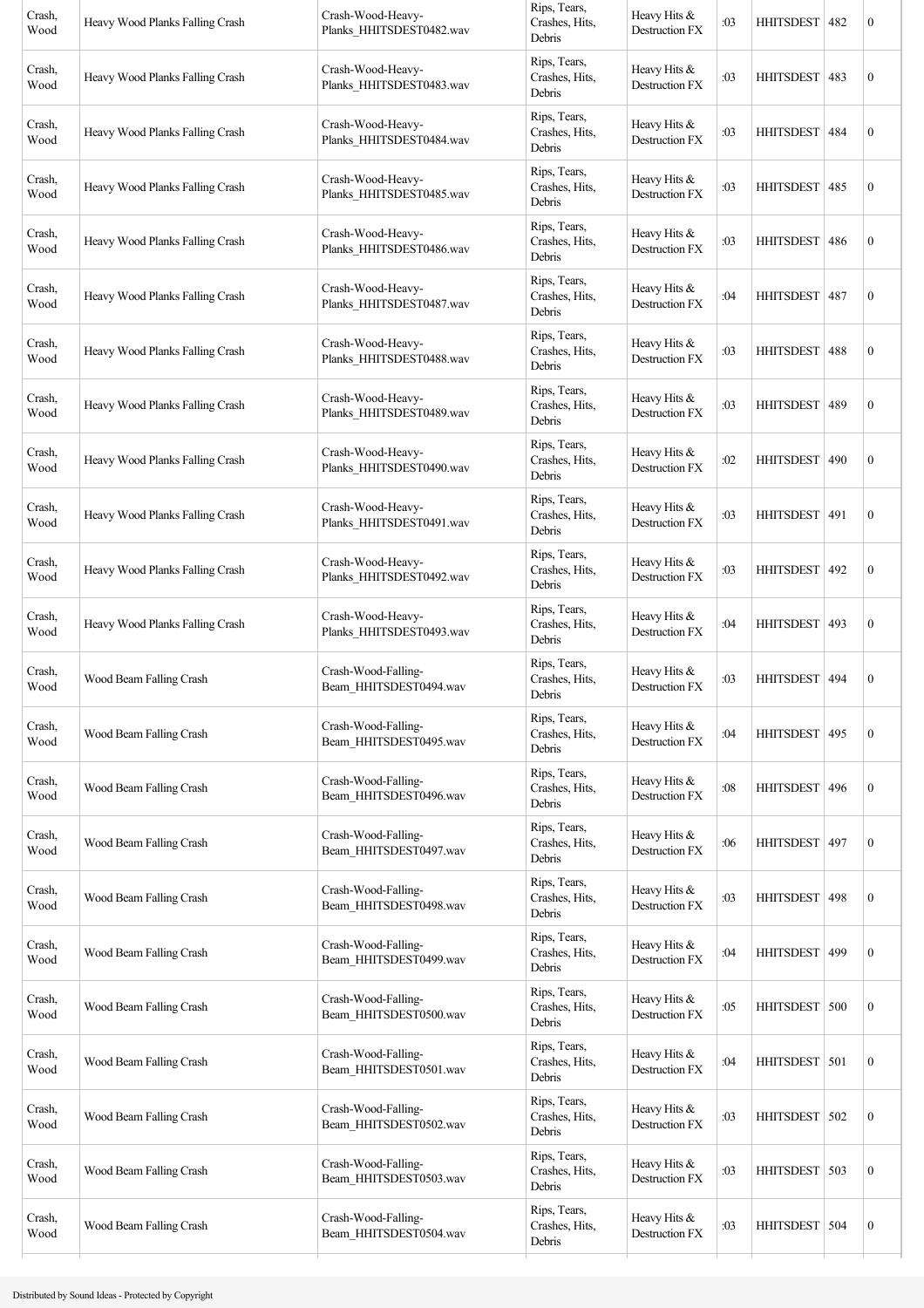| Crash,<br>Wood  | Wood Beam Falling Crash                                                  | Crash-Wood-Falling-<br>Beam_HHITSDEST0505.wav         | Rips, Tears,<br>Crashes, Hits,<br>Debris | Heavy Hits &<br>Destruction FX        | :02 | HHITSDEST 505    |     | $\boldsymbol{0}$ |
|-----------------|--------------------------------------------------------------------------|-------------------------------------------------------|------------------------------------------|---------------------------------------|-----|------------------|-----|------------------|
| Crash,<br>Wood  | Wood Beam Falling Crash                                                  | Crash-Wood-Falling-<br>Beam_HHITSDEST0506.wav         | Rips, Tears,<br>Crashes, Hits,<br>Debris | Heavy Hits &<br>Destruction FX        | :05 | <b>HHITSDEST</b> | 506 | $\boldsymbol{0}$ |
| Crash,<br>Wood  | Wood Beam Falling Crash                                                  | Crash-Wood-Falling-<br>Beam_HHITSDEST0507.wav         | Rips, Tears,<br>Crashes, Hits,<br>Debris | Heavy Hits &<br>Destruction FX        | :03 | <b>HHITSDEST</b> | 507 | $\boldsymbol{0}$ |
| Crash,<br>Wood  | Wood Beam Falling Crash                                                  | Crash-Wood-Falling-<br>Beam_HHITSDEST0508.wav         | Rips, Tears,<br>Crashes, Hits,<br>Debris | Heavy Hits &<br><b>Destruction FX</b> | :03 | <b>HHITSDEST</b> | 508 | $\boldsymbol{0}$ |
| Crash,<br>Wood  | Wood Beam Falling Crash                                                  | Crash-Wood-Falling-<br>Beam_HHITSDEST0509.wav         | Rips, Tears,<br>Crashes, Hits,<br>Debris | Heavy Hits &<br>Destruction FX        | :03 | HHITSDEST   509  |     | $\boldsymbol{0}$ |
| Crash,<br>Wood  | Wood Beam Falling Crash                                                  | Crash-Wood-Falling-<br>Beam_HHITSDEST0510.wav         | Rips, Tears,<br>Crashes, Hits,<br>Debris | Heavy Hits &<br>Destruction FX        | :03 | HHITSDEST 510    |     | $\boldsymbol{0}$ |
| Crash,<br>Wood  | Wood Beam Falling Crash                                                  | Crash-Wood-Falling-<br>Beam_HHITSDEST0511.wav         | Rips, Tears,<br>Crashes, Hits,<br>Debris | Heavy Hits &<br>Destruction FX        | :05 | HHITSDEST   511  |     | $\boldsymbol{0}$ |
| Crash,<br>Wood  | Wood Beam Falling Crash                                                  | Crash-Wood-Falling-<br>Beam HHITSDEST0512.wav         | Rips, Tears,<br>Crashes, Hits,<br>Debris | Heavy Hits &<br>Destruction FX        | :02 | HHITSDEST 512    |     | $\boldsymbol{0}$ |
| Crash,<br>Wood  | Wood Beam Falling Crash                                                  | Crash-Wood-Falling-<br>Beam_HHITSDEST0513.wav         | Rips, Tears,<br>Crashes, Hits,<br>Debris | Heavy Hits &<br>Destruction FX        | :03 | HHITSDEST 513    |     | $\boldsymbol{0}$ |
| Crash,<br>Wood  | Wood Beam Falling Crash                                                  | Crash-Wood-Falling-<br>Beam HHITSDEST0514.wav         | Rips, Tears,<br>Crashes, Hits,<br>Debris | Heavy Hits &<br>Destruction FX        | :03 | HHITSDEST 514    |     | $\boldsymbol{0}$ |
| Crash,<br>Wood  | Wood Beam Falling Crash                                                  | Crash-Wood-Falling-<br>Beam_HHITSDEST0515.wav         | Rips, Tears,<br>Crashes, Hits,<br>Debris | Heavy Hits &<br>Destruction FX        | :04 | HHITSDEST 515    |     | $\boldsymbol{0}$ |
| Crash,<br>Wood  | Wood Beam Falling Crash                                                  | Crash-Wood-Falling-<br>Beam HHITSDEST0516.wav         | Rips, Tears,<br>Crashes, Hits,<br>Debris | Heavy Hits &<br>Destruction FX        | :06 | HHITSDEST 516    |     | $\boldsymbol{0}$ |
| Crash,<br>Wood  | Wood Creaking Crash                                                      | Crash-Wood-Creaking-<br>Crash_HHITSDEST0517.wav       | Rips, Tears,<br>Crashes, Hits,<br>Debris | Heavy Hits &<br>Destruction FX        | :03 | HHITSDEST 517    |     | $\boldsymbol{0}$ |
| Creak,<br>Metal | Destruction, Element, Metal Rattle And Creaks                            | Creak-Metal-Destruction-<br>Element_HHITSDEST0518.wav | Rips, Tears,<br>Crashes, Hits,<br>Debris | Heavy Hits &<br>Destruction FX        | :05 | HHITSDEST 518    |     | $\boldsymbol{0}$ |
| Creak,<br>Metal | Steel Structure Collapse, Low Metal Creaking<br>And Groaning             | Creak-Metal-Steel-<br>Structure_HHITSDEST0519.wav     | Rips, Tears,<br>Crashes, Hits,<br>Debris | Heavy Hits &<br>Destruction FX        | :23 | HHITSDEST   519  |     | $\boldsymbol{0}$ |
| Creak,<br>Metal | Steel Structure Collapse, Low Metal Creaking<br>And Groaning             | Creak-Metal-Steel-<br>Structure HHITSDEST0520.wav     | Rips, Tears,<br>Crashes, Hits,<br>Debris | Heavy Hits &<br>Destruction FX        | :12 | <b>HHITSDEST</b> | 520 | $\mathbf{0}$     |
| Creak,<br>Metal | Steel Structure Collapse, Metal Elements<br><b>Buckling And Groaning</b> | Creak-Metal-Steel-<br>Structure_HHITSDEST0521.wav     | Rips, Tears,<br>Crashes, Hits,<br>Debris | Heavy Hits &<br>Destruction FX        | :13 | HHITSDEST 521    |     | $\boldsymbol{0}$ |
| Creak,<br>Metal | Steel Structure Collapse, Metal Elements<br><b>Buckling And Groaning</b> | Creak-Metal-Steel-<br>Structure_HHITSDEST0522.wav     | Rips, Tears,<br>Crashes, Hits,<br>Debris | Heavy Hits &<br>Destruction FX        | :11 | <b>HHITSDEST</b> | 522 | $\boldsymbol{0}$ |
| Creak,<br>Metal | Steel Structure Collapse, Metal Elements<br><b>Buckling And Groaning</b> | Creak-Metal-Steel-<br>Structure_HHITSDEST0523.wav     | Rips, Tears,<br>Crashes, Hits,<br>Debris | Heavy Hits &<br>Destruction FX        | :09 | <b>HHITSDEST</b> | 523 | $\boldsymbol{0}$ |
| Creak,<br>Metal | Steel Structure Collapse, Metal Elements<br><b>Buckling And Groaning</b> | Creak-Metal-Steel-<br>Structure_HHITSDEST0524.wav     | Rips, Tears,<br>Crashes, Hits,<br>Debris | Heavy Hits &<br>Destruction FX        | :06 | HHITSDEST   524  |     | $\boldsymbol{0}$ |
| Creak,<br>Metal | Steel Structure Collapse, Metal Elements<br><b>Buckling And Groaning</b> | Creak-Metal-Steel-<br>Structure_HHITSDEST0525.wav     | Rips, Tears,<br>Crashes, Hits,<br>Debris | Heavy Hits &<br>Destruction FX        | :08 | <b>HHITSDEST</b> | 525 | $\boldsymbol{0}$ |
| Creak,<br>Metal | Steel Structure Collapse, Metal Elements<br><b>Buckling And Groaning</b> | Creak-Metal-Steel-<br>Structure_HHITSDEST0526.wav     | Rips, Tears,<br>Crashes, Hits,<br>Debris | Heavy Hits $&$<br>Destruction FX      | :13 | <b>HHITSDEST</b> | 526 | $\boldsymbol{0}$ |
| Creak,<br>Metal | Steel Structure Collapse, Metal Elements<br><b>Buckling And Groaning</b> | Creak-Metal-Steel-<br>Structure_HHITSDEST0527.wav     | Rips, Tears,<br>Crashes, Hits,<br>Debris | Heavy Hits &<br>Destruction FX        | :06 | <b>HHITSDEST</b> | 527 | $\boldsymbol{0}$ |
|                 |                                                                          |                                                       |                                          |                                       |     |                  |     |                  |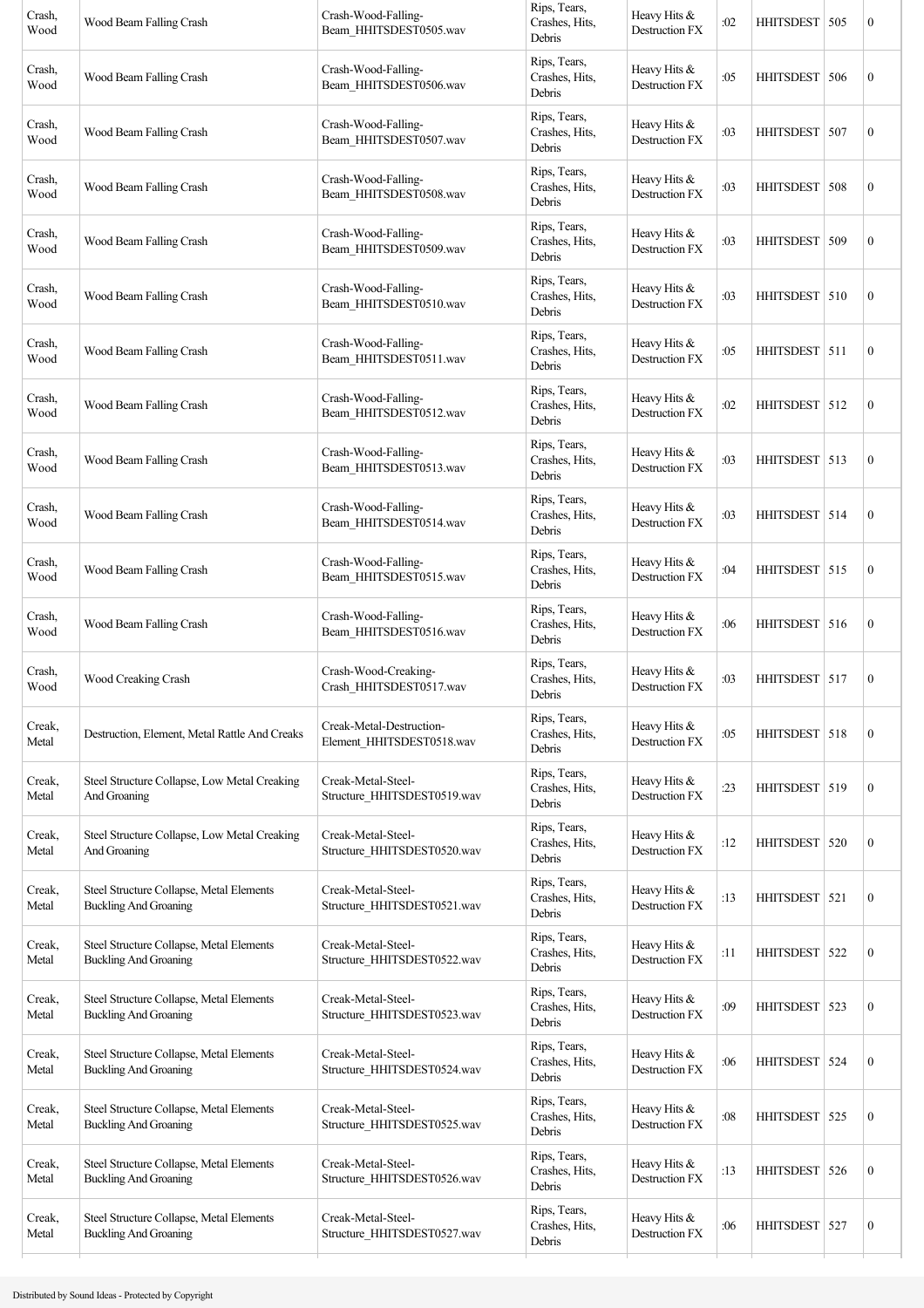| Creak,<br>Metal   | Steel Structure Collapse, Metal Elements<br><b>Buckling And Groaning</b> | Creak-Metal-Steel-<br>Structure_HHITSDEST0528.wav | Rips, Tears,<br>Crashes, Hits,<br>Debris | Heavy Hits &<br>Destruction FX   | :05 | HHITSDEST   528  |     | $\boldsymbol{0}$ |
|-------------------|--------------------------------------------------------------------------|---------------------------------------------------|------------------------------------------|----------------------------------|-----|------------------|-----|------------------|
| Creak,<br>Metal   | Steel Structure Collapse, Metal Elements<br><b>Buckling And Groaning</b> | Creak-Metal-Steel-<br>Structure_HHITSDEST0529.wav | Rips, Tears,<br>Crashes, Hits,<br>Debris | Heavy Hits &<br>Destruction FX   | :06 | HHITSDEST 529    |     | $\boldsymbol{0}$ |
| Creak,<br>Metal   | Steel Structure Collapse, Metal Elements<br><b>Buckling And Groaning</b> | Creak-Metal-Steel-<br>Structure HHITSDEST0530.wav | Rips, Tears,<br>Crashes, Hits,<br>Debris | Heavy Hits &<br>Destruction FX   | :04 | HHITSDEST 530    |     | $\boldsymbol{0}$ |
| Creak,<br>Metal   | Steel Structure Collapse, Metal Elements<br><b>Buckling And Groaning</b> | Creak-Metal-Steel-<br>Structure HHITSDEST0531.wav | Rips, Tears,<br>Crashes, Hits,<br>Debris | Heavy Hits &<br>Destruction FX   | :12 | HHITSDEST 531    |     | $\boldsymbol{0}$ |
| Creak,<br>Metal   | Steel Structure Collapse, Metal Elements<br><b>Buckling And Groaning</b> | Creak-Metal-Steel-<br>Structure_HHITSDEST0532.wav | Rips, Tears,<br>Crashes, Hits,<br>Debris | Heavy Hits &<br>Destruction FX   | :09 | HHITSDEST   532  |     | $\boldsymbol{0}$ |
| Creak,<br>Metal   | Steel Structure Collapse, Metal Elements<br><b>Buckling And Groaning</b> | Creak-Metal-Steel-<br>Structure_HHITSDEST0533.wav | Rips, Tears,<br>Crashes, Hits,<br>Debris | Heavy Hits &<br>Destruction FX   | :13 | HHITSDEST 533    |     | $\boldsymbol{0}$ |
| Creak,<br>Metal   | Steel Structure Collapse, Metal Elements<br><b>Buckling And Groaning</b> | Creak-Metal-Steel-<br>Structure HHITSDEST0534.wav | Rips, Tears,<br>Crashes, Hits,<br>Debris | Heavy Hits &<br>Destruction FX   | :12 | HHITSDEST   534  |     | $\boldsymbol{0}$ |
| Creak,<br>Plastic | <b>Plastic Creak And Rattle</b>                                          | Creak-Plastic-Rattle-<br>Creak_HHITSDEST0535.wav  | Rips, Tears,<br>Crashes, Hits,<br>Debris | Heavy Hits &<br>Destruction FX   | :10 | HHITSDEST 535    |     | $\boldsymbol{0}$ |
| Creak,<br>Plastic | <b>Plastic Creak And Rattle</b>                                          | Creak-Plastic-Rattle-<br>Creak HHITSDEST0536.wav  | Rips, Tears,<br>Crashes, Hits,<br>Debris | Heavy Hits &<br>Destruction FX   | :05 | HHITSDEST   536  |     | $\boldsymbol{0}$ |
| Creak,<br>Plastic | <b>Plastic Creak And Rattle</b>                                          | Creak-Plastic-Rattle-<br>Creak_HHITSDEST0537.wav  | Rips, Tears,<br>Crashes, Hits,<br>Debris | Heavy Hits $&$<br>Destruction FX | :08 | HHITSDEST 537    |     | $\boldsymbol{0}$ |
| Creak,<br>Plastic | <b>Plastic Creak And Rattle</b>                                          | Creak-Plastic-Rattle-<br>Creak HHITSDEST0538.wav  | Rips, Tears,<br>Crashes, Hits,<br>Debris | Heavy Hits &<br>Destruction FX   | :07 | HHITSDEST 538    |     | $\boldsymbol{0}$ |
| Creak,<br>Wood    | Sharp Wood Break                                                         | Creak-Wood-Sharp-<br>Break_HHITSDEST0539.wav      | Rips, Tears,<br>Crashes, Hits,<br>Debris | Heavy Hits &<br>Destruction FX   | :02 | HHITSDEST   539  |     | $\boldsymbol{0}$ |
| Creak,<br>Wood    | Sharp Wood Break                                                         | Creak-Wood-Sharp-<br>Break_HHITSDEST0540.wav      | Rips, Tears,<br>Crashes, Hits,<br>Debris | Heavy Hits &<br>Destruction FX   | :04 | HHITSDEST   540  |     | $\boldsymbol{0}$ |
| Creak.<br>Wood    | Sharp Wood Creak                                                         | Creak-Wood-Sharp-<br>Creak_HHITSDEST0541.wav      | Rips, Tears,<br>Crashes, Hits,<br>Debris | Heavy Hits &<br>Destruction FX   | :02 | HHITSDEST 541    |     | $\boldsymbol{0}$ |
| Creak,<br>Wood    | Sharp Wood Creak                                                         | Creak-Wood-Sharp-<br>Creak_HHITSDEST0542.wav      | Rips, Tears,<br>Crashes, Hits,<br>Debris | Heavy Hits &<br>Destruction FX   | :01 | <b>HHITSDEST</b> | 542 | $\boldsymbol{0}$ |
| Creak,<br>Wood    | Sharp Wood Creak                                                         | Creak-Wood-Sharp-<br>Creak_HHITSDEST0543.wav      | Rips, Tears,<br>Crashes, Hits,<br>Debris | Heavy Hits &<br>Destruction FX   | :01 | HHITSDEST   543  |     | $\boldsymbol{0}$ |
| Creak,<br>Wood    | Sharp Wood Squeak                                                        | Creak-Wood-Sharp-<br>Squeak_HHITSDEST0544.wav     | Rips, Tears,<br>Crashes, Hits,<br>Debris | Heavy Hits &<br>Destruction FX   | :01 | <b>HHITSDEST</b> | 544 | $\boldsymbol{0}$ |
| Creak,<br>Wood    | Sharp Wood Squeak                                                        | Creak-Wood-Sharp-<br>Squeak_HHITSDEST0545.wav     | Rips, Tears,<br>Crashes, Hits,<br>Debris | Heavy Hits &<br>Destruction FX   | :01 | HHITSDEST   545  |     | $\boldsymbol{0}$ |
| Creak,<br>Wood    | Sharp Wood Squeak                                                        | Creak-Wood-Sharp-<br>Squeak_HHITSDEST0546.wav     | Rips, Tears,<br>Crashes, Hits,<br>Debris | Heavy Hits &<br>Destruction FX   | :02 | <b>HHITSDEST</b> | 546 | $\boldsymbol{0}$ |
| Creak,<br>Wood    | Sharp Wood Squeak                                                        | Creak-Wood-Sharp-<br>Squeak_HHITSDEST0547.wav     | Rips, Tears,<br>Crashes, Hits,<br>Debris | Heavy Hits &<br>Destruction FX   | :03 | HHITSDEST   547  |     | $\boldsymbol{0}$ |
| Creak,<br>Wood    | Sharp Wood Squeak                                                        | Creak-Wood-Sharp-<br>Squeak_HHITSDEST0548.wav     | Rips, Tears,<br>Crashes, Hits,<br>Debris | Heavy Hits &<br>Destruction FX   | :04 | <b>HHITSDEST</b> | 548 | $\boldsymbol{0}$ |
| Creak,<br>Wood    | Sharp Wood Tear                                                          | Creak-Wood-Sharp-<br>Tear_HHITSDEST0549.wav       | Rips, Tears,<br>Crashes, Hits,<br>Debris | Heavy Hits &<br>Destruction FX   | :04 | <b>HHITSDEST</b> | 549 | $\boldsymbol{0}$ |
| Creak,<br>Wood    | Sharp Wood Tear                                                          | Creak-Wood-Sharp-<br>Tear_HHITSDEST0550.wav       | Rips, Tears,<br>Crashes, Hits,<br>Debris | Heavy Hits &<br>Destruction FX   | :03 | HHITSDEST 550    |     | $\boldsymbol{0}$ |
|                   |                                                                          |                                                   |                                          |                                  |     |                  |     |                  |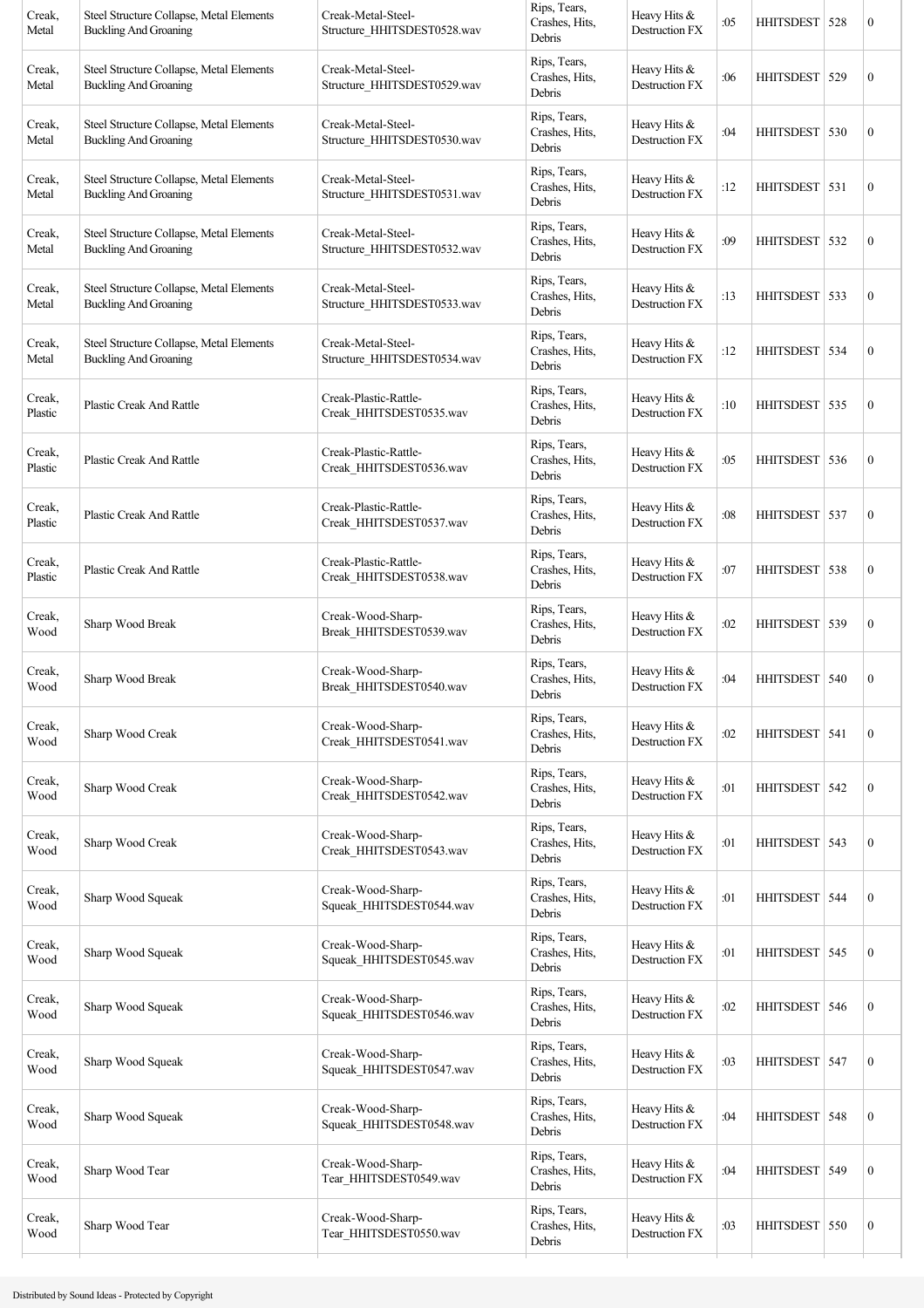| Creak,<br>Wood    | Sharp Wood Tearing Creak                       | Creak-Wood-Sharp-<br>Tear_HHITSDEST0551.wav    | Rips, Tears,<br>Crashes, Hits,<br>Debris | Heavy Hits &<br>Destruction FX | :03 | HHITSDEST   551  |     | $\boldsymbol{0}$ |
|-------------------|------------------------------------------------|------------------------------------------------|------------------------------------------|--------------------------------|-----|------------------|-----|------------------|
| Crunch,<br>Impact | Exaggerated Apple Bite Crunch, Slightly Hollow | Crunch-Impact-Apple-<br>Bite_HHITSDEST0552.wav | Rips, Tears,<br>Crashes, Hits,<br>Debris | Heavy Hits &<br>Destruction FX | :06 | HHITSDEST 552    |     | $\boldsymbol{0}$ |
| Crunch,<br>Impact | Exaggerated Apple Bite Crunch, Slightly Hollow | Crunch-Impact-Apple-<br>Bite_HHITSDEST0553.wav | Rips, Tears,<br>Crashes, Hits,<br>Debris | Heavy Hits &<br>Destruction FX | :03 | HHITSDEST 553    |     | $\boldsymbol{0}$ |
| Crunch,<br>Impact | Exaggerated Apple Bite Crunch, Slightly Hollow | Crunch-Impact-Apple-<br>Bite_HHITSDEST0554.wav | Rips, Tears,<br>Crashes, Hits,<br>Debris | Heavy Hits &<br>Destruction FX | :05 | HHITSDEST 554    |     | $\boldsymbol{0}$ |
| Crunch,<br>Impact | Exaggerated Apple Bite Crunch, Slightly Hollow | Crunch-Impact-Apple-<br>Bite_HHITSDEST0555.wav | Rips, Tears,<br>Crashes, Hits,<br>Debris | Heavy Hits &<br>Destruction FX | :04 | HHITSDEST   555  |     | $\boldsymbol{0}$ |
| Crunch,<br>Impact | Exaggerated Apple Bite Crunch, Slightly Hollow | Crunch-Impact-Apple-<br>Bite_HHITSDEST0556.wav | Rips, Tears,<br>Crashes, Hits,<br>Debris | Heavy Hits &<br>Destruction FX | :04 | <b>HHITSDEST</b> | 556 | $\boldsymbol{0}$ |
| Crunch,<br>Impact | Exaggerated Apple Bite Crunch, Slightly Hollow | Crunch-Impact-Apple-<br>Bite_HHITSDEST0557.wav | Rips, Tears,<br>Crashes, Hits,<br>Debris | Heavy Hits &<br>Destruction FX | :06 | HHITSDEST   557  |     | $\boldsymbol{0}$ |
| Crunch,<br>Impact | Exaggerated Apple Bite Crunch, Slightly Hollow | Crunch-Impact-Apple-<br>Bite HHITSDEST0558.wav | Rips, Tears,<br>Crashes, Hits,<br>Debris | Heavy Hits &<br>Destruction FX | :04 | HHITSDEST 558    |     | $\boldsymbol{0}$ |
| Crunch,<br>Impact | Exaggerated Apple Bite Crunch, Slightly Hollow | Crunch-Impact-Apple-<br>Bite_HHITSDEST0559.wav | Rips, Tears,<br>Crashes, Hits,<br>Debris | Heavy Hits &<br>Destruction FX | :03 | HHITSDEST   559  |     | $\boldsymbol{0}$ |
| Crunch,<br>Impact | Exaggerated Apple Bite Crunch, Slightly Hollow | Crunch-Impact-Apple-<br>Bite_HHITSDEST0560.wav | Rips, Tears,<br>Crashes, Hits,<br>Debris | Heavy Hits &<br>Destruction FX | :04 | HHITSDEST 560    |     | $\boldsymbol{0}$ |
| Crunch,<br>Impact | Exaggerated Apple Bite Crunch, Slightly Hollow | Crunch-Impact-Apple-<br>Bite_HHITSDEST0561.wav | Rips, Tears,<br>Crashes, Hits,<br>Debris | Heavy Hits &<br>Destruction FX | :04 | HHITSDEST 561    |     | $\boldsymbol{0}$ |
| Crunch,<br>Impact | Exaggerated Apple Bite Crunch, Slightly Hollow | Crunch-Impact-Apple-<br>Bite_HHITSDEST0562.wav | Rips, Tears,<br>Crashes, Hits,<br>Debris | Heavy Hits &<br>Destruction FX | :06 | HHITSDEST 562    |     | $\boldsymbol{0}$ |
| Crunch,<br>Impact | Exaggerated Apple Bite Crunch, Slightly Hollow | Crunch-Impact-Apple-<br>Bite HHITSDEST0563.wav | Rips, Tears,<br>Crashes, Hits,<br>Debris | Heavy Hits &<br>Destruction FX | :05 | HHITSDEST 563    |     | $\boldsymbol{0}$ |
| Crunch,<br>Impact | Exaggerated Apple Bite Crunch, Slightly Hollow | Crunch-Impact-Apple-<br>Bite_HHITSDEST0564.wav | Rips, Tears,<br>Crashes, Hits,<br>Debris | Heavy Hits &<br>Destruction FX | :05 | HHITSDEST 564    |     | $\boldsymbol{0}$ |
| Crunch,<br>Impact | Exaggerated Apple Bite Crunch, Slightly Hollow | Crunch-Impact-Apple-<br>Bite_HHITSDEST0565.wav | Rips, Tears,<br>Crashes, Hits,<br>Debris | Heavy Hits &<br>Destruction FX | :06 | HHITSDEST 565    |     | $\boldsymbol{0}$ |
| Crunch,<br>Impact | Exaggerated Apple Bite Crunch, Slightly Hollow | Crunch-Impact-Apple-<br>Bite_HHITSDEST0566.wav | Rips, Tears,<br>Crashes, Hits,<br>Debris | Heavy Hits &<br>Destruction FX | :05 | HHITSDEST 566    |     | $\boldsymbol{0}$ |
| Crunch,<br>Impact | Exaggerated Apple Bite Crunch, Slightly Hollow | Crunch-Impact-Apple-<br>Bite_HHITSDEST0567.wav | Rips, Tears,<br>Crashes, Hits,<br>Debris | Heavy Hits &<br>Destruction FX | :06 | <b>HHITSDEST</b> | 567 | $\boldsymbol{0}$ |
| Crunch,<br>Impact | Exaggerated Apple Bite Crunch, Slightly Hollow | Crunch-Impact-Apple-<br>Bite_HHITSDEST0568.wav | Rips, Tears,<br>Crashes, Hits,<br>Debris | Heavy Hits &<br>Destruction FX | :05 | <b>HHITSDEST</b> | 568 | $\boldsymbol{0}$ |
| Crunch,<br>Impact | Exaggerated Apple Bite Crunch, Slightly Hollow | Crunch-Impact-Apple-<br>Bite_HHITSDEST0569.wav | Rips, Tears,<br>Crashes, Hits,<br>Debris | Heavy Hits &<br>Destruction FX | :04 | HHITSDEST 569    |     | $\boldsymbol{0}$ |
| Crunch,<br>Impact | Exaggerated Apple Bite Crunch, Slightly Hollow | Crunch-Impact-Apple-<br>Bite HHITSDEST0570.wav | Rips, Tears,<br>Crashes, Hits,<br>Debris | Heavy Hits &<br>Destruction FX | :03 | HHITSDEST 570    |     | $\boldsymbol{0}$ |
| Crunch,<br>Impact | Exaggerated Apple Bite Crunch, Slightly Hollow | Crunch-Impact-Apple-<br>Bite_HHITSDEST0571.wav | Rips, Tears,<br>Crashes, Hits,<br>Debris | Heavy Hits &<br>Destruction FX | :03 | HHITSDEST 571    |     | $\boldsymbol{0}$ |
| Crunch,<br>Impact | Exaggerated Apple Bite Crunch, Slightly Hollow | Crunch-Impact-Apple-<br>Bite_HHITSDEST0572.wav | Rips, Tears,<br>Crashes, Hits,<br>Debris | Heavy Hits &<br>Destruction FX | :03 | HHITSDEST 572    |     | $\boldsymbol{0}$ |
| Crunch,<br>Impact | Exaggerated Apple Bite Crunch, Slightly Hollow | Crunch-Impact-Apple-<br>Bite_HHITSDEST0573.wav | Rips, Tears,<br>Crashes, Hits,<br>Debris | Heavy Hits &<br>Destruction FX | :03 | HHITSDEST 573    |     | $\mathbf{0}$     |
|                   |                                                |                                                |                                          |                                |     |                  |     |                  |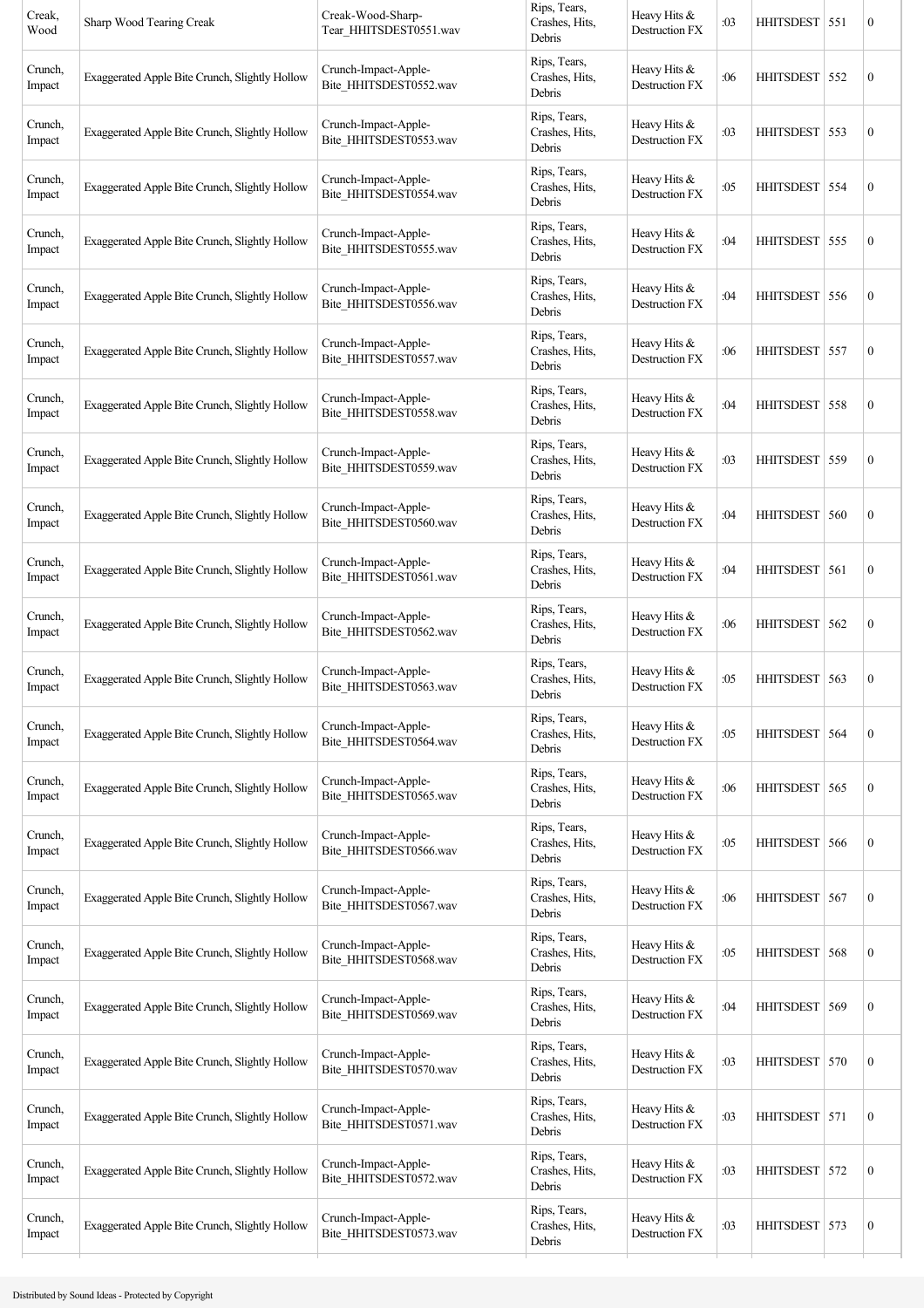| Crunch,<br>Impact         | Exaggerated Apple Bite Crunch, Slightly Hollow | Crunch-Impact-Apple-<br>Bite_HHITSDEST0574.wav        | Rips, Tears,<br>Crashes, Hits,<br>Debris | Heavy Hits &<br>Destruction FX        | :03 | HHITSDEST 574    |     | $\boldsymbol{0}$ |
|---------------------------|------------------------------------------------|-------------------------------------------------------|------------------------------------------|---------------------------------------|-----|------------------|-----|------------------|
| Crunch,<br>Impact         | Exaggerated Apple Bite Crunch, Slightly Hollow | Crunch-Impact-Apple-<br>Bite_HHITSDEST0575.wav        | Rips, Tears,<br>Crashes, Hits,<br>Debris | Heavy Hits &<br>Destruction FX        | :02 | HHITSDEST 575    |     | $\boldsymbol{0}$ |
| Debris,<br>Metal          | Steel Ball Bearings Raining Down               | Debris-Metal-Steel-<br>Balls HHITSDEST0576.wav        | Rips, Tears,<br>Crashes, Hits,<br>Debris | Heavy Hits &<br>Destruction FX        | :19 | HHITSDEST 576    |     | $\boldsymbol{0}$ |
| Debris,<br>Metal          | Steel Fragments Continuously Raining Down      | Debris-Metal-Steel-<br>Fragments HHITSDEST0577.wav    | Rips, Tears,<br>Crashes, Hits,<br>Debris | Heavy Hits &<br>Destruction FX        | :43 | HHITSDEST 577    |     | $\boldsymbol{0}$ |
| Debris,<br>Metal          | Steel Fragments Raining Down                   | Debris-Metal-Steel-<br>Fragments HHITSDEST0578.wav    | Rips, Tears,<br>Crashes, Hits,<br>Debris | Heavy Hits &<br>Destruction FX        | :10 | HHITSDEST        | 578 | $\boldsymbol{0}$ |
| Debris,<br>Metal          | Steel Fragments Raining Down                   | Debris-Metal-Steel-<br>Fragments HHITSDEST0579.wav    | Rips, Tears,<br>Crashes, Hits,<br>Debris | Heavy Hits &<br>Destruction FX        | :10 | HHITSDEST   579  |     | $\boldsymbol{0}$ |
| Debris,<br>Metal          | Steel Fragments Raining Down                   | Debris-Metal-Steel-<br>Fragments HHITSDEST0580.wav    | Rips, Tears,<br>Crashes, Hits,<br>Debris | Heavy Hits &<br>Destruction FX        | :08 | <b>HHITSDEST</b> | 580 | $\boldsymbol{0}$ |
| Explosion,<br>Metal       | Metallic Eruption, Metal And Stone Debris      | Explosion-Metal-Eruption-<br>Debris_HHITSDEST0581.wav | Rips, Tears,<br>Crashes, Hits,<br>Debris | Heavy Hits &<br>Destruction FX        | :15 | HHITSDEST   581  |     | $\boldsymbol{0}$ |
| Explosion,<br>Metal       | Metallic Eruption, Metal And Stone Debris      | Explosion-Metal-Eruption-<br>Debris_HHITSDEST0582.wav | Rips, Tears,<br>Crashes, Hits,<br>Debris | Heavy Hits &<br>Destruction FX        | :15 | <b>HHITSDEST</b> | 582 | $\boldsymbol{0}$ |
| Explosion,<br>Metal       | Metallic Eruption, Metal And Stone Debris      | Explosion-Metal-Eruption-<br>Debris_HHITSDEST0583.wav | Rips, Tears,<br>Crashes, Hits,<br>Debris | Heavy Hits &<br>Destruction FX        | :14 | <b>HHITSDEST</b> | 583 | $\boldsymbol{0}$ |
| Explosion.<br>Metal       | Metallic Eruption, Metal And Stone Debris      | Explosion-Metal-Eruption-<br>Debris HHITSDEST0584.wav | Rips, Tears,<br>Crashes, Hits,<br>Debris | Heavy Hits &<br>Destruction FX        | :10 | HHITSDEST 584    |     | $\boldsymbol{0}$ |
| <b>Explosion</b><br>Metal | Metallic Eruption, Metal And Stone Debris      | Explosion-Metal-Eruption-<br>Debris_HHITSDEST0585.wav | Rips, Tears,<br>Crashes, Hits,<br>Debris | Heavy Hits &<br>Destruction FX        | :17 | HHITSDEST   585  |     | $\boldsymbol{0}$ |
| <b>Explosion</b><br>Metal | Metallic Eruption, Metal And Stone Debris      | Explosion-Metal-Eruption-<br>Debris HHITSDEST0586.wav | Rips, Tears,<br>Crashes, Hits,<br>Debris | Heavy Hits &<br>Destruction FX        | :14 | <b>HHITSDEST</b> | 586 | $\boldsymbol{0}$ |
| Explosion,<br>Metal       | Metallic Eruption, Metal And Stone Debris      | Explosion-Metal-Eruption-<br>Debris_HHITSDEST0587.wav | Rips, Tears,<br>Crashes, Hits,<br>Debris | Heavy Hits &<br>Destruction FX        | :20 | <b>HHITSDEST</b> | 587 | $\boldsymbol{0}$ |
| Explosion,<br>Metal       | Metallic Eruption, Metal And Stone Debris      | Explosion-Metal-Eruption-<br>Debris_HHITSDEST0588.wav | Rips, Tears,<br>Crashes, Hits,<br>Debris | Heavy Hits &<br>Destruction FX        | :15 | HHITSDEST 588    |     | $\boldsymbol{0}$ |
| Fall,<br>Debris           | Large Piece Of Debris Falling Impact           | Fall-Debris-Large-<br>Impact_HHITSDEST0589.wav        | Rips, Tears,<br>Crashes, Hits,<br>Debris | Heavy Hits &<br><b>Destruction FX</b> | :02 | <b>HHITSDEST</b> | 589 | $\boldsymbol{0}$ |
| Fall,<br>Debris           | Large Piece Of Debris Falling Impact           | Fall-Debris-Large-<br>Impact_HHITSDEST0590.wav        | Rips, Tears,<br>Crashes, Hits,<br>Debris | Heavy Hits &<br>Destruction FX        | :03 | <b>HHITSDEST</b> | 590 | $\boldsymbol{0}$ |
| Fall,<br>Debris           | Large Piece Of Debris Falling Impact           | Fall-Debris-Large-<br>Impact_HHITSDEST0591.wav        | Rips, Tears,<br>Crashes, Hits,<br>Debris | Heavy Hits &<br>Destruction FX        | :03 | <b>HHITSDEST</b> | 591 | $\boldsymbol{0}$ |
| Fall,<br>Debris           | Large Piece Of Debris Falling Impact           | Fall-Debris-Large-<br>Impact_HHITSDEST0592.wav        | Rips, Tears,<br>Crashes, Hits,<br>Debris | Heavy Hits &<br>Destruction FX        | :03 | HHITSDEST   592  |     | $\boldsymbol{0}$ |
| Fall,<br>Debris           | Large Piece Of Debris Falling Impact           | Fall-Debris-Large-<br>Impact_HHITSDEST0593.wav        | Rips, Tears,<br>Crashes, Hits,<br>Debris | Heavy Hits &<br>Destruction FX        | :03 | HHITSDEST 593    |     | $\boldsymbol{0}$ |
| Fall,<br>Debris           | Large Piece Of Debris Falling Impact           | Fall-Debris-Large-<br>Impact_HHITSDEST0594.wav        | Rips, Tears,<br>Crashes, Hits,<br>Debris | Heavy Hits &<br>Destruction FX        | :02 | <b>HHITSDEST</b> | 594 | $\boldsymbol{0}$ |
| Fall,<br>Debris           | Large Piece Of Debris Falling Impact           | Fall-Debris-Large-<br>Impact_HHITSDEST0595.wav        | Rips, Tears,<br>Crashes, Hits,<br>Debris | Heavy Hits &<br>Destruction FX        | :03 | <b>HHITSDEST</b> | 595 | $\boldsymbol{0}$ |
| Fall,<br>Debris           | Large Piece Of Debris Falling Impact           | Fall-Debris-Large-<br>Impact_HHITSDEST0596.wav        | Rips, Tears,<br>Crashes, Hits,<br>Debris | Heavy Hits &<br>Destruction FX        | :02 | HHITSDEST 596    |     | $\boldsymbol{0}$ |
|                           |                                                |                                                       |                                          |                                       |     |                  |     |                  |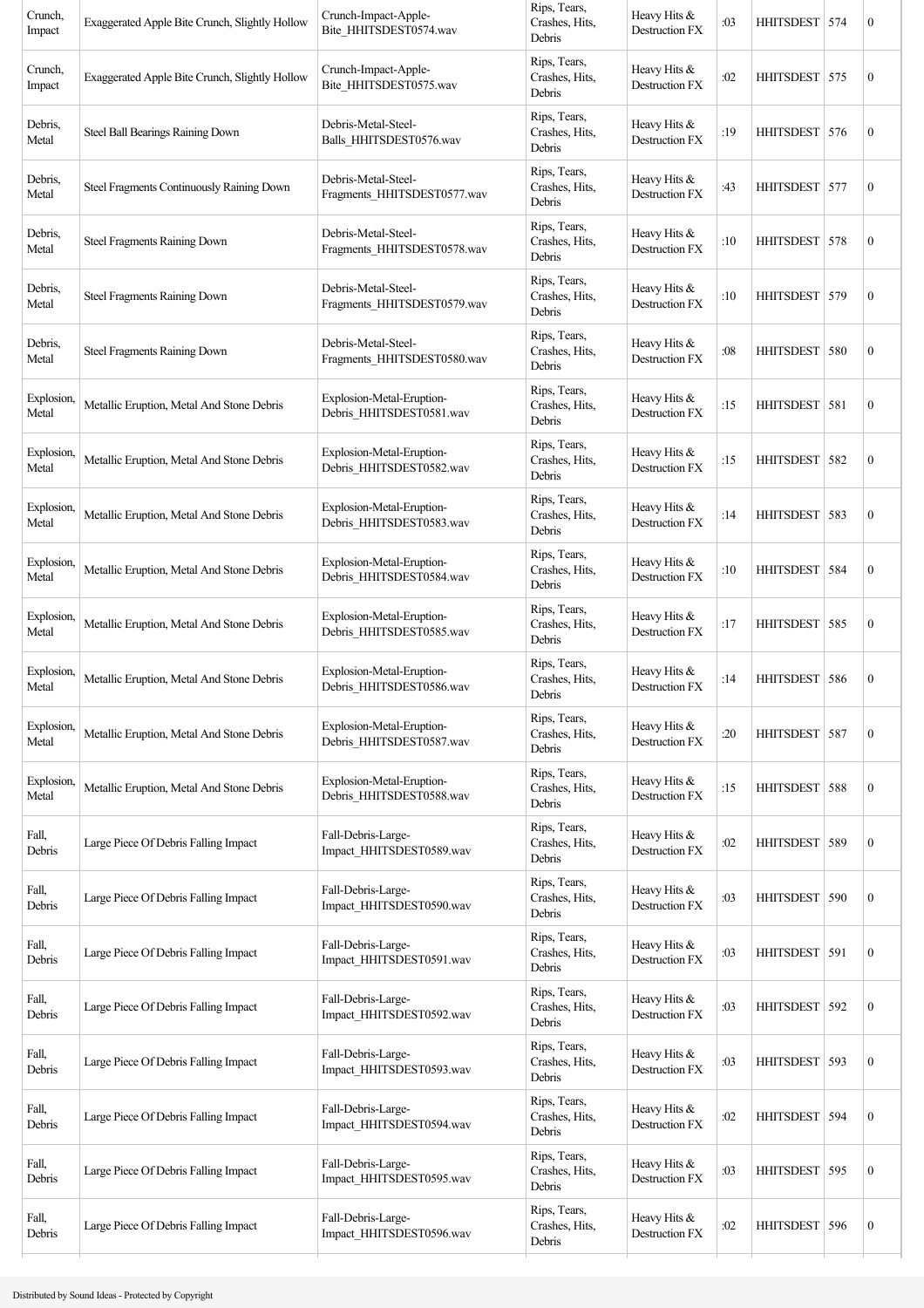| Fall,<br>Debris  | Large Piece Of Debris Falling Impact                 | Fall-Debris-Large-<br>Impact_HHITSDEST0597.wav     | Rips, Tears,<br>Crashes, Hits,<br>Debris | Heavy Hits &<br>Destruction FX   | :02 | HHITSDEST 597    |     | $\boldsymbol{0}$ |
|------------------|------------------------------------------------------|----------------------------------------------------|------------------------------------------|----------------------------------|-----|------------------|-----|------------------|
| Fall,<br>Plaster | Large Plaster Piece Crash On Wooden Deck,<br>Debris  | Fall-Plaster-on-<br>Wood_HHITSDEST0598.wav         | Rips, Tears,<br>Crashes, Hits,<br>Debris | Heavy Hits &<br>Destruction FX   | :03 | HHITSDEST   598  |     | $\boldsymbol{0}$ |
| Fall,<br>Plaster | Large Plaster Piece Crash On Wooden Deck,<br>Debris  | Fall-Plaster-on-<br>Wood HHITSDEST0599.wav         | Rips, Tears,<br>Crashes, Hits,<br>Debris | Heavy Hits &<br>Destruction FX   | :02 | <b>HHITSDEST</b> | 599 | $\boldsymbol{0}$ |
| Fall,<br>Plaster | Large Plaster Piece Crash On Wooden Deck,<br>Debris  | Fall-Plaster-on-<br>Wood HHITSDEST0600.wav         | Rips, Tears,<br>Crashes, Hits,<br>Debris | Heavy Hits &<br>Destruction FX   | :03 | <b>HHITSDEST</b> | 600 | $\boldsymbol{0}$ |
| Fall,<br>Plaster | Large Plaster Piece Crash On Wooden Deck,<br>Debris  | Fall-Plaster-on-<br>Wood HHITSDEST0601.wav         | Rips, Tears,<br>Crashes, Hits,<br>Debris | Heavy Hits &<br>Destruction FX   | :04 | HHITSDEST 601    |     | $\boldsymbol{0}$ |
| Fall,<br>Plaster | Large Plaster Piece Crash On Wooden Deck,<br>Debris  | Fall-Plaster-on-<br>Wood HHITSDEST0602.wav         | Rips, Tears,<br>Crashes, Hits,<br>Debris | Heavy Hits &<br>Destruction FX   | :04 | HHITSDEST   602  |     | $\boldsymbol{0}$ |
| Fall,<br>Plaster | Large Plaster Piece Crash On Wooden Deck,<br>Debris  | Fall-Plaster-on-<br>Wood HHITSDEST0603.wav         | Rips, Tears,<br>Crashes, Hits,<br>Debris | Heavy Hits &<br>Destruction FX   | :03 | HHITSDEST        | 603 | $\boldsymbol{0}$ |
| Fall,<br>Plaster | Large Plaster Piece Crash On Wooden Deck,<br>Debris  | Fall-Plaster-on-<br>Wood_HHITSDEST0604.wav         | Rips, Tears,<br>Crashes, Hits,<br>Debris | Heavy Hits $&$<br>Destruction FX | :04 | <b>HHITSDEST</b> | 604 | $\boldsymbol{0}$ |
| Fall,<br>Plaster | Large Plaster Piece Crash On Wooden Deck,<br>Debris  | Fall-Plaster-on-<br>Wood HHITSDEST0605.wav         | Rips, Tears,<br>Crashes, Hits,<br>Debris | Heavy Hits $&$<br>Destruction FX | :04 | HHITSDEST 605    |     | $\boldsymbol{0}$ |
| Fall,<br>Plaster | Large Plaster Piece Crash On Wooden Deck,<br>Debris  | Fall-Plaster-on-<br>Wood HHITSDEST0606.wav         | Rips, Tears,<br>Crashes, Hits,<br>Debris | Heavy Hits &<br>Destruction FX   | :03 | <b>HHITSDEST</b> | 606 | $\boldsymbol{0}$ |
| Fall,<br>Plaster | Large Plaster Piece Crash On Wooden Deck,<br>Debris  | Fall-Plaster-on-<br>Wood HHITSDEST0607.wav         | Rips, Tears,<br>Crashes, Hits,<br>Debris | Heavy Hits $&$<br>Destruction FX | :03 | <b>HHITSDEST</b> | 607 | $\boldsymbol{0}$ |
| Fall, Rock       | Destruction, Mixed, Stone Rubble And Debris<br>01    | Fall-Rock-Destruction-<br>Rubble HHITSDEST0608.wav | Rips, Tears,<br>Crashes, Hits,<br>Debris | Heavy Hits &<br>Destruction FX   | :13 | <b>HHITSDEST</b> | 608 | $\boldsymbol{0}$ |
| Fall, Rock       | Destruction, Mixed, Stone Rubble And Debris<br>02    | Fall-Rock-Destruction-<br>Rubble HHITSDEST0609.wav | Rips, Tears,<br>Crashes, Hits,<br>Debris | Heavy Hits &<br>Destruction FX   | :12 | HHITSDEST 609    |     | $\boldsymbol{0}$ |
| Fall, Rock       | Destruction, Mixed, Stone Rubble And Debris<br>03    | Fall-Rock-Destruction-<br>Rubble_HHITSDEST0610.wav | Rips, Tears,<br>Crashes, Hits,<br>Debris | Heavy Hits &<br>Destruction FX   | :13 | HHITSDEST   610  |     | $\boldsymbol{0}$ |
| Fall, Rock       | Destruction, Mixed, Stone Rubble And Debris<br>04    | Fall-Rock-Destruction-<br>Rubble_HHITSDEST0611.wav | Rips, Tears,<br>Crashes, Hits,<br>Debris | Heavy Hits &<br>Destruction FX   | :12 | HHITSDEST 611    |     | $\boldsymbol{0}$ |
| Fall, Rock       | Destruction, Mixed, Stone Rubble And Debris<br>05    | Fall-Rock-Destruction-<br>Rubble HHITSDEST0612.wav | Rips, Tears,<br>Crashes, Hits,<br>Debris | Heavy Hits &<br>Destruction FX   | :10 | HHITSDEST 612    |     | $\boldsymbol{0}$ |
| Fall, Rock       | Destruction, Mixed, Stone Rubble And Debris<br>06    | Fall-Rock-Destruction-<br>Rubble_HHITSDEST0613.wav | Rips, Tears,<br>Crashes, Hits,<br>Debris | Heavy Hits &<br>Destruction FX   | :13 | HHITSDEST 613    |     | $\boldsymbol{0}$ |
| Fall, Rock       | Destruction, Mixed, Stone Rubble And Debris<br>07    | Fall-Rock-Destruction-<br>Rubble HHITSDEST0614.wav | Rips, Tears,<br>Crashes, Hits,<br>Debris | Heavy Hits &<br>Destruction FX   | :07 | HHITSDEST   614  |     | $\boldsymbol{0}$ |
| Fall, Rock       | Destruction, Mixed, Stone Rubble And Debris<br>08    | Fall-Rock-Destruction-<br>Rubble_HHITSDEST0615.wav | Rips, Tears,<br>Crashes, Hits,<br>Debris | Heavy Hits &<br>Destruction FX   | :07 | HHITSDEST 615    |     | $\boldsymbol{0}$ |
| Fall, Rock       | Destruction, Mixed, Stone Rubble And Debris<br>09    | Fall-Rock-Destruction-<br>Rubble HHITSDEST0616.wav | Rips, Tears,<br>Crashes, Hits,<br>Debris | Heavy Hits &<br>Destruction FX   | :13 | HHITSDEST 616    |     | $\boldsymbol{0}$ |
| Fall, Rock       | Destruction, Mixed, Stone Rubble And Debris<br>10    | Fall-Rock-Destruction-<br>Rubble_HHITSDEST0617.wav | Rips, Tears,<br>Crashes, Hits,<br>Debris | Heavy Hits &<br>Destruction FX   | :12 | HHITSDEST 617    |     | $\boldsymbol{0}$ |
| Fall, Rock       | Short Rockslide, Tumbling Stone Rubble And<br>Debris | Fall-Rock-Tumbling-<br>Rockslide_HHITSDEST0618.wav | Rips, Tears,<br>Crashes, Hits,<br>Debris | Heavy Hits &<br>Destruction FX   | :15 | HHITSDEST 618    |     | $\boldsymbol{0}$ |
| Fall, Rock       | Short Rockslide, Tumbling Stone Rubble And<br>Debris | Fall-Rock-Tumbling-<br>Rockslide_HHITSDEST0619.wav | Rips, Tears,<br>Crashes, Hits,<br>Debris | Heavy Hits &<br>Destruction FX   | :16 | HHITSDEST 619    |     | $\boldsymbol{0}$ |
|                  |                                                      |                                                    |                                          |                                  |     |                  |     |                  |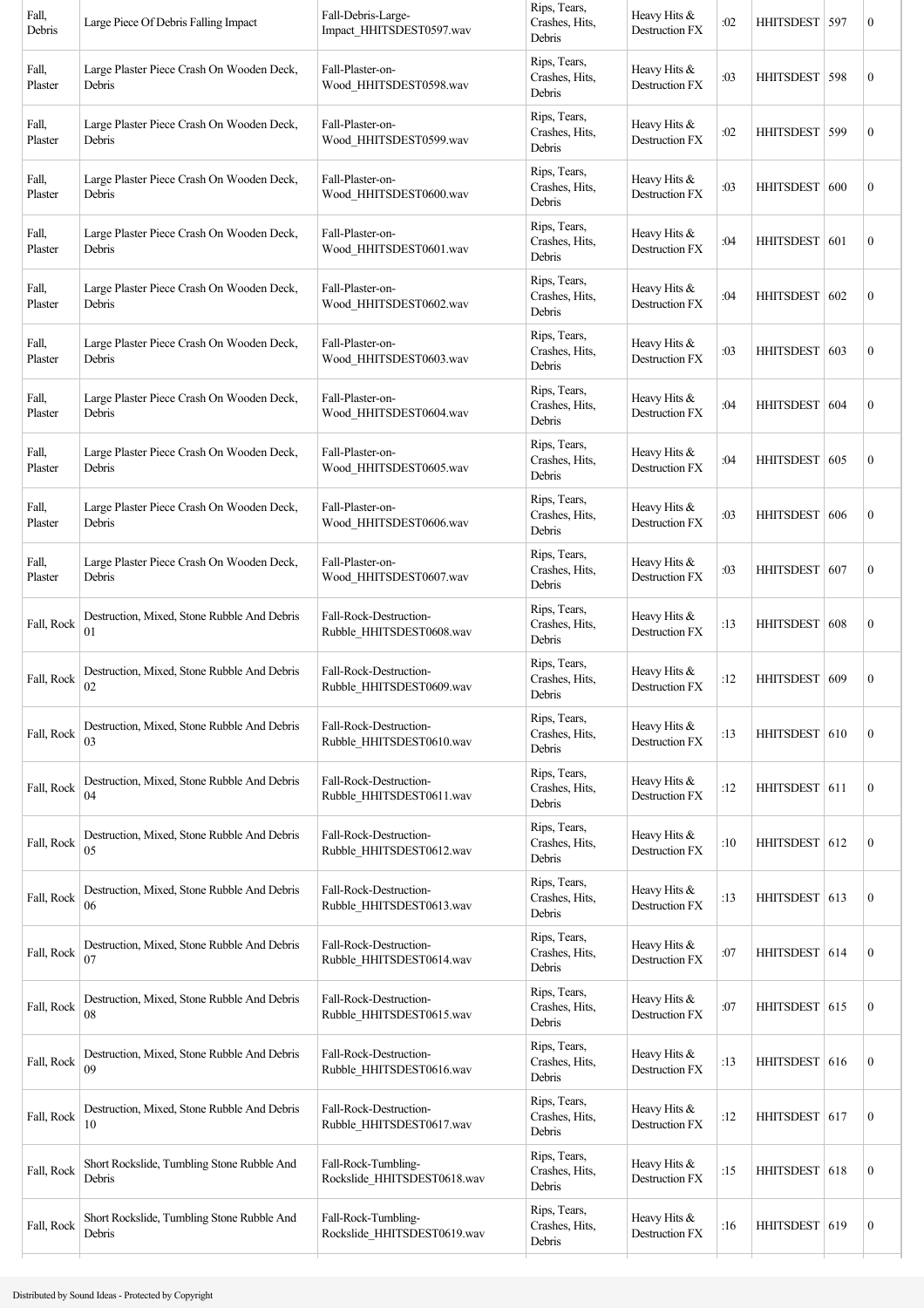| Fall, Rock | Short Rockslide, Tumbling Stone Rubble And<br>Debris | Fall-Rock-Tumbling-<br>Rockslide HHITSDEST0620.wav | Rips, Tears,<br>Crashes, Hits,<br>Debris | Heavy Hits &<br>Destruction FX        | :14 | <b>HHITSDEST</b> | 620 | $\mathbf{0}$     |
|------------|------------------------------------------------------|----------------------------------------------------|------------------------------------------|---------------------------------------|-----|------------------|-----|------------------|
| Fall, Rock | Short Rockslide, Tumbling Stone Rubble And<br>Debris | Fall-Rock-Tumbling-<br>Rockslide HHITSDEST0621.wav | Rips, Tears,<br>Crashes, Hits,<br>Debris | Heavy Hits &<br><b>Destruction FX</b> | :14 | <b>HHITSDEST</b> | 621 | $\boldsymbol{0}$ |
| Fall, Rock | Small Rockslide, Tumbling Stone Rubble And<br>Debris | Fall-Rock-Tumbling-<br>Rockslide HHITSDEST0622.wav | Rips, Tears,<br>Crashes, Hits,<br>Debris | Heavy Hits &<br>Destruction FX        | :09 | <b>HHITSDEST</b> | 622 | $\boldsymbol{0}$ |
| Fall, Rock | Small Rockslide, Tumbling Stone Rubble And<br>Debris | Fall-Rock-Tumbling-<br>Rockslide HHITSDEST0623.wav | Rips, Tears,<br>Crashes, Hits,<br>Debris | Heavy Hits &<br><b>Destruction FX</b> | :05 | HHITSDEST   623  |     | $\mathbf{0}$     |
| Fall, Rock | Small Rockslide, Tumbling Stone Rubble And<br>Debris | Fall-Rock-Tumbling-<br>Rockslide HHITSDEST0624.wav | Rips, Tears,<br>Crashes, Hits,<br>Debris | Heavy Hits &<br><b>Destruction FX</b> | :09 | HHITSDEST        | 624 | $\mathbf{0}$     |
| Fall, Rock | Small Rockslide, Tumbling Stone Rubble And<br>Debris | Fall-Rock-Tumbling-<br>Rockslide_HHITSDEST0625.wav | Rips, Tears,<br>Crashes, Hits,<br>Debris | Heavy Hits &<br><b>Destruction FX</b> | :09 | <b>HHITSDEST</b> | 625 | $\mathbf{0}$     |
| Fall, Rock | Small Rockslide, Tumbling Stone Rubble And<br>Debris | Fall-Rock-Tumbling-<br>Rockslide HHITSDEST0626.wav | Rips, Tears,<br>Crashes, Hits,<br>Debris | Heavy Hits &<br>Destruction FX        | :10 | <b>HHITSDEST</b> | 626 | $\mathbf{0}$     |
| Fall, Rock | Small Rockslide, Tumbling Stone Rubble And<br>Debris | Fall-Rock-Tumbling-<br>Rockslide_HHITSDEST0627.wav | Rips, Tears,<br>Crashes, Hits,<br>Debris | Heavy Hits &<br><b>Destruction FX</b> | :11 | HHITSDEST   627  |     | $\mathbf{0}$     |
| Fall, Rock | Small Rockslide, Tumbling Stone Rubble And<br>Debris | Fall-Rock-Tumbling-<br>Rockslide HHITSDEST0628.wav | Rips, Tears,<br>Crashes, Hits,<br>Debris | Heavy Hits &<br><b>Destruction FX</b> | :08 | <b>HHITSDEST</b> | 628 | $\mathbf{0}$     |
| Fall, Rock | Small Rockslide, Tumbling Stone Rubble And<br>Debris | Fall-Rock-Tumbling-<br>Rockslide HHITSDEST0629.wav | Rips, Tears,<br>Crashes, Hits,<br>Debris | Heavy Hits &<br>Destruction FX        | :09 | HHITSDEST        | 629 | $\boldsymbol{0}$ |
| Fall, Rock | Small Rockslide, Tumbling Stone Rubble And<br>Debris | Fall-Rock-Tumbling-<br>Rockslide HHITSDEST0630.wav | Rips, Tears,<br>Crashes, Hits,<br>Debris | Heavy Hits &<br><b>Destruction FX</b> | :11 | HHITSDEST 630    |     | $\mathbf{0}$     |
| Fall, Rock | Small Rockslide, Tumbling Stone Rubble And<br>Debris | Fall-Rock-Tumbling-<br>Rockslide HHITSDEST0631.wav | Rips, Tears,<br>Crashes, Hits,<br>Debris | Heavy Hits &<br><b>Destruction FX</b> | :10 | HHITSDEST   631  |     | $\boldsymbol{0}$ |
| Fall, Rock | Small Rockslide, Tumbling Stone Rubble And<br>Debris | Fall-Rock-Tumbling-<br>Rockslide HHITSDEST0632.wav | Rips, Tears,<br>Crashes, Hits,<br>Debris | Heavy Hits &<br>Destruction FX        | :09 | <b>HHITSDEST</b> | 632 | $\mathbf{0}$     |
| Fall, Rock | Small Rockslide, Tumbling Stone Rubble And<br>Debris | Fall-Rock-Tumbling-<br>Rockslide_HHITSDEST0633.wav | Rips, Tears,<br>Crashes, Hits,<br>Debris | Heavy Hits &<br>Destruction FX        | :15 | <b>HHITSDEST</b> | 633 | $\boldsymbol{0}$ |
|            | Fall, Rock   Stone Rubble And Debris Falling On Dirt | Fall-Rock-Debris-<br>Rubble_HHITSDEST0634.wav      | Rips, Tears,<br>Crashes, Hits,<br>Debris | Heavy Hits &<br>Destruction FX        | :07 | HHITSDEST 634    |     | $\boldsymbol{0}$ |
|            | Fall, Rock   Stone Rubble And Debris Falling On Dirt | Fall-Rock-Debris-<br>Rubble HHITSDEST0635.wav      | Rips, Tears,<br>Crashes, Hits,<br>Debris | Heavy Hits &<br>Destruction FX        | :07 | HHITSDEST 635    |     | $\boldsymbol{0}$ |
|            | Fall, Rock   Stone Rubble And Debris Falling On Dirt | Fall-Rock-Debris-<br>Rubble HHITSDEST0636.wav      | Rips, Tears,<br>Crashes, Hits,<br>Debris | Heavy Hits &<br><b>Destruction FX</b> | :11 | HHITSDEST 636    |     | $\boldsymbol{0}$ |
|            | Fall, Rock   Stone Rubble And Debris Falling On Dirt | Fall-Rock-Debris-<br>Rubble HHITSDEST0637.wav      | Rips, Tears,<br>Crashes, Hits,<br>Debris | Heavy Hits &<br><b>Destruction FX</b> | :12 | HHITSDEST 637    |     | $\boldsymbol{0}$ |
| Hit, Metal | Dull Impact On Steel Coating Plate Or Car            | Hit-Metal-Dull-<br>Steel_HHITSDEST0638.wav         | Rips, Tears,<br>Crashes, Hits,<br>Debris | Heavy Hits &<br>Destruction FX        | :02 | HHITSDEST 638    |     | $\mathbf{0}$     |
| Hit, Metal | Dull Impact On Steel Coating Plate Or Car            | Hit-Metal-Dull-<br>Steel_HHITSDEST0639.wav         | Rips, Tears,<br>Crashes, Hits,<br>Debris | Heavy Hits &<br>Destruction FX        | :02 | HHITSDEST 639    |     | $\mathbf{0}$     |
| Hit, Metal | Dull Impact On Steel Coating Plate Or Car            | Hit-Metal-Dull-<br>Steel_HHITSDEST0640.wav         | Rips, Tears,<br>Crashes, Hits,<br>Debris | Heavy Hits &<br>Destruction FX        | :03 | <b>HHITSDEST</b> | 640 | $\mathbf{0}$     |
| Hit, Metal | Dull Impact On Steel Coating Plate Or Car            | Hit-Metal-Dull-<br>Steel_HHITSDEST0641.wav         | Rips, Tears,<br>Crashes, Hits,<br>Debris | Heavy Hits &<br>Destruction FX        | :03 | HHITSDEST 641    |     | $\boldsymbol{0}$ |
| Hit, Metal | Dull Impact On Steel Coating Plate Or Car            | Hit-Metal-Dull-<br>Steel_HHITSDEST0642.wav         | Rips, Tears,<br>Crashes, Hits,<br>Debris | Heavy Hits &<br>Destruction FX        | :04 | HHITSDEST 642    |     | $\mathbf{0}$     |
|            |                                                      |                                                    |                                          |                                       |     |                  |     |                  |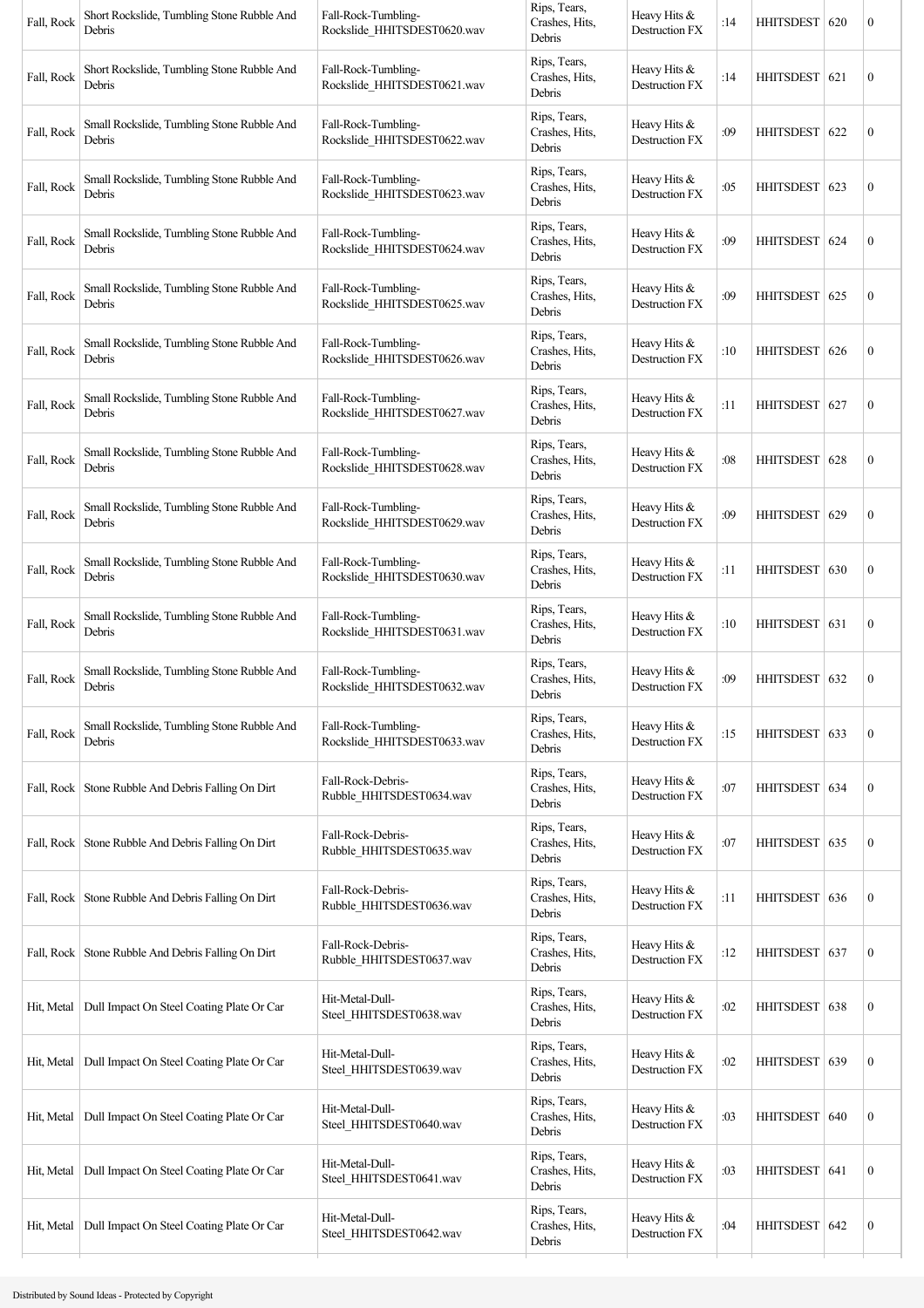| Hit, Metal | Dull Impact On Steel Coating Plate Or Car | Hit-Metal-Dull-<br>Steel_HHITSDEST0643.wav     | Rips, Tears,<br>Crashes, Hits,<br>Debris | Heavy Hits &<br>Destruction FX        | :02 | HHITSDEST   643  |     | $\boldsymbol{0}$ |
|------------|-------------------------------------------|------------------------------------------------|------------------------------------------|---------------------------------------|-----|------------------|-----|------------------|
| Hit, Metal | Dull Impact On Steel Coating Plate Or Car | Hit-Metal-Dull-<br>Steel_HHITSDEST0644.wav     | Rips, Tears,<br>Crashes, Hits,<br>Debris | Heavy Hits &<br>Destruction FX        | :02 | <b>HHITSDEST</b> | 644 | $\boldsymbol{0}$ |
| Hit, Metal | Dull Impact On Steel Coating Plate Or Car | Hit-Metal-Dull-<br>Steel HHITSDEST0645.wav     | Rips, Tears,<br>Crashes, Hits,<br>Debris | Heavy Hits &<br>Destruction FX        | :03 | <b>HHITSDEST</b> | 645 | $\boldsymbol{0}$ |
| Hit, Metal | Dull Impact On Steel Coating Plate Or Car | Hit-Metal-Dull-<br>Steel HHITSDEST0646.wav     | Rips, Tears,<br>Crashes, Hits,<br>Debris | Heavy Hits &<br><b>Destruction FX</b> | :03 | HHITSDEST   646  |     | $\boldsymbol{0}$ |
| Hit, Metal | Dull Impact On Steel Coating Plate Or Car | Hit-Metal-Dull-<br>Steel_HHITSDEST0647.wav     | Rips, Tears,<br>Crashes, Hits,<br>Debris | Heavy Hits &<br>Destruction FX        | :03 | HHITSDEST   647  |     | $\boldsymbol{0}$ |
| Hit, Metal | Dull Impact On Steel Coating Plate Or Car | Hit-Metal-Dull-<br>Steel_HHITSDEST0648.wav     | Rips, Tears,<br>Crashes, Hits,<br>Debris | Heavy Hits &<br>Destruction FX        | :02 | HHITSDEST        | 648 | $\boldsymbol{0}$ |
| Hit, Metal | Dull Impact On Steel Coating Plate Or Car | Hit-Metal-Dull-<br>Steel_HHITSDEST0649.wav     | Rips, Tears,<br>Crashes, Hits,<br>Debris | Heavy Hits &<br>Destruction FX        | :02 | HHITSDEST 649    |     | $\boldsymbol{0}$ |
| Hit, Metal | Hard Metal Impact And Debris Falling      | Hit-Metal-Falling-<br>Debris HHITSDEST0650.wav | Rips, Tears,<br>Crashes, Hits,<br>Debris | Heavy Hits $&$<br>Destruction FX      | :04 | HHITSDEST 650    |     | $\boldsymbol{0}$ |
| Hit, Metal | Hard Metal Impact And Debris Falling      | Hit-Metal-Falling-<br>Debris_HHITSDEST0651.wav | Rips, Tears,<br>Crashes, Hits,<br>Debris | Heavy Hits &<br>Destruction FX        | :03 | HHITSDEST   651  |     | $\boldsymbol{0}$ |
| Hit, Metal | Hard Metal Impact And Debris Falling      | Hit-Metal-Falling-<br>Debris_HHITSDEST0652.wav | Rips, Tears,<br>Crashes, Hits,<br>Debris | Heavy Hits &<br><b>Destruction FX</b> | :04 | <b>HHITSDEST</b> | 652 | $\boldsymbol{0}$ |
| Hit, Metal | Hard Metal Impact And Debris Falling      | Hit-Metal-Falling-<br>Debris_HHITSDEST0653.wav | Rips, Tears,<br>Crashes, Hits,<br>Debris | Heavy Hits &<br>Destruction FX        | :03 | HHITSDEST 653    |     | $\boldsymbol{0}$ |
| Hit, Metal | Hard Metal Impact And Debris Falling      | Hit-Metal-Falling-<br>Debris_HHITSDEST0654.wav | Rips, Tears,<br>Crashes, Hits,<br>Debris | Heavy Hits &<br>Destruction FX        | :04 | HHITSDEST 654    |     | $\boldsymbol{0}$ |
| Hit, Metal | Hard Metal Impact And Debris Falling      | Hit-Metal-Falling-<br>Debris HHITSDEST0655.wav | Rips, Tears,<br>Crashes, Hits,<br>Debris | Heavy Hits &<br>Destruction FX        | :04 | HHITSDEST   655  |     | $\boldsymbol{0}$ |
| Hit, Metal | Heavy Steel Frame Rattling Impact         | Hit-Metal-Steel-<br>Frame HHITSDEST0656.wav    | Rips, Tears,<br>Crashes, Hits,<br>Debris | Heavy Hits &<br>Destruction FX        | :03 | HHITSDEST        | 656 | $\boldsymbol{0}$ |
| Hit, Metal | Heavy Steel Frame Rattling Impact         | Hit-Metal-Steel-<br>Frame_HHITSDEST0657.wav    | Rips, Tears,<br>Crashes, Hits,<br>Debris | Heavy Hits &<br>Destruction FX        | :03 | HHITSDEST 657    |     | $\boldsymbol{0}$ |
| Hit, Metal | Heavy Steel Frame Rattling Impact         | Hit-Metal-Steel-<br>Frame HHITSDEST0658.wav    | Rips, Tears,<br>Crashes, Hits,<br>Debris | Heavy Hits &<br>Destruction FX        | :02 | HHITSDEST 658    |     | $\boldsymbol{0}$ |
| Hit, Metal | Heavy Steel Frame Rattling Impact         | Hit-Metal-Steel-<br>Frame_HHITSDEST0659.wav    | Rips, Tears,<br>Crashes, Hits,<br>Debris | Heavy Hits &<br>Destruction FX        | :04 | <b>HHITSDEST</b> | 659 | $\boldsymbol{0}$ |
| Hit, Metal | Heavy Steel Frame Rattling Impact         | Hit-Metal-Steel-<br>Frame_HHITSDEST0660.wav    | Rips, Tears,<br>Crashes, Hits,<br>Debris | Heavy Hits &<br>Destruction FX        | :03 | <b>HHITSDEST</b> | 660 | $\boldsymbol{0}$ |
| Hit, Metal | Heavy Steel Frame Rattling Impact         | Hit-Metal-Steel-<br>Frame HHITSDEST0661.wav    | Rips, Tears,<br>Crashes, Hits,<br>Debris | Heavy Hits &<br>Destruction FX        | :05 | HHITSDEST 661    |     | $\boldsymbol{0}$ |
| Hit, Metal | Heavy Steel Structure Impact And Rattle   | Hit-Metal-Heavy-<br>Steel_HHITSDEST0662.wav    | Rips, Tears,<br>Crashes, Hits,<br>Debris | Heavy Hits &<br><b>Destruction FX</b> | :13 | HHITSDEST 662    |     | $\boldsymbol{0}$ |
| Hit, Metal | Heavy Steel Structure Impact And Rattle   | Hit-Metal-Heavy-<br>Steel_HHITSDEST0663.wav    | Rips, Tears,<br>Crashes, Hits,<br>Debris | Heavy Hits &<br>Destruction FX        | :13 | HHITSDEST 663    |     | $\boldsymbol{0}$ |
| Hit, Metal | Heavy Steel Structure Impact And Rattle   | Hit-Metal-Heavy-<br>Steel_HHITSDEST0664.wav    | Rips, Tears,<br>Crashes, Hits,<br>Debris | Heavy Hits &<br>Destruction FX        | :13 | <b>HHITSDEST</b> | 664 | $\boldsymbol{0}$ |
| Hit, Metal | Heavy Steel Structure Impact And Rattle   | Hit-Metal-Heavy-<br>Steel_HHITSDEST0665.wav    | Rips, Tears,<br>Crashes, Hits,<br>Debris | Heavy Hits &<br>Destruction FX        | :09 | HHITSDEST 665    |     | $\boldsymbol{0}$ |
|            |                                           |                                                |                                          |                                       |     |                  |     |                  |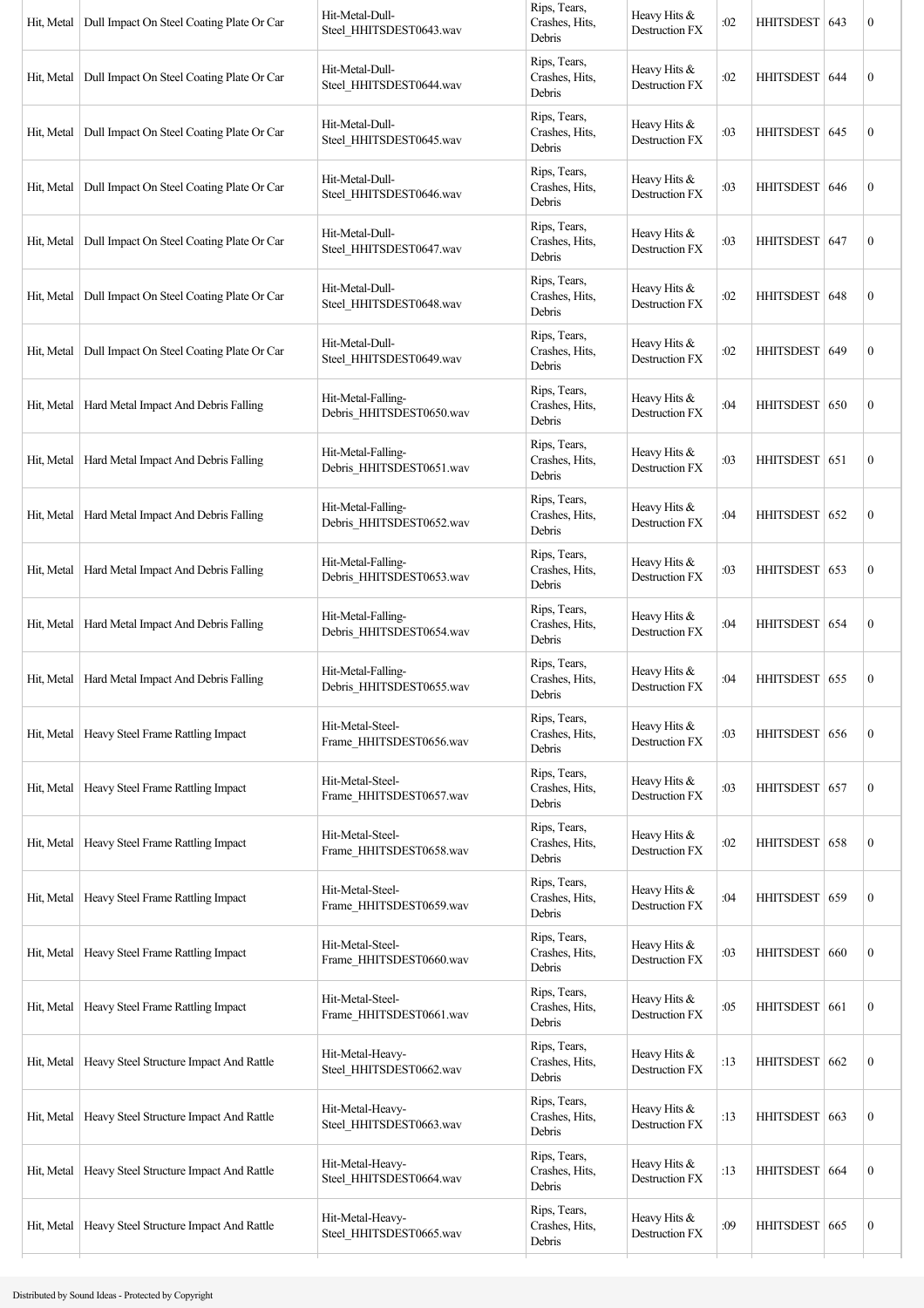| Hit, Metal | Heavy Steel Structure Impact And Rattle | Hit-Metal-Heavy-<br>Steel_HHITSDEST0666.wav  | Rips, Tears,<br>Crashes, Hits,<br>Debris | Heavy Hits &<br>Destruction FX        | :10 | HHITSDEST   666  |     | $\boldsymbol{0}$ |
|------------|-----------------------------------------|----------------------------------------------|------------------------------------------|---------------------------------------|-----|------------------|-----|------------------|
| Hit, Metal | Heavy Steel Structure Impact And Rattle | Hit-Metal-Heavy-<br>Steel_HHITSDEST0667.wav  | Rips, Tears,<br>Crashes, Hits,<br>Debris | Heavy Hits &<br><b>Destruction FX</b> | :22 | HHITSDEST 667    |     | $\boldsymbol{0}$ |
| Hit, Metal | Heavy Steel Structure Impact And Rattle | Hit-Metal-Heavy-<br>Steel_HHITSDEST0668.wav  | Rips, Tears,<br>Crashes, Hits,<br>Debris | Heavy Hits &<br>Destruction FX        | :18 | HHITSDEST 668    |     | $\boldsymbol{0}$ |
| Hit, Metal | Heavy Steel Structure Impact And Rattle | Hit-Metal-Heavy-<br>Steel HHITSDEST0669.wav  | Rips, Tears,<br>Crashes, Hits,<br>Debris | Heavy Hits &<br><b>Destruction FX</b> | :20 | HHITSDEST   669  |     | $\boldsymbol{0}$ |
| Hit, Metal | Heavy Steel Structure Impact And Rattle | Hit-Metal-Heavy-<br>Steel_HHITSDEST0670.wav  | Rips, Tears,<br>Crashes, Hits,<br>Debris | Heavy Hits &<br>Destruction FX        | :22 | HHITSDEST   670  |     | $\boldsymbol{0}$ |
| Hit, Metal | Heavy Steel Structure Impact And Rattle | Hit-Metal-Heavy-<br>Steel_HHITSDEST0671.wav  | Rips, Tears,<br>Crashes, Hits,<br>Debris | Heavy Hits &<br><b>Destruction FX</b> | :23 | HHITSDEST 671    |     | $\boldsymbol{0}$ |
| Hit, Metal | Heavy Steel Structure Impact And Rattle | Hit-Metal-Heavy-<br>Steel_HHITSDEST0672.wav  | Rips, Tears,<br>Crashes, Hits,<br>Debris | Heavy Hits &<br>Destruction FX        | :10 | HHITSDEST 672    |     | $\boldsymbol{0}$ |
| Hit, Metal | Heavy Steel Structure Impact And Rattle | Hit-Metal-Heavy-<br>Steel_HHITSDEST0673.wav  | Rips, Tears,<br>Crashes, Hits,<br>Debris | Heavy Hits &<br>Destruction FX        | :14 | HHITSDEST 673    |     | $\boldsymbol{0}$ |
| Hit, Metal | Heavy Steel Structure Impact And Rattle | Hit-Metal-Heavy-<br>Steel_HHITSDEST0674.wav  | Rips, Tears,<br>Crashes, Hits,<br>Debris | Heavy Hits &<br><b>Destruction FX</b> | :12 | HHITSDEST 674    |     | $\boldsymbol{0}$ |
| Hit, Metal | Heavy Steel Structure Impact And Rattle | Hit-Metal-Heavy-<br>Steel_HHITSDEST0675.wav  | Rips, Tears,<br>Crashes, Hits,<br>Debris | Heavy Hits &<br><b>Destruction FX</b> | :10 | HHITSDEST 675    |     | $\boldsymbol{0}$ |
| Hit, Metal | Heavy Steel Structure Impact And Rattle | Hit-Metal-Heavy-<br>Steel_HHITSDEST0676.wav  | Rips, Tears,<br>Crashes, Hits,<br>Debris | Heavy Hits &<br><b>Destruction FX</b> | :12 | HHITSDEST 676    |     | $\boldsymbol{0}$ |
| Hit, Metal | Heavy Steel Structure Impact And Rattle | Hit-Metal-Heavy-<br>Steel_HHITSDEST0677.wav  | Rips, Tears,<br>Crashes, Hits,<br>Debris | Heavy Hits &<br><b>Destruction FX</b> | :12 | HHITSDEST 677    |     | $\boldsymbol{0}$ |
| Hit, Metal | Metal Pole Impact And Ring              | Hit-Metal-Impact-<br>Ring_HHITSDEST0678.wav  | Rips, Tears,<br>Crashes, Hits,<br>Debris | Heavy Hits &<br><b>Destruction FX</b> | :05 | HHITSDEST 678    |     | $\boldsymbol{0}$ |
| Hit, Metal | Metal Pole Impact And Ring              | Hit-Metal-Impact-<br>Ring_HHITSDEST0679.wav  | Rips, Tears,<br>Crashes, Hits,<br>Debris | Heavy Hits &<br><b>Destruction FX</b> | :03 | HHITSDEST        | 679 | $\boldsymbol{0}$ |
| Hit, Metal | Scrap Metal Impact                      | Hit-Metal-Impact-<br>Scrap HHITSDEST0680.wav | Rips, Tears,<br>Crashes, Hits,<br>Debris | Heavy Hits &<br>Destruction FX        | :03 | <b>HHITSDEST</b> | 680 | $\boldsymbol{0}$ |
| Hit, Metal | Scrap Metal Impact                      | Hit-Metal-Impact-<br>Scrap_HHITSDEST0681.wav | Rips, Tears,<br>Crashes, Hits,<br>Debris | Heavy Hits &<br>Destruction FX        | :03 | HHITSDEST 681    |     | $\boldsymbol{0}$ |
| Hit, Metal | Scrap Metal Impact                      | Hit-Metal-Impact-<br>Scrap_HHITSDEST0682.wav | Rips, Tears,<br>Crashes, Hits,<br>Debris | Heavy Hits &<br>Destruction FX        | :04 | <b>HHITSDEST</b> | 682 | $\boldsymbol{0}$ |
| Hit, Metal | Scrap Metal Impact                      | Hit-Metal-Impact-<br>Scrap_HHITSDEST0683.wav | Rips, Tears,<br>Crashes, Hits,<br>Debris | Heavy Hits &<br>Destruction FX        | :03 | <b>HHITSDEST</b> | 683 | $\boldsymbol{0}$ |
| Hit, Metal | Scrap Metal Impact                      | Hit-Metal-Impact-<br>Scrap_HHITSDEST0684.wav | Rips, Tears,<br>Crashes, Hits,<br>Debris | Heavy Hits &<br>Destruction FX        | :03 | HHITSDEST        | 684 | $\boldsymbol{0}$ |
| Hit, Metal | Scrap Metal Impact                      | Hit-Metal-Impact-<br>Scrap_HHITSDEST0685.wav | Rips, Tears,<br>Crashes, Hits,<br>Debris | Heavy Hits &<br>Destruction FX        | :04 | HHITSDEST   685  |     | $\boldsymbol{0}$ |
| Hit, Metal | Scrap Metal Impact                      | Hit-Metal-Impact-<br>Scrap_HHITSDEST0686.wav | Rips, Tears,<br>Crashes, Hits,<br>Debris | Heavy Hits &<br>Destruction FX        | :04 | <b>HHITSDEST</b> | 686 | $\boldsymbol{0}$ |
| Hit, Metal | Scrap Metal Impact                      | Hit-Metal-Impact-<br>Scrap_HHITSDEST0687.wav | Rips, Tears,<br>Crashes, Hits,<br>Debris | Heavy Hits &<br>Destruction FX        | :04 | <b>HHITSDEST</b> | 687 | $\boldsymbol{0}$ |
| Hit, Metal | Scrap Metal Impact                      | Hit-Metal-Impact-<br>Scrap HHITSDEST0688.wav | Rips, Tears,<br>Crashes, Hits,<br>Debris | Heavy Hits &<br>Destruction FX        | :03 | HHITSDEST 688    |     | $\boldsymbol{0}$ |
|            |                                         |                                              |                                          |                                       |     |                  |     |                  |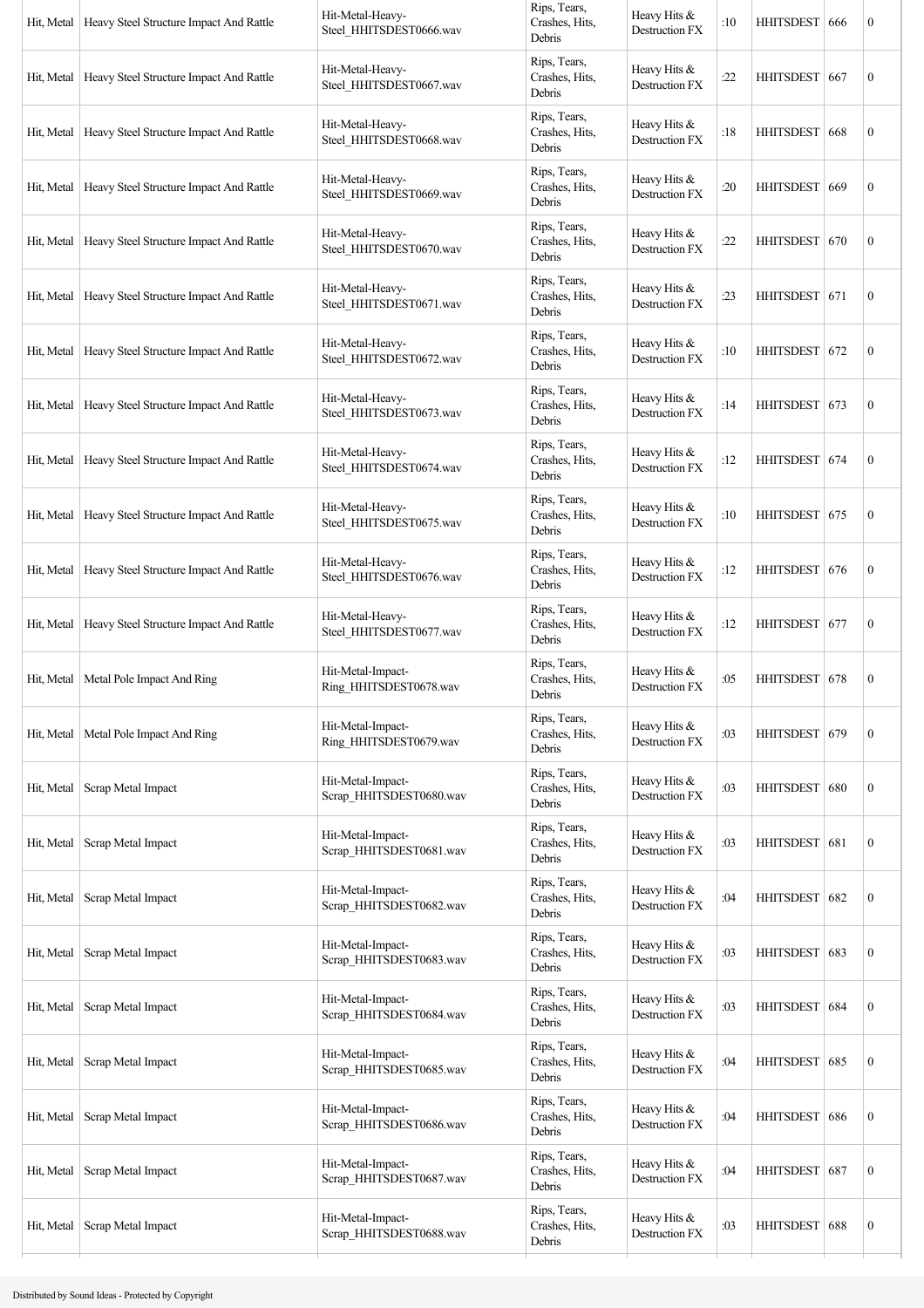| Hit, Metal | Scrap Metal Impact                                       | Hit-Metal-Impact-<br>Scrap_HHITSDEST0689.wav    | Rips, Tears,<br>Crashes, Hits,<br>Debris | Heavy Hits &<br>Destruction FX        | :04 | HHITSDEST   689  |     | $\boldsymbol{0}$ |
|------------|----------------------------------------------------------|-------------------------------------------------|------------------------------------------|---------------------------------------|-----|------------------|-----|------------------|
| Hit, Metal | Scrap Metal Impact                                       | Hit-Metal-Impact-<br>Scrap_HHITSDEST0690.wav    | Rips, Tears,<br>Crashes, Hits,<br>Debris | Heavy Hits &<br><b>Destruction FX</b> | :03 | HHITSDEST        | 690 | $\boldsymbol{0}$ |
| Hit, Metal | Small Steel Structure Impact, Heavy Impact And<br>Rattle | Hit-Metal-Small-<br>Structure HHITSDEST0691.wav | Rips, Tears,<br>Crashes, Hits,<br>Debris | Heavy Hits &<br>Destruction FX        | :05 | <b>HHITSDEST</b> | 691 | $\boldsymbol{0}$ |
| Hit, Metal | Small Steel Structure Impact, Heavy Impact And<br>Rattle | Hit-Metal-Small-<br>Structure HHITSDEST0692.wav | Rips, Tears,<br>Crashes, Hits,<br>Debris | Heavy Hits &<br><b>Destruction FX</b> | :06 | HHITSDEST   692  |     | $\mathbf{0}$     |
| Hit, Metal | Small Steel Structure Impact, Heavy Impact And<br>Rattle | Hit-Metal-Small-<br>Structure_HHITSDEST0693.wav | Rips, Tears,<br>Crashes, Hits,<br>Debris | Heavy Hits &<br>Destruction FX        | :05 | HHITSDEST   693  |     | $\mathbf{0}$     |
| Hit, Metal | Small Steel Structure Impact, Heavy Impact And<br>Rattle | Hit-Metal-Small-<br>Structure_HHITSDEST0694.wav | Rips, Tears,<br>Crashes, Hits,<br>Debris | Heavy Hits &<br><b>Destruction FX</b> | :06 | <b>HHITSDEST</b> | 694 | $\boldsymbol{0}$ |
| Hit, Metal | Small Steel Structure Impact, Heavy Impact And<br>Rattle | Hit-Metal-Small-<br>Structure HHITSDEST0695.wav | Rips, Tears,<br>Crashes, Hits,<br>Debris | Heavy Hits &<br><b>Destruction FX</b> | :05 | HHITSDEST 695    |     | $\mathbf{0}$     |
| Hit, Metal | Steel Bar Impact And Ring                                | Hit-Metal-Steel-<br>Bar HHITSDEST0696.wav       | Rips, Tears,<br>Crashes, Hits,<br>Debris | Heavy Hits &<br>Destruction FX        | :06 | HHITSDEST 696    |     | $\mathbf{0}$     |
| Hit, Metal | Steel Bar Impact And Ring                                | Hit-Metal-Steel-<br>Bar_HHITSDEST0697.wav       | Rips, Tears,<br>Crashes, Hits,<br>Debris | Heavy Hits &<br><b>Destruction FX</b> | :07 | HHITSDEST   697  |     | $\mathbf{0}$     |
| Hit, Metal | Steel Bar Impact And Ring                                | Hit-Metal-Steel-<br>Bar_HHITSDEST0698.wav       | Rips, Tears,<br>Crashes, Hits,<br>Debris | Heavy Hits &<br><b>Destruction FX</b> | :03 | <b>HHITSDEST</b> | 698 | $\boldsymbol{0}$ |
| Hit, Metal | Steel Wall Coating Impact, Low                           | Hit-Metal-Steel-<br>Wall HHITSDEST0699.wav      | Rips, Tears,<br>Crashes, Hits,<br>Debris | Heavy Hits &<br><b>Destruction FX</b> | :05 | HHITSDEST 699    |     | $\mathbf{0}$     |
| Hit, Metal | Steel Wall Coating Impact, Low                           | Hit-Metal-Steel-<br>Wall HHITSDEST0700.wav      | Rips, Tears,<br>Crashes, Hits,<br>Debris | Heavy Hits &<br><b>Destruction FX</b> | :04 | HHITSDEST   700  |     | $\mathbf{0}$     |
| Hit, Metal | Steel Wall Coating Impact, Low                           | Hit-Metal-Steel-<br>Wall HHITSDEST0701.wav      | Rips, Tears,<br>Crashes, Hits,<br>Debris | Heavy Hits &<br>Destruction FX        | :04 | HHITSDEST   701  |     | $\mathbf{0}$     |
| Hit, Metal | Steel Wall Coating Impact, Low                           | Hit-Metal-Steel-<br>Wall HHITSDEST0702.wav      | Rips, Tears,<br>Crashes, Hits,<br>Debris | Heavy Hits &<br>Destruction FX        | :05 | <b>HHITSDEST</b> | 702 | $\mathbf{0}$     |
| Hit, Metal | Steel Wall Coating Impact, Low                           | Hit-Metal-Steel-<br>Wall_HHITSDEST0703.wav      | Rips, Tears,<br>Crashes, Hits,<br>Debris | Heavy Hits &<br>Destruction FX        | :05 | <b>HHITSDEST</b> | 703 | $\mathbf{0}$     |
| Hit, Metal | Steel Wall Coating Impact, Low                           | Hit-Metal-Steel-<br>Wall_HHITSDEST0704.wav      | Rips, Tears,<br>Crashes, Hits,<br>Debris | Heavy Hits &<br>Destruction FX        | :05 | HHITSDEST   704  |     | $\mathbf{0}$     |
| Hit, Metal | Steel Wall Coating Impact, Low                           | Hit-Metal-Steel-<br>Wall_HHITSDEST0705.wav      | Rips, Tears,<br>Crashes, Hits,<br>Debris | Heavy Hits &<br>Destruction FX        | :05 | <b>HHITSDEST</b> | 705 | $\mathbf{0}$     |
| Hit, Metal | Steel Wall Coating Impact, Reverberant                   | Hit-Metal-Steel-<br>Wall_HHITSDEST0706.wav      | Rips, Tears,<br>Crashes, Hits,<br>Debris | Heavy Hits &<br>Destruction FX        | :06 | <b>HHITSDEST</b> | 706 | $\boldsymbol{0}$ |
| Hit, Metal | Steel Wall Coating Impact, Reverberant                   | Hit-Metal-Steel-<br>Wall_HHITSDEST0707.wav      | Rips, Tears,<br>Crashes, Hits,<br>Debris | Heavy Hits &<br><b>Destruction FX</b> | :06 | HHITSDEST        | 707 | $\mathbf{0}$     |
| Hit, Metal | Steel Wall Coating Impact, Reverberant                   | Hit-Metal-Steel-<br>Wall_HHITSDEST0708.wav      | Rips, Tears,<br>Crashes, Hits,<br>Debris | Heavy Hits &<br><b>Destruction FX</b> | :08 | HHITSDEST   708  |     | $\mathbf{0}$     |
| Hit, Metal | Steel Wall Coating Impact, Reverberant                   | Hit-Metal-Steel-<br>Wall_HHITSDEST0709.wav      | Rips, Tears,<br>Crashes, Hits,<br>Debris | Heavy Hits &<br>Destruction FX        | :06 | <b>HHITSDEST</b> | 709 | $\boldsymbol{0}$ |
| Hit, Metal | Steel Wall Coating Impact, Reverberant                   | Hit-Metal-Steel-<br>Wall_HHITSDEST0710.wav      | Rips, Tears,<br>Crashes, Hits,<br>Debris | Heavy Hits &<br>Destruction FX        | :05 | HHITSDEST 710    |     | $\boldsymbol{0}$ |
| Hit, Metal | Thin Steel Pole Impact And Ring                          | Hit-Metal-Steel-<br>Pole HHITSDEST0711.wav      | Rips, Tears,<br>Crashes, Hits,<br>Debris | Heavy Hits &<br>Destruction FX        | :06 | HHITSDEST 711    |     | $\mathbf{0}$     |
|            |                                                          |                                                 |                                          |                                       |     |                  |     |                  |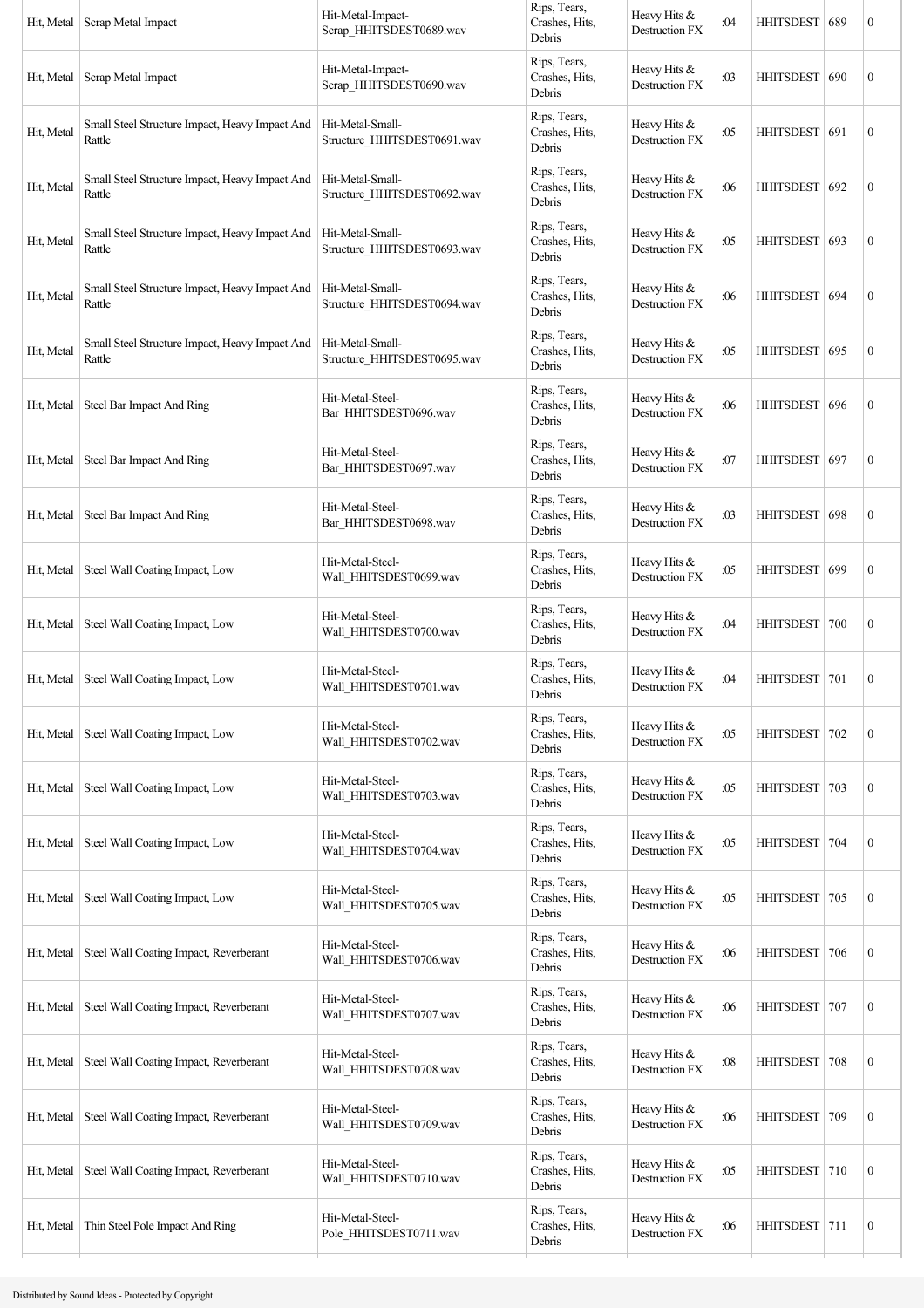| Hit, Metal               | Thin Steel Pole Impact And Ring | Hit-Metal-Steel-<br>Pole_HHITSDEST0712.wav    | Rips, Tears,<br>Crashes, Hits,<br>Debris | Heavy Hits &<br>Destruction FX | :06 | HHITSDEST 712    |     | $\boldsymbol{0}$ |
|--------------------------|---------------------------------|-----------------------------------------------|------------------------------------------|--------------------------------|-----|------------------|-----|------------------|
| Hit, Metal               | Thin Steel Pole Impact And Ring | Hit-Metal-Steel-<br>Pole_HHITSDEST0713.wav    | Rips, Tears,<br>Crashes, Hits,<br>Debris | Heavy Hits &<br>Destruction FX | :05 | <b>HHITSDEST</b> | 713 | $\boldsymbol{0}$ |
| Hit, Metal               | Thin Steel Pole Impact And Ring | Hit-Metal-Steel-<br>Pole HHITSDEST0714.wav    | Rips, Tears,<br>Crashes, Hits,<br>Debris | Heavy Hits &<br>Destruction FX | :04 | HHITSDEST 714    |     | $\boldsymbol{0}$ |
| Hit,<br>Wood             | Heavy Wood Impact               | Hit-Wood-Heavy-<br>Wood HHITSDEST0715.wav     | Rips, Tears,<br>Crashes, Hits,<br>Debris | Heavy Hits &<br>Destruction FX | :02 | HHITSDEST 715    |     | $\boldsymbol{0}$ |
| Hit,<br>Wood             | Heavy Wood Impact               | Hit-Wood-Heavy-<br>Wood_HHITSDEST0716.wav     | Rips, Tears,<br>Crashes, Hits,<br>Debris | Heavy Hits &<br>Destruction FX | :03 | HHITSDEST 716    |     | $\boldsymbol{0}$ |
| Impact,<br><b>Bullet</b> | <b>Bullet Impact On Metal</b>   | Impact-Bullet-on-<br>Metal_HHITSDEST0717.wav  | Rips, Tears,<br>Crashes, Hits,<br>Debris | Heavy Hits &<br>Destruction FX | :03 | <b>HHITSDEST</b> | 717 | $\boldsymbol{0}$ |
| Impact,<br><b>Bullet</b> | <b>Bullet Impact On Metal</b>   | Impact-Bullet-on-<br>Metal HHITSDEST0718.wav  | Rips, Tears,<br>Crashes, Hits,<br>Debris | Heavy Hits &<br>Destruction FX | :02 | HHITSDEST 718    |     | $\boldsymbol{0}$ |
| Impact,<br><b>Bullet</b> | <b>Bullet Impact On Metal</b>   | Impact-Bullet-on-<br>Metal_HHITSDEST0719.wav  | Rips, Tears,<br>Crashes, Hits,<br>Debris | Heavy Hits &<br>Destruction FX | :02 | HHITSDEST 719    |     | $\boldsymbol{0}$ |
| Impact,<br><b>Bullet</b> | <b>Bullet Impact On Metal</b>   | Impact-Bullet-on-<br>Metal_HHITSDEST0720.wav  | Rips, Tears,<br>Crashes, Hits,<br>Debris | Heavy Hits &<br>Destruction FX | :03 | <b>HHITSDEST</b> | 720 | $\boldsymbol{0}$ |
| Impact,<br><b>Bullet</b> | <b>Bullet Impact On Metal</b>   | Impact-Bullet-on-<br>Metal_HHITSDEST0721.wav  | Rips, Tears,<br>Crashes, Hits,<br>Debris | Heavy Hits &<br>Destruction FX | :02 | <b>HHITSDEST</b> | 721 | $\boldsymbol{0}$ |
| Impact,<br><b>Bullet</b> | <b>Bullet Impact On Metal</b>   | Impact-Bullet-on-<br>Metal HHITSDEST0722.wav  | Rips, Tears,<br>Crashes, Hits,<br>Debris | Heavy Hits &<br>Destruction FX | :03 | HHITSDEST 722    |     | $\boldsymbol{0}$ |
| Impact,<br><b>Bullet</b> | <b>Bullet Impact On Metal</b>   | Impact-Bullet-on-<br>Metal_HHITSDEST0723.wav  | Rips, Tears,<br>Crashes, Hits,<br>Debris | Heavy Hits &<br>Destruction FX | :03 | HHITSDEST 723    |     | $\boldsymbol{0}$ |
| Impact,<br><b>Bullet</b> | <b>Bullet Impact On Metal</b>   | Impact-Bullet-on-<br>Metal_HHITSDEST0724.wav  | Rips, Tears,<br>Crashes, Hits,<br>Debris | Heavy Hits &<br>Destruction FX | :02 | <b>HHITSDEST</b> | 724 | $\boldsymbol{0}$ |
| Impact,<br><b>Bullet</b> | <b>Bullet Impact On Metal</b>   | Impact-Bullet-on-<br>Metal_HHITSDEST0725.wav  | Rips, Tears,<br>Crashes, Hits,<br>Debris | Heavy Hits &<br>Destruction FX | :02 | <b>HHITSDEST</b> | 725 | $\boldsymbol{0}$ |
| Impact,<br><b>Bullet</b> | <b>Bullet Impact On Metal</b>   | Impact-Bullet-on-<br>Metal_HHITSDEST0726.wav  | Rips, Tears,<br>Crashes, Hits,<br>Debris | Heavy Hits &<br>Destruction FX | :03 | HHITSDEST 726    |     | $\boldsymbol{0}$ |
| Impact,<br>Dirt          | Shovel Stab Into Dirt           | Impact-Dirt-Shovel-<br>Stab_HHITSDEST0727.wav | Rips, Tears,<br>Crashes, Hits,<br>Debris | Heavy Hits &<br>Destruction FX | :02 | <b>HHITSDEST</b> | 727 | $\boldsymbol{0}$ |
| Impact,<br>Dirt          | Shovel Stab Into Dirt           | Impact-Dirt-Shovel-<br>Stab_HHITSDEST0728.wav | Rips, Tears,<br>Crashes, Hits,<br>Debris | Heavy Hits &<br>Destruction FX | :02 | <b>HHITSDEST</b> | 728 | $\boldsymbol{0}$ |
| Impact,<br>Dirt          | Shovel Stab Into Dirt           | Impact-Dirt-Shovel-<br>Stab_HHITSDEST0729.wav | Rips, Tears,<br>Crashes, Hits,<br>Debris | Heavy Hits &<br>Destruction FX | :02 | <b>HHITSDEST</b> | 729 | $\boldsymbol{0}$ |
| Impact,<br>Dirt          | Shovel Stab Into Dirt           | Impact-Dirt-Shovel-<br>Stab_HHITSDEST0730.wav | Rips, Tears,<br>Crashes, Hits,<br>Debris | Heavy Hits &<br>Destruction FX | :02 | HHITSDEST 730    |     | $\boldsymbol{0}$ |
| Impact,<br>Dirt          | Shovel Stab Into Dirt           | Impact-Dirt-Shovel-<br>Stab_HHITSDEST0731.wav | Rips, Tears,<br>Crashes, Hits,<br>Debris | Heavy Hits &<br>Destruction FX | :01 | <b>HHITSDEST</b> | 731 | $\boldsymbol{0}$ |
| Impact,<br>Dirt          | Shovel Stab Into Dirt           | Impact-Dirt-Shovel-<br>Stab_HHITSDEST0732.wav | Rips, Tears,<br>Crashes, Hits,<br>Debris | Heavy Hits &<br>Destruction FX | :02 | <b>HHITSDEST</b> | 732 | $\boldsymbol{0}$ |
| Impact,<br>Dirt          | Shovel Stab Into Dirt           | Impact-Dirt-Shovel-<br>Stab_HHITSDEST0733.wav | Rips, Tears,<br>Crashes, Hits,<br>Debris | Heavy Hits &<br>Destruction FX | :02 | <b>HHITSDEST</b> | 733 | $\boldsymbol{0}$ |
| Impact,<br>Dirt          | Shovel Stab Into Dirt           | Impact-Dirt-Shovel-<br>Stab_HHITSDEST0734.wav | Rips, Tears,<br>Crashes, Hits,<br>Debris | Heavy Hits &<br>Destruction FX | :01 | HHITSDEST 734    |     | $\boldsymbol{0}$ |
|                          |                                 |                                               |                                          |                                |     |                  |     |                  |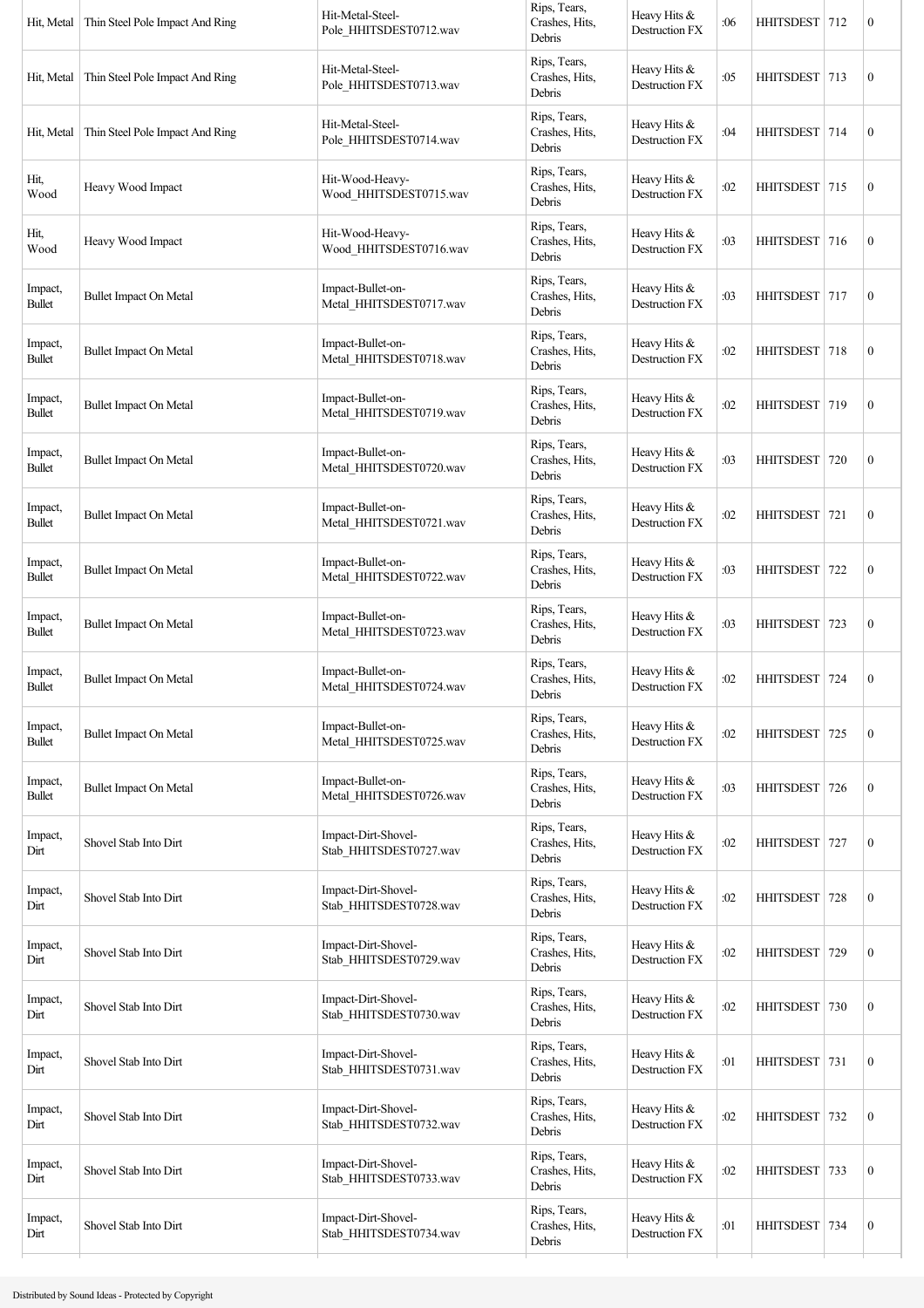| Impact,<br>Door | Boomy Metal Door Impact                             | Impact-Door-Boomy-<br>Metal HHITSDEST0735.wav  | Rips, Tears,<br>Crashes, Hits,<br>Debris | Heavy Hits &<br>Destruction FX | :03 | <b>HHITSDEST</b> | 735 | $\boldsymbol{0}$ |
|-----------------|-----------------------------------------------------|------------------------------------------------|------------------------------------------|--------------------------------|-----|------------------|-----|------------------|
| Impact,<br>Door | Boomy Metal Door Impact                             | Impact-Door-Boomy-<br>Metal_HHITSDEST0736.wav  | Rips, Tears,<br>Crashes, Hits,<br>Debris | Heavy Hits &<br>Destruction FX | :03 | <b>HHITSDEST</b> | 736 | $\boldsymbol{0}$ |
| Impact,<br>Door | Boomy Metal Door Impact                             | Impact-Door-Boomy-<br>Metal_HHITSDEST0737.wav  | Rips, Tears,<br>Crashes, Hits,<br>Debris | Heavy Hits &<br>Destruction FX | :03 | <b>HHITSDEST</b> | 737 | $\boldsymbol{0}$ |
| Impact,<br>Door | Broken Metal Industrial Refrigerator Door<br>Impact | Impact-Door-Broken-<br>Metal_HHITSDEST0738.wav | Rips, Tears,<br>Crashes, Hits,<br>Debris | Heavy Hits &<br>Destruction FX | :06 | HHITSDEST 738    |     | $\boldsymbol{0}$ |
| Impact,<br>Door | Broken Metal Industrial Refrigerator Door<br>Impact | Impact-Door-Broken-<br>Metal_HHITSDEST0739.wav | Rips, Tears,<br>Crashes, Hits,<br>Debris | Heavy Hits &<br>Destruction FX | :05 | <b>HHITSDEST</b> | 739 | $\boldsymbol{0}$ |
| Impact,<br>Door | Broken Metal Industrial Refrigerator Door<br>Impact | Impact-Door-Broken-<br>Metal_HHITSDEST0740.wav | Rips, Tears,<br>Crashes, Hits,<br>Debris | Heavy Hits &<br>Destruction FX | :04 | <b>HHITSDEST</b> | 740 | $\boldsymbol{0}$ |
| Impact,<br>Door | Broken Metal Industrial Refrigerator Door<br>Impact | Impact-Door-Broken-<br>Metal HHITSDEST0741.wav | Rips, Tears,<br>Crashes, Hits,<br>Debris | Heavy Hits &<br>Destruction FX | :07 | <b>HHITSDEST</b> | 741 | $\boldsymbol{0}$ |
| Impact,<br>Door | Broken Metal Industrial Refrigerator Door<br>Impact | Impact-Door-Broken-<br>Metal_HHITSDEST0742.wav | Rips, Tears,<br>Crashes, Hits,<br>Debris | Heavy Hits &<br>Destruction FX | :04 | HHITSDEST 742    |     | $\boldsymbol{0}$ |
| Impact,<br>Door | Broken Metal Industrial Refrigerator Door<br>Impact | Impact-Door-Broken-<br>Metal_HHITSDEST0743.wav | Rips, Tears,<br>Crashes, Hits,<br>Debris | Heavy Hits &<br>Destruction FX | :03 | <b>HHITSDEST</b> | 743 | $\boldsymbol{0}$ |
| Impact,<br>Door | Hard Car Door Slam                                  | Impact-Door-Car-<br>Slam_HHITSDEST0744.wav     | Rips, Tears,<br>Crashes, Hits,<br>Debris | Heavy Hits &<br>Destruction FX | :03 | <b>HHITSDEST</b> | 744 | $\boldsymbol{0}$ |
| Impact,<br>Door | Hard Car Door Slam                                  | Impact-Door-Car-<br>Slam HHITSDEST0745.wav     | Rips, Tears,<br>Crashes, Hits,<br>Debris | Heavy Hits &<br>Destruction FX | :02 | HHITSDEST 745    |     | $\boldsymbol{0}$ |
| Impact,<br>Door | Hard Car Door Slam                                  | Impact-Door-Car-<br>Slam_HHITSDEST0746.wav     | Rips, Tears,<br>Crashes, Hits,<br>Debris | Heavy Hits &<br>Destruction FX | :02 | HHITSDEST        | 746 | $\boldsymbol{0}$ |
| Impact,<br>Door | Hard Car Door Slam                                  | Impact-Door-Car-<br>Slam_HHITSDEST0747.wav     | Rips, Tears,<br>Crashes, Hits,<br>Debris | Heavy Hits &<br>Destruction FX | :02 | <b>HHITSDEST</b> | 747 | $\boldsymbol{0}$ |
| Impact,<br>Door | Hard Car Door Slam                                  | Impact-Door-Car-<br>Slam_HHITSDEST0748.wav     | Rips, Tears,<br>Crashes, Hits,<br>Debris | Heavy Hits &<br>Destruction FX | :01 | <b>HHITSDEST</b> | 748 | $\boldsymbol{0}$ |
| Impact,<br>Door | Hard Car Door Slam                                  | Impact-Door-Car-<br>Slam_HHITSDEST0749.wav     | Rips, Tears,<br>Crashes, Hits,<br>Debris | Heavy Hits &<br>Destruction FX | :02 | HHITSDEST 749    |     | $\boldsymbol{0}$ |
| Impact,<br>Door | Hard Car Door Slam                                  | Impact-Door-Car-<br>Slam HHITSDEST0750.wav     | Rips, Tears,<br>Crashes, Hits,<br>Debris | Heavy Hits &<br>Destruction FX | :02 | <b>HHITSDEST</b> | 750 | $\boldsymbol{0}$ |
| Impact,<br>Door | Hard Car Door Slam                                  | Impact-Door-Car-<br>Slam_HHITSDEST0751.wav     | Rips, Tears,<br>Crashes, Hits,<br>Debris | Heavy Hits &<br>Destruction FX | :02 | <b>HHITSDEST</b> | 751 | $\boldsymbol{0}$ |
| Impact,<br>Door | Hard Car Door Slam                                  | Impact-Door-Car-<br>Slam_HHITSDEST0752.wav     | Rips, Tears,<br>Crashes, Hits,<br>Debris | Heavy Hits &<br>Destruction FX | :01 | <b>HHITSDEST</b> | 752 | $\boldsymbol{0}$ |
| Impact,<br>Door | Hard Car Door Slam                                  | Impact-Door-Car-<br>Slam_HHITSDEST0753.wav     | Rips, Tears,<br>Crashes, Hits,<br>Debris | Heavy Hits &<br>Destruction FX | :01 | HHITSDEST 753    |     | $\boldsymbol{0}$ |
| Impact,<br>Door | Hard Car Door Slam                                  | Impact-Door-Car-<br>Slam_HHITSDEST0754.wav     | Rips, Tears,<br>Crashes, Hits,<br>Debris | Heavy Hits &<br>Destruction FX | :02 | <b>HHITSDEST</b> | 754 | $\boldsymbol{0}$ |
| Impact,<br>Door | Heavy Steel Door Impact And Rattle                  | Impact-Door-Steel-<br>Rattle_HHITSDEST0755.wav | Rips, Tears,<br>Crashes, Hits,<br>Debris | Heavy Hits &<br>Destruction FX | :07 | <b>HHITSDEST</b> | 755 | $\boldsymbol{0}$ |
| Impact,<br>Door | Heavy Steel Door Impact And Rattle                  | Impact-Door-Steel-<br>Rattle_HHITSDEST0756.wav | Rips, Tears,<br>Crashes, Hits,<br>Debris | Heavy Hits &<br>Destruction FX | :04 | <b>HHITSDEST</b> | 756 | $\boldsymbol{0}$ |
| Impact,<br>Door | Heavy Steel Door Impact And Rattle                  | Impact-Door-Steel-<br>Rattle_HHITSDEST0757.wav | Rips, Tears,<br>Crashes, Hits,<br>Debris | Heavy Hits &<br>Destruction FX | :04 | HHITSDEST 757    |     | $\boldsymbol{0}$ |
|                 |                                                     |                                                |                                          |                                |     |                  |     |                  |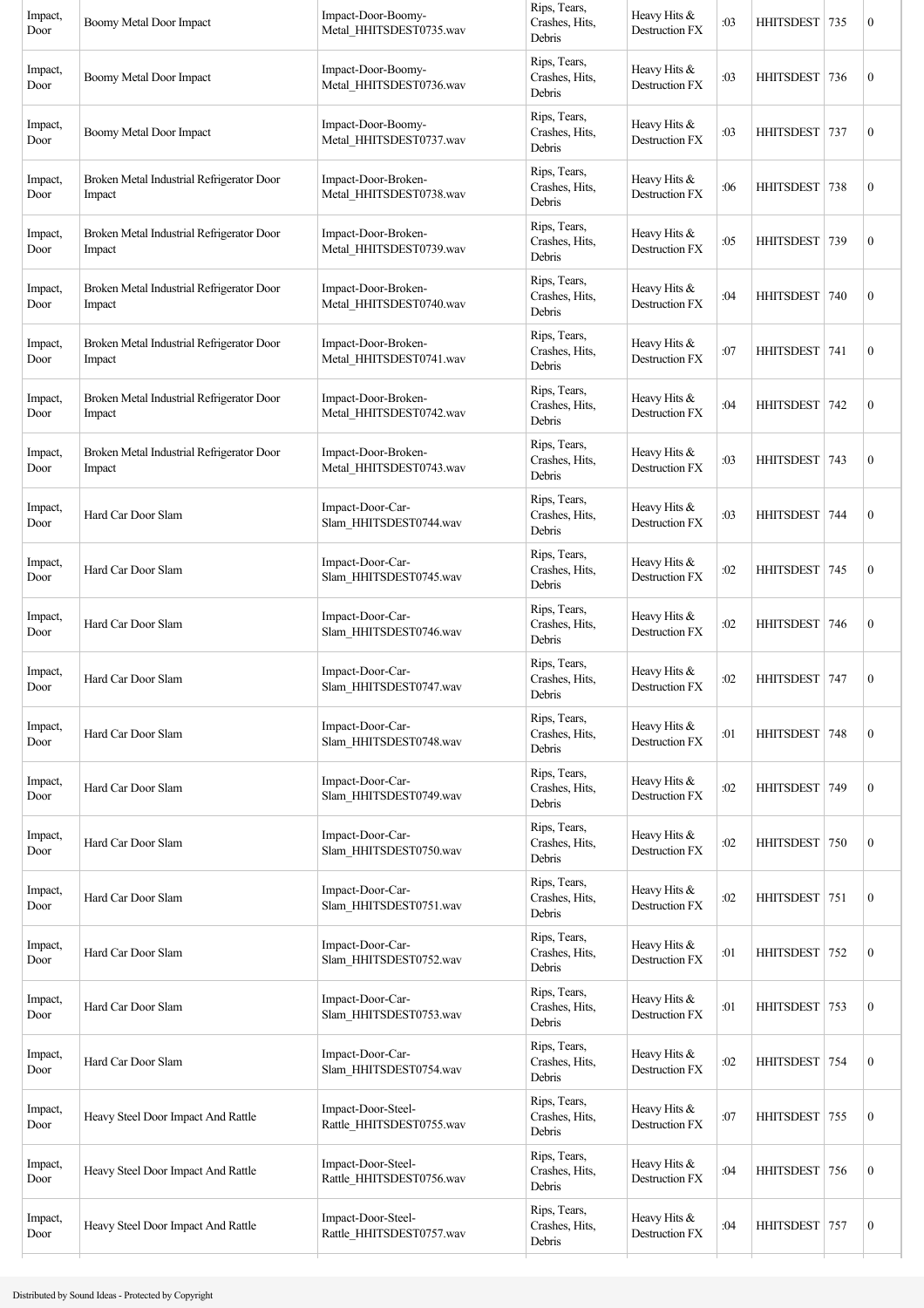| Impact,<br>Door | Heavy Steel Door Impact And Rattle                        | Impact-Door-Steel-<br>Rattle_HHITSDEST0758.wav | Rips, Tears,<br>Crashes, Hits,<br>Debris | Heavy Hits &<br>Destruction FX        | :05 | HHITSDEST 758    |     | $\boldsymbol{0}$ |
|-----------------|-----------------------------------------------------------|------------------------------------------------|------------------------------------------|---------------------------------------|-----|------------------|-----|------------------|
| Impact,<br>Door | Metal Safe Door Impact And Lock                           | Impact-Door-Metal-<br>Safe_HHITSDEST0759.wav   | Rips, Tears,<br>Crashes, Hits,<br>Debris | Heavy Hits &<br>Destruction FX        | :03 | <b>HHITSDEST</b> | 759 | $\boldsymbol{0}$ |
| Impact,<br>Door | Metal Safe Door Impact And Lock                           | Impact-Door-Metal-<br>Safe_HHITSDEST0760.wav   | Rips, Tears,<br>Crashes, Hits,<br>Debris | Heavy Hits &<br>Destruction FX        | :03 | <b>HHITSDEST</b> | 760 | $\boldsymbol{0}$ |
| Impact,<br>Door | Metal Safe Door Impact And Lock                           | Impact-Door-Metal-<br>Safe HHITSDEST0761.wav   | Rips, Tears,<br>Crashes, Hits,<br>Debris | Heavy Hits &<br><b>Destruction FX</b> | :03 | <b>HHITSDEST</b> | 761 | $\boldsymbol{0}$ |
| Impact,<br>Door | Metal Safe Door Impact And Lock                           | Impact-Door-Metal-<br>Safe_HHITSDEST0762.wav   | Rips, Tears,<br>Crashes, Hits,<br>Debris | Heavy Hits &<br>Destruction FX        | :03 | HHITSDEST   762  |     | $\boldsymbol{0}$ |
| Impact,<br>Door | Metal Safe Door Impact And Lock                           | Impact-Door-Metal-<br>Safe_HHITSDEST0763.wav   | Rips, Tears,<br>Crashes, Hits,<br>Debris | Heavy Hits &<br>Destruction FX        | :03 | <b>HHITSDEST</b> | 763 | $\boldsymbol{0}$ |
| Impact,<br>Door | Old Car Door Slam, Slight Rattle                          | Impact-Door-Old-<br>Car_HHITSDEST0764.wav      | Rips, Tears,<br>Crashes, Hits,<br>Debris | Heavy Hits &<br>Destruction FX        | :03 | <b>HHITSDEST</b> | 764 | $\boldsymbol{0}$ |
| Impact,<br>Door | Old Car Door Slam, Slight Rattle                          | Impact-Door-Old-<br>Car_HHITSDEST0765.wav      | Rips, Tears,<br>Crashes, Hits,<br>Debris | Heavy Hits &<br>Destruction FX        | :03 | HHITSDEST        | 765 | $\boldsymbol{0}$ |
| Impact,<br>Door | Old Car Door Slam, Slight Rattle                          | Impact-Door-Old-<br>Car_HHITSDEST0766.wav      | Rips, Tears,<br>Crashes, Hits,<br>Debris | Heavy Hits &<br>Destruction FX        | :03 | <b>HHITSDEST</b> | 766 | $\boldsymbol{0}$ |
| Impact,<br>Door | Old Car Door Slam, Slight Rattle                          | Impact-Door-Old-<br>Car_HHITSDEST0767.wav      | Rips, Tears,<br>Crashes, Hits,<br>Debris | Heavy Hits &<br>Destruction FX        | :03 | <b>HHITSDEST</b> | 767 | $\boldsymbol{0}$ |
| Impact,<br>Door | Old Car Door Slam, Slight Rattle                          | Impact-Door-Old-<br>Car HHITSDEST0768.wav      | Rips, Tears,<br>Crashes, Hits,<br>Debris | Heavy Hits $&$<br>Destruction FX      | :03 | <b>HHITSDEST</b> | 768 | $\boldsymbol{0}$ |
| Impact,<br>Door | Old Car Door Slam, Slight Rattle                          | Impact-Door-Old-<br>Car HHITSDEST0769.wav      | Rips, Tears,<br>Crashes, Hits,<br>Debris | Heavy Hits &<br>Destruction FX        | :02 | <b>HHITSDEST</b> | 769 | $\boldsymbol{0}$ |
| Impact,<br>Door | Old Car Door Slam, Slight Rattle, Rusty Debris<br>Falling | Impact-Door-Old-<br>Car_HHITSDEST0770.wav      | Rips, Tears,<br>Crashes, Hits,<br>Debris | Heavy Hits &<br>Destruction FX        | :03 | HHITSDEST   770  |     | $\boldsymbol{0}$ |
| Impact,<br>Door | Old Car Door Slam, Slight Rattle, Rusty Debris<br>Falling | Impact-Door-Old-<br>Car_HHITSDEST0771.wav      | Rips, Tears,<br>Crashes, Hits,<br>Debris | Heavy Hits &<br>Destruction FX        | :02 | <b>HHITSDEST</b> | 771 | $\boldsymbol{0}$ |
| Impact,<br>Door | Old Car Door Slam, Slight Rattle, Rusty Debris<br>Falling | Impact-Door-Old-<br>Car_HHITSDEST0772.wav      | Rips, Tears,<br>Crashes, Hits,<br>Debris | Heavy Hits &<br>Destruction FX        | :03 | <b>HHITSDEST</b> | 772 | $\boldsymbol{0}$ |
| Impact,<br>Door | Old Car Door Slam, Slight Rattle, Rusty Debris<br>Falling | Impact-Door-Old-<br>Car_HHITSDEST0773.wav      | Rips, Tears,<br>Crashes, Hits,<br>Debris | Heavy Hits &<br>Destruction FX        | :03 | <b>HHITSDEST</b> | 773 | $\boldsymbol{0}$ |
| Impact,<br>Door | Old Car Door Slam, Slight Rattle, Rusty Debris<br>Falling | Impact-Door-Old-<br>Car_HHITSDEST0774.wav      | Rips, Tears,<br>Crashes, Hits,<br>Debris | Heavy Hits &<br>Destruction FX        | :03 | HHITSDEST 774    |     | $\boldsymbol{0}$ |
| Impact,<br>Door | Rattly Metal Door Impact                                  | Impact-Door-Rattly-<br>Metal_HHITSDEST0775.wav | Rips, Tears,<br>Crashes, Hits,<br>Debris | Heavy Hits &<br>Destruction FX        | :03 | <b>HHITSDEST</b> | 775 | $\boldsymbol{0}$ |
| Impact,<br>Door | Rattly Metal Door Impact                                  | Impact-Door-Rattly-<br>Metal_HHITSDEST0776.wav | Rips, Tears,<br>Crashes, Hits,<br>Debris | Heavy Hits &<br>Destruction FX        | :03 | <b>HHITSDEST</b> | 776 | $\boldsymbol{0}$ |
| Impact,<br>Door | Rattly Metal Door Impact                                  | Impact-Door-Rattly-<br>Metal_HHITSDEST0777.wav | Rips, Tears,<br>Crashes, Hits,<br>Debris | Heavy Hits &<br>Destruction FX        | :03 | <b>HHITSDEST</b> | 777 | $\boldsymbol{0}$ |
| Impact,<br>Door | Rattly Metal Door Impact                                  | Impact-Door-Rattly-<br>Metal_HHITSDEST0778.wav | Rips, Tears,<br>Crashes, Hits,<br>Debris | Heavy Hits &<br>Destruction FX        | :03 | <b>HHITSDEST</b> | 778 | $\boldsymbol{0}$ |
| Impact,<br>Door | Rattly Metal Door Impact                                  | Impact-Door-Rattly-<br>Metal_HHITSDEST0779.wav | Rips, Tears,<br>Crashes, Hits,<br>Debris | Heavy Hits &<br>Destruction FX        | :03 | <b>HHITSDEST</b> | 779 | $\boldsymbol{0}$ |
| Impact,<br>Door | <b>Rattly Metal Door Impact</b>                           | Impact-Door-Rattly-<br>Metal_HHITSDEST0780.wav | Rips, Tears,<br>Crashes, Hits,<br>Debris | Heavy Hits &<br>Destruction FX        | :03 | <b>HHITSDEST</b> | 780 | $\boldsymbol{0}$ |
|                 |                                                           |                                                |                                          |                                       |     |                  |     |                  |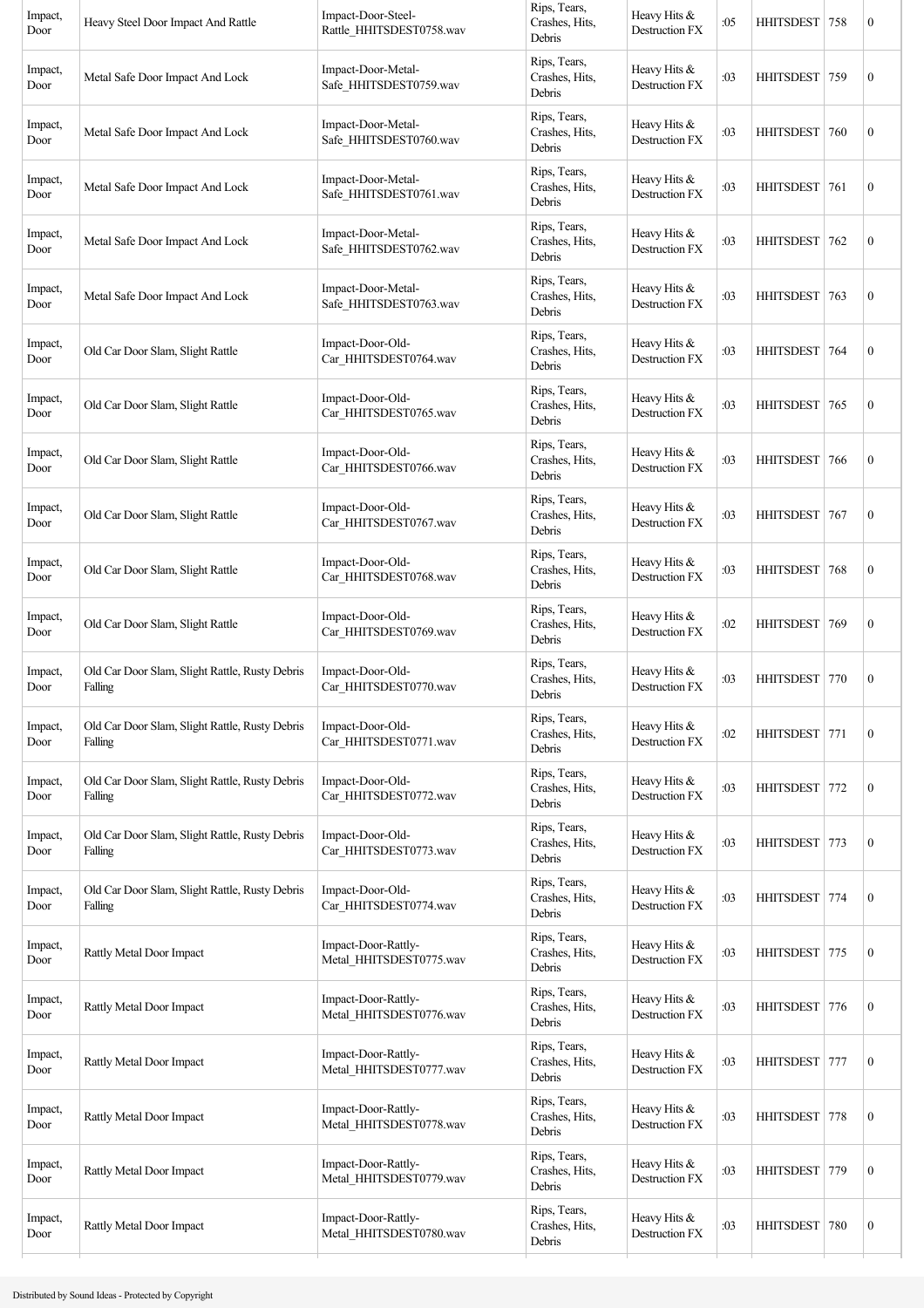| Impact,<br>Door  | Rattly Metal Door Impact                                        | Impact-Door-Rattly-<br>Metal_HHITSDEST0781.wav  | Rips, Tears,<br>Crashes, Hits,<br>Debris | Heavy Hits &<br>Destruction FX        | :03 | HHITSDEST   781  |     | $\boldsymbol{0}$ |
|------------------|-----------------------------------------------------------------|-------------------------------------------------|------------------------------------------|---------------------------------------|-----|------------------|-----|------------------|
| Impact,<br>Door  | Rattly Metal Door Impact                                        | Impact-Door-Rattly-<br>Metal HHITSDEST0782.wav  | Rips, Tears,<br>Crashes, Hits,<br>Debris | Heavy Hits &<br>Destruction FX        | :03 | <b>HHITSDEST</b> | 782 | $\boldsymbol{0}$ |
| Impact,<br>Door  | Rattly Metal Door Impact                                        | Impact-Door-Rattly-<br>Metal_HHITSDEST0783.wav  | Rips, Tears,<br>Crashes, Hits,<br>Debris | Heavy Hits &<br>Destruction FX        | :04 | <b>HHITSDEST</b> | 783 | $\boldsymbol{0}$ |
| Impact,<br>Door  | Rattly Metal Door Impact                                        | Impact-Door-Rattly-<br>Metal_HHITSDEST0784.wav  | Rips, Tears,<br>Crashes, Hits,<br>Debris | Heavy Hits &<br>Destruction FX        | :03 | <b>HHITSDEST</b> | 784 | $\boldsymbol{0}$ |
| Impact,<br>Glass | Hard Impact On Window Frame                                     | Impact-Glass-Window-<br>Frame_HHITSDEST0785.wav | Rips, Tears,<br>Crashes, Hits,<br>Debris | Heavy Hits &<br>Destruction FX        | :02 | HHITSDEST        | 785 | $\boldsymbol{0}$ |
| Impact,<br>Glass | Hard Impact On Window Frame                                     | Impact-Glass-Window-<br>Frame_HHITSDEST0786.wav | Rips, Tears,<br>Crashes, Hits,<br>Debris | Heavy Hits &<br>Destruction FX        | :02 | <b>HHITSDEST</b> | 786 | $\boldsymbol{0}$ |
| Impact,<br>Glass | Hard Impact On Window Frame                                     | Impact-Glass-Window-<br>Frame_HHITSDEST0787.wav | Rips, Tears,<br>Crashes, Hits,<br>Debris | Heavy Hits &<br>Destruction FX        | :01 | <b>HHITSDEST</b> | 787 | $\boldsymbol{0}$ |
| Impact,<br>Glass | Hard Impact On Window Frame                                     | Impact-Glass-Window-<br>Frame HHITSDEST0788.wav | Rips, Tears,<br>Crashes, Hits,<br>Debris | Heavy Hits &<br><b>Destruction FX</b> | :01 | HHITSDEST 788    |     | $\boldsymbol{0}$ |
| Impact,<br>Glass | Hard Impact On Window Frame                                     | Impact-Glass-Window-<br>Frame_HHITSDEST0789.wav | Rips, Tears,<br>Crashes, Hits,<br>Debris | Heavy Hits &<br><b>Destruction FX</b> | :02 | HHITSDEST        | 789 | $\boldsymbol{0}$ |
| Impact,<br>Glass | Light Bulb Explosion, Glass Smash, Shards And<br>Debris Scatter | Impact-Glass-Light-<br>Bulb_HHITSDEST0790.wav   | Rips, Tears,<br>Crashes, Hits,<br>Debris | Heavy Hits &<br>Destruction FX        | :04 | <b>HHITSDEST</b> | 790 | $\boldsymbol{0}$ |
| Impact,<br>Glass | Light Bulb Explosion, Glass Smash, Shards And<br>Debris Scatter | Impact-Glass-Light-<br>Bulb_HHITSDEST0791.wav   | Rips, Tears,<br>Crashes, Hits,<br>Debris | Heavy Hits &<br>Destruction FX        | :04 | <b>HHITSDEST</b> | 791 | $\boldsymbol{0}$ |
| Impact,<br>Glass | Light Bulb Explosion, Glass Smash, Shards And<br>Debris Scatter | Impact-Glass-Light-<br>Bulb_HHITSDEST0792.wav   | Rips, Tears,<br>Crashes, Hits,<br>Debris | Heavy Hits &<br>Destruction FX        | :03 | HHITSDEST        | 792 | $\boldsymbol{0}$ |
| Impact,<br>Glass | Light Bulb Explosion, Glass Smash, Shards And<br>Debris Scatter | Impact-Glass-Light-<br>Bulb HHITSDEST0793.wav   | Rips, Tears,<br>Crashes, Hits,<br>Debris | Heavy Hits &<br>Destruction FX        | :03 | HHITSDEST        | 793 | $\boldsymbol{0}$ |
| Impact,<br>Glass | Light Bulb Explosion, Glass Smash, Shards And<br>Debris Scatter | Impact-Glass-Light-<br>Bulb_HHITSDEST0794.wav   | Rips, Tears,<br>Crashes, Hits,<br>Debris | Heavy Hits &<br>Destruction FX        | :03 | <b>HHITSDEST</b> | 794 | $\boldsymbol{0}$ |
| Impact,<br>Glass | Light Bulb Explosion, Glass Smash, Shards And<br>Debris Scatter | Impact-Glass-Light-<br>Bulb_HHITSDEST0795.wav   | Rips, Tears,<br>Crashes, Hits,<br>Debris | Heavy Hits &<br>Destruction FX        | :03 | HHITSDEST 795    |     | $\boldsymbol{0}$ |
| Impact,<br>Glass | Light Bulb Explosion, Glass Smash, Shards And<br>Debris Scatter | Impact-Glass-Light-<br>Bulb_HHITSDEST0796.wav   | Rips, Tears,<br>Crashes, Hits,<br>Debris | Heavy Hits &<br>Destruction FX        | :04 | HHITSDEST 796    |     | $\boldsymbol{0}$ |
| Impact,<br>Glass | Light Bulb Explosion, Glass Smash, Shards And<br>Debris Scatter | Impact-Glass-Light-<br>Bulb_HHITSDEST0797.wav   | Rips, Tears,<br>Crashes, Hits,<br>Debris | Heavy Hits &<br>Destruction FX        | :04 | HHITSDEST        | 797 | $\boldsymbol{0}$ |
| Impact,<br>Glass | Light Bulb Explosion, Glass Smash, Shards And<br>Debris Scatter | Impact-Glass-Light-<br>Bulb HHITSDEST0798.wav   | Rips, Tears,<br>Crashes, Hits,<br>Debris | Heavy Hits &<br>Destruction FX        | :04 | <b>HHITSDEST</b> | 798 | $\boldsymbol{0}$ |
| Impact,<br>Glass | Light Bulb Explosion, Glass Smash, Shards And<br>Debris Scatter | Impact-Glass-Light-<br>Bulb_HHITSDEST0799.wav   | Rips, Tears,<br>Crashes, Hits,<br>Debris | Heavy Hits &<br>Destruction FX        | :03 | <b>HHITSDEST</b> | 799 | $\boldsymbol{0}$ |
| Impact,<br>Glass | Light Bulb Explosion, Glass Smash, Shards And<br>Debris Scatter | Impact-Glass-Light-<br>Bulb_HHITSDEST0800.wav   | Rips, Tears,<br>Crashes, Hits,<br>Debris | Heavy Hits &<br>Destruction FX        | :05 | HHITSDEST        | 800 | $\boldsymbol{0}$ |
| Impact,<br>Glass | Light Bulb Explosion, Glass Smash, Shards And<br>Debris Scatter | Impact-Glass-Light-<br>Bulb_HHITSDEST0801.wav   | Rips, Tears,<br>Crashes, Hits,<br>Debris | Heavy Hits &<br>Destruction FX        | :04 | <b>HHITSDEST</b> | 801 | $\boldsymbol{0}$ |
| Impact,<br>Glass | Light Bulb Explosion, Glass Smash, Shards And<br>Debris Scatter | Impact-Glass-Light-<br>Bulb_HHITSDEST0802.wav   | Rips, Tears,<br>Crashes, Hits,<br>Debris | Heavy Hits &<br>Destruction FX        | :04 | <b>HHITSDEST</b> | 802 | $\boldsymbol{0}$ |
| Impact,<br>Glass | Light Bulb Explosion, Glass Smash, Shards And<br>Debris Scatter | Impact-Glass-Light-<br>Bulb_HHITSDEST0803.wav   | Rips, Tears,<br>Crashes, Hits,<br>Debris | Heavy Hits &<br>Destruction FX        | :04 | HHITSDEST 803    |     | $\boldsymbol{0}$ |
|                  |                                                                 |                                                 |                                          |                                       |     |                  |     |                  |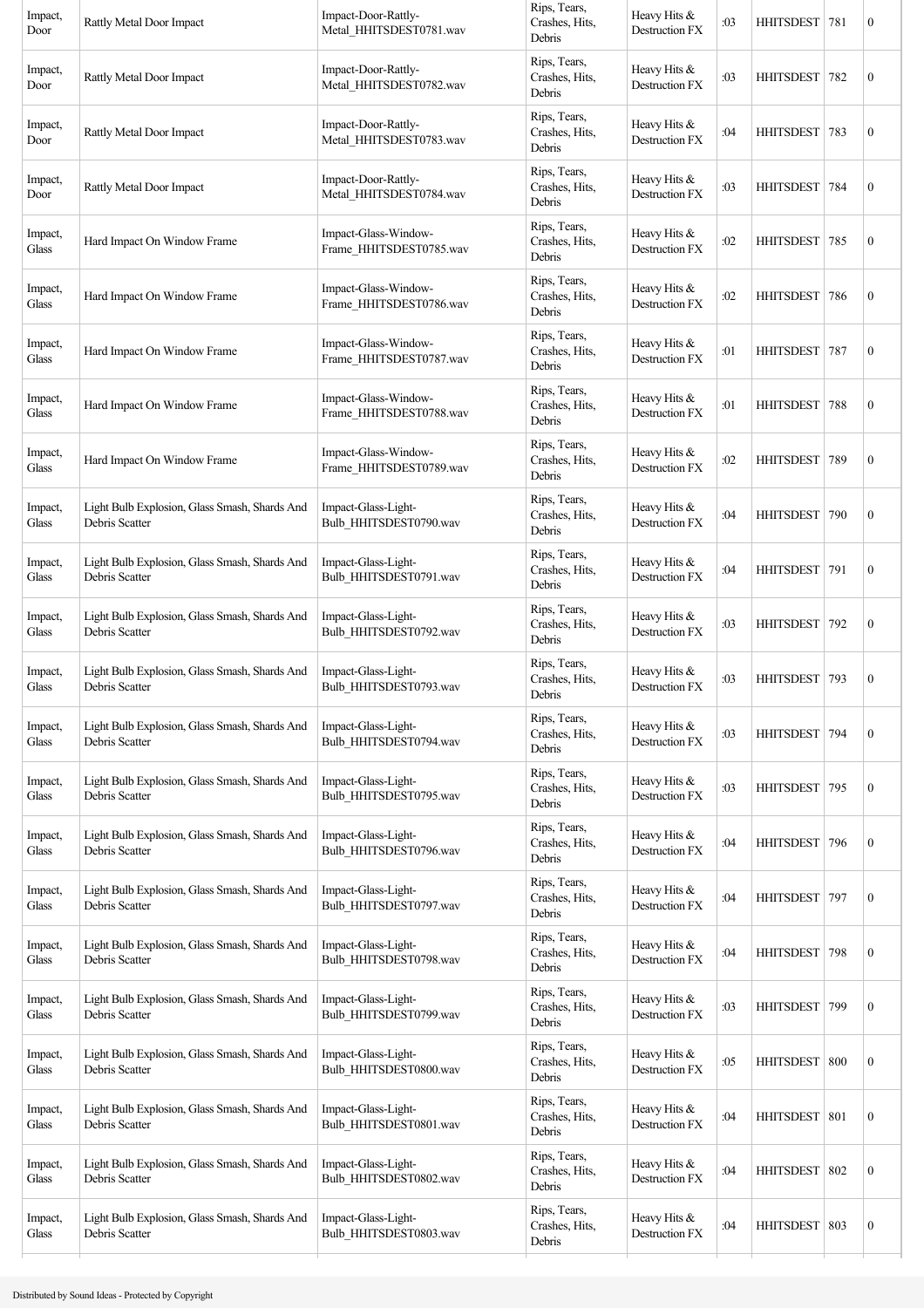| Rips, Tears,<br>Heavy Hits &<br>Light Bulb Explosion, Glass Smash, Shards And<br>Impact-Glass-Light-<br>Impact,<br>Crashes, Hits,<br>:03<br><b>HHITSDEST</b><br>Destruction FX<br>Debris Scatter<br>Bulb_HHITSDEST0805.wav<br>Glass<br>Debris<br>Rips, Tears,<br>Light Bulb Explosion, Glass Smash, Shards And<br>Impact-Glass-Light-<br>Heavy Hits &<br>Impact,<br>Crashes, Hits,<br><b>HHITSDEST</b><br>:03<br>Debris Scatter<br>Bulb HHITSDEST0806.wav<br>Destruction FX<br>Glass<br>Debris<br>Rips, Tears,<br>Heavy Hits &<br>Light Bulb Explosion, Glass Smash, Shards And<br>Impact-Glass-Light-<br>Impact,<br>Crashes, Hits,<br>:03<br>HHITSDEST 807<br>Debris Scatter<br>Bulb HHITSDEST0807.wav<br>Destruction FX<br>Glass<br>Debris<br>Rips, Tears,<br>Heavy Hits &<br>Light Bulb Explosion, Glass Smash, Shards And<br>Impact-Glass-Light-<br>Impact,<br>Crashes, Hits,<br>:04<br>HHITSDEST   808<br>Debris Scatter<br>Bulb_HHITSDEST0808.wav<br>Destruction FX<br>Glass<br>Debris<br>Rips, Tears,<br>Light Bulb Explosion, Glass Smash, Shards And<br>Impact-Glass-Light-<br>Heavy Hits &<br>Impact,<br>Crashes, Hits,<br>:05<br><b>HHITSDEST</b><br>Bulb_HHITSDEST0809.wav<br>Debris Scatter<br>Destruction FX<br>Glass<br>Debris<br>Rips, Tears,<br>Light Bulb Explosion, Glass Smash, Shards And<br>Impact-Glass-Light-<br>Heavy Hits &<br>Impact,<br>Crashes, Hits,<br>:04<br>HHITSDEST 810<br>Debris Scatter<br>Bulb_HHITSDEST0810.wav<br>Destruction FX<br>Glass | 805<br>806<br>809 | $\boldsymbol{0}$<br>$\boldsymbol{0}$<br>$\boldsymbol{0}$<br>$\boldsymbol{0}$<br>$\boldsymbol{0}$<br>$\boldsymbol{0}$ |
|-----------------------------------------------------------------------------------------------------------------------------------------------------------------------------------------------------------------------------------------------------------------------------------------------------------------------------------------------------------------------------------------------------------------------------------------------------------------------------------------------------------------------------------------------------------------------------------------------------------------------------------------------------------------------------------------------------------------------------------------------------------------------------------------------------------------------------------------------------------------------------------------------------------------------------------------------------------------------------------------------------------------------------------------------------------------------------------------------------------------------------------------------------------------------------------------------------------------------------------------------------------------------------------------------------------------------------------------------------------------------------------------------------------------------------------------------------------------------------------|-------------------|----------------------------------------------------------------------------------------------------------------------|
|                                                                                                                                                                                                                                                                                                                                                                                                                                                                                                                                                                                                                                                                                                                                                                                                                                                                                                                                                                                                                                                                                                                                                                                                                                                                                                                                                                                                                                                                                   |                   |                                                                                                                      |
|                                                                                                                                                                                                                                                                                                                                                                                                                                                                                                                                                                                                                                                                                                                                                                                                                                                                                                                                                                                                                                                                                                                                                                                                                                                                                                                                                                                                                                                                                   |                   |                                                                                                                      |
|                                                                                                                                                                                                                                                                                                                                                                                                                                                                                                                                                                                                                                                                                                                                                                                                                                                                                                                                                                                                                                                                                                                                                                                                                                                                                                                                                                                                                                                                                   |                   |                                                                                                                      |
|                                                                                                                                                                                                                                                                                                                                                                                                                                                                                                                                                                                                                                                                                                                                                                                                                                                                                                                                                                                                                                                                                                                                                                                                                                                                                                                                                                                                                                                                                   |                   |                                                                                                                      |
|                                                                                                                                                                                                                                                                                                                                                                                                                                                                                                                                                                                                                                                                                                                                                                                                                                                                                                                                                                                                                                                                                                                                                                                                                                                                                                                                                                                                                                                                                   |                   |                                                                                                                      |
| Debris                                                                                                                                                                                                                                                                                                                                                                                                                                                                                                                                                                                                                                                                                                                                                                                                                                                                                                                                                                                                                                                                                                                                                                                                                                                                                                                                                                                                                                                                            |                   |                                                                                                                      |
| Rips, Tears,<br>Light Bulb Explosion, Glass Smash, Shards And<br>Impact-Glass-Light-<br>Heavy Hits &<br>Impact,<br>Crashes, Hits,<br>:03<br>HHITSDEST 811<br>Debris Scatter<br>Bulb_HHITSDEST0811.wav<br>Destruction FX<br>Glass<br>Debris                                                                                                                                                                                                                                                                                                                                                                                                                                                                                                                                                                                                                                                                                                                                                                                                                                                                                                                                                                                                                                                                                                                                                                                                                                        |                   | $\boldsymbol{0}$                                                                                                     |
| Rips, Tears,<br>Light Bulb Explosion, Glass Smash, Shards And<br>Impact-Glass-Light-<br>Heavy Hits &<br>Impact,<br>Crashes, Hits,<br>HHITSDEST 812<br>:04<br>Destruction FX<br>Debris Scatter<br>Bulb_HHITSDEST0812.wav<br>Glass<br>Debris                                                                                                                                                                                                                                                                                                                                                                                                                                                                                                                                                                                                                                                                                                                                                                                                                                                                                                                                                                                                                                                                                                                                                                                                                                        |                   | $\boldsymbol{0}$                                                                                                     |
| Rips, Tears,<br>Light Bulb Explosion, Glass Smash, Shards And<br>Impact-Glass-Light-<br>Heavy Hits &<br>Impact,<br>Crashes, Hits,<br>HHITSDEST   813<br>:05<br>Debris Scatter<br>Bulb_HHITSDEST0813.wav<br>Destruction FX<br>Glass<br>Debris                                                                                                                                                                                                                                                                                                                                                                                                                                                                                                                                                                                                                                                                                                                                                                                                                                                                                                                                                                                                                                                                                                                                                                                                                                      |                   | $\boldsymbol{0}$                                                                                                     |
| Rips, Tears,<br>Impact-Glass-Light-<br>Heavy Hits &<br>Light Bulb Explosion, Glass Smash, Shards And<br>Impact,<br>Crashes, Hits,<br>:04<br>HHITSDEST 814<br>Debris Scatter<br>Bulb_HHITSDEST0814.wav<br>Destruction FX<br>Glass<br>Debris                                                                                                                                                                                                                                                                                                                                                                                                                                                                                                                                                                                                                                                                                                                                                                                                                                                                                                                                                                                                                                                                                                                                                                                                                                        |                   | $\boldsymbol{0}$                                                                                                     |
| Rips, Tears,<br>Light Bulb Explosion, Glass Smash, Shards And<br>Impact-Glass-Light-<br>Heavy Hits &<br>Impact,<br>Crashes, Hits,<br>:04<br>HHITSDEST   815<br>Bulb_HHITSDEST0815.wav<br>Destruction FX<br>Glass<br>Debris Scatter<br>Debris                                                                                                                                                                                                                                                                                                                                                                                                                                                                                                                                                                                                                                                                                                                                                                                                                                                                                                                                                                                                                                                                                                                                                                                                                                      |                   | $\boldsymbol{0}$                                                                                                     |
| Rips, Tears,<br>Light Bulb Explosion, Glass Smash, Shards And<br>Impact-Glass-Light-<br>Heavy Hits &<br>Impact,<br>:04<br>HHITSDEST 816<br>Crashes, Hits,<br>Bulb HHITSDEST0816.wav<br>Destruction FX<br>Glass<br>Debris Scatter<br>Debris                                                                                                                                                                                                                                                                                                                                                                                                                                                                                                                                                                                                                                                                                                                                                                                                                                                                                                                                                                                                                                                                                                                                                                                                                                        |                   | $\boldsymbol{0}$                                                                                                     |
| Rips, Tears,<br>Light Bulb Explosion, Glass Smash, Shards And<br>Impact-Glass-Light-<br>Heavy Hits &<br>Impact,<br>Crashes, Hits,<br>:05<br>HHITSDEST   817<br>Bulb_HHITSDEST0817.wav<br>Glass<br>Debris Scatter<br>Destruction FX<br>Debris                                                                                                                                                                                                                                                                                                                                                                                                                                                                                                                                                                                                                                                                                                                                                                                                                                                                                                                                                                                                                                                                                                                                                                                                                                      |                   | $\boldsymbol{0}$                                                                                                     |
| Rips, Tears,<br>Impact-Glass-Light-<br>Heavy Hits &<br>Impact,<br>Light Bulb Impact And Bounce On Concrete<br>Crashes, Hits,<br>:05<br>HHITSDEST 818<br>Bulb_HHITSDEST0818.wav<br>Glass<br>Destruction FX<br>Debris                                                                                                                                                                                                                                                                                                                                                                                                                                                                                                                                                                                                                                                                                                                                                                                                                                                                                                                                                                                                                                                                                                                                                                                                                                                               |                   | $\boldsymbol{0}$                                                                                                     |
| Rips, Tears,<br>Impact-Glass-Light-<br>Heavy Hits &<br>Impact,<br>Light Bulb Impact And Bounce On Concrete<br>Crashes, Hits,<br>:03<br>HHITSDEST 819<br>Bulb HHITSDEST0819.wav<br>Destruction FX<br>Glass<br>Debris                                                                                                                                                                                                                                                                                                                                                                                                                                                                                                                                                                                                                                                                                                                                                                                                                                                                                                                                                                                                                                                                                                                                                                                                                                                               |                   | $\boldsymbol{0}$                                                                                                     |
| Rips, Tears,<br>Impact-Glass-Light-<br>Heavy Hits &<br>Impact,<br>Light Bulb Impact And Bounce On Concrete<br>Crashes, Hits,<br>:03<br><b>HHITSDEST</b><br>Bulb HHITSDEST0820.wav<br>Destruction FX<br>Glass<br>Debris                                                                                                                                                                                                                                                                                                                                                                                                                                                                                                                                                                                                                                                                                                                                                                                                                                                                                                                                                                                                                                                                                                                                                                                                                                                            | 820               | $\boldsymbol{0}$                                                                                                     |
| Rips, Tears,<br>Impact-Glass-Light-<br>Heavy Hits &<br>Impact,<br>Light Bulb Impact And Bounce On Concrete<br>Crashes, Hits,<br>:03<br><b>HHITSDEST</b><br>Bulb HHITSDEST0821.wav<br>Glass<br>Destruction FX<br>Debris                                                                                                                                                                                                                                                                                                                                                                                                                                                                                                                                                                                                                                                                                                                                                                                                                                                                                                                                                                                                                                                                                                                                                                                                                                                            | 821               | $\boldsymbol{0}$                                                                                                     |
| Rips, Tears,<br>Impact-Glass-Light-<br>Heavy Hits &<br>Impact,<br>Light Bulb Impact And Bounce On Concrete<br>Crashes, Hits,<br>:04<br><b>HHITSDEST</b><br>Bulb_HHITSDEST0822.wav<br>Destruction FX<br>Glass<br>Debris                                                                                                                                                                                                                                                                                                                                                                                                                                                                                                                                                                                                                                                                                                                                                                                                                                                                                                                                                                                                                                                                                                                                                                                                                                                            | 822               | $\boldsymbol{0}$                                                                                                     |
| Rips, Tears,<br>Impact-Heavy-Glass-<br>Heavy Hits &<br>Impact,<br>Heavy Glass And Metal Impact With Debris<br>Crashes, Hits,<br>:07<br>HHITSDEST   823<br>Metal_HHITSDEST0823.wav<br>Destruction FX<br>Heavy<br>Debris                                                                                                                                                                                                                                                                                                                                                                                                                                                                                                                                                                                                                                                                                                                                                                                                                                                                                                                                                                                                                                                                                                                                                                                                                                                            |                   | $\boldsymbol{0}$                                                                                                     |
| Rips, Tears,<br>Impact-Heavy-Metal-<br>Heavy Hits &<br>Impact,<br>Heavy Impact Of Metal On Wood<br>Crashes, Hits,<br>:02<br><b>HHITSDEST</b><br>Wood_HHITSDEST0824.wav<br>Destruction FX<br>Heavy<br>Debris                                                                                                                                                                                                                                                                                                                                                                                                                                                                                                                                                                                                                                                                                                                                                                                                                                                                                                                                                                                                                                                                                                                                                                                                                                                                       | 824               | $\boldsymbol{0}$                                                                                                     |
| Rips, Tears,<br>Impact-Heavy-Metal-<br>Heavy Hits $&$<br>Impact,<br>Heavy Impact Of Metal On Wood<br>Crashes, Hits,<br>:02<br><b>HHITSDEST</b><br>Wood_HHITSDEST0825.wav<br>Destruction FX<br>Heavy<br>Debris                                                                                                                                                                                                                                                                                                                                                                                                                                                                                                                                                                                                                                                                                                                                                                                                                                                                                                                                                                                                                                                                                                                                                                                                                                                                     | 825               | $\boldsymbol{0}$                                                                                                     |
| Rips, Tears,<br>Impact-Heavy-Metal-<br>Heavy Hits &<br>Impact,<br>Heavy Impact Of Metal On Wood<br>Crashes, Hits,<br>:02<br>HHITSDEST 826<br>Destruction FX<br>Heavy<br>Wood_HHITSDEST0826.wav<br>Debris                                                                                                                                                                                                                                                                                                                                                                                                                                                                                                                                                                                                                                                                                                                                                                                                                                                                                                                                                                                                                                                                                                                                                                                                                                                                          |                   | $\boldsymbol{0}$                                                                                                     |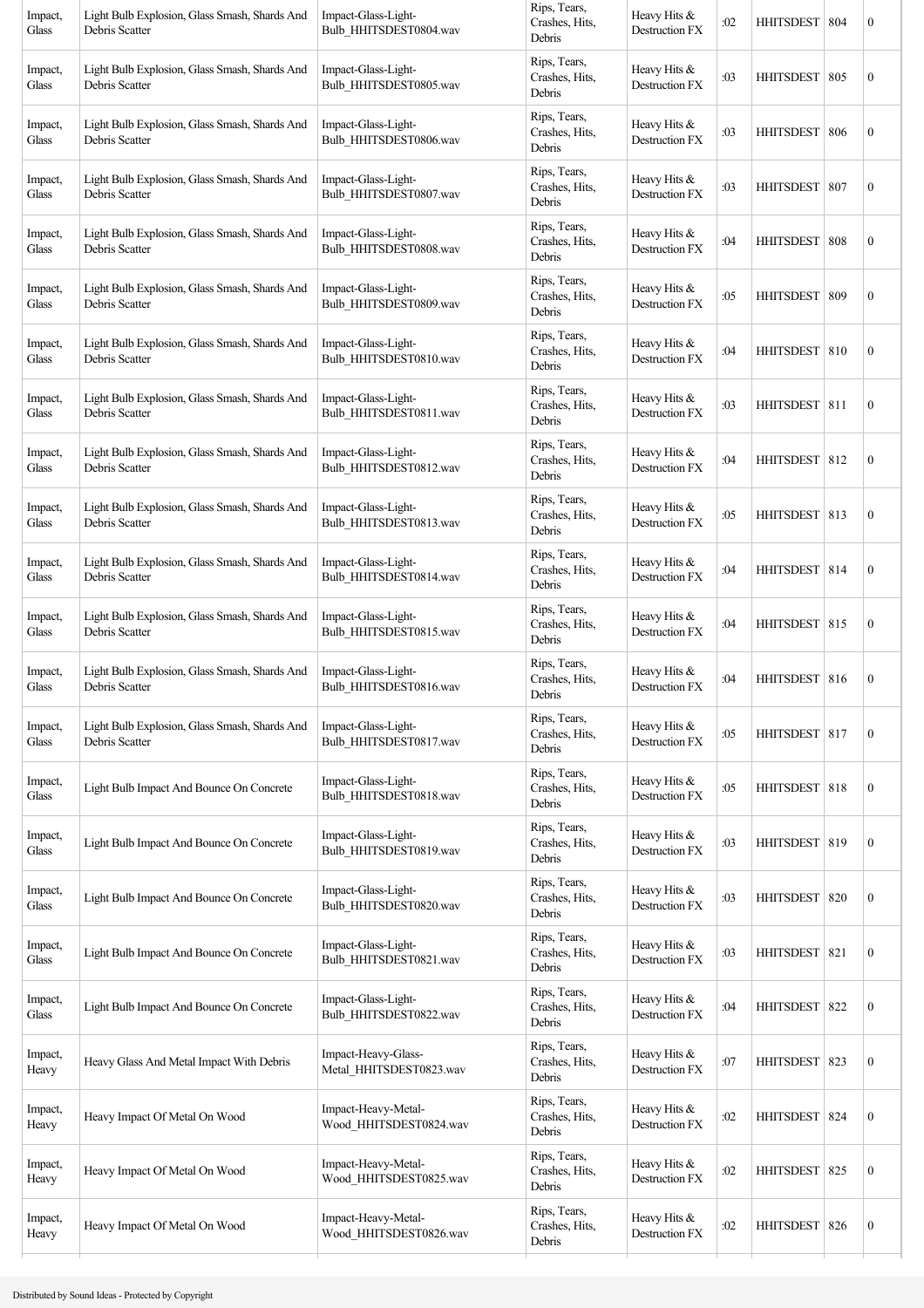| Impact,<br>Metal | Coil Of Wire Impact          | Impact-Metal-Wire-<br>Coil_HHITSDEST0827.wav        | Rips, Tears,<br>Crashes, Hits,<br>Debris | Heavy Hits &<br>Destruction FX        | :04 | HHITSDEST 827    |     | $\boldsymbol{0}$ |
|------------------|------------------------------|-----------------------------------------------------|------------------------------------------|---------------------------------------|-----|------------------|-----|------------------|
| Impact,<br>Metal | Coil Of Wire Impact          | Impact-Metal-Wire-<br>Coil_HHITSDEST0828.wav        | Rips, Tears,<br>Crashes, Hits,<br>Debris | Heavy Hits &<br>Destruction FX        | :03 | <b>HHITSDEST</b> | 828 | $\boldsymbol{0}$ |
| Impact,<br>Metal | Coil Of Wire Impact          | Impact-Metal-Wire-<br>Coil HHITSDEST0829.wav        | Rips, Tears,<br>Crashes, Hits,<br>Debris | Heavy Hits &<br>Destruction FX        | :04 | <b>HHITSDEST</b> | 829 | $\boldsymbol{0}$ |
| Impact,<br>Metal | Coil Of Wire Impact          | Impact-Metal-Wire-<br>Coil_HHITSDEST0830.wav        | Rips, Tears,<br>Crashes, Hits,<br>Debris | Heavy Hits &<br>Destruction FX        | :05 | HHITSDEST 830    |     | $\boldsymbol{0}$ |
| Impact,<br>Metal | Coil Of Wire Impact          | Impact-Metal-Wire-<br>Coil_HHITSDEST0831.wav        | Rips, Tears,<br>Crashes, Hits,<br>Debris | Heavy Hits &<br>Destruction FX        | :04 | <b>HHITSDEST</b> | 831 | $\boldsymbol{0}$ |
| Impact,<br>Metal | Hammer Hit On Steel Plate    | Impact-Metal-Hammer-<br>Hit_HHITSDEST0832.wav       | Rips, Tears,<br>Crashes, Hits,<br>Debris | Heavy Hits &<br>Destruction FX        | :02 | <b>HHITSDEST</b> | 832 | $\boldsymbol{0}$ |
| Impact,<br>Metal | Hammer Hit On Steel Plate    | Impact-Metal-Hammer-<br>Hit HHITSDEST0833.wav       | Rips, Tears,<br>Crashes, Hits,<br>Debris | Heavy Hits &<br>Destruction FX        | :03 | <b>HHITSDEST</b> | 833 | $\boldsymbol{0}$ |
| Impact,<br>Metal | Hammer Hit On Steel Plate    | Impact-Metal-Hammer-<br>Hit_HHITSDEST0834.wav       | Rips, Tears,<br>Crashes, Hits,<br>Debris | Heavy Hits &<br>Destruction FX        | :02 | HHITSDEST   834  |     | $\boldsymbol{0}$ |
| Impact,<br>Metal | Hammer Hit On Steel Plate    | Impact-Metal-Hammer-<br>Hit_HHITSDEST0835.wav       | Rips, Tears,<br>Crashes, Hits,<br>Debris | Heavy Hits &<br>Destruction FX        | :02 | <b>HHITSDEST</b> | 835 | $\boldsymbol{0}$ |
| Impact,<br>Metal | Hammer Hit On Steel Plate    | Impact-Metal-Hammer-<br>Hit_HHITSDEST0836.wav       | Rips, Tears,<br>Crashes, Hits,<br>Debris | Heavy Hits $&$<br>Destruction FX      | :02 | <b>HHITSDEST</b> | 836 | $\boldsymbol{0}$ |
| Impact,<br>Metal | Hammer Hit On Steel Plate    | Impact-Metal-Hammer-<br>Hit HHITSDEST0837.wav       | Rips, Tears,<br>Crashes, Hits,<br>Debris | Heavy Hits &<br>Destruction FX        | :01 | HHITSDEST 837    |     | $\boldsymbol{0}$ |
| Impact,<br>Metal | Hammer Hit On Steel Plate    | Impact-Metal-Hammer-<br>Hit_HHITSDEST0838.wav       | Rips, Tears,<br>Crashes, Hits,<br>Debris | Heavy Hits &<br>Destruction FX        | :02 | HHITSDEST   838  |     | $\boldsymbol{0}$ |
| Impact,<br>Metal | Heavy Robotic Footstep Clunk | Impact-Metal-Robotic-<br>Footstep_HHITSDEST0839.wav | Rips, Tears,<br>Crashes, Hits,<br>Debris | Heavy Hits &<br>Destruction FX        | :03 | <b>HHITSDEST</b> | 839 | $\boldsymbol{0}$ |
| Impact,<br>Metal | Heavy Robotic Footstep Clunk | Impact-Metal-Robotic-<br>Footstep_HHITSDEST0840.wav | Rips, Tears,<br>Crashes, Hits,<br>Debris | Heavy Hits &<br><b>Destruction FX</b> | :03 | <b>HHITSDEST</b> | 840 | $\boldsymbol{0}$ |
| Impact,<br>Metal | Heavy Robotic Footstep Clunk | Impact-Metal-Robotic-<br>Footstep_HHITSDEST0841.wav | Rips, Tears,<br>Crashes, Hits,<br>Debris | Heavy Hits &<br>Destruction FX        | :03 | HHITSDEST 841    |     | $\boldsymbol{0}$ |
| Impact,<br>Metal | Heavy Robotic Footstep Clunk | Impact-Metal-Robotic-<br>Footstep_HHITSDEST0842.wav | Rips, Tears,<br>Crashes, Hits,<br>Debris | Heavy Hits &<br><b>Destruction FX</b> | :02 | HHITSDEST   842  |     | $\boldsymbol{0}$ |
| Impact,<br>Metal | Heavy Robotic Footstep Clunk | Impact-Metal-Robotic-<br>Footstep_HHITSDEST0843.wav | Rips, Tears,<br>Crashes, Hits,<br>Debris | Heavy Hits &<br>Destruction FX        | :03 | <b>HHITSDEST</b> | 843 | $\boldsymbol{0}$ |
| Impact,<br>Metal | Heavy Robotic Footstep Clunk | Impact-Metal-Robotic-<br>Footstep_HHITSDEST0844.wav | Rips, Tears,<br>Crashes, Hits,<br>Debris | Heavy Hits &<br>Destruction FX        | :02 | <b>HHITSDEST</b> | 844 | $\boldsymbol{0}$ |
| Impact,<br>Metal | Heavy Robotic Footstep Clunk | Impact-Metal-Robotic-<br>Footstep_HHITSDEST0845.wav | Rips, Tears,<br>Crashes, Hits,<br>Debris | Heavy Hits $&$<br>Destruction FX      | :02 | HHITSDEST   845  |     | $\boldsymbol{0}$ |
| Impact,<br>Metal | Heavy Robotic Footstep Clunk | Impact-Metal-Robotic-<br>Footstep_HHITSDEST0846.wav | Rips, Tears,<br>Crashes, Hits,<br>Debris | Heavy Hits &<br>Destruction FX        | :02 | HHITSDEST   846  |     | $\boldsymbol{0}$ |
| Impact,<br>Metal | Heavy Robotic Footstep Clunk | Impact-Metal-Robotic-<br>Footstep_HHITSDEST0847.wav | Rips, Tears,<br>Crashes, Hits,<br>Debris | Heavy Hits $&$<br>Destruction FX      | :02 | <b>HHITSDEST</b> | 847 | $\boldsymbol{0}$ |
| Impact,<br>Metal | Heavy Robotic Footstep Clunk | Impact-Metal-Robotic-<br>Footstep_HHITSDEST0848.wav | Rips, Tears,<br>Crashes, Hits,<br>Debris | Heavy Hits $&$<br>Destruction FX      | :02 | <b>HHITSDEST</b> | 848 | $\boldsymbol{0}$ |
| Impact,<br>Metal | Heavy Robotic Footstep Clunk | Impact-Metal-Robotic-<br>Footstep HHITSDEST0849.wav | Rips, Tears,<br>Crashes, Hits,<br>Debris | Heavy Hits &<br>Destruction FX        | :02 | HHITSDEST   849  |     | $\boldsymbol{0}$ |
|                  |                              |                                                     |                                          |                                       |     |                  |     |                  |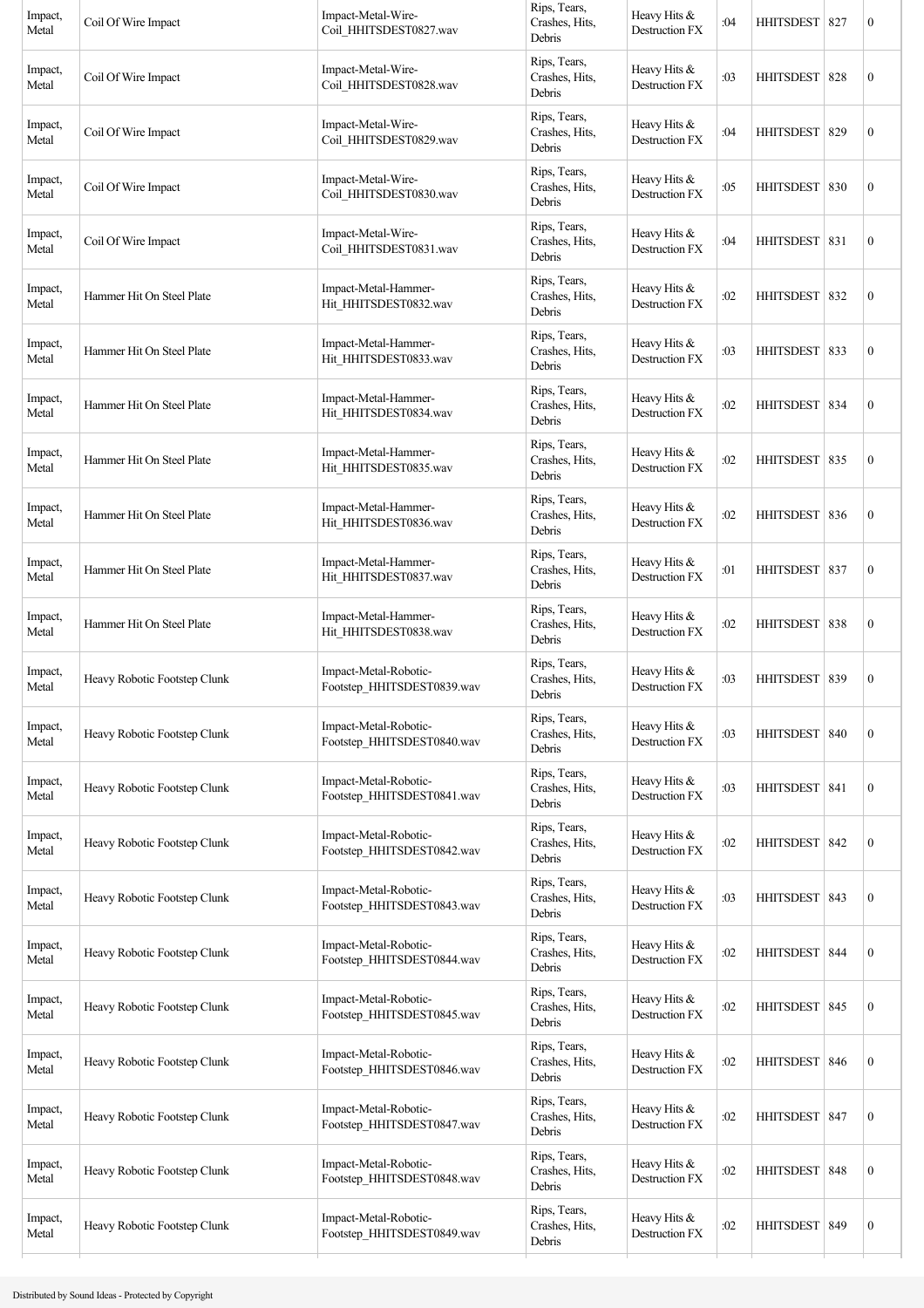| Impact,<br>Metal | Heavy Robotic Footstep Clunk | Impact-Metal-Robotic-<br>Footstep_HHITSDEST0850.wav | Rips, Tears,<br>Crashes, Hits,<br>Debris | Heavy Hits &<br>Destruction FX   | :02 | <b>HHITSDEST</b> | 850 | $\boldsymbol{0}$ |
|------------------|------------------------------|-----------------------------------------------------|------------------------------------------|----------------------------------|-----|------------------|-----|------------------|
| Impact,<br>Metal | Metal Axe Hit On Plastic     | Impact-Metal-Axe-<br>Plastic_HHITSDEST0851.wav      | Rips, Tears,<br>Crashes, Hits,<br>Debris | Heavy Hits &<br>Destruction FX   | :02 | HHITSDEST        | 851 | $\boldsymbol{0}$ |
| Impact,<br>Metal | Metal Axe Hit On Plastic     | Impact-Metal-Axe-<br>Plastic_HHITSDEST0852.wav      | Rips, Tears,<br>Crashes, Hits,<br>Debris | Heavy Hits &<br>Destruction FX   | :03 | HHITSDEST 852    |     | $\boldsymbol{0}$ |
| Impact,<br>Metal | Metal Axe Hit On Plastic     | Impact-Metal-Axe-<br>Plastic HHITSDEST0853.wav      | Rips, Tears,<br>Crashes, Hits,<br>Debris | Heavy Hits &<br>Destruction FX   | :02 | HHITSDEST   853  |     | $\boldsymbol{0}$ |
| Impact,<br>Metal | Metal Axe Hit On Plastic     | Impact-Metal-Axe-<br>Plastic_HHITSDEST0854.wav      | Rips, Tears,<br>Crashes, Hits,<br>Debris | Heavy Hits &<br>Destruction FX   | :01 | <b>HHITSDEST</b> | 854 | $\boldsymbol{0}$ |
| Impact,<br>Metal | Metal Axe Hit On Plastic     | Impact-Metal-Axe-<br>Plastic_HHITSDEST0855.wav      | Rips, Tears,<br>Crashes, Hits,<br>Debris | Heavy Hits $&$<br>Destruction FX | :02 | HHITSDEST        | 855 | $\boldsymbol{0}$ |
| Impact,<br>Metal | Metal Axe Hit On Plastic     | Impact-Metal-Axe-<br>Plastic HHITSDEST0856.wav      | Rips, Tears,<br>Crashes, Hits,<br>Debris | Heavy Hits &<br>Destruction FX   | :01 | HHITSDEST 856    |     | $\boldsymbol{0}$ |
| Impact,<br>Metal | Metal Axe Hit On Plastic     | Impact-Metal-Axe-<br>Plastic HHITSDEST0857.wav      | Rips, Tears,<br>Crashes, Hits,<br>Debris | Heavy Hits &<br>Destruction FX   | :01 | HHITSDEST   857  |     | $\boldsymbol{0}$ |
| Impact,<br>Metal | Metal Plate Impact, High     | Impact-Metal-Plate-<br>High HHITSDEST0858.wav       | Rips, Tears,<br>Crashes, Hits,<br>Debris | Heavy Hits $&$<br>Destruction FX | :02 | <b>HHITSDEST</b> | 858 | $\boldsymbol{0}$ |
| Impact,<br>Metal | Metal Plate Impact, High     | Impact-Metal-Plate-<br>High HHITSDEST0859.wav       | Rips, Tears,<br>Crashes, Hits,<br>Debris | Heavy Hits &<br>Destruction FX   | :02 | <b>HHITSDEST</b> | 859 | $\boldsymbol{0}$ |
| Impact,<br>Metal | Metal Plate Impact, High     | Impact-Metal-Plate-<br>High HHITSDEST0860.wav       | Rips, Tears,<br>Crashes, Hits,<br>Debris | Heavy Hits $&$<br>Destruction FX | :02 | HHITSDEST   860  |     | $\boldsymbol{0}$ |
| Impact,<br>Metal | Metal Plate Impact, High     | Impact-Metal-Plate-<br>High_HHITSDEST0861.wav       | Rips, Tears,<br>Crashes, Hits,<br>Debris | Heavy Hits &<br>Destruction FX   | :02 | <b>HHITSDEST</b> | 861 | $\boldsymbol{0}$ |
| Impact,<br>Metal | Metal Plate Impact, High     | Impact-Metal-Plate-<br>High_HHITSDEST0862.wav       | Rips, Tears,<br>Crashes, Hits,<br>Debris | Heavy Hits &<br>Destruction FX   | :02 | <b>HHITSDEST</b> | 862 | $\boldsymbol{0}$ |
| Impact,<br>Metal | Metal Plate Impact, High     | Impact-Metal-Plate-<br>High_HHITSDEST0863.wav       | Rips, Tears,<br>Crashes, Hits,<br>Debris | Heavy Hits &<br>Destruction FX   | :02 | <b>HHITSDEST</b> | 863 | $\boldsymbol{0}$ |
| Impact,<br>Metal | Metal Plate Impact, High     | Impact-Metal-Plate-<br>High_HHITSDEST0864.wav       | Rips, Tears,<br>Crashes, Hits,<br>Debris | Heavy Hits &<br>Destruction FX   | :02 | <b>HHITSDEST</b> | 864 | $\boldsymbol{0}$ |
| Impact,<br>Metal | Metal Plate Impact, High     | Impact-Metal-Plate-<br>High_HHITSDEST0865.wav       | Rips, Tears,<br>Crashes, Hits,<br>Debris | Heavy Hits &<br>Destruction FX   | :02 | <b>HHITSDEST</b> | 865 | $\boldsymbol{0}$ |
| Impact,<br>Metal | Metal Plate Impact, High     | Impact-Metal-Plate-<br>High HHITSDEST0866.wav       | Rips, Tears,<br>Crashes, Hits,<br>Debris | Heavy Hits &<br>Destruction FX   | :04 | <b>HHITSDEST</b> | 866 | $\boldsymbol{0}$ |
| Impact,<br>Metal | Metal Plate Impact, Low      | Impact-Metal-Plate-<br>Low_HHITSDEST0867.wav        | Rips, Tears,<br>Crashes, Hits,<br>Debris | Heavy Hits &<br>Destruction FX   | :04 | <b>HHITSDEST</b> | 867 | $\boldsymbol{0}$ |
| Impact,<br>Metal | Metal Plate Impact, Low      | Impact-Metal-Plate-<br>Low_HHITSDEST0868.wav        | Rips, Tears,<br>Crashes, Hits,<br>Debris | Heavy Hits &<br>Destruction FX   | :04 | <b>HHITSDEST</b> | 868 | $\boldsymbol{0}$ |
| Impact,<br>Metal | Metal Plate Impact, Low      | Impact-Metal-Plate-<br>Low_HHITSDEST0869.wav        | Rips, Tears,<br>Crashes, Hits,<br>Debris | Heavy Hits &<br>Destruction FX   | :04 | <b>HHITSDEST</b> | 869 | $\boldsymbol{0}$ |
| Impact,<br>Metal | Metal Plate Impact, Medium   | Impact-Metal-Plate-<br>Medium_HHITSDEST0870.wav     | Rips, Tears,<br>Crashes, Hits,<br>Debris | Heavy Hits $&$<br>Destruction FX | :04 | <b>HHITSDEST</b> | 870 | $\boldsymbol{0}$ |
| Impact,<br>Metal | Metal Plate Impact, Medium   | Impact-Metal-Plate-<br>Medium_HHITSDEST0871.wav     | Rips, Tears,<br>Crashes, Hits,<br>Debris | Heavy Hits &<br>Destruction FX   | :04 | HHITSDEST 871    |     | $\boldsymbol{0}$ |
| Impact,<br>Metal | Metal Plate Impact, Medium   | Impact-Metal-Plate-<br>Medium_HHITSDEST0872.wav     | Rips, Tears,<br>Crashes, Hits,<br>Debris | Heavy Hits &<br>Destruction FX   | :03 | HHITSDEST 872    |     | $\boldsymbol{0}$ |
|                  |                              |                                                     |                                          |                                  |     |                  |     |                  |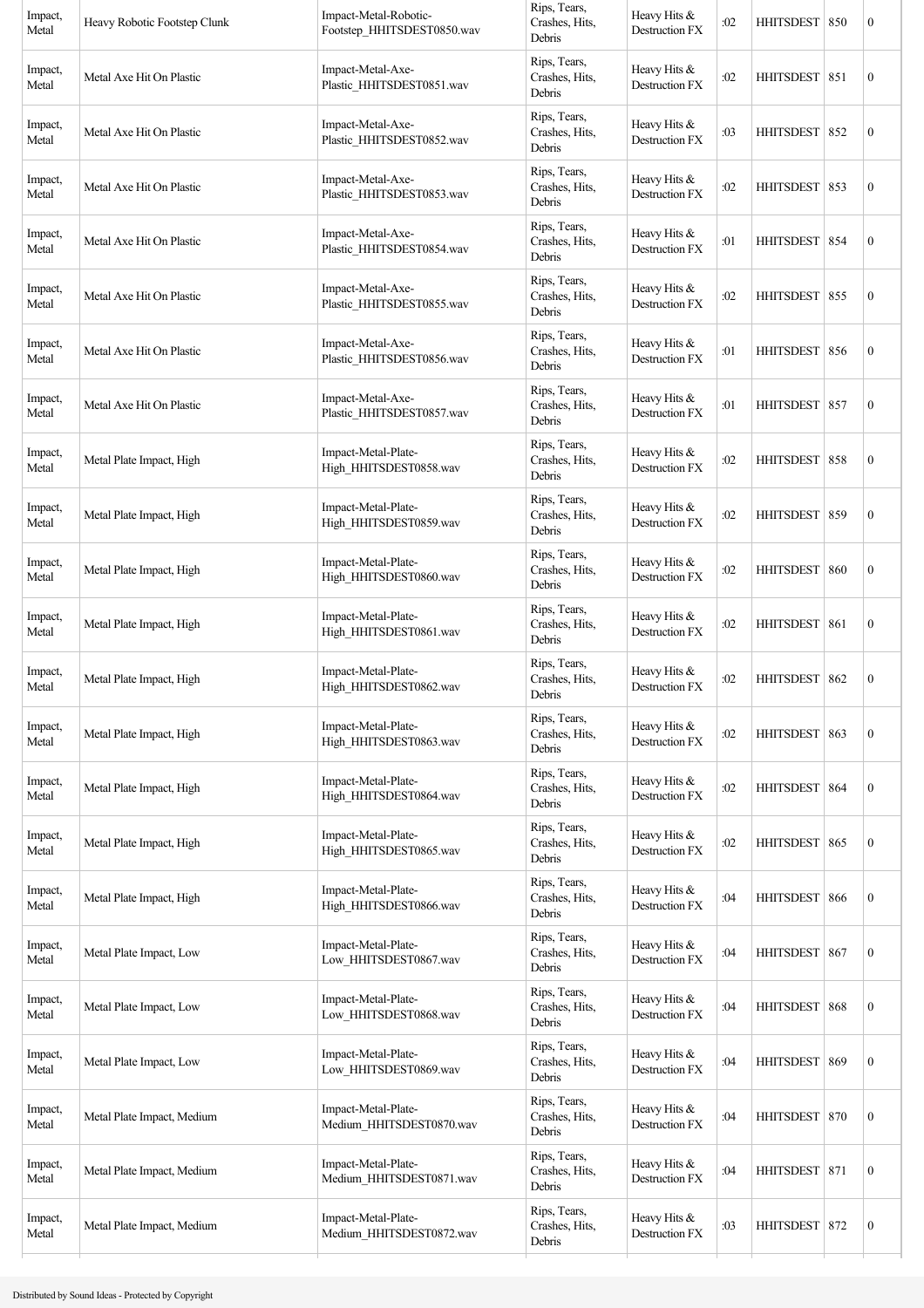| Impact,<br>Metal | Metal Plate Impact, Medium                        | Impact-Metal-Plate-<br>Medium_HHITSDEST0873.wav  | Rips, Tears,<br>Crashes, Hits,<br>Debris | Heavy Hits &<br>Destruction FX        | :04 | HHITSDEST 873    |     | $\boldsymbol{0}$ |
|------------------|---------------------------------------------------|--------------------------------------------------|------------------------------------------|---------------------------------------|-----|------------------|-----|------------------|
| Impact,<br>Metal | Metal Plate Impact, Medium                        | Impact-Metal-Plate-<br>Medium_HHITSDEST0874.wav  | Rips, Tears,<br>Crashes, Hits,<br>Debris | Heavy Hits &<br>Destruction FX        | :03 | <b>HHITSDEST</b> | 874 | $\boldsymbol{0}$ |
| Impact,<br>Metal | Metal Plate Impact, Medium                        | Impact-Metal-Plate-<br>Medium HHITSDEST0875.wav  | Rips, Tears,<br>Crashes, Hits,<br>Debris | Heavy Hits &<br>Destruction FX        | :03 | <b>HHITSDEST</b> | 875 | $\boldsymbol{0}$ |
| Impact,<br>Metal | Metal Plate Impact, Medium                        | Impact-Metal-Plate-<br>Medium_HHITSDEST0876.wav  | Rips, Tears,<br>Crashes, Hits,<br>Debris | Heavy Hits &<br><b>Destruction FX</b> | :02 | HHITSDEST   876  |     | $\boldsymbol{0}$ |
| Impact,<br>Metal | Metal Plate Impact, Medium                        | Impact-Metal-Plate-<br>Medium_HHITSDEST0877.wav  | Rips, Tears,<br>Crashes, Hits,<br>Debris | Heavy Hits &<br>Destruction FX        | :02 | <b>HHITSDEST</b> | 877 | $\boldsymbol{0}$ |
| Impact,<br>Metal | Springy Steel Plate Impact And Vibrate            | Impact-Metal-Springy-<br>Steel_HHITSDEST0878.wav | Rips, Tears,<br>Crashes, Hits,<br>Debris | Heavy Hits &<br>Destruction FX        | :06 | HHITSDEST        | 878 | $\boldsymbol{0}$ |
| Impact,<br>Metal | Springy Steel Plate Impact And Vibrate            | Impact-Metal-Springy-<br>Steel_HHITSDEST0879.wav | Rips, Tears,<br>Crashes, Hits,<br>Debris | Heavy Hits &<br>Destruction FX        | :03 | <b>HHITSDEST</b> | 879 | $\boldsymbol{0}$ |
| Impact,<br>Metal | Springy Steel Plate Impact And Vibrate            | Impact-Metal-Springy-<br>Steel_HHITSDEST0880.wav | Rips, Tears,<br>Crashes, Hits,<br>Debris | Heavy Hits &<br>Destruction FX        | :04 | HHITSDEST   880  |     | $\boldsymbol{0}$ |
| Impact,<br>Metal | Springy Steel Plate Impact And Vibrate            | Impact-Metal-Springy-<br>Steel_HHITSDEST0881.wav | Rips, Tears,<br>Crashes, Hits,<br>Debris | Heavy Hits &<br>Destruction FX        | :03 | <b>HHITSDEST</b> | 881 | $\boldsymbol{0}$ |
| Impact,<br>Metal | Steel Door With Rusty Hinges Close With<br>Squeak | Impact-Metal-Steel-<br>Door_HHITSDEST0882.wav    | Rips, Tears,<br>Crashes, Hits,<br>Debris | Heavy Hits $&$<br>Destruction FX      | :04 | <b>HHITSDEST</b> | 882 | $\boldsymbol{0}$ |
| Impact,<br>Metal | Steel Door With Rusty Hinges Close With<br>Squeak | Impact-Metal-Steel-<br>Door HHITSDEST0883.wav    | Rips, Tears,<br>Crashes, Hits,<br>Debris | Heavy Hits &<br>Destruction FX        | :03 | HHITSDEST 883    |     | $\boldsymbol{0}$ |
| Impact,<br>Metal | Steel Pole Impact, High                           | Impact-Metal-Steel-<br>Pole_HHITSDEST0884.wav    | Rips, Tears,<br>Crashes, Hits,<br>Debris | Heavy Hits &<br>Destruction FX        | :02 | HHITSDEST   884  |     | $\boldsymbol{0}$ |
| Impact,<br>Metal | Steel Pole Impact, High                           | Impact-Metal-Steel-<br>Pole_HHITSDEST0885.wav    | Rips, Tears,<br>Crashes, Hits,<br>Debris | Heavy Hits &<br>Destruction FX        | :02 | <b>HHITSDEST</b> | 885 | $\boldsymbol{0}$ |
| Impact,<br>Metal | Steel Pole Impact, High                           | Impact-Metal-Steel-<br>Pole_HHITSDEST0886.wav    | Rips, Tears,<br>Crashes, Hits,<br>Debris | Heavy Hits &<br>Destruction FX        | :03 | <b>HHITSDEST</b> | 886 | $\boldsymbol{0}$ |
| Impact,<br>Metal | Steel Pole Impact, High                           | Impact-Metal-Steel-<br>Pole_HHITSDEST0887.wav    | Rips, Tears,<br>Crashes, Hits,<br>Debris | Heavy Hits &<br>Destruction FX        | :04 | HHITSDEST 887    |     | $\boldsymbol{0}$ |
| Impact,<br>Metal | Steel Pole Impact, High                           | Impact-Metal-Steel-<br>Pole_HHITSDEST0888.wav    | Rips, Tears,<br>Crashes, Hits,<br>Debris | Heavy Hits &<br>Destruction FX        | :04 | HHITSDEST 888    |     | $\boldsymbol{0}$ |
| Impact,<br>Metal | Steel Pole Impact, High                           | Impact-Metal-Steel-<br>Pole_HHITSDEST0889.wav    | Rips, Tears,<br>Crashes, Hits,<br>Debris | Heavy Hits &<br>Destruction FX        | :03 | <b>HHITSDEST</b> | 889 | $\boldsymbol{0}$ |
| Impact,<br>Metal | Steel Pole Impact, High                           | Impact-Metal-Steel-<br>Pole_HHITSDEST0890.wav    | Rips, Tears,<br>Crashes, Hits,<br>Debris | Heavy Hits &<br>Destruction FX        | :03 | <b>HHITSDEST</b> | 890 | $\boldsymbol{0}$ |
| Impact,<br>Metal | Steel Pole Impact, High                           | Impact-Metal-Steel-<br>Pole_HHITSDEST0891.wav    | Rips, Tears,<br>Crashes, Hits,<br>Debris | Heavy Hits &<br>Destruction FX        | :02 | HHITSDEST 891    |     | $\boldsymbol{0}$ |
| Impact,<br>Metal | Steel Pole Impact, High                           | Impact-Metal-Steel-<br>Pole_HHITSDEST0892.wav    | Rips, Tears,<br>Crashes, Hits,<br>Debris | Heavy Hits &<br>Destruction FX        | :04 | HHITSDEST 892    |     | $\boldsymbol{0}$ |
| Impact,<br>Metal | Steel Pole Impact, High                           | Impact-Metal-Steel-<br>Pole_HHITSDEST0893.wav    | Rips, Tears,<br>Crashes, Hits,<br>Debris | Heavy Hits &<br>Destruction FX        | :04 | <b>HHITSDEST</b> | 893 | $\boldsymbol{0}$ |
| Impact,<br>Metal | Steel Pole Impact, High                           | Impact-Metal-Steel-<br>Pole_HHITSDEST0894.wav    | Rips, Tears,<br>Crashes, Hits,<br>Debris | Heavy Hits &<br>Destruction FX        | :04 | <b>HHITSDEST</b> | 894 | $\boldsymbol{0}$ |
| Impact,<br>Metal | Steel Pole Impact, High                           | Impact-Metal-Steel-<br>Pole HHITSDEST0895.wav    | Rips, Tears,<br>Crashes, Hits,<br>Debris | Heavy Hits &<br>Destruction FX        | :03 | HHITSDEST 895    |     | $\boldsymbol{0}$ |
|                  |                                                   |                                                  |                                          |                                       |     |                  |     |                  |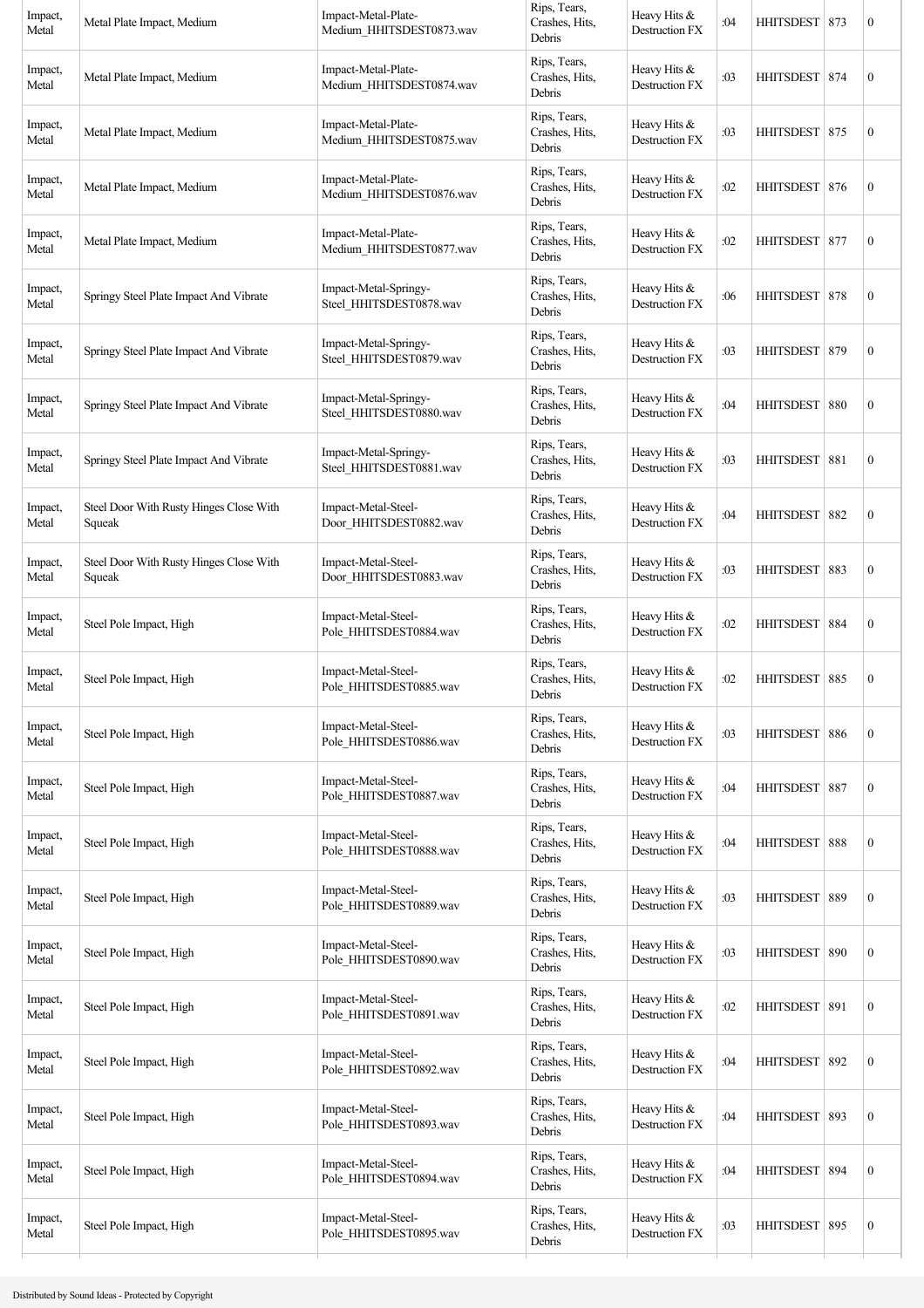| Impact,<br>Metal   | Steel Pole Impact, High                    | Impact-Metal-Steel-<br>Pole_HHITSDEST0896.wav      | Rips, Tears,<br>Crashes, Hits,<br>Debris | Heavy Hits &<br>Destruction FX        | :03 | <b>HHITSDEST</b> | 896 | $\boldsymbol{0}$ |
|--------------------|--------------------------------------------|----------------------------------------------------|------------------------------------------|---------------------------------------|-----|------------------|-----|------------------|
| Impact,<br>Metal   | Steel Pole Impact, High                    | Impact-Metal-Steel-<br>Pole_HHITSDEST0897.wav      | Rips, Tears,<br>Crashes, Hits,<br>Debris | Heavy Hits &<br><b>Destruction FX</b> | :05 | <b>HHITSDEST</b> | 897 | $\boldsymbol{0}$ |
| Impact,<br>Metal   | Steel Pole Impact, High                    | Impact-Metal-Steel-<br>Pole_HHITSDEST0898.wav      | Rips, Tears,<br>Crashes, Hits,<br>Debris | Heavy Hits &<br>Destruction FX        | :04 | <b>HHITSDEST</b> | 898 | $\boldsymbol{0}$ |
| Impact,<br>Metal   | Steel Pole Impact, High, Long Ringing Tail | Impact-Metal-Steel-<br>Pole_HHITSDEST0899.wav      | Rips, Tears,<br>Crashes, Hits,<br>Debris | Heavy Hits &<br>Destruction FX        | :08 | HHITSDEST   899  |     | $\boldsymbol{0}$ |
| Impact,<br>Metal   | Steel Pole Impact, High, Long Ringing Tail | Impact-Metal-Steel-<br>Pole_HHITSDEST0900.wav      | Rips, Tears,<br>Crashes, Hits,<br>Debris | Heavy Hits &<br>Destruction FX        | :11 | HHITSDEST        | 900 | $\boldsymbol{0}$ |
| Impact,<br>Metal   | Steel Pole Impact, Low                     | Impact-Metal-Steel-<br>Pole_HHITSDEST0901.wav      | Rips, Tears,<br>Crashes, Hits,<br>Debris | Heavy Hits &<br>Destruction FX        | :04 | <b>HHITSDEST</b> | 901 | $\boldsymbol{0}$ |
| Impact,<br>Metal   | Steel Pole Impact, Medium                  | Impact-Metal-Steel-<br>Pole HHITSDEST0902.wav      | Rips, Tears,<br>Crashes, Hits,<br>Debris | Heavy Hits &<br>Destruction FX        | :06 | <b>HHITSDEST</b> | 902 | $\boldsymbol{0}$ |
| Impact,<br>Metal   | Steel Pole Impact, Medium                  | Impact-Metal-Steel-<br>Pole_HHITSDEST0903.wav      | Rips, Tears,<br>Crashes, Hits,<br>Debris | Heavy Hits &<br>Destruction FX        | :04 | <b>HHITSDEST</b> | 903 | $\boldsymbol{0}$ |
| Impact,<br>Metal   | Steel Pole Impact, Medium                  | Impact-Metal-Steel-<br>Pole HHITSDEST0904.wav      | Rips, Tears,<br>Crashes, Hits,<br>Debris | Heavy Hits &<br>Destruction FX        | :04 | <b>HHITSDEST</b> | 904 | $\boldsymbol{0}$ |
| Impact,<br>Metal   | Steel Pole Impact, Medium                  | Impact-Metal-Steel-<br>Pole_HHITSDEST0905.wav      | Rips, Tears,<br>Crashes, Hits,<br>Debris | Heavy Hits $&$<br>Destruction FX      | :02 | <b>HHITSDEST</b> | 905 | $\boldsymbol{0}$ |
| Impact,<br>Metal   | Steel Pole Impact, Medium                  | Impact-Metal-Steel-<br>Pole HHITSDEST0906.wav      | Rips, Tears,<br>Crashes, Hits,<br>Debris | Heavy Hits &<br>Destruction FX        | :05 | <b>HHITSDEST</b> | 906 | $\boldsymbol{0}$ |
| Impact,<br>Metal   | Steel Rod Stab Into Dirt                   | Impact-Metal-Steel-<br>Rod_HHITSDEST0907.wav       | Rips, Tears,<br>Crashes, Hits,<br>Debris | Heavy Hits &<br><b>Destruction FX</b> | :01 | HHITSDEST        | 907 | $\boldsymbol{0}$ |
| Impact,<br>Metal   | Steel Rod Stab Into Dirt                   | Impact-Metal-Steel-<br>Rod HHITSDEST0908.wav       | Rips, Tears,<br>Crashes, Hits,<br>Debris | Heavy Hits &<br>Destruction FX        | :02 | <b>HHITSDEST</b> | 908 | $\boldsymbol{0}$ |
| Impact,<br>Plaster | Hammer Impact On Plaster                   | Impact-Plaster-Hammer-<br>Impact_HHITSDEST0909.wav | Rips, Tears,<br>Crashes, Hits,<br>Debris | Heavy Hits &<br><b>Destruction FX</b> | :02 | <b>HHITSDEST</b> | 909 | $\boldsymbol{0}$ |
| Impact,<br>Plaster | Hammer Impact On Plaster                   | Impact-Plaster-Hammer-<br>Impact_HHITSDEST0910.wav | Rips, Tears,<br>Crashes, Hits,<br>Debris | Heavy Hits &<br>Destruction FX        | :01 | HHITSDEST 910    |     | $\mathbf{0}$     |
| Impact,<br>Plaster | Hammer Impact On Plaster                   | Impact-Plaster-Hammer-<br>Impact_HHITSDEST0911.wav | Rips, Tears,<br>Crashes, Hits,<br>Debris | Heavy Hits &<br><b>Destruction FX</b> | :02 | HHITSDEST 911    |     | $\boldsymbol{0}$ |
| Impact,<br>Plaster | Hard Hammer Hit On Plaster Wall, Debris    | Impact-Plaster-Hard-<br>Hammer_HHITSDEST0912.wav   | Rips, Tears,<br>Crashes, Hits,<br>Debris | Heavy Hits &<br>Destruction FX        | :04 | HHITSDEST 912    |     | $\boldsymbol{0}$ |
| Impact,<br>Plaster | Hard Hammer Hit On Plaster Wall, Debris    | Impact-Plaster-Hard-<br>Hammer_HHITSDEST0913.wav   | Rips, Tears,<br>Crashes, Hits,<br>Debris | Heavy Hits &<br>Destruction FX        | :03 | HHITSDEST 913    |     | $\boldsymbol{0}$ |
| Impact,<br>Plaster | Hard Hammer Hit On Plaster Wall, Debris    | Impact-Plaster-Hard-<br>Hammer_HHITSDEST0914.wav   | Rips, Tears,<br>Crashes, Hits,<br>Debris | Heavy Hits &<br>Destruction FX        | :03 | HHITSDEST   914  |     | $\mathbf{0}$     |
| Impact,<br>Plaster | Hard Hammer Hit On Plaster Wall, Debris    | Impact-Plaster-Hard-<br>Hammer_HHITSDEST0915.wav   | Rips, Tears,<br>Crashes, Hits,<br>Debris | Heavy Hits &<br>Destruction FX        | :05 | HHITSDEST 915    |     | $\boldsymbol{0}$ |
| Impact,<br>Plaster | Hard Hammer Hit On Plaster Wall, Debris    | Impact-Plaster-Hard-<br>Hammer_HHITSDEST0916.wav   | Rips, Tears,<br>Crashes, Hits,<br>Debris | Heavy Hits &<br>Destruction FX        | :04 | HHITSDEST   916  |     | $\boldsymbol{0}$ |
| Impact,<br>Plaster | Hard Hammer Hit On Plaster Wall, Debris    | Impact-Plaster-Hard-<br>Hammer_HHITSDEST0917.wav   | Rips, Tears,<br>Crashes, Hits,<br>Debris | Heavy Hits &<br>Destruction FX        | :03 | HHITSDEST 917    |     | $\boldsymbol{0}$ |
| Impact,<br>Plaster | Hard Hammer Hit On Plaster Wall, Debris    | Impact-Plaster-Hard-<br>Hammer_HHITSDEST0918.wav   | Rips, Tears,<br>Crashes, Hits,<br>Debris | Heavy Hits &<br>Destruction FX        | :04 | HHITSDEST 918    |     | $\boldsymbol{0}$ |
|                    |                                            |                                                    |                                          |                                       |     |                  |     |                  |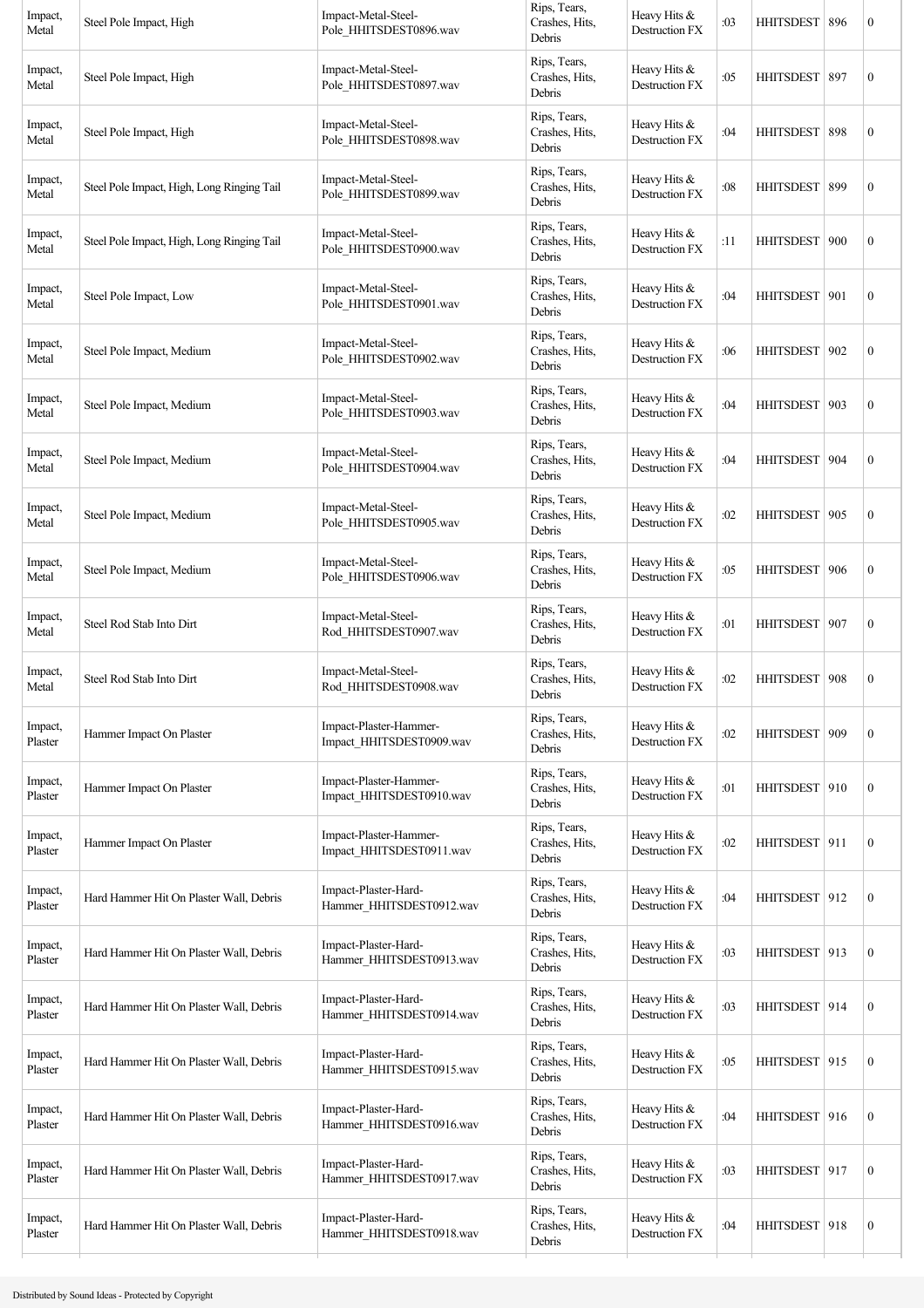| Rips, Tears,<br>Impact-Plaster-Hard-<br>Heavy Hits &<br>Impact,<br>Crashes, Hits,<br><b>HHITSDEST</b><br>Hard Hammer Hit On Plaster Wall, Debris<br>:05<br>Destruction FX<br>Hammer_HHITSDEST0920.wav<br>Plaster<br>Debris<br>Rips, Tears,<br>Impact-Plaster-Hard-<br>Heavy Hits &<br>Impact,<br>Crashes, Hits,<br>:03<br><b>HHITSDEST</b><br>Hard Hammer Hit On Plaster Wall, Debris<br>Plaster<br>Hammer_HHITSDEST0921.wav<br>Destruction FX<br>Debris<br>Rips, Tears,<br>Impact-Plastic-Heavy-<br>Heavy Hits &<br>Impact,<br>Crashes, Hits,<br><b>HHITSDEST</b><br>Heavy Plastic Sheet Falling On Ground<br>:03<br>Plastic_HHITSDEST0922.wav<br>Destruction FX<br>Plastic<br>Debris<br>Rips, Tears,<br>Impact-Plastic-Heavy-<br>Heavy Hits &<br>Impact,<br>Crashes, Hits,<br>:02<br>HHITSDEST   923<br>Heavy Plastic Sheet Falling On Ground<br>Plastic_HHITSDEST0923.wav<br>Destruction FX<br>Plastic<br>Debris<br>Rips, Tears,<br>Impact-Plastic-Heavy-<br>Heavy Hits &<br>Impact,<br>HHITSDEST<br>Heavy Plastic Sheet Falling On Ground<br>Crashes, Hits,<br>:02<br>Plastic_HHITSDEST0924.wav<br>Destruction FX<br>Plastic<br>Debris<br>Rips, Tears,<br>Impact-Plastic-Pipe-<br>Heavy Hits &<br>Impact,<br>Low Resonant Pvc Pipe Hit<br>Crashes, Hits,<br>:01<br><b>HHITSDEST</b><br>Plastic<br>Resonant HHITSDEST0925.wav<br>Destruction FX<br>Debris<br>Rips, Tears,<br>Impact-Plastic-Pipe-<br>Heavy Hits &<br>Impact,<br>:02<br><b>HHITSDEST</b><br>Low Resonant Pvc Pipe Hit<br>Crashes, Hits,<br>Plastic<br>Resonant HHITSDEST0926.wav<br><b>Destruction FX</b><br>Debris<br>Rips, Tears,<br>Impact-Plastic-Pipe-<br>Heavy Hits &<br>Impact,<br>Crashes, Hits,<br>:02<br>HHITSDEST   927<br>Low Resonant Pvc Pipe Hit<br>Plastic<br>Resonant_HHITSDEST0927.wav<br>Destruction FX<br>Debris<br>Rips, Tears,<br>Impact-Plastic-Pipe-<br>Heavy Hits &<br>Impact,<br>Low Resonant Pvc Pipe Hit<br>:02<br><b>HHITSDEST</b><br>Crashes, Hits,<br>Resonant_HHITSDEST0928.wav<br>Destruction FX<br>Plastic<br>Debris<br>Rips, Tears,<br>Impact-Plastic-Pipe-<br>Heavy Hits $&$<br>Impact,<br>:02<br><b>HHITSDEST</b><br>Low Resonant Pvc Pipe Hit<br>Crashes, Hits,<br>Resonant_HHITSDEST0929.wav<br>Destruction FX<br>Plastic<br>Debris<br>Rips, Tears,<br>Impact-Plastic-Pipe-<br>Heavy Hits &<br>Impact,<br>Low Resonant Pvc Pipe Hit<br>:02<br>HHITSDEST   930<br>Crashes, Hits,<br>Resonant_HHITSDEST0930.wav<br>Plastic<br>Destruction FX<br>Debris<br>Rips, Tears,<br>Impact-Plastic-Pipe-<br>Heavy Hits &<br>Impact,<br>Low Resonant Pvc Pipe Hit<br>Crashes, Hits,<br>:02<br>HHITSDEST<br>Resonant HHITSDEST0931.wav<br><b>Destruction FX</b><br>Plastic<br>Debris |     |                  |
|---------------------------------------------------------------------------------------------------------------------------------------------------------------------------------------------------------------------------------------------------------------------------------------------------------------------------------------------------------------------------------------------------------------------------------------------------------------------------------------------------------------------------------------------------------------------------------------------------------------------------------------------------------------------------------------------------------------------------------------------------------------------------------------------------------------------------------------------------------------------------------------------------------------------------------------------------------------------------------------------------------------------------------------------------------------------------------------------------------------------------------------------------------------------------------------------------------------------------------------------------------------------------------------------------------------------------------------------------------------------------------------------------------------------------------------------------------------------------------------------------------------------------------------------------------------------------------------------------------------------------------------------------------------------------------------------------------------------------------------------------------------------------------------------------------------------------------------------------------------------------------------------------------------------------------------------------------------------------------------------------------------------------------------------------------------------------------------------------------------------------------------------------------------------------------------------------------------------------------------------------------------------------------------------------------------------------------------------------------------------------------------------------------------------------------------------------------------------------------------------------------------------------------------------------------------------------------------------------------------------------------------------------------------------------------|-----|------------------|
|                                                                                                                                                                                                                                                                                                                                                                                                                                                                                                                                                                                                                                                                                                                                                                                                                                                                                                                                                                                                                                                                                                                                                                                                                                                                                                                                                                                                                                                                                                                                                                                                                                                                                                                                                                                                                                                                                                                                                                                                                                                                                                                                                                                                                                                                                                                                                                                                                                                                                                                                                                                                                                                                                 | 920 | $\boldsymbol{0}$ |
|                                                                                                                                                                                                                                                                                                                                                                                                                                                                                                                                                                                                                                                                                                                                                                                                                                                                                                                                                                                                                                                                                                                                                                                                                                                                                                                                                                                                                                                                                                                                                                                                                                                                                                                                                                                                                                                                                                                                                                                                                                                                                                                                                                                                                                                                                                                                                                                                                                                                                                                                                                                                                                                                                 | 921 | $\boldsymbol{0}$ |
|                                                                                                                                                                                                                                                                                                                                                                                                                                                                                                                                                                                                                                                                                                                                                                                                                                                                                                                                                                                                                                                                                                                                                                                                                                                                                                                                                                                                                                                                                                                                                                                                                                                                                                                                                                                                                                                                                                                                                                                                                                                                                                                                                                                                                                                                                                                                                                                                                                                                                                                                                                                                                                                                                 | 922 | $\boldsymbol{0}$ |
|                                                                                                                                                                                                                                                                                                                                                                                                                                                                                                                                                                                                                                                                                                                                                                                                                                                                                                                                                                                                                                                                                                                                                                                                                                                                                                                                                                                                                                                                                                                                                                                                                                                                                                                                                                                                                                                                                                                                                                                                                                                                                                                                                                                                                                                                                                                                                                                                                                                                                                                                                                                                                                                                                 |     | $\boldsymbol{0}$ |
|                                                                                                                                                                                                                                                                                                                                                                                                                                                                                                                                                                                                                                                                                                                                                                                                                                                                                                                                                                                                                                                                                                                                                                                                                                                                                                                                                                                                                                                                                                                                                                                                                                                                                                                                                                                                                                                                                                                                                                                                                                                                                                                                                                                                                                                                                                                                                                                                                                                                                                                                                                                                                                                                                 | 924 | $\boldsymbol{0}$ |
|                                                                                                                                                                                                                                                                                                                                                                                                                                                                                                                                                                                                                                                                                                                                                                                                                                                                                                                                                                                                                                                                                                                                                                                                                                                                                                                                                                                                                                                                                                                                                                                                                                                                                                                                                                                                                                                                                                                                                                                                                                                                                                                                                                                                                                                                                                                                                                                                                                                                                                                                                                                                                                                                                 | 925 | $\boldsymbol{0}$ |
|                                                                                                                                                                                                                                                                                                                                                                                                                                                                                                                                                                                                                                                                                                                                                                                                                                                                                                                                                                                                                                                                                                                                                                                                                                                                                                                                                                                                                                                                                                                                                                                                                                                                                                                                                                                                                                                                                                                                                                                                                                                                                                                                                                                                                                                                                                                                                                                                                                                                                                                                                                                                                                                                                 | 926 | $\boldsymbol{0}$ |
|                                                                                                                                                                                                                                                                                                                                                                                                                                                                                                                                                                                                                                                                                                                                                                                                                                                                                                                                                                                                                                                                                                                                                                                                                                                                                                                                                                                                                                                                                                                                                                                                                                                                                                                                                                                                                                                                                                                                                                                                                                                                                                                                                                                                                                                                                                                                                                                                                                                                                                                                                                                                                                                                                 |     | $\boldsymbol{0}$ |
|                                                                                                                                                                                                                                                                                                                                                                                                                                                                                                                                                                                                                                                                                                                                                                                                                                                                                                                                                                                                                                                                                                                                                                                                                                                                                                                                                                                                                                                                                                                                                                                                                                                                                                                                                                                                                                                                                                                                                                                                                                                                                                                                                                                                                                                                                                                                                                                                                                                                                                                                                                                                                                                                                 | 928 | $\boldsymbol{0}$ |
|                                                                                                                                                                                                                                                                                                                                                                                                                                                                                                                                                                                                                                                                                                                                                                                                                                                                                                                                                                                                                                                                                                                                                                                                                                                                                                                                                                                                                                                                                                                                                                                                                                                                                                                                                                                                                                                                                                                                                                                                                                                                                                                                                                                                                                                                                                                                                                                                                                                                                                                                                                                                                                                                                 | 929 | $\boldsymbol{0}$ |
|                                                                                                                                                                                                                                                                                                                                                                                                                                                                                                                                                                                                                                                                                                                                                                                                                                                                                                                                                                                                                                                                                                                                                                                                                                                                                                                                                                                                                                                                                                                                                                                                                                                                                                                                                                                                                                                                                                                                                                                                                                                                                                                                                                                                                                                                                                                                                                                                                                                                                                                                                                                                                                                                                 |     | $\boldsymbol{0}$ |
|                                                                                                                                                                                                                                                                                                                                                                                                                                                                                                                                                                                                                                                                                                                                                                                                                                                                                                                                                                                                                                                                                                                                                                                                                                                                                                                                                                                                                                                                                                                                                                                                                                                                                                                                                                                                                                                                                                                                                                                                                                                                                                                                                                                                                                                                                                                                                                                                                                                                                                                                                                                                                                                                                 | 931 | $\boldsymbol{0}$ |
| Rips, Tears,<br>Impact-Plastic-Pipe-<br>Heavy Hits &<br>Impact,<br>Low Resonant Pvc Pipe Hit<br>Crashes, Hits,<br>:01<br>HHITSDEST 932<br>Resonant_HHITSDEST0932.wav<br>Plastic<br>Destruction FX<br>Debris                                                                                                                                                                                                                                                                                                                                                                                                                                                                                                                                                                                                                                                                                                                                                                                                                                                                                                                                                                                                                                                                                                                                                                                                                                                                                                                                                                                                                                                                                                                                                                                                                                                                                                                                                                                                                                                                                                                                                                                                                                                                                                                                                                                                                                                                                                                                                                                                                                                                     |     | $\boldsymbol{0}$ |
| Rips, Tears,<br>Impact-Rock-Pebbles-<br>Heavy Hits &<br>Impact,<br>Crashes, Hits,<br>:04<br><b>HHITSDEST</b><br>Heavy Pebbles Dropping On Concrete<br>Drop HHITSDEST0933.wav<br>Destruction FX<br>Rock<br>Debris                                                                                                                                                                                                                                                                                                                                                                                                                                                                                                                                                                                                                                                                                                                                                                                                                                                                                                                                                                                                                                                                                                                                                                                                                                                                                                                                                                                                                                                                                                                                                                                                                                                                                                                                                                                                                                                                                                                                                                                                                                                                                                                                                                                                                                                                                                                                                                                                                                                                | 933 | $\boldsymbol{0}$ |
| Rips, Tears,<br>Impact-Rock-Pebbles-<br>Heavy Hits &<br>Impact,<br>Heavy Pebbles Dropping On Concrete<br>Crashes, Hits,<br>:04<br>HHITSDEST   934<br>Rock<br>Drop_HHITSDEST0934.wav<br><b>Destruction FX</b><br>Debris                                                                                                                                                                                                                                                                                                                                                                                                                                                                                                                                                                                                                                                                                                                                                                                                                                                                                                                                                                                                                                                                                                                                                                                                                                                                                                                                                                                                                                                                                                                                                                                                                                                                                                                                                                                                                                                                                                                                                                                                                                                                                                                                                                                                                                                                                                                                                                                                                                                          |     | $\boldsymbol{0}$ |
| Rips, Tears,<br>Impact-Rock-Pebbles-<br>Heavy Hits &<br>Impact,<br>Heavy Pebbles Dropping On Concrete<br>Crashes, Hits,<br>:03<br>HHITSDEST 935<br>Destruction FX<br>Rock<br>Drop_HHITSDEST0935.wav<br>Debris                                                                                                                                                                                                                                                                                                                                                                                                                                                                                                                                                                                                                                                                                                                                                                                                                                                                                                                                                                                                                                                                                                                                                                                                                                                                                                                                                                                                                                                                                                                                                                                                                                                                                                                                                                                                                                                                                                                                                                                                                                                                                                                                                                                                                                                                                                                                                                                                                                                                   |     | $\boldsymbol{0}$ |
| Rips, Tears,<br>Heavy Hits &<br>Impact-Rock-Pebbles-<br>Impact,<br>Heavy Pebbles Dropping On Concrete<br>Crashes, Hits,<br>:04<br><b>HHITSDEST</b><br>Drop_HHITSDEST0936.wav<br>Destruction FX<br>Rock<br>Debris                                                                                                                                                                                                                                                                                                                                                                                                                                                                                                                                                                                                                                                                                                                                                                                                                                                                                                                                                                                                                                                                                                                                                                                                                                                                                                                                                                                                                                                                                                                                                                                                                                                                                                                                                                                                                                                                                                                                                                                                                                                                                                                                                                                                                                                                                                                                                                                                                                                                | 936 | $\boldsymbol{0}$ |
| Rips, Tears,<br>Impact-Rock-Falling-<br>Heavy Hits &<br>Large Rock Falling And Tumbling On Rocks<br>Impact,<br>Crashes, Hits,<br>:03<br><b>HHITSDEST</b><br>Tumbling_HHITSDEST0937.wav<br>Destruction FX<br>Rock<br>And Dirt<br>Debris                                                                                                                                                                                                                                                                                                                                                                                                                                                                                                                                                                                                                                                                                                                                                                                                                                                                                                                                                                                                                                                                                                                                                                                                                                                                                                                                                                                                                                                                                                                                                                                                                                                                                                                                                                                                                                                                                                                                                                                                                                                                                                                                                                                                                                                                                                                                                                                                                                          | 937 | $\boldsymbol{0}$ |
| Rips, Tears,<br>Large Rock Falling And Tumbling On Rocks<br>Impact-Rock-Falling-<br>Heavy Hits &<br>Impact,<br>Crashes, Hits,<br>:04<br>HHITSDEST   938<br>Tumbling_HHITSDEST0938.wav<br>Destruction FX<br>Rock<br>And Dirt<br>Debris                                                                                                                                                                                                                                                                                                                                                                                                                                                                                                                                                                                                                                                                                                                                                                                                                                                                                                                                                                                                                                                                                                                                                                                                                                                                                                                                                                                                                                                                                                                                                                                                                                                                                                                                                                                                                                                                                                                                                                                                                                                                                                                                                                                                                                                                                                                                                                                                                                           |     | $\boldsymbol{0}$ |
| Rips, Tears,<br>Large Rock Falling And Tumbling On Rocks<br>Impact-Rock-Falling-<br>Heavy Hits &<br>Impact,<br>Crashes, Hits,<br>:03<br><b>HHITSDEST</b><br>Tumbling_HHITSDEST0939.wav<br>Destruction FX<br>Rock<br>And Dirt<br>Debris                                                                                                                                                                                                                                                                                                                                                                                                                                                                                                                                                                                                                                                                                                                                                                                                                                                                                                                                                                                                                                                                                                                                                                                                                                                                                                                                                                                                                                                                                                                                                                                                                                                                                                                                                                                                                                                                                                                                                                                                                                                                                                                                                                                                                                                                                                                                                                                                                                          | 939 | $\boldsymbol{0}$ |
| Rips, Tears,<br>Large Rock Falling And Tumbling On Rocks<br>Impact-Rock-Falling-<br>Heavy Hits &<br>Impact,<br>Crashes, Hits,<br>:03<br><b>HHITSDEST</b><br>Tumbling_HHITSDEST0940.wav<br>Destruction FX<br>Rock<br>And Dirt<br>Debris                                                                                                                                                                                                                                                                                                                                                                                                                                                                                                                                                                                                                                                                                                                                                                                                                                                                                                                                                                                                                                                                                                                                                                                                                                                                                                                                                                                                                                                                                                                                                                                                                                                                                                                                                                                                                                                                                                                                                                                                                                                                                                                                                                                                                                                                                                                                                                                                                                          | 940 | $\boldsymbol{0}$ |
| Rips, Tears,<br>Large Rock Falling And Tumbling On Rocks<br>Impact-Rock-Falling-<br>Heavy Hits &<br>Impact,<br>Crashes, Hits,<br>:03<br><b>HHITSDEST</b><br>Tumbling_HHITSDEST0941.wav<br>Rock<br>Destruction FX<br>And Dirt<br>Debris                                                                                                                                                                                                                                                                                                                                                                                                                                                                                                                                                                                                                                                                                                                                                                                                                                                                                                                                                                                                                                                                                                                                                                                                                                                                                                                                                                                                                                                                                                                                                                                                                                                                                                                                                                                                                                                                                                                                                                                                                                                                                                                                                                                                                                                                                                                                                                                                                                          | 941 | $\boldsymbol{0}$ |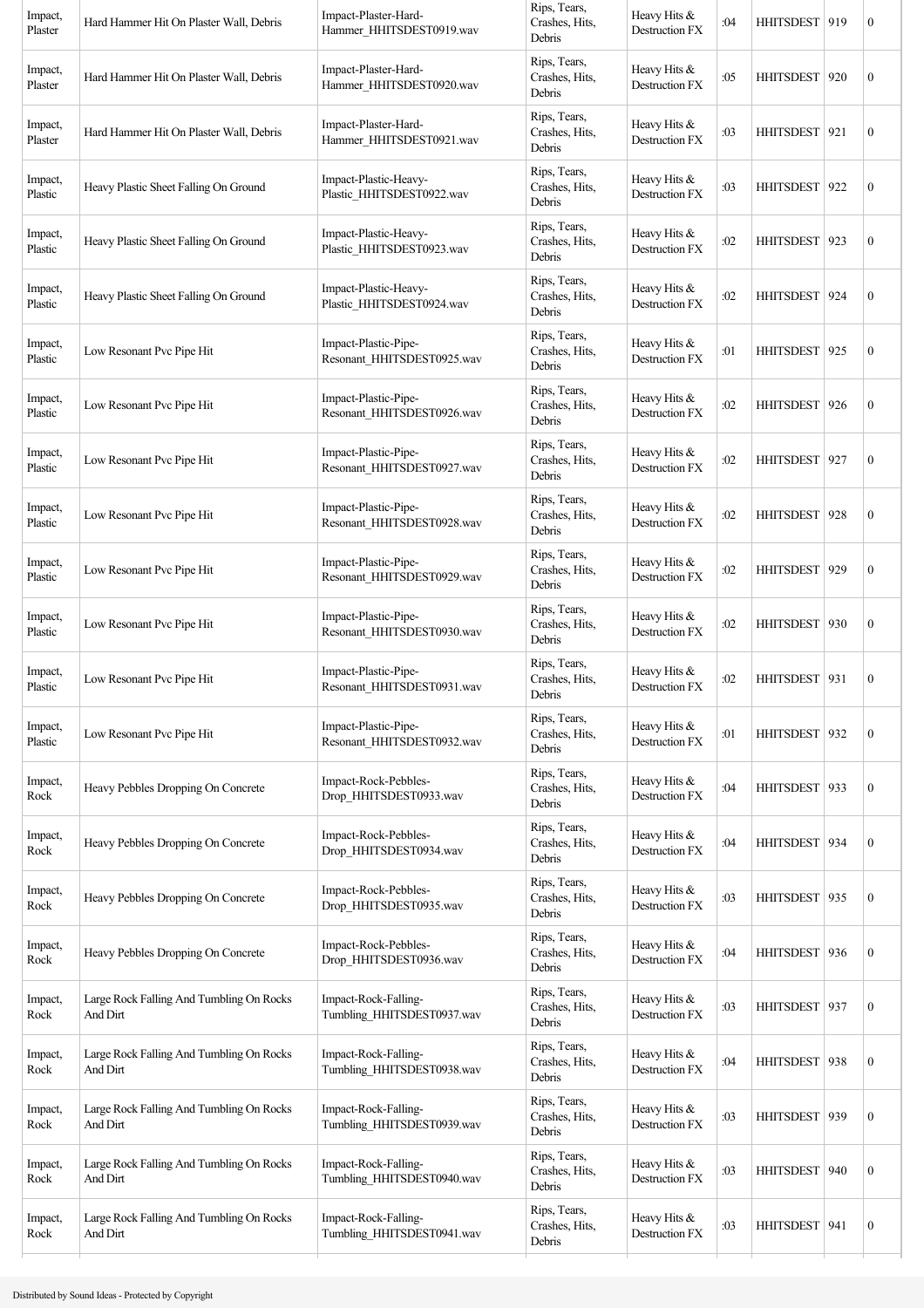| Impact,<br>Rock | Large Rock Falling And Tumbling On Rocks<br>And Dirt | Impact-Rock-Falling-<br>Tumbling_HHITSDEST0942.wav | Rips, Tears,<br>Crashes, Hits,<br>Debris | Heavy Hits &<br>Destruction FX   | :05 | HHITSDEST   942  |     | $\boldsymbol{0}$ |
|-----------------|------------------------------------------------------|----------------------------------------------------|------------------------------------------|----------------------------------|-----|------------------|-----|------------------|
| Impact,<br>Rock | Large Rock Falling And Tumbling On Rocks<br>And Dirt | Impact-Rock-Falling-<br>Tumbling_HHITSDEST0943.wav | Rips, Tears,<br>Crashes, Hits,<br>Debris | Heavy Hits &<br>Destruction FX   | :03 | HHITSDEST   943  |     | $\boldsymbol{0}$ |
| Impact,<br>Rock | Large Rock Falling And Tumbling On Rocks<br>And Dirt | Impact-Rock-Falling-<br>Tumbling_HHITSDEST0944.wav | Rips, Tears,<br>Crashes, Hits,<br>Debris | Heavy Hits &<br>Destruction FX   | :03 | <b>HHITSDEST</b> | 944 | $\boldsymbol{0}$ |
| Impact,<br>Rock | Large Rock Falling And Tumbling On Rocks<br>And Dirt | Impact-Rock-Falling-<br>Tumbling_HHITSDEST0945.wav | Rips, Tears,<br>Crashes, Hits,<br>Debris | Heavy Hits &<br>Destruction FX   | :05 | <b>HHITSDEST</b> | 945 | $\boldsymbol{0}$ |
| Impact,<br>Rock | Large Rock Falling And Tumbling On Rocks<br>And Dirt | Impact-Rock-Falling-<br>Tumbling_HHITSDEST0946.wav | Rips, Tears,<br>Crashes, Hits,<br>Debris | Heavy Hits &<br>Destruction FX   | :05 | HHITSDEST   946  |     | $\boldsymbol{0}$ |
| Impact,<br>Rock | Large Rock Falling And Tumbling On Rocks<br>And Dirt | Impact-Rock-Falling-<br>Tumbling_HHITSDEST0947.wav | Rips, Tears,<br>Crashes, Hits,<br>Debris | Heavy Hits &<br>Destruction FX   | :03 | HHITSDEST   947  |     | $\boldsymbol{0}$ |
| Impact,<br>Rock | Large Rock Falling And Tumbling On Rocks<br>And Dirt | Impact-Rock-Falling-<br>Tumbling_HHITSDEST0948.wav | Rips, Tears,<br>Crashes, Hits,<br>Debris | Heavy Hits &<br>Destruction FX   | :02 | <b>HHITSDEST</b> | 948 | $\boldsymbol{0}$ |
| Impact,<br>Rock | Large Rock Falling And Tumbling On Rocks<br>And Dirt | Impact-Rock-Falling-<br>Tumbling_HHITSDEST0949.wav | Rips, Tears,<br>Crashes, Hits,<br>Debris | Heavy Hits &<br>Destruction FX   | :03 | <b>HHITSDEST</b> | 949 | $\boldsymbol{0}$ |
| Impact,<br>Rock | Large Rock Falling And Tumbling On Rocks<br>And Dirt | Impact-Rock-Falling-<br>Tumbling_HHITSDEST0950.wav | Rips, Tears,<br>Crashes, Hits,<br>Debris | Heavy Hits &<br>Destruction FX   | :03 | HHITSDEST 950    |     | $\boldsymbol{0}$ |
| Impact,<br>Rock | Large Rock Falling And Tumbling On Rocks<br>And Dirt | Impact-Rock-Falling-<br>Tumbling_HHITSDEST0951.wav | Rips, Tears,<br>Crashes, Hits,<br>Debris | Heavy Hits &<br>Destruction FX   | :03 | HHITSDEST 951    |     | $\boldsymbol{0}$ |
| Impact,<br>Rock | Large Rock Falling And Tumbling On Rocks<br>And Dirt | Impact-Rock-Falling-<br>Tumbling_HHITSDEST0952.wav | Rips, Tears,<br>Crashes, Hits,<br>Debris | Heavy Hits $&$<br>Destruction FX | :02 | <b>HHITSDEST</b> | 952 | $\boldsymbol{0}$ |
| Impact,<br>Rock | Large Rock Falling And Tumbling On Rocks<br>And Dirt | Impact-Rock-Falling-<br>Tumbling_HHITSDEST0953.wav | Rips, Tears,<br>Crashes, Hits,<br>Debris | Heavy Hits &<br>Destruction FX   | :03 | HHITSDEST 953    |     | $\boldsymbol{0}$ |
| Impact,<br>Rock | Large Rock Falling And Tumbling On Rocks<br>And Dirt | Impact-Rock-Falling-<br>Tumbling_HHITSDEST0954.wav | Rips, Tears,<br>Crashes, Hits,<br>Debris | Heavy Hits &<br>Destruction FX   | :03 | HHITSDEST   954  |     | $\boldsymbol{0}$ |
| Impact,<br>Rock | Large Rock Falling And Tumbling On Rocks<br>And Dirt | Impact-Rock-Falling-<br>Tumbling_HHITSDEST0955.wav | Rips, Tears,<br>Crashes, Hits,<br>Debris | Heavy Hits &<br>Destruction FX   | :02 | HHITSDEST 955    |     | $\boldsymbol{0}$ |
| Impact,<br>Rock | Large Rock Falling And Tumbling On Rocks<br>And Dirt | Impact-Rock-Falling-<br>Tumbling HHITSDEST0956.wav | Rips, Tears,<br>Crashes, Hits,<br>Debris | Heavy Hits &<br>Destruction FX   | :02 | HHITSDEST 956    |     | $\boldsymbol{0}$ |
| Impact,<br>Rock | Large Rock Falling And Tumbling On Rocks<br>And Dirt | Impact-Rock-Falling-<br>Tumbling_HHITSDEST0957.wav | Rips, Tears,<br>Crashes, Hits,<br>Debris | Heavy Hits &<br>Destruction FX   | :02 | HHITSDEST 957    |     | $\boldsymbol{0}$ |
| Impact,<br>Rock | Large Rock Falling And Tumbling On Rocks<br>And Dirt | Impact-Rock-Falling-<br>Tumbling_HHITSDEST0958.wav | Rips, Tears,<br>Crashes, Hits,<br>Debris | Heavy Hits &<br>Destruction FX   | :02 | HHITSDEST 958    |     | $\boldsymbol{0}$ |
| Impact,<br>Rock | Large Rock Falling And Tumbling On Rocks<br>And Dirt | Impact-Rock-Falling-<br>Tumbling_HHITSDEST0959.wav | Rips, Tears,<br>Crashes, Hits,<br>Debris | Heavy Hits &<br>Destruction FX   | :02 | HHITSDEST 959    |     | $\boldsymbol{0}$ |
| Impact,<br>Rock | Large Rock Falling And Tumbling On Rocks<br>And Dirt | Impact-Rock-Falling-<br>Tumbling_HHITSDEST0960.wav | Rips, Tears,<br>Crashes, Hits,<br>Debris | Heavy Hits &<br>Destruction FX   | :03 | <b>HHITSDEST</b> | 960 | $\boldsymbol{0}$ |
| Impact,<br>Rock | Large Rock Falling And Tumbling On Rocks<br>And Dirt | Impact-Rock-Falling-<br>Tumbling_HHITSDEST0961.wav | Rips, Tears,<br>Crashes, Hits,<br>Debris | Heavy Hits &<br>Destruction FX   | :03 | HHITSDEST 961    |     | $\boldsymbol{0}$ |
| Impact,<br>Rock | Large Rock Falling And Tumbling On Rocks<br>And Dirt | Impact-Rock-Falling-<br>Tumbling_HHITSDEST0962.wav | Rips, Tears,<br>Crashes, Hits,<br>Debris | Heavy Hits &<br>Destruction FX   | :02 | <b>HHITSDEST</b> | 962 | $\boldsymbol{0}$ |
| Impact,<br>Rock | Large Rock Falling And Tumbling On Rocks<br>And Dirt | Impact-Rock-Falling-<br>Tumbling_HHITSDEST0963.wav | Rips, Tears,<br>Crashes, Hits,<br>Debris | Heavy Hits &<br>Destruction FX   | :02 | <b>HHITSDEST</b> | 963 | $\boldsymbol{0}$ |
| Impact,<br>Rock | Large Rock Falling And Tumbling On Rocks<br>And Dirt | Impact-Rock-Falling-<br>Tumbling_HHITSDEST0964.wav | Rips, Tears,<br>Crashes, Hits,<br>Debris | Heavy Hits &<br>Destruction FX   | :03 | HHITSDEST        | 964 | $\boldsymbol{0}$ |
|                 |                                                      |                                                    |                                          |                                  |     |                  |     |                  |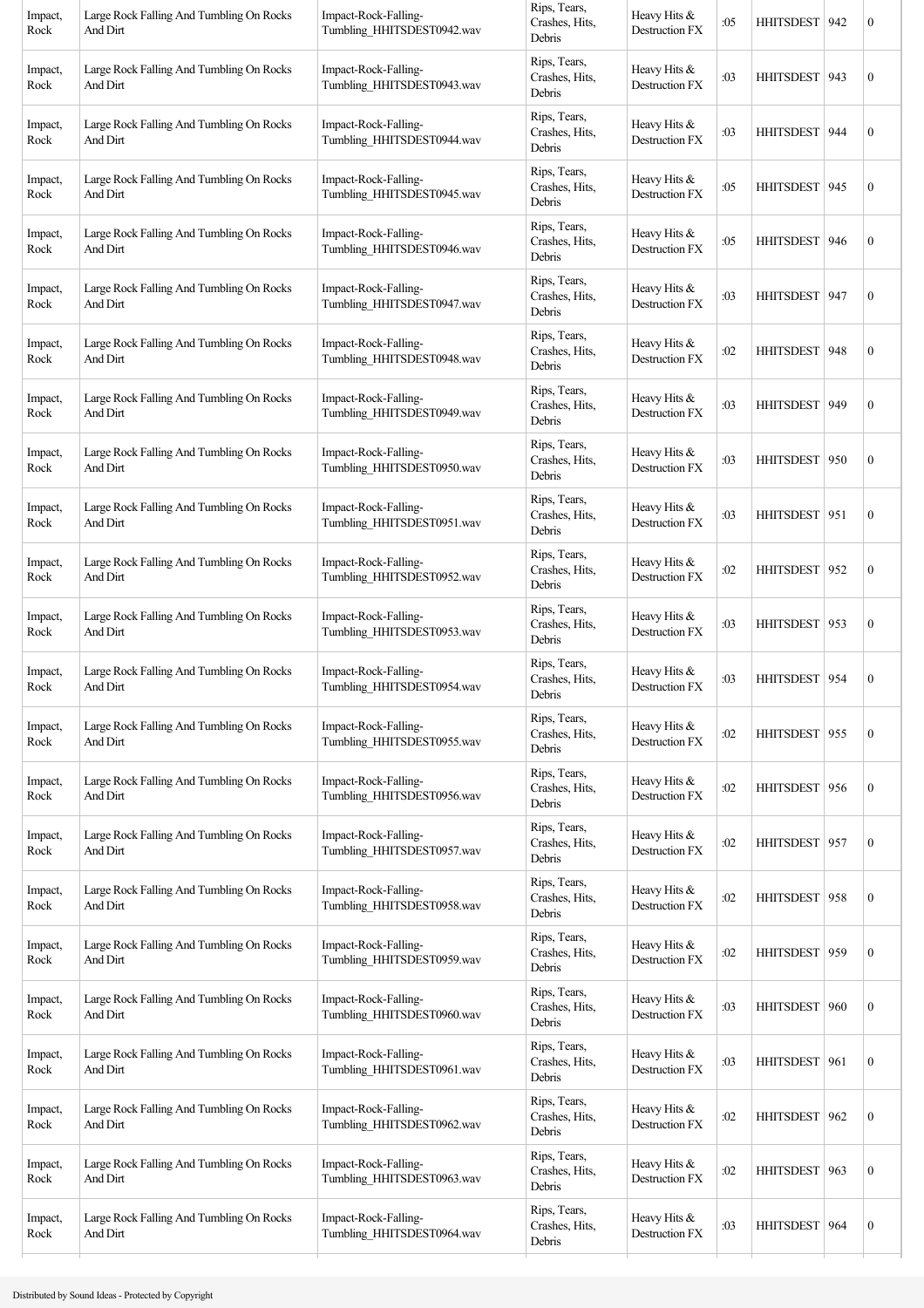| Impact,<br>Rock | Large Rock Falling And Tumbling On Rocks<br>And Dirt | Impact-Rock-Falling-<br>Tumbling_HHITSDEST0965.wav | Rips, Tears,<br>Crashes, Hits,<br>Debris | Heavy Hits &<br>Destruction FX        | :02 | HHITSDEST   965  |     | $\boldsymbol{0}$ |
|-----------------|------------------------------------------------------|----------------------------------------------------|------------------------------------------|---------------------------------------|-----|------------------|-----|------------------|
| Impact,<br>Rock | Large Rock Falling And Tumbling On Rocks<br>And Dirt | Impact-Rock-Falling-<br>Tumbling_HHITSDEST0966.wav | Rips, Tears,<br>Crashes, Hits,<br>Debris | Heavy Hits &<br>Destruction FX        | :02 | HHITSDEST 966    |     | $\boldsymbol{0}$ |
| Impact,<br>Rock | Large Rock Falling And Tumbling On Rocks<br>And Dirt | Impact-Rock-Falling-<br>Tumbling_HHITSDEST0967.wav | Rips, Tears,<br>Crashes, Hits,<br>Debris | Heavy Hits &<br>Destruction FX        | :02 | HHITSDEST 967    |     | $\boldsymbol{0}$ |
| Impact,<br>Rock | Large Rock Falling And Tumbling On Rocks<br>And Dirt | Impact-Rock-Falling-<br>Tumbling_HHITSDEST0968.wav | Rips, Tears,<br>Crashes, Hits,<br>Debris | Heavy Hits &<br>Destruction FX        | :03 | HHITSDEST 968    |     | $\boldsymbol{0}$ |
| Impact,<br>Rock | Large Rock Falling And Tumbling On Rocks<br>And Dirt | Impact-Rock-Falling-<br>Tumbling_HHITSDEST0969.wav | Rips, Tears,<br>Crashes, Hits,<br>Debris | Heavy Hits &<br>Destruction FX        | :03 | HHITSDEST   969  |     | $\boldsymbol{0}$ |
| Impact,<br>Rock | Large Rock Falling And Tumbling On Rocks<br>And Dirt | Impact-Rock-Falling-<br>Tumbling_HHITSDEST0970.wav | Rips, Tears,<br>Crashes, Hits,<br>Debris | Heavy Hits &<br>Destruction FX        | :02 | HHITSDEST   970  |     | $\boldsymbol{0}$ |
| Impact,<br>Rock | Rock Breaking Roofing Slate Sheet                    | Impact-Rock-Roofing-<br>Slate_HHITSDEST0971.wav    | Rips, Tears,<br>Crashes, Hits,<br>Debris | Heavy Hits &<br>Destruction FX        | :02 | HHITSDEST 971    |     | $\boldsymbol{0}$ |
| Impact,<br>Rock | Rock Breaking Roofing Slate Sheet                    | Impact-Rock-Roofing-<br>Slate_HHITSDEST0972.wav    | Rips, Tears,<br>Crashes, Hits,<br>Debris | Heavy Hits &<br>Destruction FX        | :03 | HHITSDEST 972    |     | $\boldsymbol{0}$ |
| Impact,<br>Rock | Rock Breaking Roofing Slate Sheet                    | Impact-Rock-Roofing-<br>Slate_HHITSDEST0973.wav    | Rips, Tears,<br>Crashes, Hits,<br>Debris | Heavy Hits &<br>Destruction FX        | :03 | HHITSDEST 973    |     | $\boldsymbol{0}$ |
| Impact,<br>Rock | Rock Breaking Roofing Slate Sheet                    | Impact-Rock-Roofing-<br>Slate_HHITSDEST0974.wav    | Rips, Tears,<br>Crashes, Hits,<br>Debris | Heavy Hits &<br>Destruction FX        | :03 | HHITSDEST   974  |     | $\boldsymbol{0}$ |
| Impact,<br>Rock | Rock Breaking Roofing Slate Sheet                    | Impact-Rock-Roofing-<br>Slate_HHITSDEST0975.wav    | Rips, Tears,<br>Crashes, Hits,<br>Debris | Heavy Hits &<br>Destruction FX        | :03 | HHITSDEST 975    |     | $\boldsymbol{0}$ |
| Impact,<br>Rock | Rock Breaking Roofing Slate Sheet                    | Impact-Rock-Roofing-<br>Slate HHITSDEST0976.wav    | Rips, Tears,<br>Crashes, Hits,<br>Debris | Heavy Hits &<br><b>Destruction FX</b> | :03 | HHITSDEST   976  |     | $\boldsymbol{0}$ |
| Impact,<br>Rock | Rock Breaking Roofing Slate Sheet                    | Impact-Rock-Roofing-<br>Slate_HHITSDEST0977.wav    | Rips, Tears,<br>Crashes, Hits,<br>Debris | Heavy Hits &<br>Destruction FX        | :03 | HHITSDEST 977    |     | $\boldsymbol{0}$ |
| Impact,<br>Rock | Rock Breaking Roofing Slate Sheet                    | Impact-Rock-Roofing-<br>Slate_HHITSDEST0978.wav    | Rips, Tears,<br>Crashes, Hits,<br>Debris | Heavy Hits &<br>Destruction FX        | :03 | <b>HHITSDEST</b> | 978 | $\boldsymbol{0}$ |
| Impact,<br>Rock | Rock Breaking Roofing Slate Sheet                    | Impact-Rock-Roofing-<br>Slate HHITSDEST0979.wav    | Rips, Tears,<br>Crashes, Hits,<br>Debris | Heavy Hits &<br>Destruction FX        | :02 | HHITSDEST   979  |     | $\boldsymbol{0}$ |
| Impact,<br>Rock | Rock Breaking Roofing Slate Sheet                    | Impact-Rock-Roofing-<br>Slate HHITSDEST0980.wav    | Rips, Tears,<br>Crashes, Hits,<br>Debris | Heavy Hits &<br>Destruction FX        | :03 | HHITSDEST 980    |     | $\boldsymbol{0}$ |
| Impact,<br>Rock | Rock Breaking Roofing Slate Sheet                    | Impact-Rock-Roofing-<br>Slate_HHITSDEST0981.wav    | Rips, Tears,<br>Crashes, Hits,<br>Debris | Heavy Hits &<br>Destruction FX        | :03 | HHITSDEST 981    |     | $\boldsymbol{0}$ |
| Impact,<br>Rock | Rock Breaking Roofing Slate Sheet                    | Impact-Rock-Roofing-<br>Slate_HHITSDEST0982.wav    | Rips, Tears,<br>Crashes, Hits,<br>Debris | Heavy Hits &<br>Destruction FX        | :02 | HHITSDEST 982    |     | $\boldsymbol{0}$ |
| Impact,<br>Rock | Rock Breaking Roofing Slate Sheet                    | Impact-Rock-Roofing-<br>Slate_HHITSDEST0983.wav    | Rips, Tears,<br>Crashes, Hits,<br>Debris | Heavy Hits &<br>Destruction FX        | :04 | HHITSDEST 983    |     | $\boldsymbol{0}$ |
| Impact,<br>Rock | Rock Breaking Roofing Slate Sheet                    | Impact-Rock-Roofing-<br>Slate_HHITSDEST0984.wav    | Rips, Tears,<br>Crashes, Hits,<br>Debris | Heavy Hits &<br>Destruction FX        | :02 | HHITSDEST   984  |     | $\boldsymbol{0}$ |
| Impact,<br>Rock | Rock Breaking Roofing Slate Sheet                    | Impact-Rock-Roofing-<br>Slate_HHITSDEST0985.wav    | Rips, Tears,<br>Crashes, Hits,<br>Debris | Heavy Hits &<br>Destruction FX        | :03 | <b>HHITSDEST</b> | 985 | $\boldsymbol{0}$ |
| Impact,<br>Rock | Rock Breaking Roofing Slate Sheet                    | Impact-Rock-Roofing-<br>Slate_HHITSDEST0986.wav    | Rips, Tears,<br>Crashes, Hits,<br>Debris | Heavy Hits &<br>Destruction FX        | :03 | <b>HHITSDEST</b> | 986 | $\boldsymbol{0}$ |
| Impact,<br>Rock | Rock Breaking Roofing Slate Sheet                    | Impact-Rock-Roofing-<br>Slate_HHITSDEST0987.wav    | Rips, Tears,<br>Crashes, Hits,<br>Debris | Heavy Hits &<br><b>Destruction FX</b> | :03 | HHITSDEST 987    |     | $\boldsymbol{0}$ |
|                 |                                                      |                                                    |                                          |                                       |     |                  |     |                  |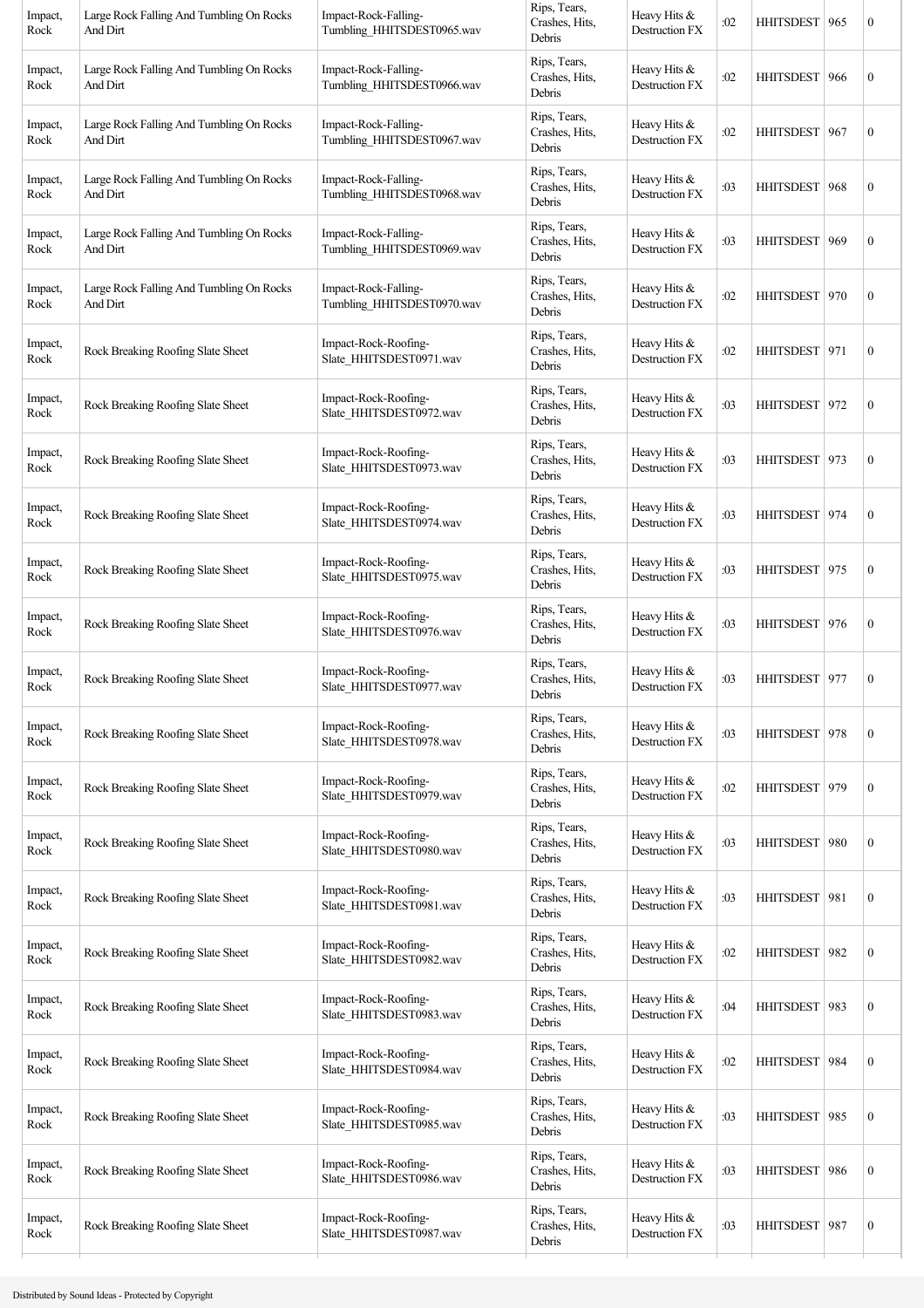| Impact,<br>Rock  | Rock Breaking Roofing Slate Sheet     | Impact-Rock-Roofing-<br>Slate_HHITSDEST0988.wav  | Rips, Tears,<br>Crashes, Hits,<br>Debris | Heavy Hits &<br>Destruction FX        | :02 | HHITSDEST        | 988  | $\boldsymbol{0}$ |
|------------------|---------------------------------------|--------------------------------------------------|------------------------------------------|---------------------------------------|-----|------------------|------|------------------|
| Impact,<br>Rock  | Rock Breaking Roofing Slate Sheet     | Impact-Rock-Roofing-<br>Slate_HHITSDEST0989.wav  | Rips, Tears,<br>Crashes, Hits,<br>Debris | Heavy Hits &<br>Destruction FX        | :03 | <b>HHITSDEST</b> | 989  | $\boldsymbol{0}$ |
| Impact,<br>Rock  | Rock Breaking Roofing Slate Sheet     | Impact-Rock-Roofing-<br>Slate_HHITSDEST0990.wav  | Rips, Tears,<br>Crashes, Hits,<br>Debris | Heavy Hits &<br>Destruction FX        | :03 | <b>HHITSDEST</b> | 990  | $\boldsymbol{0}$ |
| Impact,<br>Slate | Roofing Slate Sheet Impact            | Impact-Slate-Roofing-<br>Slate_HHITSDEST0991.wav | Rips, Tears,<br>Crashes, Hits,<br>Debris | Heavy Hits &<br><b>Destruction FX</b> | :02 | <b>HHITSDEST</b> | 991  | $\boldsymbol{0}$ |
| Impact,<br>Slate | Roofing Slate Sheet Impact            | Impact-Slate-Roofing-<br>Slate_HHITSDEST0992.wav | Rips, Tears,<br>Crashes, Hits,<br>Debris | Heavy Hits &<br>Destruction FX        | :02 | HHITSDEST        | 992  | $\boldsymbol{0}$ |
| Impact,<br>Slate | Roofing Slate Sheet Impact            | Impact-Slate-Roofing-<br>Slate_HHITSDEST0993.wav | Rips, Tears,<br>Crashes, Hits,<br>Debris | Heavy Hits &<br>Destruction FX        | :02 | <b>HHITSDEST</b> | 993  | $\boldsymbol{0}$ |
| Impact,<br>Slate | Roofing Slate Sheet Impact            | Impact-Slate-Roofing-<br>Slate HHITSDEST0994.wav | Rips, Tears,<br>Crashes, Hits,<br>Debris | Heavy Hits &<br>Destruction FX        | :02 | <b>HHITSDEST</b> | 994  | $\boldsymbol{0}$ |
| Impact,<br>Slate | Roofing Slate Sheet Impact            | Impact-Slate-Roofing-<br>Slate_HHITSDEST0995.wav | Rips, Tears,<br>Crashes, Hits,<br>Debris | Heavy Hits $&$<br>Destruction FX      | :02 | HHITSDEST 995    |      | $\boldsymbol{0}$ |
| Impact,<br>Slate | Roofing Slate Sheet Impact            | Impact-Slate-Roofing-<br>Slate_HHITSDEST0996.wav | Rips, Tears,<br>Crashes, Hits,<br>Debris | Heavy Hits &<br>Destruction FX        | :02 | <b>HHITSDEST</b> | 996  | $\boldsymbol{0}$ |
| Impact,<br>Slate | Roofing Slate Sheet Impact            | Impact-Slate-Roofing-<br>Slate_HHITSDEST0997.wav | Rips, Tears,<br>Crashes, Hits,<br>Debris | Heavy Hits &<br>Destruction FX        | :02 | <b>HHITSDEST</b> | 997  | $\boldsymbol{0}$ |
| Impact,<br>Slate | Roofing Slate Sheet Impact And Rattle | Impact-Slate-Roofing-<br>Slate_HHITSDEST0998.wav | Rips, Tears,<br>Crashes, Hits,<br>Debris | Heavy Hits &<br>Destruction FX        | :04 | <b>HHITSDEST</b> | 998  | $\boldsymbol{0}$ |
| Impact,<br>Slate | Roofing Slate Sheet Impact And Scrape | Impact-Slate-Roofing-<br>Slate_HHITSDEST0999.wav | Rips, Tears,<br>Crashes, Hits,<br>Debris | Heavy Hits &<br>Destruction FX        | :05 | HHITSDEST   999  |      | $\boldsymbol{0}$ |
| Impact,<br>Slate | Roofing Slate Sheet Scrape And Impact | Impact-Slate-Roofing-<br>Slate HHITSDEST1000.wav | Rips, Tears,<br>Crashes, Hits,<br>Debris | Heavy Hits &<br>Destruction FX        | :03 | <b>HHITSDEST</b> | 1000 | $\boldsymbol{0}$ |
| Impact,<br>Slate | Roofing Slate Sheet Scrape And Impact | Impact-Slate-Roofing-<br>Slate_HHITSDEST1001.wav | Rips, Tears,<br>Crashes, Hits,<br>Debris | Heavy Hits &<br>Destruction FX        | :03 | <b>HHITSDEST</b> | 1001 | $\boldsymbol{0}$ |
| Impact,<br>Slate | Roofing Slate Sheet Scrape And Impact | Impact-Slate-Roofing-<br>Slate_HHITSDEST1002.wav | Rips, Tears,<br>Crashes, Hits,<br>Debris | Heavy Hits &<br>Destruction FX        | :02 | <b>HHITSDEST</b> | 1002 | $\boldsymbol{0}$ |
| Impact,<br>Slate | Roofing Slate Sheet Scrape And Impact | Impact-Slate-Roofing-<br>Slate_HHITSDEST1003.wav | Rips, Tears,<br>Crashes, Hits,<br>Debris | Heavy Hits &<br>Destruction FX        | :04 | <b>HHITSDEST</b> | 1003 | $\boldsymbol{0}$ |
| Impact,<br>Slate | Roofing Slate Sheet Scrape And Impact | Impact-Slate-Roofing-<br>Slate_HHITSDEST1004.wav | Rips, Tears,<br>Crashes, Hits,<br>Debris | Heavy Hits &<br>Destruction FX        | :05 | <b>HHITSDEST</b> | 1004 | $\mathbf{0}$     |
| Impact,<br>Stone | Hammer Hit On Stone Wall, Debris      | Impact-Stone-Hammer-<br>Wall HHITSDEST1005.wav   | Rips, Tears,<br>Crashes, Hits,<br>Debris | Heavy Hits $&$<br>Destruction FX      | :03 | <b>HHITSDEST</b> | 1005 | $\mathbf{0}$     |
| Impact,<br>Stone | Hammer Hit On Stone Wall, Debris      | Impact-Stone-Hammer-<br>Wall_HHITSDEST1006.wav   | Rips, Tears,<br>Crashes, Hits,<br>Debris | Heavy Hits &<br>Destruction FX        | :03 | <b>HHITSDEST</b> | 1006 | $\boldsymbol{0}$ |
| Impact,<br>Stone | Hammer Hit On Stone Wall, Debris      | Impact-Stone-Hammer-<br>Wall HHITSDEST1007.wav   | Rips, Tears,<br>Crashes, Hits,<br>Debris | Heavy Hits &<br>Destruction FX        | :03 | <b>HHITSDEST</b> | 1007 | $\mathbf{0}$     |
| Impact,<br>Stone | Hammer Hit On Stone Wall, Debris      | Impact-Stone-Hammer-<br>Wall_HHITSDEST1008.wav   | Rips, Tears,<br>Crashes, Hits,<br>Debris | Heavy Hits &<br>Destruction FX        | :03 | <b>HHITSDEST</b> | 1008 | $\boldsymbol{0}$ |
| Impact,<br>Stone | Hammer Hit On Stone Wall, Debris      | Impact-Stone-Hammer-<br>Wall_HHITSDEST1009.wav   | Rips, Tears,<br>Crashes, Hits,<br>Debris | Heavy Hits $&$<br>Destruction FX      | :04 | <b>HHITSDEST</b> | 1009 | $\boldsymbol{0}$ |
| Impact,<br>Stone | Hammer Hit On Stone Wall, Debris      | Impact-Stone-Hammer-<br>Wall HHITSDEST1010.wav   | Rips, Tears,<br>Crashes, Hits,<br>Debris | Heavy Hits &<br>Destruction FX        | :04 | HHITSDEST        | 1010 | $\mathbf{0}$     |
|                  |                                       |                                                  |                                          |                                       |     |                  |      |                  |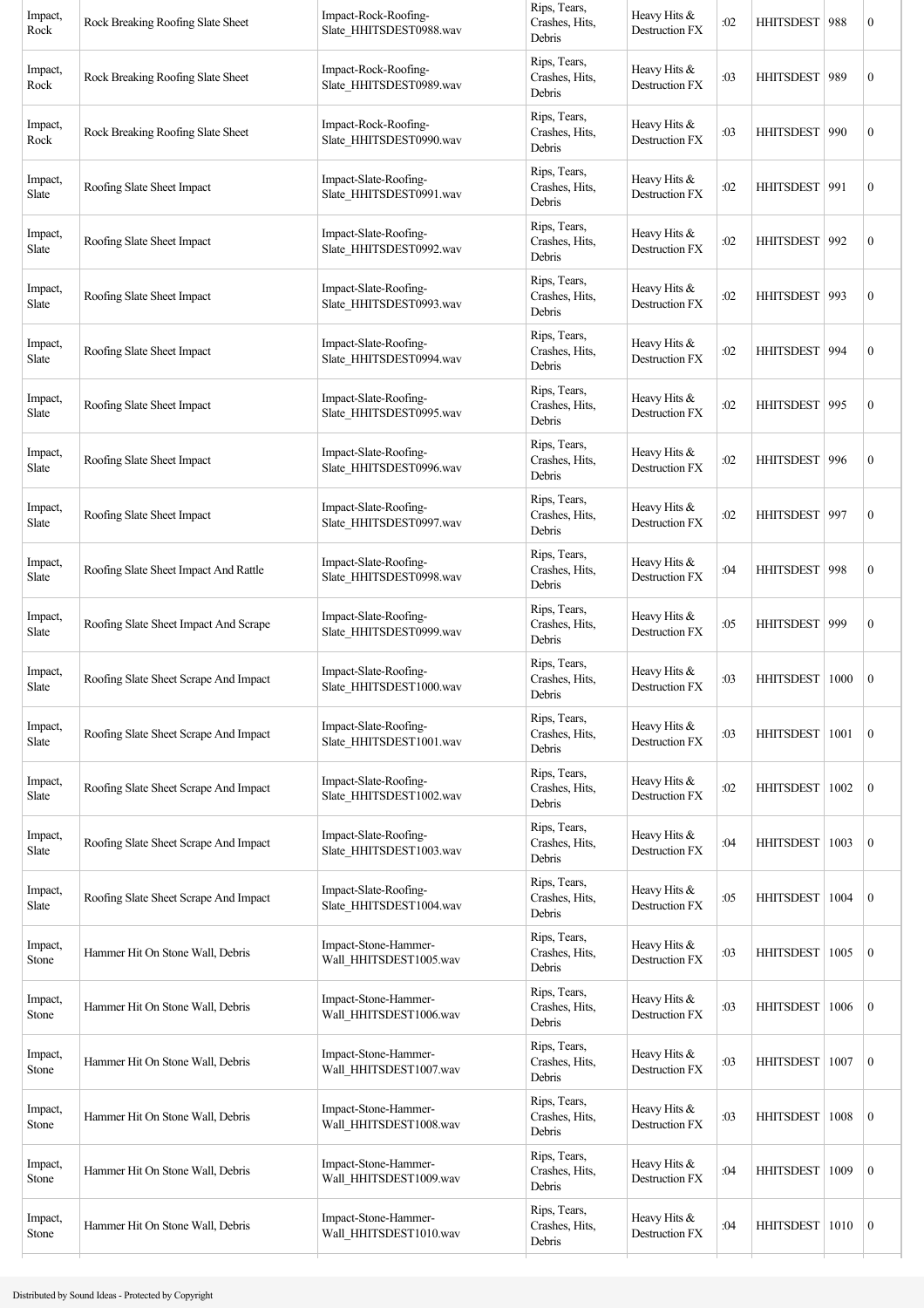| Impact,<br>Switch | Heavy Switch Impact                                                       | Impact-Switch-Heavy-<br>Hit_HHITSDEST1011.wav          | Rips, Tears,<br>Crashes, Hits,<br>Debris | Heavy Hits &<br>Destruction FX        | :04 | HHITSDEST   1011 |      | $\boldsymbol{0}$ |
|-------------------|---------------------------------------------------------------------------|--------------------------------------------------------|------------------------------------------|---------------------------------------|-----|------------------|------|------------------|
| Impact,<br>Wood   | Hard Hammer Hit On Shelf                                                  | Impact-Wood-Hard-<br>Hammer_HHITSDEST1012.wav          | Rips, Tears,<br>Crashes, Hits,<br>Debris | Heavy Hits &<br>Destruction FX        | :04 | <b>HHITSDEST</b> | 1012 | $\boldsymbol{0}$ |
| Impact,<br>Wood   | Hard Hammer Hit On Shelf                                                  | Impact-Wood-Hard-<br>Hammer_HHITSDEST1013.wav          | Rips, Tears,<br>Crashes, Hits,<br>Debris | Heavy Hits &<br>Destruction FX        | :03 | HHITSDEST        | 1013 | $\boldsymbol{0}$ |
| Impact,<br>Wood   | Hard Hammer Hit On Shelf                                                  | Impact-Wood-Hard-<br>Hammer_HHITSDEST1014.wav          | Rips, Tears,<br>Crashes, Hits,<br>Debris | Heavy Hits &<br>Destruction FX        | :02 | HHITSDEST   1014 |      | $\boldsymbol{0}$ |
| Impact,<br>Wood   | Hard Hammer Hit On Shelf                                                  | Impact-Wood-Hard-<br>Hammer_HHITSDEST1015.wav          | Rips, Tears,<br>Crashes, Hits,<br>Debris | Heavy Hits &<br>Destruction FX        | :02 | HHITSDEST   1015 |      | $\boldsymbol{0}$ |
| Impact,<br>Wood   | Heavy Wood Beam Impact                                                    | Impact-Wood-Heavy-<br>Beam_HHITSDEST1016.wav           | Rips, Tears,<br>Crashes, Hits,<br>Debris | Heavy Hits &<br>Destruction FX        | :03 | HHITSDEST        | 1016 | $\mathbf{0}$     |
| Impact,<br>Wood   | Heavy Wood Beam Impact                                                    | Impact-Wood-Heavy-<br>Beam_HHITSDEST1017.wav           | Rips, Tears,<br>Crashes, Hits,<br>Debris | Heavy Hits &<br>Destruction FX        | :03 | HHITSDEST        | 1017 | $\boldsymbol{0}$ |
| Impact,<br>Wood   | Heavy Wood Beam Impact                                                    | Impact-Wood-Heavy-<br>Beam_HHITSDEST1018.wav           | Rips, Tears,<br>Crashes, Hits,<br>Debris | Heavy Hits &<br>Destruction FX        | :02 | HHITSDEST 1018   |      | $\mathbf{0}$     |
| Impact,<br>Wood   | Heavy Wood Log Impact On Concrete                                         | Impact-Wood-Heavy-<br>Log_HHITSDEST1019.wav            | Rips, Tears,<br>Crashes, Hits,<br>Debris | Heavy Hits &<br>Destruction FX        | :04 | HHITSDEST        | 1019 | $\boldsymbol{0}$ |
| Impact,<br>Wood   | Heavy Wood Log Impact On Concrete                                         | Impact-Wood-Heavy-<br>Log_HHITSDEST1020.wav            | Rips, Tears,<br>Crashes, Hits,<br>Debris | Heavy Hits &<br>Destruction FX        | :03 | <b>HHITSDEST</b> | 1020 | $\mathbf{0}$     |
| Impact,<br>Wood   | Heavy Wood Log Impact On Concrete                                         | Impact-Wood-Heavy-<br>Log_HHITSDEST1021.wav            | Rips, Tears,<br>Crashes, Hits,<br>Debris | Heavy Hits &<br>Destruction FX        | :03 | <b>HHITSDEST</b> | 1021 | $\boldsymbol{0}$ |
| Impact,<br>Wood   | Heavy Wood Log Impact On Concrete                                         | Impact-Wood-Heavy-<br>Log_HHITSDEST1022.wav            | Rips, Tears,<br>Crashes, Hits,<br>Debris | Heavy Hits &<br>Destruction FX        | :03 | HHITSDEST        | 1022 | $\boldsymbol{0}$ |
| Impact,<br>Wood   | Heavy Wood Logs Collide And Rattle                                        | Impact-Wood-Heavy-<br>Log HHITSDEST1023.wav            | Rips, Tears,<br>Crashes, Hits,<br>Debris | Heavy Hits &<br>Destruction FX        | :04 | HHITSDEST   1023 |      | $\boldsymbol{0}$ |
| Impact,<br>Wood   | Heavy Wood Logs Collide And Rattle                                        | Impact-Wood-Heavy-<br>Log_HHITSDEST1024.wav            | Rips, Tears,<br>Crashes, Hits,<br>Debris | Heavy Hits &<br>Destruction FX        | :05 | <b>HHITSDEST</b> | 1024 | $\boldsymbol{0}$ |
| Impact,<br>Wood   | Rattly Wood Door Impact                                                   | Impact-Wood-Rattly-<br>Door_HHITSDEST1025.wav          | Rips, Tears,<br>Crashes, Hits,<br>Debris | Heavy Hits &<br><b>Destruction FX</b> | :03 | <b>HHITSDEST</b> | 1025 | $\boldsymbol{0}$ |
| Rattle,<br>Metal  | Metal Ship Sides Shaking, Vibration And Rattle,<br>High 01, LR For Quad   | Rattle-Metal-Ship-<br>Vibration HHITSDEST1026 LR.wav   | Rips, Tears,<br>Crashes, Hits,<br>Debris | Heavy Hits &<br><b>Destruction FX</b> | :43 | <b>HHITSDEST</b> | 1026 | $\boldsymbol{0}$ |
| Rattle,<br>Metal  | Metal Ship Sides Shaking, Vibration And Rattle,<br>High 01, LsRs For Quad | Rattle-Metal-Ship-<br>Vibration_HHITSDEST1026_LsRs.wav | Rips, Tears,<br>Crashes, Hits,<br>Debris | Heavy Hits &<br>Destruction FX        | :43 | <b>HHITSDEST</b> | 1026 | $\boldsymbol{0}$ |
| Rattle,<br>Metal  | Metal Ship Sides Shaking, Vibration And Rattle,<br>High 01, Stereo Mix    | Rattle-Metal-Ship-<br>Vibration_HHITSDEST1026.wav      | Rips, Tears,<br>Crashes, Hits,<br>Debris | Heavy Hits &<br>Destruction FX        | :43 | <b>HHITSDEST</b> | 1026 | $\boldsymbol{0}$ |
| Rattle,<br>Metal  | Metal Ship Sides Shaking, Vibration And Rattle,<br>High 02, LR For Quad   | Rattle-Metal-Ship-<br>Vibration_HHITSDEST1027_LR.wav   | Rips, Tears,<br>Crashes, Hits,<br>Debris | Heavy Hits &<br>Destruction FX        | :36 | <b>HHITSDEST</b> | 1027 | $\boldsymbol{0}$ |
| Rattle,<br>Metal  | Metal Ship Sides Shaking, Vibration And Rattle,<br>High 02, LsRs For Quad | Rattle-Metal-Ship-<br>Vibration_HHITSDEST1027_LsRs.wav | Rips, Tears,<br>Crashes, Hits,<br>Debris | Heavy Hits &<br>Destruction FX        | :36 | <b>HHITSDEST</b> | 1027 | $\boldsymbol{0}$ |
| Rattle,<br>Metal  | Metal Ship Sides Shaking, Vibration And Rattle,<br>High 02, Stereo Mix    | Rattle-Metal-Ship-<br>Vibration_HHITSDEST1027.wav      | Rips, Tears,<br>Crashes, Hits,<br>Debris | Heavy Hits &<br>Destruction FX        | :36 | <b>HHITSDEST</b> | 1027 | $\boldsymbol{0}$ |
| Rattle,<br>Metal  | Metal Ship Sides Shaking, Vibration And Rattle,<br>High 03, LR For Quad   | Rattle-Metal-Ship-<br>Vibration_HHITSDEST1028_LR.wav   | Rips, Tears,<br>Crashes, Hits,<br>Debris | Heavy Hits &<br>Destruction FX        | :36 | <b>HHITSDEST</b> | 1028 | $\boldsymbol{0}$ |
| Rattle,<br>Metal  | Metal Ship Sides Shaking, Vibration And Rattle,<br>High 03, LsRs For Ouad | Rattle-Metal-Ship-<br>Vibration_HHITSDEST1028_LsRs.wav | Rips, Tears,<br>Crashes, Hits,<br>Debris | Heavy Hits &<br>Destruction FX        | :36 | HHITSDEST 1028   |      | $\mathbf{0}$     |
|                   |                                                                           |                                                        |                                          |                                       |     |                  |      |                  |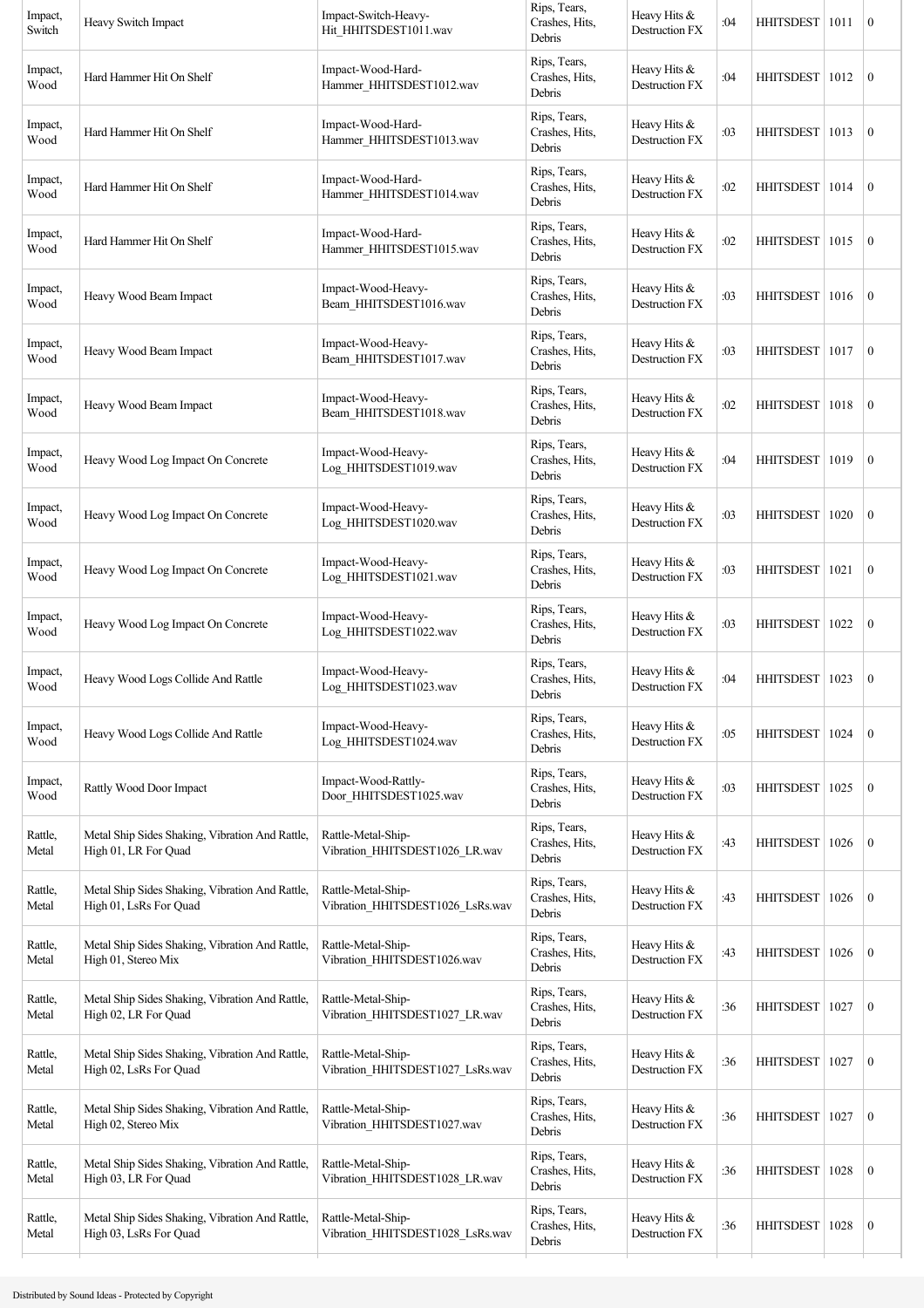| Rattle,<br>Metal | Metal Ship Sides Shaking, Vibration And Rattle,<br>High 03, Stereo Mix      | Rattle-Metal-Ship-<br>Vibration_HHITSDEST1028.wav      | Rips, Tears,<br>Crashes, Hits,<br>Debris | Heavy Hits &<br>Destruction FX        | :36  | HHITSDEST        | 1028 | $\bf{0}$         |
|------------------|-----------------------------------------------------------------------------|--------------------------------------------------------|------------------------------------------|---------------------------------------|------|------------------|------|------------------|
| Rattle,<br>Metal | Metal Ship Sides Shaking, Vibration And Rattle,<br>High 04, LR For Quad     | Rattle-Metal-Ship-<br>Vibration HHITSDEST1029 LR.wav   | Rips, Tears,<br>Crashes, Hits,<br>Debris | Heavy Hits &<br>Destruction FX        | :42  | <b>HHITSDEST</b> | 1029 | $\boldsymbol{0}$ |
| Rattle,<br>Metal | Metal Ship Sides Shaking, Vibration And Rattle,<br>High 04, LsRs For Quad   | Rattle-Metal-Ship-<br>Vibration_HHITSDEST1029_LsRs.wav | Rips, Tears,<br>Crashes, Hits,<br>Debris | Heavy Hits &<br>Destruction FX        | :42  | <b>HHITSDEST</b> | 1029 | $\boldsymbol{0}$ |
| Rattle,<br>Metal | Metal Ship Sides Shaking, Vibration And Rattle,<br>High 04, Stereo Mix      | Rattle-Metal-Ship-<br>Vibration_HHITSDEST1029.wav      | Rips, Tears,<br>Crashes, Hits,<br>Debris | Heavy Hits &<br>Destruction FX        | :42  | <b>HHITSDEST</b> | 1029 | $\boldsymbol{0}$ |
| Rattle,<br>Metal | Metal Ship Sides Shaking, Vibration And Rattle,<br>Low 01, LR For Quad      | Rattle-Metal-Ship-<br>Vibration_HHITSDEST1030_LR.wav   | Rips, Tears,<br>Crashes, Hits,<br>Debris | Heavy Hits &<br>Destruction FX        | 1:09 | HHITSDEST        | 1030 | $\bf{0}$         |
| Rattle,<br>Metal | Metal Ship Sides Shaking, Vibration And Rattle,<br>Low 01, LsRs For Ouad    | Rattle-Metal-Ship-<br>Vibration_HHITSDEST1030_LsRs.wav | Rips, Tears,<br>Crashes, Hits,<br>Debris | Heavy Hits &<br>Destruction FX        | 1:09 | <b>HHITSDEST</b> | 1030 | $\boldsymbol{0}$ |
| Rattle,<br>Metal | Metal Ship Sides Shaking, Vibration And Rattle,<br>Low 01, Stereo Mix       | Rattle-Metal-Ship-<br>Vibration_HHITSDEST1030.wav      | Rips, Tears,<br>Crashes, Hits,<br>Debris | Heavy Hits $&$<br>Destruction FX      | 1:09 | <b>HHITSDEST</b> | 1030 | $\boldsymbol{0}$ |
| Rattle,<br>Metal | Metal Ship Sides Shaking, Vibration And Rattle,<br>Low 02, LR For Quad      | Rattle-Metal-Ship-<br>Vibration_HHITSDEST1031_LR.wav   | Rips, Tears,<br>Crashes, Hits,<br>Debris | Heavy Hits &<br><b>Destruction FX</b> | 1:09 | HHITSDEST        | 1031 | $\boldsymbol{0}$ |
| Rattle,<br>Metal | Metal Ship Sides Shaking, Vibration And Rattle,<br>Low 02, LsRs For Quad    | Rattle-Metal-Ship-<br>Vibration_HHITSDEST1031_LsRs.wav | Rips, Tears,<br>Crashes, Hits,<br>Debris | Heavy Hits &<br>Destruction FX        | 1:09 | HHITSDEST        | 1031 | $\boldsymbol{0}$ |
| Rattle,<br>Metal | Metal Ship Sides Shaking, Vibration And Rattle,<br>Low 02, Stereo Mix       | Rattle-Metal-Ship-<br>Vibration HHITSDEST1031.wav      | Rips, Tears,<br>Crashes, Hits,<br>Debris | Heavy Hits $&$<br>Destruction FX      | 1:09 | <b>HHITSDEST</b> | 1031 | $\boldsymbol{0}$ |
| Rattle,<br>Metal | Metal Ship Sides Shaking, Vibration And Rattle,<br>Low 03, LR For Quad      | Rattle-Metal-Ship-<br>Vibration HHITSDEST1032 LR.wav   | Rips, Tears,<br>Crashes, Hits,<br>Debris | Heavy Hits &<br>Destruction FX        | 1:09 | <b>HHITSDEST</b> | 1032 | $\boldsymbol{0}$ |
| Rattle,<br>Metal | Metal Ship Sides Shaking, Vibration And Rattle,<br>Low 03, LsRs For Quad    | Rattle-Metal-Ship-<br>Vibration_HHITSDEST1032_LsRs.wav | Rips, Tears,<br>Crashes, Hits,<br>Debris | Heavy Hits &<br>Destruction FX        | 1:09 | HHITSDEST        | 1032 | $\boldsymbol{0}$ |
| Rattle,<br>Metal | Metal Ship Sides Shaking, Vibration And Rattle,<br>Low 03, Stereo Mix       | Rattle-Metal-Ship-<br>Vibration HHITSDEST1032.wav      | Rips, Tears,<br>Crashes, Hits,<br>Debris | Heavy Hits &<br>Destruction FX        | 1:09 | HHITSDEST        | 1032 | $\bf{0}$         |
| Rattle,<br>Metal | Metal Ship Sides Shaking, Vibration And Rattle,<br>Low 04, LR For Quad      | Rattle-Metal-Ship-<br>Vibration_HHITSDEST1033_LR.wav   | Rips, Tears,<br>Crashes, Hits,<br>Debris | Heavy Hits &<br>Destruction FX        | 1:09 | <b>HHITSDEST</b> | 1033 | $\boldsymbol{0}$ |
| Rattle,<br>Metal | Metal Ship Sides Shaking, Vibration And Rattle,<br>Low 04, LsRs For Quad    | Rattle-Metal-Ship-<br>Vibration HHITSDEST1033 LsRs.wav | Rips, Tears,<br>Crashes, Hits,<br>Debris | Heavy Hits &<br>Destruction FX        | 1:09 | <b>HHITSDEST</b> | 1033 | $\boldsymbol{0}$ |
| Rattle,<br>Metal | Metal Ship Sides Shaking, Vibration And Rattle,<br>Low 04, Stereo Mix       | Rattle-Metal-Ship-<br>Vibration HHITSDEST1033.wav      | Rips, Tears,<br>Crashes, Hits,<br>Debris | Heavy Hits &<br>Destruction FX        | 1:09 | <b>HHITSDEST</b> | 1033 | $\boldsymbol{0}$ |
| Rattle,<br>Metal | Metal Ship Sides Shaking, Vibration And Rattle,<br>Medium 01, LR For Quad   | Rattle-Metal-Ship-<br>Vibration_HHITSDEST1034_LR.wav   | Rips, Tears,<br>Crashes, Hits,<br>Debris | Heavy Hits &<br>Destruction FX        | 1:09 | <b>HHITSDEST</b> | 1034 | $\boldsymbol{0}$ |
| Rattle,<br>Metal | Metal Ship Sides Shaking, Vibration And Rattle,<br>Medium 01, LsRs For Quad | Rattle-Metal-Ship-<br>Vibration_HHITSDEST1034_LsRs.wav | Rips, Tears,<br>Crashes, Hits,<br>Debris | Heavy Hits &<br>Destruction FX        | 1:09 | <b>HHITSDEST</b> | 1034 | $\boldsymbol{0}$ |
| Rattle,<br>Metal | Metal Ship Sides Shaking, Vibration And Rattle,<br>Medium 01, Stereo Mix    | Rattle-Metal-Ship-<br>Vibration_HHITSDEST1034.wav      | Rips, Tears,<br>Crashes, Hits,<br>Debris | Heavy Hits &<br>Destruction FX        | 1:09 | <b>HHITSDEST</b> | 1034 | $\boldsymbol{0}$ |
| Rattle,<br>Metal | Metal Ship Sides Shaking, Vibration And Rattle,<br>Medium 02, LR For Quad   | Rattle-Metal-Ship-<br>Vibration_HHITSDEST1035_LR.wav   | Rips, Tears,<br>Crashes, Hits,<br>Debris | Heavy Hits &<br>Destruction FX        | 1:09 | <b>HHITSDEST</b> | 1035 | $\boldsymbol{0}$ |
| Rattle,<br>Metal | Metal Ship Sides Shaking, Vibration And Rattle,<br>Medium 02, LsRs For Quad | Rattle-Metal-Ship-<br>Vibration_HHITSDEST1035_LsRs.wav | Rips, Tears,<br>Crashes, Hits,<br>Debris | Heavy Hits &<br>Destruction FX        | 1:09 | <b>HHITSDEST</b> | 1035 | $\boldsymbol{0}$ |
| Rattle,<br>Metal | Metal Ship Sides Shaking, Vibration And Rattle,<br>Medium 02, Stereo Mix    | Rattle-Metal-Ship-<br>Vibration_HHITSDEST1035.wav      | Rips, Tears,<br>Crashes, Hits,<br>Debris | Heavy Hits $&$<br>Destruction FX      | 1:09 | <b>HHITSDEST</b> | 1035 | $\bf{0}$         |
| Rattle,<br>Metal | Metal Ship Sides Shaking, Vibration And Rattle,<br>Medium 03, LR For Ouad   | Rattle-Metal-Ship-<br>Vibration_HHITSDEST1036_LR.wav   | Rips, Tears,<br>Crashes, Hits,<br>Debris | Heavy Hits &<br>Destruction FX        | 1:09 | HHITSDEST        | 1036 | $\boldsymbol{0}$ |
|                  |                                                                             |                                                        |                                          |                                       |      |                  |      |                  |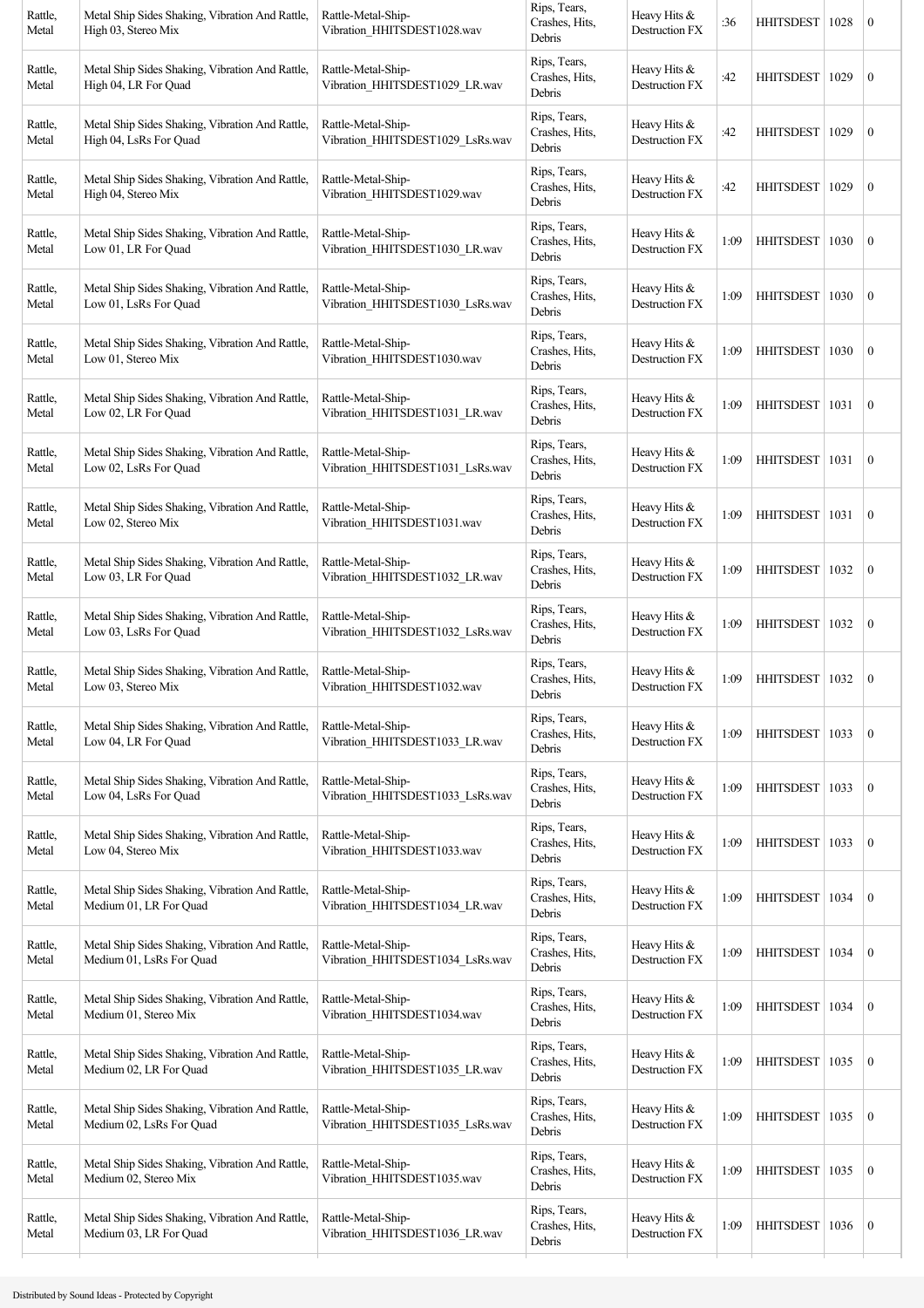| Rattle,<br>Metal | Metal Ship Sides Shaking, Vibration And Rattle,<br>Medium 03, LsRs For Quad     | Rattle-Metal-Ship-<br>Vibration_HHITSDEST1036_LsRs.wav | Rips, Tears,<br>Crashes, Hits,<br>Debris | Heavy Hits &<br>Destruction FX        | 1:09 | <b>HHITSDEST</b> | 1036 | $\mathbf{0}$     |
|------------------|---------------------------------------------------------------------------------|--------------------------------------------------------|------------------------------------------|---------------------------------------|------|------------------|------|------------------|
| Rattle,<br>Metal | Metal Ship Sides Shaking, Vibration And Rattle,<br>Medium 03, Stereo Mix        | Rattle-Metal-Ship-<br>Vibration_HHITSDEST1036.wav      | Rips, Tears,<br>Crashes, Hits,<br>Debris | Heavy Hits &<br>Destruction FX        | 1:09 | <b>HHITSDEST</b> | 1036 | $\boldsymbol{0}$ |
| Rattle,<br>Metal | Steel Rubble And Debris Movement                                                | Rattle-Metal-Steel-<br>Rubble_HHITSDEST1037.wav        | Rips, Tears,<br>Crashes, Hits,<br>Debris | Heavy Hits &<br>Destruction FX        | :06  | <b>HHITSDEST</b> | 1037 | $\boldsymbol{0}$ |
| Rattle,<br>Metal | Steel Rubble And Debris Movement                                                | Rattle-Metal-Steel-<br>Rubble HHITSDEST1038.wav        | Rips, Tears,<br>Crashes, Hits,<br>Debris | Heavy Hits &<br>Destruction FX        | :08  | HHITSDEST        | 1038 | $\boldsymbol{0}$ |
| Rattle,<br>Metal | Steel Rubble And Debris Movement                                                | Rattle-Metal-Steel-<br>Rubble HHITSDEST1039.wav        | Rips, Tears,<br>Crashes, Hits,<br>Debris | Heavy Hits &<br>Destruction FX        | :10  | <b>HHITSDEST</b> | 1039 | $\boldsymbol{0}$ |
| Rattle,<br>Metal | Steel Rubble And Debris Movement                                                | Rattle-Metal-Steel-<br>Rubble HHITSDEST1040.wav        | Rips, Tears,<br>Crashes, Hits,<br>Debris | Heavy Hits &<br>Destruction FX        | :12  | HHITSDEST        | 1040 | $\boldsymbol{0}$ |
| Rattle,<br>Metal | Steel Rubble And Debris Movement                                                | Rattle-Metal-Steel-<br>Rubble_HHITSDEST1041.wav        | Rips, Tears,<br>Crashes, Hits,<br>Debris | Heavy Hits &<br><b>Destruction FX</b> | :05  | <b>HHITSDEST</b> | 1041 | $\boldsymbol{0}$ |
| Rattle,<br>Metal | Steel Rubble And Debris Movement                                                | Rattle-Metal-Steel-<br>Rubble HHITSDEST1042.wav        | Rips, Tears,<br>Crashes, Hits,<br>Debris | Heavy Hits &<br>Destruction FX        | :05  | HHITSDEST        | 1042 | $\boldsymbol{0}$ |
| Rattle,<br>Metal | Steel Rubble And Debris Movement                                                | Rattle-Metal-Steel-<br>Rubble HHITSDEST1043.wav        | Rips, Tears,<br>Crashes, Hits,<br>Debris | Heavy Hits &<br>Destruction FX        | :06  | HHITSDEST        | 1043 | $\mathbf{0}$     |
| Rattle,<br>Metal | Steel Rubble And Debris Movement                                                | Rattle-Metal-Steel-<br>Rubble_HHITSDEST1044.wav        | Rips, Tears,<br>Crashes, Hits,<br>Debris | Heavy Hits &<br>Destruction FX        | :07  | <b>HHITSDEST</b> | 1044 | $\boldsymbol{0}$ |
| Rattle,<br>Metal | Steel Rubble And Debris Movement                                                | Rattle-Metal-Steel-<br>Rubble HHITSDEST1045.wav        | Rips, Tears,<br>Crashes, Hits,<br>Debris | Heavy Hits &<br>Destruction FX        | :07  | <b>HHITSDEST</b> | 1045 | $\boldsymbol{0}$ |
| Rattle,<br>Metal | Steel Rubble And Debris Movement, Long                                          | Rattle-Metal-Steel-<br>Rubble_HHITSDEST1046.wav        | Rips, Tears,<br>Crashes, Hits,<br>Debris | Heavy Hits &<br>Destruction FX        | :15  | <b>HHITSDEST</b> | 1046 | $\boldsymbol{0}$ |
| Rattle,<br>Metal | Steel Rubble And Debris Movement, Long                                          | Rattle-Metal-Steel-<br>Rubble HHITSDEST1047.wav        | Rips, Tears,<br>Crashes, Hits,<br>Debris | Heavy Hits &<br>Destruction FX        | :18  | HHITSDEST   1047 |      | $\boldsymbol{0}$ |
| Rattle,<br>Metal | Steel Rubble And Debris Movement, Long                                          | Rattle-Metal-Steel-<br>Rubble_HHITSDEST1048.wav        | Rips, Tears,<br>Crashes, Hits,<br>Debris | Heavy Hits &<br>Destruction FX        | :10  | <b>HHITSDEST</b> | 1048 | $\boldsymbol{0}$ |
| Rattle,<br>Metal | Steel Structure Collapse, Metal Shaking And<br>Rumble                           | Rattle-Metal-Steel-<br>Structure HHITSDEST1049.wav     | Rips, Tears,<br>Crashes, Hits,<br>Debris | Heavy Hits &<br>Destruction FX        | :05  | <b>HHITSDEST</b> | 1049 | $\boldsymbol{0}$ |
| Rattle,<br>Metal | Steel Structure Collapse, Metal Shaking And<br>Rumble                           | Rattle-Metal-Steel-<br>Structure_HHITSDEST1050.wav     | Rips, Tears,<br>Crashes, Hits,<br>Debris | Heavy Hits &<br>Destruction FX        | :10  | <b>HHITSDEST</b> | 1050 | $\mathbf{0}$     |
| Rattle,<br>Metal | Steel Structure Collapse, Metal Shaking And<br>Rumble                           | Rattle-Metal-Steel-<br>Structure HHITSDEST1051.wav     | Rips, Tears,<br>Crashes, Hits,<br>Debris | Heavy Hits &<br>Destruction FX        | :05  | <b>HHITSDEST</b> | 1051 | $\boldsymbol{0}$ |
| Rattle,<br>Metal | Steel Structure Collapse, Metal Shaking And<br>Rumble                           | Rattle-Metal-Steel-<br>Structure_HHITSDEST1052.wav     | Rips, Tears,<br>Crashes, Hits,<br>Debris | Heavy Hits &<br>Destruction FX        | :08  | <b>HHITSDEST</b> | 1052 | $\boldsymbol{0}$ |
| Rattle,<br>Metal | Steel Structure Collapse, Metal Shaking And<br>Rumble                           | Rattle-Metal-Steel-<br>Structure HHITSDEST1053.wav     | Rips, Tears,<br>Crashes, Hits,<br>Debris | Heavy Hits &<br>Destruction FX        | :14  | <b>HHITSDEST</b> | 1053 | $\boldsymbol{0}$ |
| Rattle,<br>Metal | Steel Structure Collapse, Metal Tottering,<br>Friction Creaks And Rattle        | Rattle-Metal-Steel-<br>Structure_HHITSDEST1054.wav     | Rips, Tears,<br>Crashes, Hits,<br>Debris | Heavy Hits &<br>Destruction FX        | :15  | <b>HHITSDEST</b> | 1054 | $\boldsymbol{0}$ |
| Rattle,<br>Metal | Steel Structure Collapse, Metal Tottering,<br>Friction Creaks And Rattle        | Rattle-Metal-Steel-<br>Structure_HHITSDEST1055.wav     | Rips, Tears,<br>Crashes, Hits,<br>Debris | Heavy Hits &<br>Destruction FX        | :05  | <b>HHITSDEST</b> | 1055 | $\boldsymbol{0}$ |
| Rattle,<br>Metal | Steel Structure Collapse, Metal Tottering,<br>Friction Creaks And Rattle        | Rattle-Metal-Steel-<br>Structure_HHITSDEST1056.wav     | Rips, Tears,<br>Crashes, Hits,<br>Debris | Heavy Hits &<br>Destruction FX        | :06  | <b>HHITSDEST</b> | 1056 | $\boldsymbol{0}$ |
| Rattle,<br>Metal | Steel Structure Collapse, Metal Tottering,<br><b>Friction Creaks And Rattle</b> | Rattle-Metal-Steel-<br>Structure_HHITSDEST1057.wav     | Rips, Tears,<br>Crashes, Hits,<br>Debris | Heavy Hits &<br>Destruction FX        | :06  | <b>HHITSDEST</b> | 1057 | $\boldsymbol{0}$ |
|                  |                                                                                 |                                                        |                                          |                                       |      |                  |      |                  |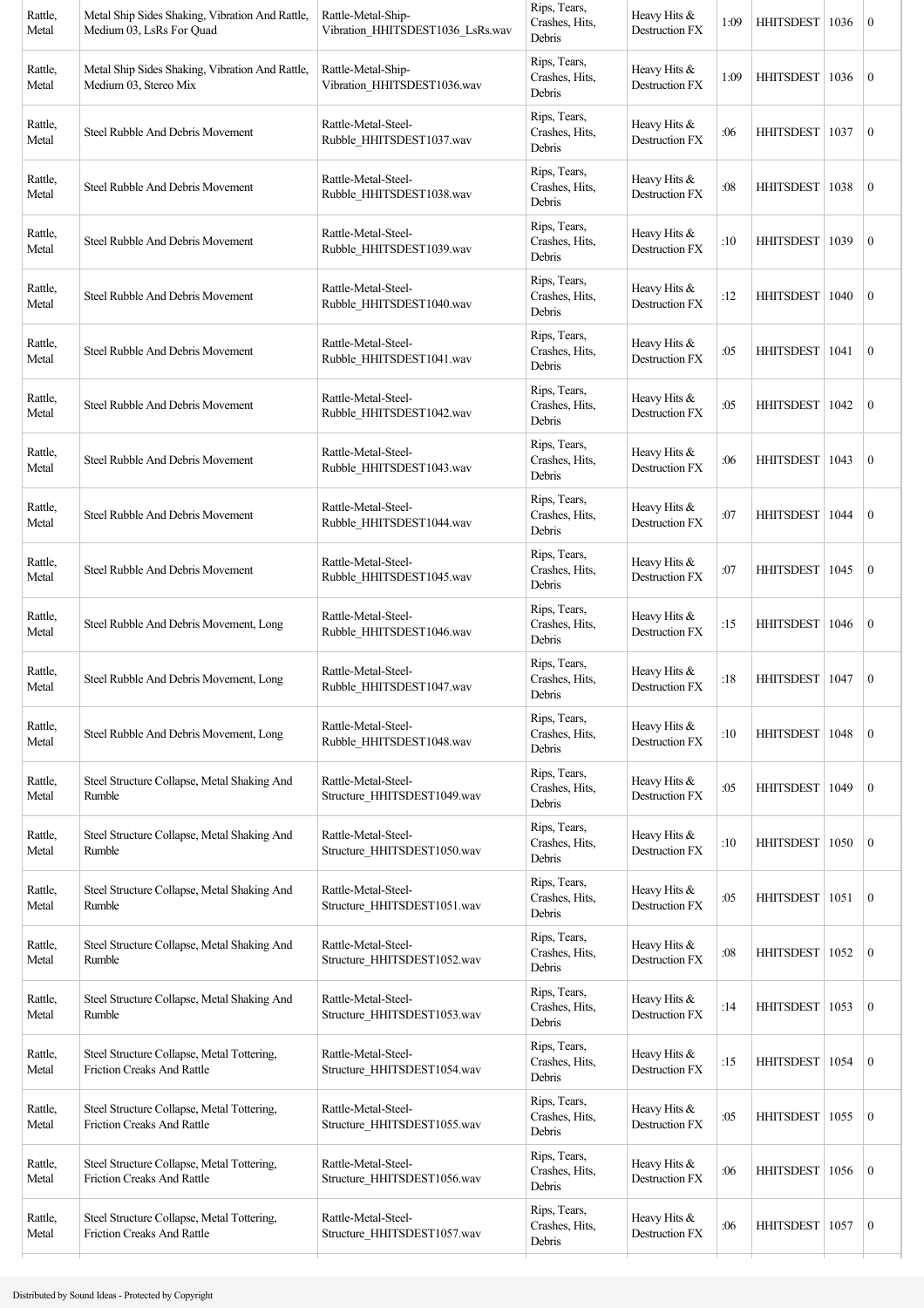| Rattle,<br>Metal  | Steel Structure Collapse, Metal Tottering,<br><b>Friction Creaks And Rattle</b> | Rattle-Metal-Steel-<br>Structure HHITSDEST1058.wav | Rips, Tears,<br>Crashes, Hits,<br>Debris | Heavy Hits &<br>Destruction FX | :06  | HHITSDEST   1058 |      | $\boldsymbol{0}$ |
|-------------------|---------------------------------------------------------------------------------|----------------------------------------------------|------------------------------------------|--------------------------------|------|------------------|------|------------------|
| Rattle,<br>Metal  | Steel Structure Collapse, Metal Tottering,<br>Friction Creaks And Rattle        | Rattle-Metal-Steel-<br>Structure HHITSDEST1059.wav | Rips, Tears,<br>Crashes, Hits,<br>Debris | Heavy Hits &<br>Destruction FX | :06  | <b>HHITSDEST</b> | 1059 | $\boldsymbol{0}$ |
| Rattle,<br>Metal  | Steel Structure Collapse, Metal Tottering,<br>Friction Creaks And Rattle        | Rattle-Metal-Steel-<br>Structure HHITSDEST1060.wav | Rips, Tears,<br>Crashes, Hits,<br>Debris | Heavy Hits &<br>Destruction FX | :05  | <b>HHITSDEST</b> | 1060 | $\boldsymbol{0}$ |
| Rattle,<br>Metal  | Steel Structure Collapse, Metal Tottering,<br>Friction Creaks And Rattle        | Rattle-Metal-Steel-<br>Structure_HHITSDEST1061.wav | Rips, Tears,<br>Crashes, Hits,<br>Debris | Heavy Hits &<br>Destruction FX | :08  | HHITSDEST        | 1061 | $\boldsymbol{0}$ |
| Rattle,<br>Metal  | Steel Structure Collapse, Metal Tottering,<br><b>Friction Creaks And Rattle</b> | Rattle-Metal-Steel-<br>Structure HHITSDEST1062.wav | Rips, Tears,<br>Crashes, Hits,<br>Debris | Heavy Hits &<br>Destruction FX | :10  | HHITSDEST        | 1062 | $\boldsymbol{0}$ |
| Rattle,<br>Metal  | Steel Structure Collapse, Metal Tottering,<br><b>Friction Creaks And Rattle</b> | Rattle-Metal-Steel-<br>Structure_HHITSDEST1063.wav | Rips, Tears,<br>Crashes, Hits,<br>Debris | Heavy Hits &<br>Destruction FX | :08  | <b>HHITSDEST</b> | 1063 | $\boldsymbol{0}$ |
| Rattle,<br>Metal  | Steel Structure Collapse, Metal Tottering,<br><b>Friction Creaks And Rattle</b> | Rattle-Metal-Steel-<br>Structure HHITSDEST1064.wav | Rips, Tears,<br>Crashes, Hits,<br>Debris | Heavy Hits &<br>Destruction FX | :22  | HHITSDEST        | 1064 | $\boldsymbol{0}$ |
| Rattle,<br>Metal  | Steel Structure Collapse, Metal Tottering,<br><b>Friction Creaks And Rattle</b> | Rattle-Metal-Steel-<br>Structure HHITSDEST1065.wav | Rips, Tears,<br>Crashes, Hits,<br>Debris | Heavy Hits &<br>Destruction FX | :08  | HHITSDEST        | 1065 | $\boldsymbol{0}$ |
| Rattle,<br>Metal  | Steel Structure Collapse, Metal Tower Shaking,<br>Reverberant Rattle            | Rattle-Metal-Steel-<br>Structure HHITSDEST1066.wav | Rips, Tears,<br>Crashes, Hits,<br>Debris | Heavy Hits &<br>Destruction FX | :40  | HHITSDEST        | 1066 | $\mathbf{0}$     |
| Rattle,<br>Metal  | Steel Structure Collapse, Metal Tower Shaking,<br>Reverberant Rattle            | Rattle-Metal-Steel-<br>Structure_HHITSDEST1067.wav | Rips, Tears,<br>Crashes, Hits,<br>Debris | Heavy Hits &<br>Destruction FX | 1:35 | <b>HHITSDEST</b> | 1067 | $\boldsymbol{0}$ |
| Rattle,<br>Metal  | Steel Structure Collapse, Short Initial Jolt,<br>Shaking, Rumble                | Rattle-Metal-Steel-<br>Structure_HHITSDEST1068.wav | Rips, Tears,<br>Crashes, Hits,<br>Debris | Heavy Hits &<br>Destruction FX | :08  | <b>HHITSDEST</b> | 1068 | $\boldsymbol{0}$ |
| Rattle,<br>Metal  | Steel Structure Collapse, Short Initial Jolt,<br>Shaking, Rumble                | Rattle-Metal-Steel-<br>Structure_HHITSDEST1069.wav | Rips, Tears,<br>Crashes, Hits,<br>Debris | Heavy Hits &<br>Destruction FX | :08  | <b>HHITSDEST</b> | 1069 | $\boldsymbol{0}$ |
| Rattle,<br>Metal  | Steel Structure Collapse, Short Initial Jolt,<br>Shaking, Rumble                | Rattle-Metal-Steel-<br>Structure HHITSDEST1070.wav | Rips, Tears,<br>Crashes, Hits,<br>Debris | Heavy Hits &<br>Destruction FX | :08  | HHITSDEST   1070 |      | $\boldsymbol{0}$ |
| Rattle,<br>Metal  | Steel Structure Collapse, Short Initial Jolt,<br>Shaking, Rumble                | Rattle-Metal-Steel-<br>Structure HHITSDEST1071.wav | Rips, Tears,<br>Crashes, Hits,<br>Debris | Heavy Hits &<br>Destruction FX | :11  | HHITSDEST        | 1071 | $\boldsymbol{0}$ |
| Rattle,<br>Metal  | Steel Structure Collapse, Short Initial Jolt,<br>Shaking, Rumble                | Rattle-Metal-Steel-<br>Structure HHITSDEST1072.wav | Rips, Tears,<br>Crashes, Hits,<br>Debris | Heavy Hits &<br>Destruction FX | :10  | <b>HHITSDEST</b> | 1072 | $\boldsymbol{0}$ |
| Rattle,<br>Metal  | Steel Structure Collapse, Short Initial Jolt,<br>Shaking, Rumble                | Rattle-Metal-Steel-<br>Structure_HHITSDEST1073.wav | Rips, Tears,<br>Crashes, Hits,<br>Debris | Heavy Hits &<br>Destruction FX | :11  | HHITSDEST        | 1073 | $\mathbf{0}$     |
| Rattle,<br>Metal  | Steel Structure Collapse, Short Initial Jolt,<br>Shaking, Rumble                | Rattle-Metal-Steel-<br>Structure_HHITSDEST1074.wav | Rips, Tears,<br>Crashes, Hits,<br>Debris | Heavy Hits &<br>Destruction FX | :22  | <b>HHITSDEST</b> | 1074 | $\boldsymbol{0}$ |
| Scrape,<br>Debris | Sliding Steel And Concrete, Debris                                              | Scrape-Debris-Sliding-<br>Steel_HHITSDEST1075.wav  | Rips, Tears,<br>Crashes, Hits,<br>Debris | Heavy Hits &<br>Destruction FX | :04  | <b>HHITSDEST</b> | 1075 | $\boldsymbol{0}$ |
| Scrape,<br>Debris | Sliding Steel And Concrete, Debris                                              | Scrape-Debris-Sliding-<br>Steel HHITSDEST1076.wav  | Rips, Tears,<br>Crashes, Hits,<br>Debris | Heavy Hits &<br>Destruction FX | :06  | <b>HHITSDEST</b> | 1076 | $\boldsymbol{0}$ |
| Scrape,<br>Debris | Sliding Steel And Concrete, Debris                                              | Scrape-Debris-Sliding-<br>Steel_HHITSDEST1077.wav  | Rips, Tears,<br>Crashes, Hits,<br>Debris | Heavy Hits &<br>Destruction FX | :04  | <b>HHITSDEST</b> | 1077 | $\mathbf{0}$     |
| Scrape,<br>Debris | Sliding Steel And Concrete, Debris                                              | Scrape-Debris-Sliding-<br>Steel_HHITSDEST1078.wav  | Rips, Tears,<br>Crashes, Hits,<br>Debris | Heavy Hits &<br>Destruction FX | :05  | <b>HHITSDEST</b> | 1078 | $\boldsymbol{0}$ |
| Scrape,<br>Debris | Sliding Steel And Concrete, Debris                                              | Scrape-Debris-Sliding-<br>Steel_HHITSDEST1079.wav  | Rips, Tears,<br>Crashes, Hits,<br>Debris | Heavy Hits &<br>Destruction FX | :05  | <b>HHITSDEST</b> | 1079 | $\boldsymbol{0}$ |
| Scrape,<br>Debris | Sliding Steel And Concrete, Debris                                              | Scrape-Debris-Sliding-<br>Steel HHITSDEST1080.wav  | Rips, Tears,<br>Crashes, Hits,<br>Debris | Heavy Hits &<br>Destruction FX | :07  | <b>HHITSDEST</b> | 1080 | $\boldsymbol{0}$ |
|                   |                                                                                 |                                                    |                                          |                                |      |                  |      |                  |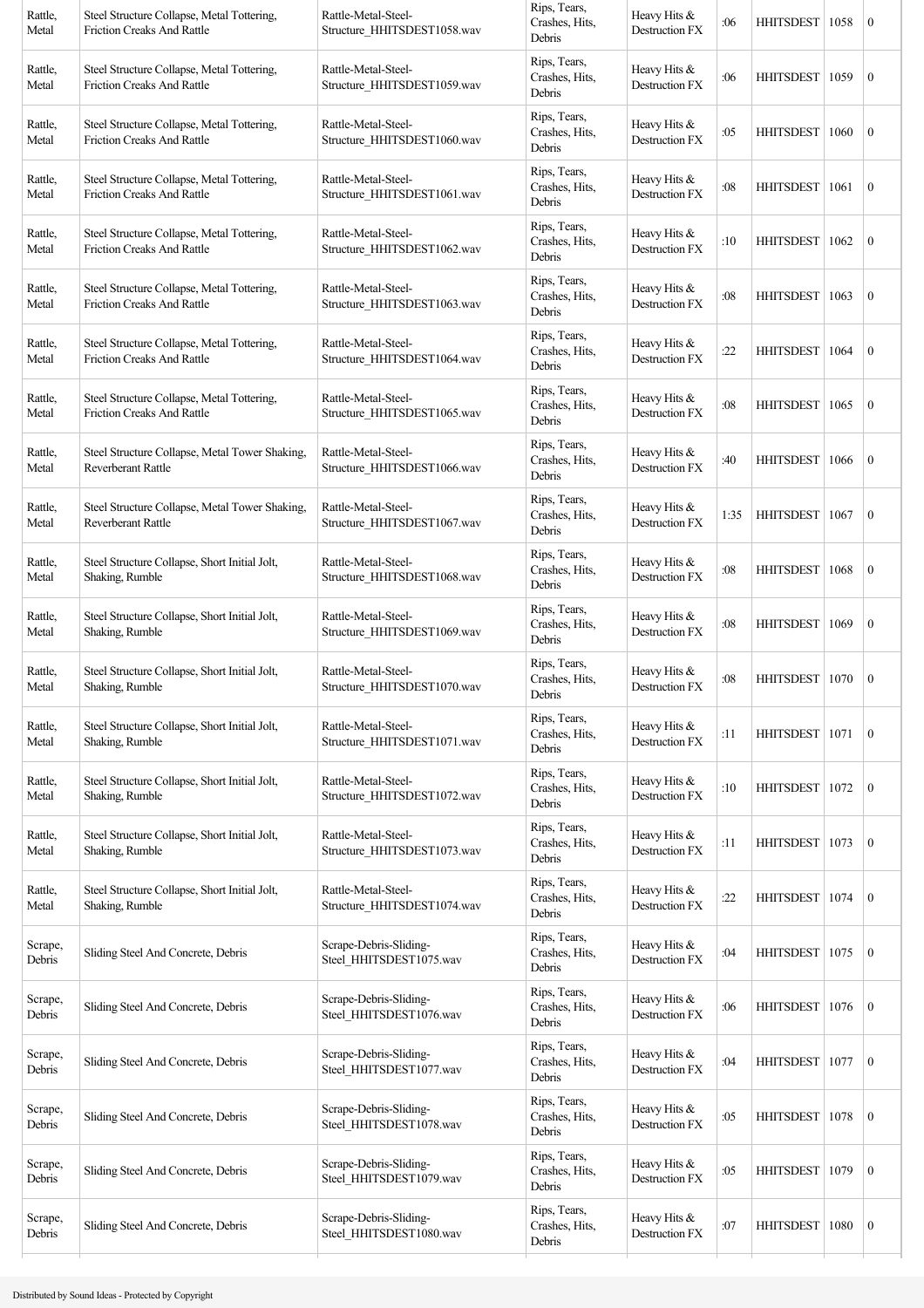| Rough Metal Sliding Scrape                  | Scrape-Metal-Rough-<br>Sliding_HHITSDEST1081.wav      | Rips, Tears,<br>Crashes, Hits,<br>Debris | Heavy Hits &<br>Destruction FX        | :03 | <b>HHITSDEST</b> | 1081 | $\boldsymbol{0}$                   |
|---------------------------------------------|-------------------------------------------------------|------------------------------------------|---------------------------------------|-----|------------------|------|------------------------------------|
| <b>Flagstone Friction Slide</b>             | Scrape-Stone-Flagstone-<br>Friction_HHITSDEST1082.wav | Rips, Tears,<br>Crashes, Hits,<br>Debris | Heavy Hits &<br><b>Destruction FX</b> | :03 | <b>HHITSDEST</b> | 1082 | $\boldsymbol{0}$                   |
| <b>Flagstone Friction Slide</b>             | Scrape-Stone-Flagstone-<br>Friction_HHITSDEST1083.wav | Rips, Tears,<br>Crashes, Hits,<br>Debris | Heavy Hits &<br>Destruction FX        | :03 | <b>HHITSDEST</b> | 1083 | $\boldsymbol{0}$                   |
| <b>Flagstone Friction Slide</b>             | Scrape-Stone-Flagstone-<br>Friction_HHITSDEST1084.wav | Rips, Tears,<br>Crashes, Hits,<br>Debris | Heavy Hits &<br>Destruction FX        | :03 | <b>HHITSDEST</b> | 1084 | $\boldsymbol{0}$                   |
| <b>Flagstone Friction Slide</b>             | Scrape-Stone-Flagstone-<br>Friction_HHITSDEST1085.wav | Rips, Tears,<br>Crashes, Hits,<br>Debris | Heavy Hits &<br>Destruction FX        | :02 | <b>HHITSDEST</b> | 1085 | $\boldsymbol{0}$                   |
| <b>Flagstone Friction Slide</b>             | Scrape-Stone-Flagstone-<br>Friction_HHITSDEST1086.wav | Rips, Tears,<br>Crashes, Hits,<br>Debris | Heavy Hits &<br>Destruction FX        | :02 | <b>HHITSDEST</b> | 1086 | $\boldsymbol{0}$                   |
| Heavy Wood Log Friction Scrape Turning Over | Scrape-Wood-Log-<br>Friction_HHITSDEST1087.wav        | Rips, Tears,<br>Crashes, Hits,<br>Debris | Heavy Hits &<br>Destruction FX        | :02 | <b>HHITSDEST</b> | 1087 | $\boldsymbol{0}$                   |
| Heavy Wood Log Friction Scrape Turning Over | Scrape-Wood-Log-<br>Friction_HHITSDEST1088.wav        | Rips, Tears,<br>Crashes, Hits,<br>Debris | Heavy Hits &<br>Destruction FX        | :04 | HHITSDEST        | 1088 | $\boldsymbol{0}$                   |
| Heavy Wood Log Friction Scrape Turning Over | Scrape-Wood-Log-<br>Friction_HHITSDEST1089.wav        | Rips, Tears,<br>Crashes, Hits,<br>Debris | Heavy Hits &<br>Destruction FX        | :03 | <b>HHITSDEST</b> | 1089 | $\boldsymbol{0}$                   |
| Heavy Wood Log Friction Scrape Turning Over | Scrape-Wood-Log-<br>Friction_HHITSDEST1090.wav        | Rips, Tears,<br>Crashes, Hits,<br>Debris | Heavy Hits &<br>Destruction FX        | :04 | <b>HHITSDEST</b> | 1090 | $\boldsymbol{0}$                   |
| Heavy Wood Log Friction Scrape Turning Over | Scrape-Wood-Log-<br>Friction_HHITSDEST1091.wav        | Rips, Tears,<br>Crashes, Hits,<br>Debris | Heavy Hits &<br>Destruction FX        | :04 | <b>HHITSDEST</b> | 1091 | $\boldsymbol{0}$                   |
| Heavy Plastic Sheet Rattling                | Shake-Plastic-Sheet-<br>Rattle HHITSDEST1092.wav      | Rips, Tears,<br>Crashes, Hits,<br>Debris | Heavy Hits &<br>Destruction FX        | :04 | <b>HHITSDEST</b> | 1092 | $\boldsymbol{0}$                   |
| Heavy Plastic Sheet Rattling                | Shake-Plastic-Sheet-<br>Rattle_HHITSDEST1093.wav      | Rips, Tears,<br>Crashes, Hits,<br>Debris | Heavy Hits &<br>Destruction FX        | :05 | <b>HHITSDEST</b> | 1093 | $\boldsymbol{0}$                   |
| Heavy Plastic Sheet Rattling                | Shake-Plastic-Sheet-<br>Rattle_HHITSDEST1094.wav      | Rips, Tears,<br>Crashes, Hits,<br>Debris | Heavy Hits &<br>Destruction FX        | :04 | <b>HHITSDEST</b> | 1094 | $\boldsymbol{0}$                   |
| Heavy Plastic Sheet Rattling                | Shake-Plastic-Sheet-<br>Rattle HHITSDEST1095.wav      | Rips, Tears,<br>Crashes, Hits,<br>Debris | Heavy Hits &<br>Destruction FX        | :07 | <b>HHITSDEST</b> | 1095 | $\mathbf{0}$                       |
| Heavy Plastic Sheet Rattling                | Shake-Plastic-Sheet-<br>Rattle_HHITSDEST1096.wav      | Rips, Tears,<br>Crashes, Hits,<br>Debris | Heavy Hits &<br>Destruction FX        | :03 | <b>HHITSDEST</b> | 1096 | $\boldsymbol{0}$                   |
| Heavy Plastic Sheet Rattling                | Shake-Plastic-Sheet-<br>Rattle_HHITSDEST1097.wav      | Rips, Tears,<br>Crashes, Hits,<br>Debris | Heavy Hits &<br>Destruction FX        | :05 | <b>HHITSDEST</b> | 1097 | $\boldsymbol{0}$                   |
| Heavy Plastic Sheet Rattling                | Shake-Plastic-Sheet-<br>Rattle_HHITSDEST1098.wav      | Rips, Tears,<br>Crashes, Hits,<br>Debris | Heavy Hits &<br>Destruction FX        | :31 | <b>HHITSDEST</b> | 1098 | $\boldsymbol{0}$                   |
| Heavy Plastic Sheet Wobbling Rattle         | Shake-Plastic-Sheet-<br>Wobble_HHITSDEST1099.wav      | Rips, Tears,<br>Crashes, Hits,<br>Debris | Heavy Hits &<br>Destruction FX        | :04 | <b>HHITSDEST</b> | 1099 | $\mathbf{0}$                       |
| Heavy Plastic Sheet Wobbling Rattle         | Shake-Plastic-Sheet-<br>Wobble_HHITSDEST1100.wav      | Rips, Tears,<br>Crashes, Hits,<br>Debris | Heavy Hits &<br>Destruction FX        | :03 |                  |      | $\boldsymbol{0}$                   |
| Heavy Plastic Sheet Wobbling Rattle         | Shake-Plastic-Sheet-<br>Wobble_HHITSDEST1101.wav      | Rips, Tears,<br>Crashes, Hits,<br>Debris | Heavy Hits &<br>Destruction FX        | :03 | <b>HHITSDEST</b> | 1101 | $\boldsymbol{0}$                   |
| Heavy Plastic Sheet Wobbling Rattle         | Shake-Plastic-Sheet-<br>Wobble_HHITSDEST1102.wav      | Rips, Tears,<br>Crashes, Hits,<br>Debris | Heavy Hits &<br>Destruction FX        | :02 | HHITSDEST        | 1102 | $\boldsymbol{0}$                   |
| Heavy Plastic Sheet Wobbling Rattle         | Shake-Plastic-Sheet-<br>Wobble_HHITSDEST1103.wav      | Rips, Tears,<br>Crashes, Hits,<br>Debris | Heavy Hits &<br>Destruction FX        | :04 |                  |      | $\boldsymbol{0}$                   |
|                                             |                                                       |                                          |                                       |     |                  |      | HHITSDEST   1100<br>HHITSDEST 1103 |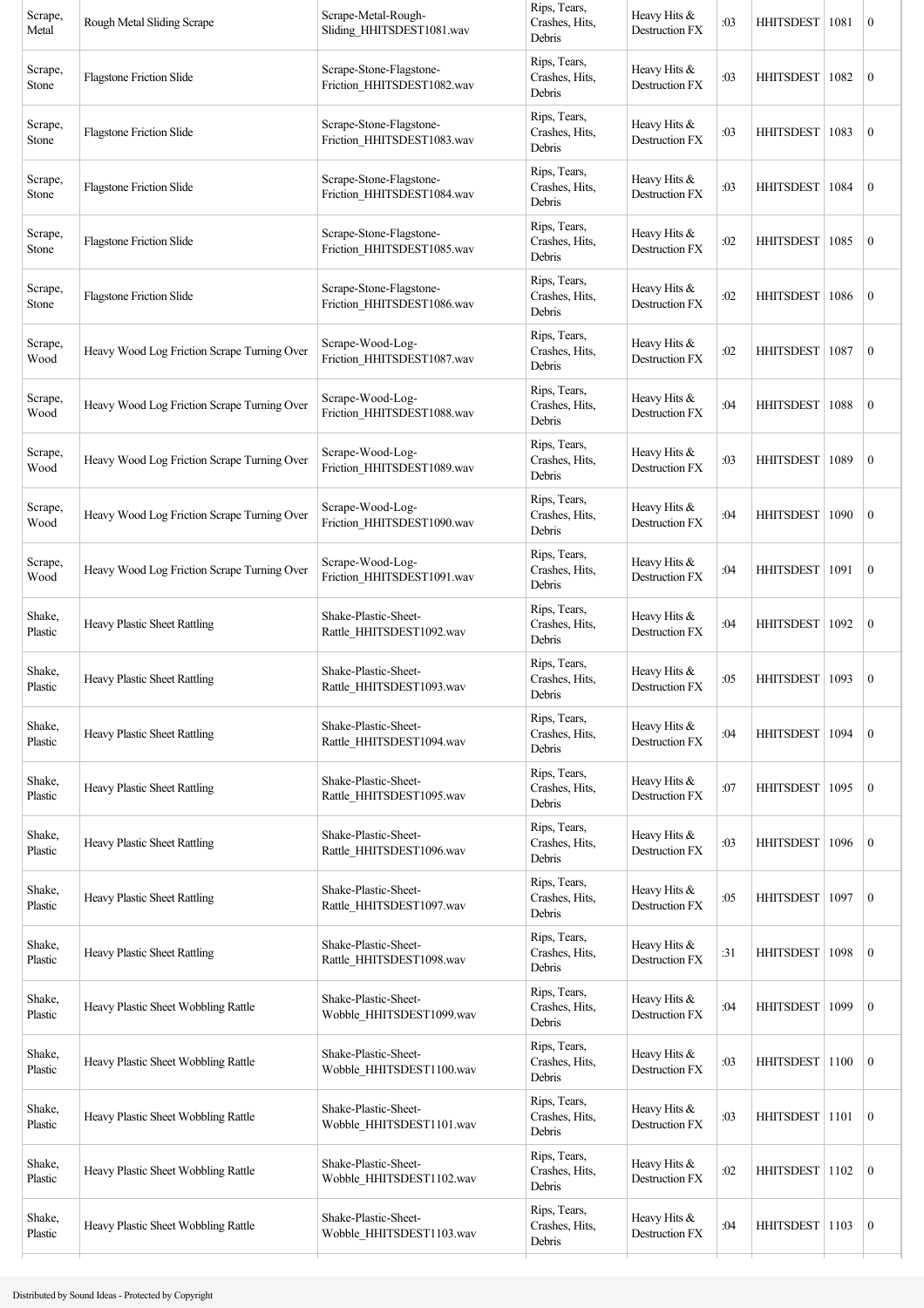| Shake,<br>Plastic                | Heavy Plastic Sheet Wobbling Rattle           | Shake-Plastic-Sheet-<br>Wobble HHITSDEST1104.wav | Rips, Tears,<br>Crashes, Hits,<br>Debris | Heavy Hits &<br>Destruction FX        | :04 | HHITSDEST   1104 |      | $\bf{0}$         |
|----------------------------------|-----------------------------------------------|--------------------------------------------------|------------------------------------------|---------------------------------------|-----|------------------|------|------------------|
| Shake,<br>Plastic                | Heavy Plastic Sheet Wobbling Rattle           | Shake-Plastic-Sheet-<br>Wobble HHITSDEST1105.wav | Rips, Tears,<br>Crashes, Hits,<br>Debris | Heavy Hits &<br>Destruction FX        | :02 | <b>HHITSDEST</b> | 1105 | $\boldsymbol{0}$ |
| Shake,<br>Plastic                | Heavy Plastic Sheet Wobbling Rattle           | Shake-Plastic-Sheet-<br>Wobble HHITSDEST1106.wav | Rips, Tears,<br>Crashes, Hits,<br>Debris | Heavy Hits &<br>Destruction FX        | :04 | <b>HHITSDEST</b> | 1106 | $\boldsymbol{0}$ |
| Shake,<br>Plastic                | Heavy Plastic Sheet Wobbling Rattle           | Shake-Plastic-Sheet-<br>Wobble_HHITSDEST1107.wav | Rips, Tears,<br>Crashes, Hits,<br>Debris | Heavy Hits &<br>Destruction FX        | :05 | HHITSDEST        | 1107 | $\boldsymbol{0}$ |
| Shake,<br>Plastic                | Heavy Plastic Sheet Wobbling Rattle           | Shake-Plastic-Sheet-<br>Wobble HHITSDEST1108.wav | Rips, Tears,<br>Crashes, Hits,<br>Debris | Heavy Hits &<br>Destruction FX        | :03 | HHITSDEST        | 1108 | $\bf{0}$         |
| Shake,<br>Plastic                | Heavy Plastic Sheet Wobbling Rattle           | Shake-Plastic-Sheet-<br>Wobble_HHITSDEST1109.wav | Rips, Tears,<br>Crashes, Hits,<br>Debris | Heavy Hits &<br>Destruction FX        | :05 | <b>HHITSDEST</b> | 1109 | $\boldsymbol{0}$ |
| Smash,<br>Glass                  | Glass Object Smash, Shards And Debris Scatter | Smash-Glass-Shards-<br>Debris HHITSDEST1110.wav  | Rips, Tears,<br>Crashes, Hits,<br>Debris | Heavy Hits &<br>Destruction FX        | :04 | HHITSDEST        | 1110 | $\bf{0}$         |
| Smash,<br>Glass                  | Glass Object Smash, Shards And Debris Scatter | Smash-Glass-Shards-<br>Debris_HHITSDEST1111.wav  | Rips, Tears,<br>Crashes, Hits,<br>Debris | Heavy Hits &<br>Destruction FX        | :03 | HHITSDEST 1111   |      | $\mathbf{0}$     |
| Smash,<br>Glass                  | Glass Object Smash, Shards And Debris Scatter | Smash-Glass-Shards-<br>Debris_HHITSDEST1112.wav  | Rips, Tears,<br>Crashes, Hits,<br>Debris | Heavy Hits &<br>Destruction FX        | :03 | HHITSDEST 1112   |      | $\bf{0}$         |
| Smash,<br>Glass                  | Glass Object Smash, Shards And Debris Scatter | Smash-Glass-Shards-<br>Debris_HHITSDEST1113.wav  | Rips, Tears,<br>Crashes, Hits,<br>Debris | Heavy Hits &<br>Destruction FX        | :03 | <b>HHITSDEST</b> | 1113 | $\boldsymbol{0}$ |
| Smash,<br>Glass                  | Glass Object Smash, Shards And Debris Scatter | Smash-Glass-Shards-<br>Debris_HHITSDEST1114.wav  | Rips, Tears,<br>Crashes, Hits,<br>Debris | Heavy Hits &<br>Destruction FX        | :03 | HHITSDEST        | 1114 | $\boldsymbol{0}$ |
| Smash,<br>Glass                  | Glass Object Smash, Shards And Debris Scatter | Smash-Glass-Shards-<br>Debris_HHITSDEST1115.wav  | Rips, Tears,<br>Crashes, Hits,<br>Debris | Heavy Hits &<br>Destruction FX        | :03 | HHITSDEST 1115   |      | $\boldsymbol{0}$ |
| Smash,<br>Glass                  | Glass Object Smash, Shards And Debris Scatter | Smash-Glass-Shards-<br>Debris HHITSDEST1116.wav  | Rips, Tears,<br>Crashes, Hits,<br>Debris | Heavy Hits &<br>Destruction FX        | :03 | HHITSDEST   1116 |      | $\bf{0}$         |
| Smash,<br>Glass                  | Glass Object Smash, Shards And Debris Scatter | Smash-Glass-Shards-<br>Debris_HHITSDEST1117.wav  | Rips, Tears,<br>Crashes, Hits,<br>Debris | Heavy Hits &<br><b>Destruction FX</b> | :04 | <b>HHITSDEST</b> | 1117 | $\boldsymbol{0}$ |
| Smash,<br>Glass                  | Glass Object Smash, Shards And Debris Scatter | Smash-Glass-Shards-<br>Debris HHITSDEST1118.wav  | Rips, Tears,<br>Crashes, Hits,<br>Debris | Heavy Hits &<br>Destruction FX        | :04 | HHITSDEST 1118   |      | $\mathbf{0}$     |
| Smash,<br>Glass                  | Glass Object Smash, Shards And Debris Scatter | Smash-Glass-Shards-<br>Debris_HHITSDEST1119.wav  | Rips, Tears,<br>Crashes, Hits,<br>Debris | Heavy Hits &<br>Destruction FX        | :03 | HHITSDEST 1119   |      | $\mathbf{0}$     |
| Smash,<br>Glass                  | Glass Object Smash, Shards And Debris Scatter | Smash-Glass-Shards-<br>Debris_HHITSDEST1120.wav  | Rips, Tears,<br>Crashes, Hits,<br>Debris | Heavy Hits &<br>Destruction FX        | :03 | <b>HHITSDEST</b> | 1120 | $\boldsymbol{0}$ |
| Smash,<br>$\operatorname{Glass}$ | Glass Object Smash, Shards And Debris Scatter | Smash-Glass-Shards-<br>Debris_HHITSDEST1121.wav  | Rips, Tears,<br>Crashes, Hits,<br>Debris | Heavy Hits &<br>Destruction FX        | :03 | <b>HHITSDEST</b> | 1121 | $\boldsymbol{0}$ |
| Smash,<br>Glass                  | Glass Object Smash, Shards And Debris Scatter | Smash-Glass-Shards-<br>Debris_HHITSDEST1122.wav  | Rips, Tears,<br>Crashes, Hits,<br>Debris | Heavy Hits &<br>Destruction FX        | :03 | <b>HHITSDEST</b> | 1122 | $\boldsymbol{0}$ |
| Smash,<br>Glass                  | Glass Object Smash, Shards And Debris Scatter | Smash-Glass-Shards-<br>Debris_HHITSDEST1123.wav  | Rips, Tears,<br>Crashes, Hits,<br>Debris | Heavy Hits &<br>Destruction FX        | :04 | HHITSDEST   1123 |      | $\boldsymbol{0}$ |
| Smash,<br>Glass                  | Glass Object Smash, Shards And Debris Scatter | Smash-Glass-Shards-<br>Debris_HHITSDEST1124.wav  | Rips, Tears,<br>Crashes, Hits,<br>Debris | Heavy Hits &<br>Destruction FX        | :03 | <b>HHITSDEST</b> | 1124 | $\boldsymbol{0}$ |
| Smash,<br>Glass                  | Glass Object Smash, Shards And Debris Scatter | Smash-Glass-Shards-<br>Debris_HHITSDEST1125.wav  | Rips, Tears,<br>Crashes, Hits,<br>Debris | Heavy Hits &<br>Destruction FX        | :03 | <b>HHITSDEST</b> | 1125 | $\boldsymbol{0}$ |
| Smash,<br>Glass                  | Glass Object Smash, Shards And Debris Scatter | Smash-Glass-Shards-<br>Debris_HHITSDEST1126.wav  | Rips, Tears,<br>Crashes, Hits,<br>Debris | Heavy Hits &<br>Destruction FX        | :02 | HHITSDEST 1126   |      | $\boldsymbol{0}$ |
|                                  |                                               |                                                  |                                          |                                       |     |                  |      |                  |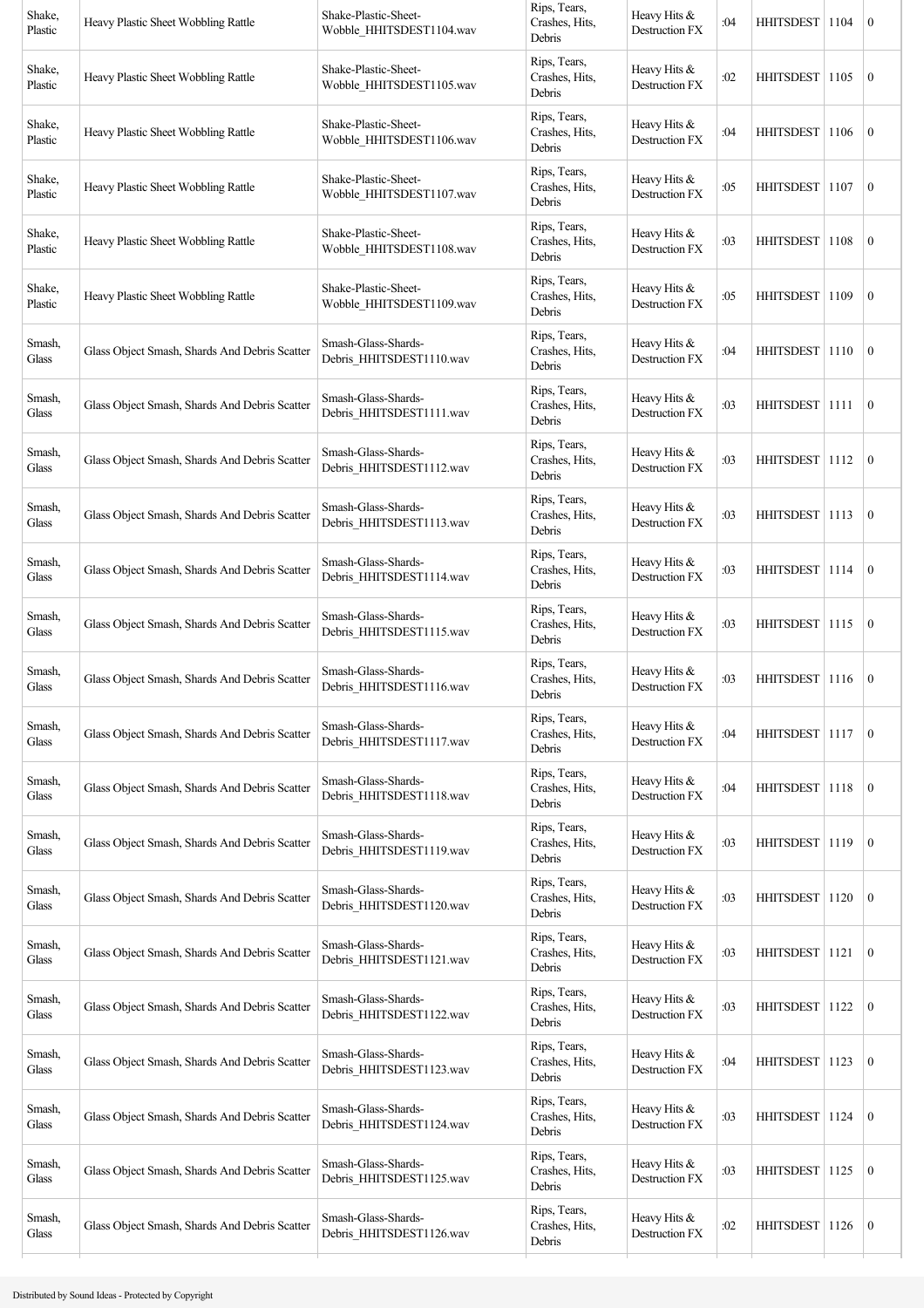| Smash,<br>Glass | Glass Object Smash, Shards And Debris Scatter | Smash-Glass-Shards-<br>Debris HHITSDEST1127.wav | Rips, Tears,<br>Crashes, Hits,<br>Debris | Heavy Hits &<br>Destruction FX        | :02 | HHITSDEST   1127 |      | $\bf{0}$         |
|-----------------|-----------------------------------------------|-------------------------------------------------|------------------------------------------|---------------------------------------|-----|------------------|------|------------------|
| Smash,<br>Glass | Glass Object Smash, Shards And Debris Scatter | Smash-Glass-Shards-<br>Debris_HHITSDEST1128.wav | Rips, Tears,<br>Crashes, Hits,<br>Debris | Heavy Hits &<br>Destruction FX        | :02 | <b>HHITSDEST</b> | 1128 | $\boldsymbol{0}$ |
| Smash,<br>Glass | Glass Object Smash, Shards And Debris Scatter | Smash-Glass-Shards-<br>Debris_HHITSDEST1129.wav | Rips, Tears,<br>Crashes, Hits,<br>Debris | Heavy Hits &<br>Destruction FX        | :03 | <b>HHITSDEST</b> | 1129 | $\boldsymbol{0}$ |
| Smash,<br>Glass | Glass Object Smash, Shards And Debris Scatter | Smash-Glass-Shards-<br>Debris_HHITSDEST1130.wav | Rips, Tears,<br>Crashes, Hits,<br>Debris | Heavy Hits &<br>Destruction FX        | :02 | HHITSDEST        | 1130 | $\boldsymbol{0}$ |
| Smash,<br>Glass | Glass Object Smash, Shards And Debris Scatter | Smash-Glass-Shards-<br>Debris_HHITSDEST1131.wav | Rips, Tears,<br>Crashes, Hits,<br>Debris | Heavy Hits &<br>Destruction FX        | :03 | HHITSDEST        | 1131 | $\bf{0}$         |
| Smash,<br>Glass | Glass Object Smash, Shards And Debris Scatter | Smash-Glass-Shards-<br>Debris_HHITSDEST1132.wav | Rips, Tears,<br>Crashes, Hits,<br>Debris | Heavy Hits &<br>Destruction FX        | :02 | HHITSDEST        | 1132 | $\boldsymbol{0}$ |
| Smash,<br>Glass | Glass Object Smash, Shards And Debris Scatter | Smash-Glass-Shards-<br>Debris_HHITSDEST1133.wav | Rips, Tears,<br>Crashes, Hits,<br>Debris | Heavy Hits &<br>Destruction FX        | :03 | HHITSDEST        | 1133 | $\bf{0}$         |
| Smash,<br>Glass | Glass Object Smash, Shards And Debris Scatter | Smash-Glass-Shards-<br>Debris_HHITSDEST1134.wav | Rips, Tears,<br>Crashes, Hits,<br>Debris | Heavy Hits &<br>Destruction FX        | :02 | HHITSDEST 1134   |      | $\mathbf{0}$     |
| Smash,<br>Glass | Glass Object Smash, Shards And Debris Scatter | Smash-Glass-Shards-<br>Debris_HHITSDEST1135.wav | Rips, Tears,<br>Crashes, Hits,<br>Debris | Heavy Hits &<br><b>Destruction FX</b> | :02 | HHITSDEST   1135 |      | $\bf{0}$         |
| Smash,<br>Glass | Glass Object Smash, Shards And Debris Scatter | Smash-Glass-Shards-<br>Debris HHITSDEST1136.wav | Rips, Tears,<br>Crashes, Hits,<br>Debris | Heavy Hits &<br>Destruction FX        | :03 | <b>HHITSDEST</b> | 1136 | $\boldsymbol{0}$ |
| Smash,<br>Glass | Thick Glass Sheet Smash, Shards And Debris    | Smash-Glass-Thick-<br>Sheet HHITSDEST1137.wav   | Rips, Tears,<br>Crashes, Hits,<br>Debris | Heavy Hits &<br>Destruction FX        | :03 | HHITSDEST        | 1137 | $\boldsymbol{0}$ |
| Smash,<br>Glass | Thick Glass Sheet Smash, Shards And Debris    | Smash-Glass-Thick-<br>Sheet HHITSDEST1138.wav   | Rips, Tears,<br>Crashes, Hits,<br>Debris | Heavy Hits &<br>Destruction FX        | :03 | HHITSDEST   1138 |      | $\boldsymbol{0}$ |
| Smash,<br>Glass | Thick Glass Sheet Smash, Shards And Debris    | Smash-Glass-Thick-<br>Sheet_HHITSDEST1139.wav   | Rips, Tears,<br>Crashes, Hits,<br>Debris | Heavy Hits &<br>Destruction FX        | :03 | HHITSDEST   1139 |      | $\bf{0}$         |
| Smash,<br>Glass | Thick Glass Sheet Smash, Shards And Debris    | Smash-Glass-Thick-<br>Sheet_HHITSDEST1140.wav   | Rips, Tears,<br>Crashes, Hits,<br>Debris | Heavy Hits &<br><b>Destruction FX</b> | :03 | <b>HHITSDEST</b> | 1140 | $\mathbf{0}$     |
| Smash,<br>Glass | Thin Glass Pipe Smash, Shards And Debris      | Smash-Glass-Thin-<br>Pipe_HHITSDEST1141.wav     | Rips, Tears,<br>Crashes, Hits,<br>Debris | Heavy Hits &<br>Destruction FX        | :03 | HHITSDEST        | 1141 | $\mathbf{0}$     |
| Smash,<br>Glass | Thin Glass Pipe Smash, Shards And Debris      | Smash-Glass-Thin-<br>Pipe_HHITSDEST1142.wav     | Rips, Tears,<br>Crashes, Hits,<br>Debris | Heavy Hits &<br>Destruction FX        | :03 | HHITSDEST 1142   |      | $\mathbf{0}$     |
| Smash,<br>Glass | Thin Glass Pipe Smash, Shards And Debris      | Smash-Glass-Thin-<br>Pipe_HHITSDEST1143.wav     | Rips, Tears,<br>Crashes, Hits,<br>Debris | Heavy Hits &<br>Destruction FX        | :03 | HHITSDEST        | 1143 | $\boldsymbol{0}$ |
| Smash,<br>Glass | Thin Glass Pipe Smash, Shards And Debris      | Smash-Glass-Thin-<br>Pipe_HHITSDEST1144.wav     | Rips, Tears,<br>Crashes, Hits,<br>Debris | Heavy Hits &<br>Destruction FX        | :02 | <b>HHITSDEST</b> | 1144 | $\mathbf{0}$     |
| Smash,<br>Glass | Thin Glass Pipe Smash, Shards And Debris      | Smash-Glass-Thin-<br>Pipe HHITSDEST1145.wav     | Rips, Tears,<br>Crashes, Hits,<br>Debris | Heavy Hits &<br>Destruction FX        | :03 | <b>HHITSDEST</b> | 1145 | $\boldsymbol{0}$ |
| Smash,<br>Glass | Thin Glass Pipe Smash, Shards And Debris      | Smash-Glass-Thin-<br>Pipe_HHITSDEST1146.wav     | Rips, Tears,<br>Crashes, Hits,<br>Debris | Heavy Hits &<br>Destruction FX        | :03 | HHITSDEST        | 1146 | $\mathbf{0}$     |
| Smash,<br>Glass | Thin Glass Pipe Smash, Shards And Debris      | Smash-Glass-Thin-<br>Pipe_HHITSDEST1147.wav     | Rips, Tears,<br>Crashes, Hits,<br>Debris | Heavy Hits &<br>Destruction FX        | :03 | <b>HHITSDEST</b> | 1147 | $\mathbf{0}$     |
| Smash,<br>Glass | Thin Glass Pipe Smash, Shards And Debris      | Smash-Glass-Thin-<br>Pipe_HHITSDEST1148.wav     | Rips, Tears,<br>Crashes, Hits,<br>Debris | Heavy Hits &<br>Destruction FX        | :03 | <b>HHITSDEST</b> | 1148 | $\mathbf{0}$     |
| Smash,<br>Glass | Thin Glass Pipe Smash, Shards And Debris      | Smash-Glass-Thin-<br>Pipe_HHITSDEST1149.wav     | Rips, Tears,<br>Crashes, Hits,<br>Debris | Heavy Hits &<br>Destruction FX        | :03 | HHITSDEST 1149   |      | $\mathbf{0}$     |
|                 |                                               |                                                 |                                          |                                       |     |                  |      |                  |